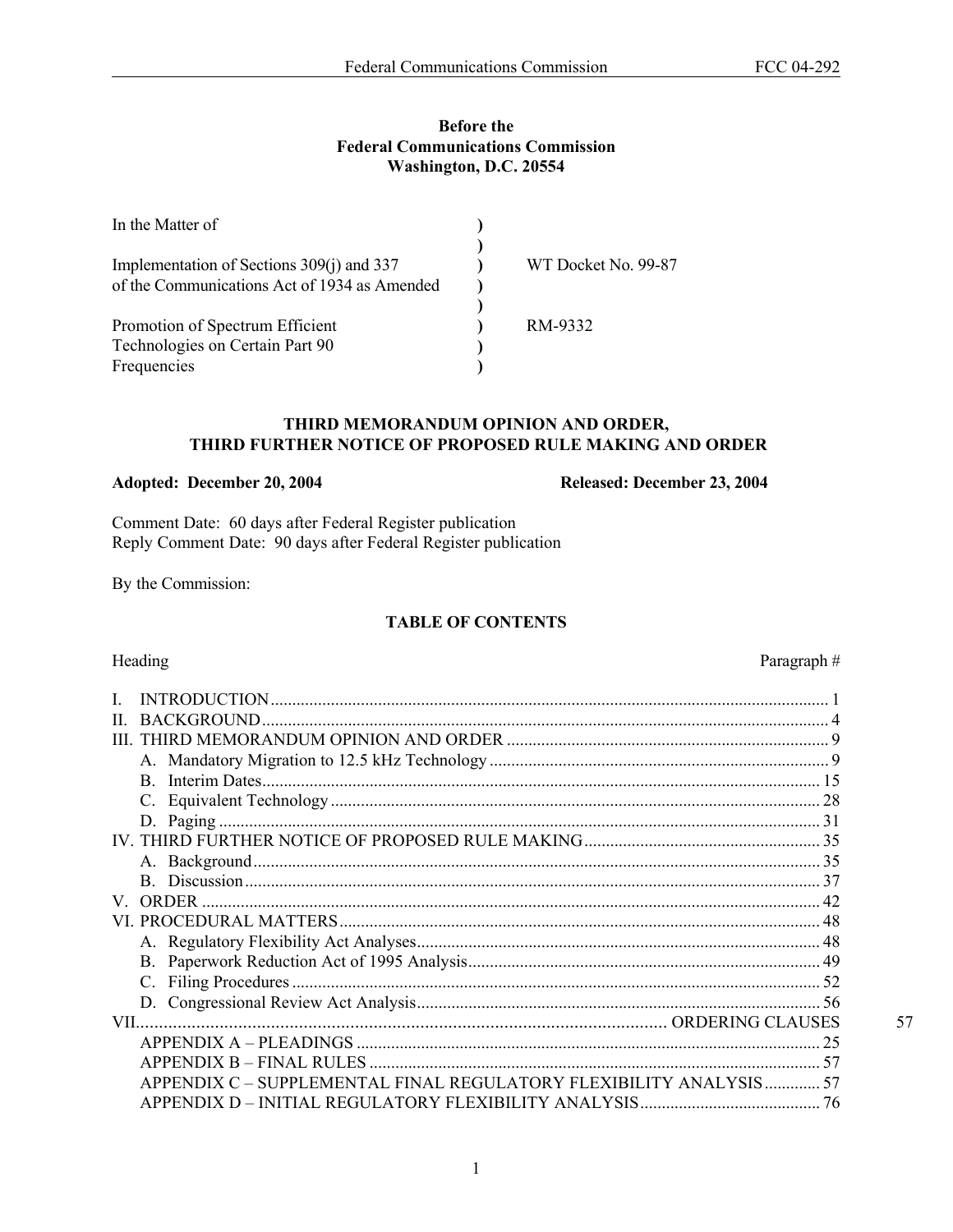## **I. INTRODUCTION**

l

1. In this *Third Memorandum Opinion and Order and Third Further Notice of Proposed Rule Making and Order* ("*Third MO&O*," "*Third Further Notice*," and "*Order*," respectively), we address eighteen petitions for reconsideration of the rules adopted in the *Second Report and Order* in this proceeding to promote migration to narrowband (12.5 kHz) technology in the private land mobile radio (PLMR) services.<sup>1</sup> We also seek comment on a proposal to defer or eliminate the requirement in Section 90.203(j)(5) of our Rules that certain applications for equipment authorizations received on or after January 1, 2005 specify 6.25 kHz capability. In addition, we stay the January 1, 2005 date pending resolution of the issues raised in the *Third Further Notice*.

- 2. The major decisions in the *Third MO&O* are as follows:
	- For licensees in the Industrial/Business Radio Pool operating in the 150-174 MHz and 421-512 MHz bands, we affirm the *Second Report and Order*'s January 1, 2013 deadline for migration to 12.5 kHz technology, or a technology that achieves the narrowband equivalent of one channel per 12.5 kHz of channel bandwidth (voice) or 4800 bits per second per 6.25 kHz (data) if the bandwidth for transmissions specified in the modification application is greater than 12.5 kHz.
	- For Public Safety Radio Pool licensees operating PLMR services in the same bands, we also establish a January 1, 2013 deadline for migration to 12.5 kHz technology, or a technology that achieves the narrowband equivalent of one channel per 12.5 kHz of channel bandwidth (voice) or 4800 bits per second per 6.25 kHz (data) if the bandwidth for transmissions specified in the modification application is greater than 12.5 kHz.
	- We revise the interim dates established in the *Second Report and Order* as follows:
		- o Applications for new operations using 25 kHz channels will be accepted until January 1, 2011. After January 1, 2011, applications for new operations using a bandwidth greater than 12.5 kHz will be accepted only to the extent that the equipment meets the spectrum efficiency standard of one channel per 12.5 kHz of channel bandwidth (voice) or 4800 bits per second per 6.25 kHz (data).
		- o Applications for modification of operations that expand the authorized contour of an existing station using 25 kHz channels will be accepted until January 1, 2011. After January 1, 2011, applications for modification of operations that expand the authorized contour of an existing station will be accepted only to the extent that the equipment meets the spectrum efficiency standard of one channel per 12.5 kHz of channel bandwidth (voice) or 4800 bits per second per 6.25 kHz (data) if the bandwidth for transmissions specified in the modification application is greater than 12.5 kHz.
		- o Manufacture and importation of any 150-174 MHz and 421-512 MHz band

<sup>&</sup>lt;sup>1</sup> Implementation of Sections 309(j) and 337 of the Communications Act of 1934 as Amended; Promotion of Spectrum Efficient Technologies on Certain Part 90 Frequencies, *Second Report and Order and Second Further Notice of Proposed Rulemaking,* WT Docket No. 99-87, RM-9332, 18 FCC Rcd 3034 (2003) ("*Second Report and Order"* and *"Second Further Notice*," respectively). The *Second Report and Order and Further Notice* was published in the Federal Register on July 17, 2003. 68 Fed. Reg. 42296, 42337 (2003).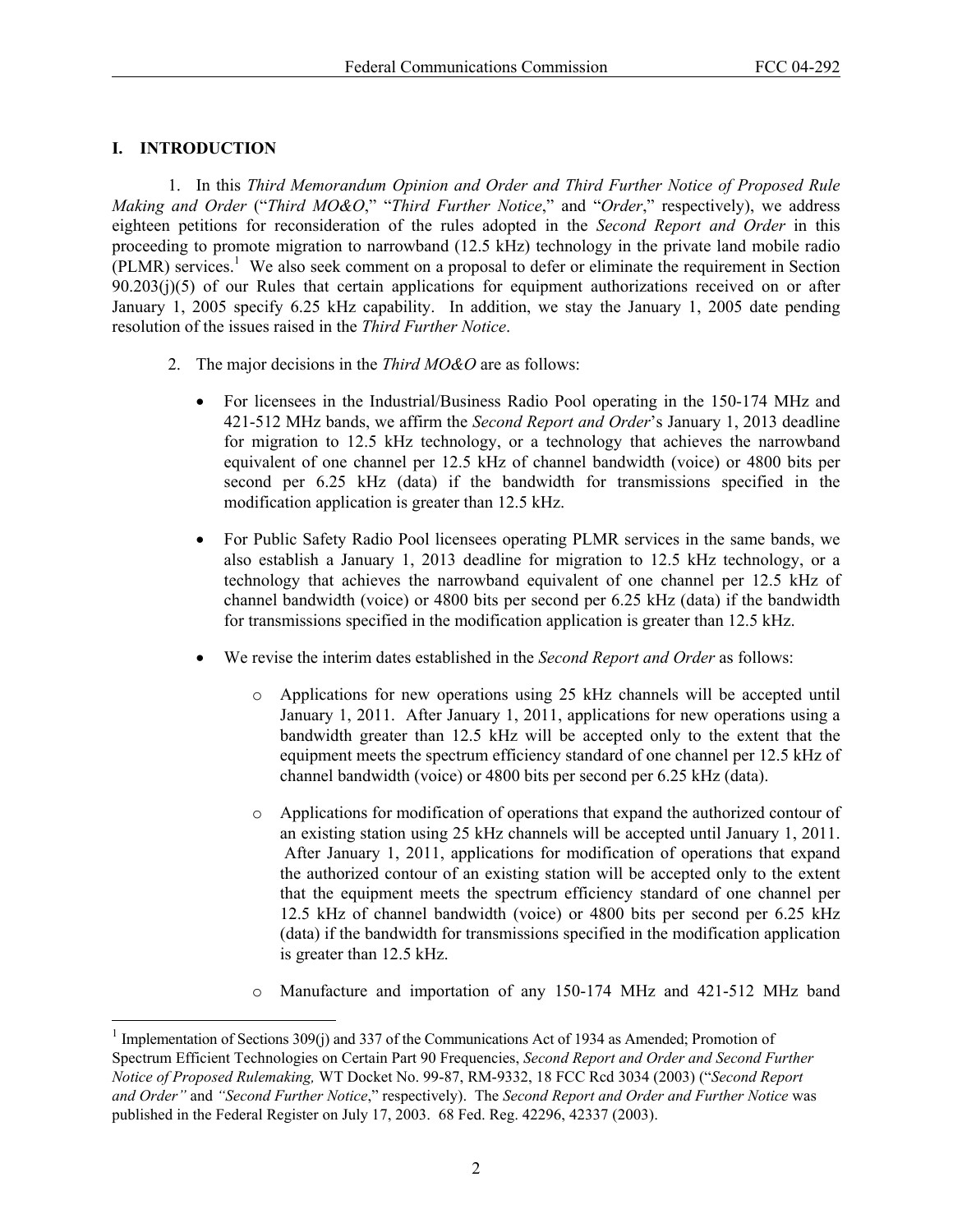equipment operating on a channel bandwidth up to 25 kHz will be permitted until January 1, 2011. After January 1, 2011, manufacture and importation of any 150-174 MHz and 421-512 MHz band equipment operating on a channel bandwidth greater than 12.5 kHz will be accepted only to the extent that the equipment meets the spectrum efficiency standard of one channel per 12.5 kHz of channel bandwidth (voice) or 4800 bits per second per 6.25 kHz (data).

- We revise our Rules to permit applications for certification of equipment received on or after January 1, 2005 operating with a 25 kHz bandwidth, to the extent that the equipment meets the spectrum efficiency standard of one channel per 6.25 kHz of channel bandwidth (voice) or 4800 bits per second per 6.25 kHz (data). However, we stay the January 1, 2005 deadline with respect to certification of equipment in the *Order*, pending resolution of the issues raised in the *Third Further Notice.*
- We revise our Rules to exempt Part 90 paging-only frequencies from the narrowbanding requirements.

3. For Commission licensees operating in the Federal Government bands 150.05-150.8 MHz, 162.0125-173.2 MHz, and 173.4-174 MHz, we recognize that a separate ongoing proceeding – ET Docket No. 04-243 – is addressing whether different narrowbanding requirements are needed to account for the Federal Government's own narrowbanding plans in those bands. Accordingly, we recognize that the decisions we adopt herein are subject to further modification with respect to those bands and defer decisions with respect to those bands where appropriate.

### **II. BACKGROUND**

4. In the *Refarming* proceeding in 1995, the Commission adopted rule changes to promote the efficient use of the PLMR service and facilitate the introduction of advanced technologies.<sup>2</sup> In an effort to promote the transition to a more efficient narrowband channel plan, the Commission adopted certain market-based incentives in the PLMR service. The Commission stated that "only increasingly efficient equipment" would be type certified.<sup>3</sup> Accordingly, since February 14, 1997, we have certified equipment for 25 kHz channels only if it was also capable of operating on 12.5 kHz or narrower channels, or with the equivalent efficiency.4 The *Refarming* rules also provided that equipment applications for equipment certification received after January 1, 2005 would be granted only if the equipment either is capable of operating on 6.25 kHz or narrower channels, or with the equivalent efficiency.<sup>5</sup> The Commission did not set a date after which it would no longer approve equipment with a wideband mode, or after which such equipment could no longer be manufactured or used.<sup>6</sup> It believed that no such mandate was needed

1

<sup>&</sup>lt;sup>2</sup> See Replacement of Part 90 by Part 90 by Part 88 to Revise the Private Land Mobile Radio Services and Modify the Policies Governing Them, *Report and Order and Further Notice of Proposed Rulemaking,* PR Docket No. 92- 235, 10 FCC Rcd 10076, 10077 ¶ 1 (1995) ("*Refarming Report and Order*").

 $3$  *Id.* at 10081 ¶ 7.

<sup>4</sup> *Id.*; 47 C.F.R. § 90.203(j)(2). *See Refarming Report and Order*, 10 FCC Rcd at 10099-100 ¶¶ 38-40*.*

 $5$  *See* 47 C.F.R. § 90.203(j)(4)-(5) (2002).

<sup>6</sup> *See Refarming Report and Order*, 10 FCC Rcd at 10100 ¶ 40*.*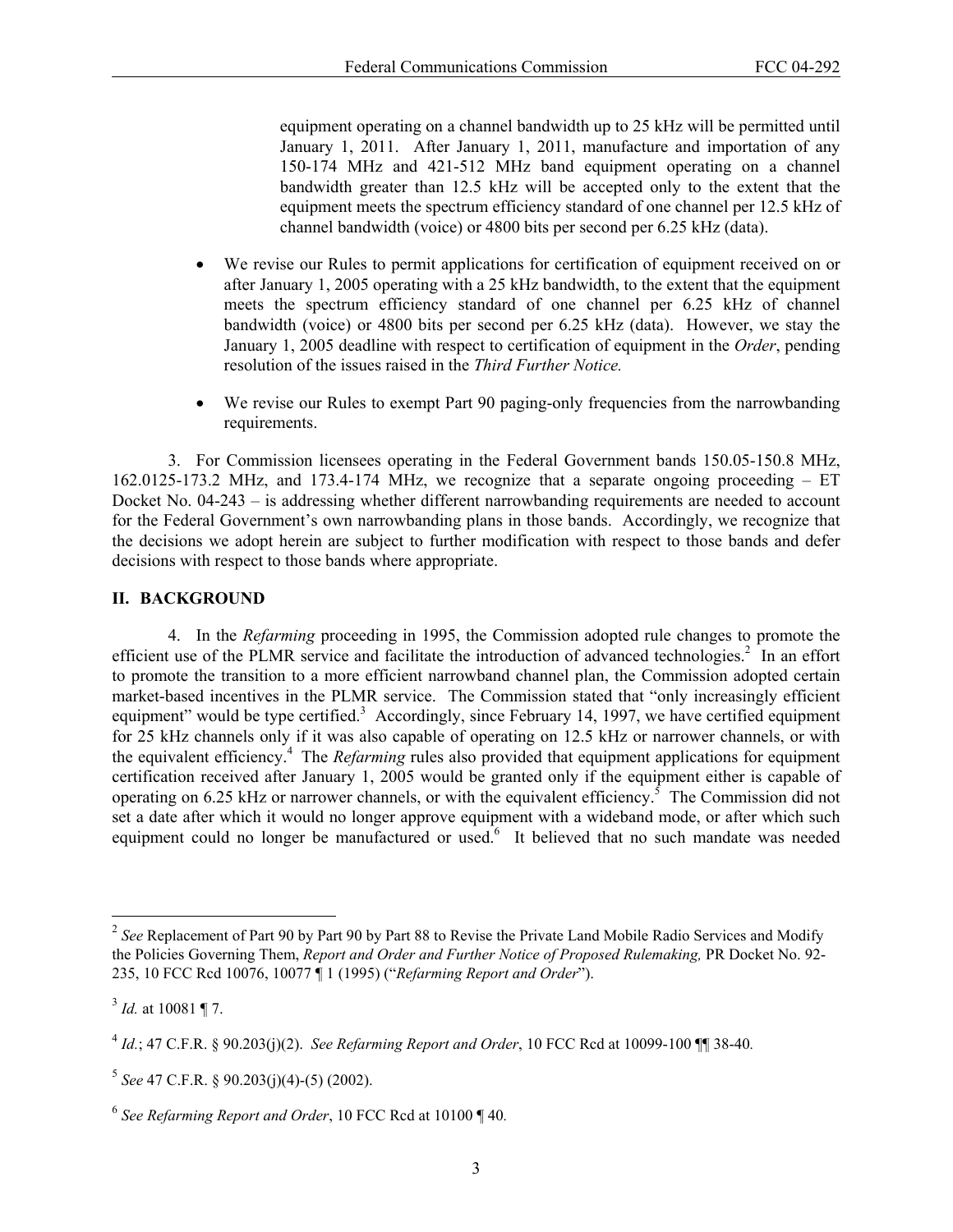because, as systems wore out and new radios were purchased, users would migrate to the narrower bandwidth of the multi-mode radios in order to avoid excessive adjacent channel interference.<sup>7</sup>

5. In the *Further Notice of Proposed Rule Making* in the present proceeding, the Commission requested comment on a petition for rulemaking filed by the American Mobile Telecommunications Association  $(AMTA)^8$  proposing that certain Part 90 licensees be required to employ new spectrum efficient technologies.<sup>9</sup> The Commission tentatively concluded that the current pace of migration to more spectrally efficient technology under the *Refarming* rules had not been sufficiently rapid.<sup>10</sup>

6. On February 25, 2003, the Commission released a *Second Report and Order and Second Further Notice of Proposed Rule Making* (*"Second Report and Order"* and *"Second Further Notice,"*  respectively) in this proceeding. The Commission determined that because the current rules failed to provide adequate incentive to induce the desired efficiency of use of spectrum in these bands, stronger action would be required to bring about a timely transition to narrowband technology in the PLMR service in the 150-174 MHz and 421-512 MHz bands.<sup>11</sup> Specifically, the *Second Report and Order* (1) prohibited any applications for new operations using 25 kHz channels, beginning six months after publication of the *Second Report and Order* in the Federal Register [January 13, 2004]<sup>12</sup>; (2) prohibited any modification applications that expand the authorized contour of an existing station if the bandwidth for transmissions specified in the modification application is greater than 12.5 kHz, beginning six months after publication of the *Second Report and Order* in the Federal Register [January 13, 2004]<sup>13</sup>; (3) prohibited the certification of any equipment capable of operating at one voice path per 25 kHz of spectrum, *i.e.,* equipment that includes a 25 kHz mode, beginning January 1, 2005; (4) prohibited the manufacture and importation of any 150-174 MHz and 421-512 MHz band equipment that can operate on a 25 kHz bandwidth beginning January 1, 2008; and (5) imposed deadlines of January 1, 2013 for licensees in the Industrial/Business Radio Pool and January 1, 2018 for licensees in the Public Safety Radio Pool for migration to 12.5 kHz technology for PLMR systems operating in the 150-174 MHz and 421-512 MHz bands<sup>14</sup>

-

<sup>10</sup> *Id.* at 22772 ¶ 141.

<sup>11</sup> *Second Report and Order,* 18 FCC Rcd at 3038 ¶ 12.

<sup>12</sup> By *Order* released December 3, 2003, the Commission determined that good cause had been shown to stay this date pending Commission consideration of the petitions for reconsideration filed in this proceeding. Implementation of Sections 309(j) and 337 of the Communications Act of 1934 as Amended; Promotion of Spectrum Efficient Technologies on Certain Part 90 Frequencies, *Order,* WT Docket No. 99-87, RM-9332, 18 FCC Rcd 25491 (2003).

<sup>13</sup> By *Order* released December 3, 2003, the Commission determined that good cause had been shown to stay this date pending Commission consideration of the petitions for reconsideration filed in this proceeding. *Id.*

<sup>7</sup> *Id.*

<sup>8</sup> *See* AMTA Petition for Rulemaking at 3 (filed June 19, 1998).

<sup>&</sup>lt;sup>9</sup> See Implementation of Sections 309(j) and 337 of the Communications Act of 1934 as Amended; Promotion of Spectrum Efficient Technologies on Certain Part 90 Frequencies; Establishment of Public Service Radio Pool in the Private Mobile Frequencies Below 800 MHz; Petition for Rule Making of the American Mobile Telecommunications Association, *Report and Order and Further Notice of Proposed Rule Making*, WT Docket No. 99-87, RM-9332, RM-9405, RM-9705, 15 FCC Rcd 22709 (1999).

<sup>14</sup> *Second Report and Order*, 18 FCC Rcd at 3038 ¶ 12*.*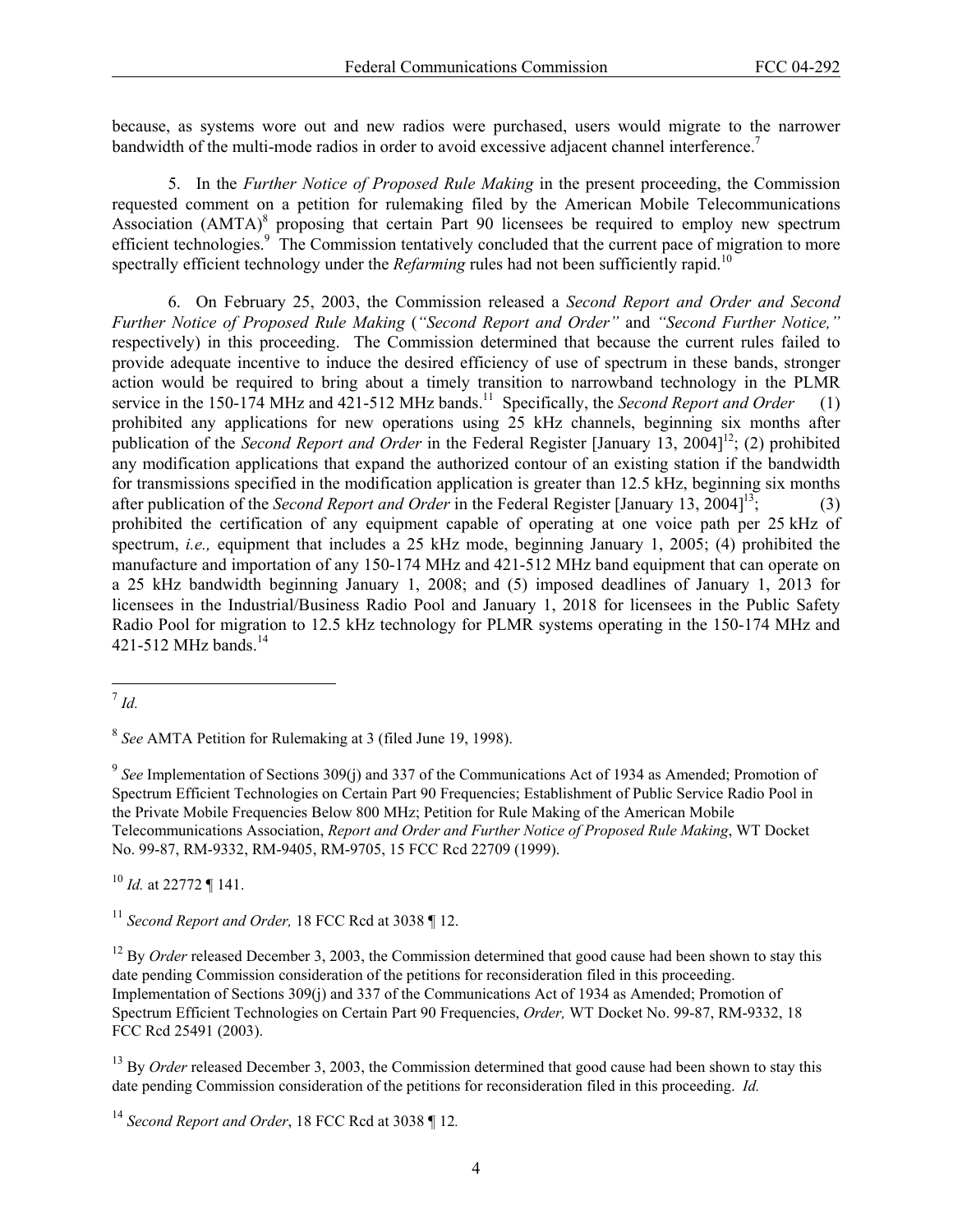7. In the *Second Further Notice,* the Commission sought comment on whether measures similar to those adopted in the *Second Report and Order* to encourage the migration to 12.5 kHz narrowband should also be implemented to facilitate the migration to  $6.25$  kHz operations.<sup>15</sup> In noting that operations utilizing 12.5 kHz technology were considered by the Commission as a transitional standard to facilitate migration to 6.25 kHz technology, and in light of the measures adopted in the *Second Report and Order,*  the Commission tentatively concluded that similar measures were warranted to facilitate migration to 6.25 kHz technology.<sup>16</sup>

8. On July 6, 2004, the Commission released a *Notice of Proposed Rulemaking* in ET Docket No. 04-243.<sup>17</sup> In that action, the Commission proposed rules tailored to the bands 150.05-150.8 MHz, 162.0125-173.2 MHz, and 173.4-174 MHz – spectrum that is allocated primarily for Federal Government use, and on which non-Government licensees operate (generally) on a secondary basis.<sup>18</sup> As the National Telecommunications and Information Administration (NTIA) notes in its Petition for Reconsideration, NTIA has established narrowband requirements for Federal Government agencies, and NTIA has set a more rapid transition schedule than the Commission has established for its licensees in this proceeding.<sup>19</sup> Accordingly, the application of our narrowbanding requirements to non-Federal Government users of Federal Government channels will be subject to the decisions we make in ET Docket No. 04-243. We also clarify, as requested by NTIA, that the deadlines adopted in the *Second Report and Order* are not intended to apply to Federal Government stations.<sup>20</sup>

## **III. THIRD MEMORANDUM OPINION AND ORDER**

### **A. Mandatory Migration to 12.5 kHz Technology**

9. *Background.* As noted above, the *Second Report and Order* imposed deadlines of January 1, 2013 for licensees in the Industrial/Business Radio Pool and January 1, 2018 for licensees in the Public Safety Radio Pool to migrate to 12.5 kHz technology for PLMR systems operating in the 150-174 MHz and 421-512 MHz bands.<sup>21</sup> The bifurcated date was intended to balance the benefits of a clear deadline

<sup>17</sup> See Amendment of Parts 2 and 90 of the Commission's Rules to Provide for Narrowband Private Land Mobile Radio Channels in the 150.05-150.8 MHz, 162-174 MHz, and 406.1-420 MHz Bands that Are Allocated for Federal Government Use, *Notice of Proposed Rule Making*, ET Docket No. 04-243, 19 FCC Rcd 12690 (2004).

<sup>18</sup> Specifically, the 150.05-150.8 MHz, 162.0125-173.2 MHz, and 173.4-174 MHz bands are allocated to the fixed and mobile services on a primary basis for Federal use. All non-Federal use in these bands is authorized on a secondary basis (*i.e*., on an unprotected and non-interfering basis), except for Medical Radiocommunication Systems operating on the frequencies 150.775 MHz, 150.790 MHz, and 163.250 MHz and for Stolen Vehicle Recovery Systems operating on the frequency 173.075 MHz. The Table of Frequency Allocations does not provide for any non-Federal use of the band 173.4-174 MHz. 47 C.F.R. § 2.106.

<sup>19</sup> See NTIA Petition at 3. The NTIA schedule of mandatory completion dates for government agencies is January 1, 2005 for 162-174 MHz, and January 1, 2008 for 138-150.8 MHz and 406.1-420 MHz. *See* NTIA Manual of Regulations and Procedures for Federal Radio Frequency Management, rev. May, 2003, at Section 5.3.5.2.

<sup>20</sup> *See* NTIA Petition at 3.

1

<sup>21</sup> *Second Report and Order*, 18 FCC Rcd at 3038 ¶ 12; 47 C.F.R. § 90.209(b)(5). The bandwidth limitations apply to licensees in the listed bands "[u]nless specified elsewhere*.*" 47 C.F.R. § 90.209(b)(5). We therefore clarify, as requested by LoJack Corporation, *see* Letter dated December 10, 2003 from Henry Goldberg to John B. (continued….)

<sup>15</sup> *Second Further Notice,* 18 FCC Rcd at 3045 ¶ 27.

<sup>16</sup> *Id.* (citing *Refarming Report and Order,* 10 FCC Rcd at 10095 ¶ 28).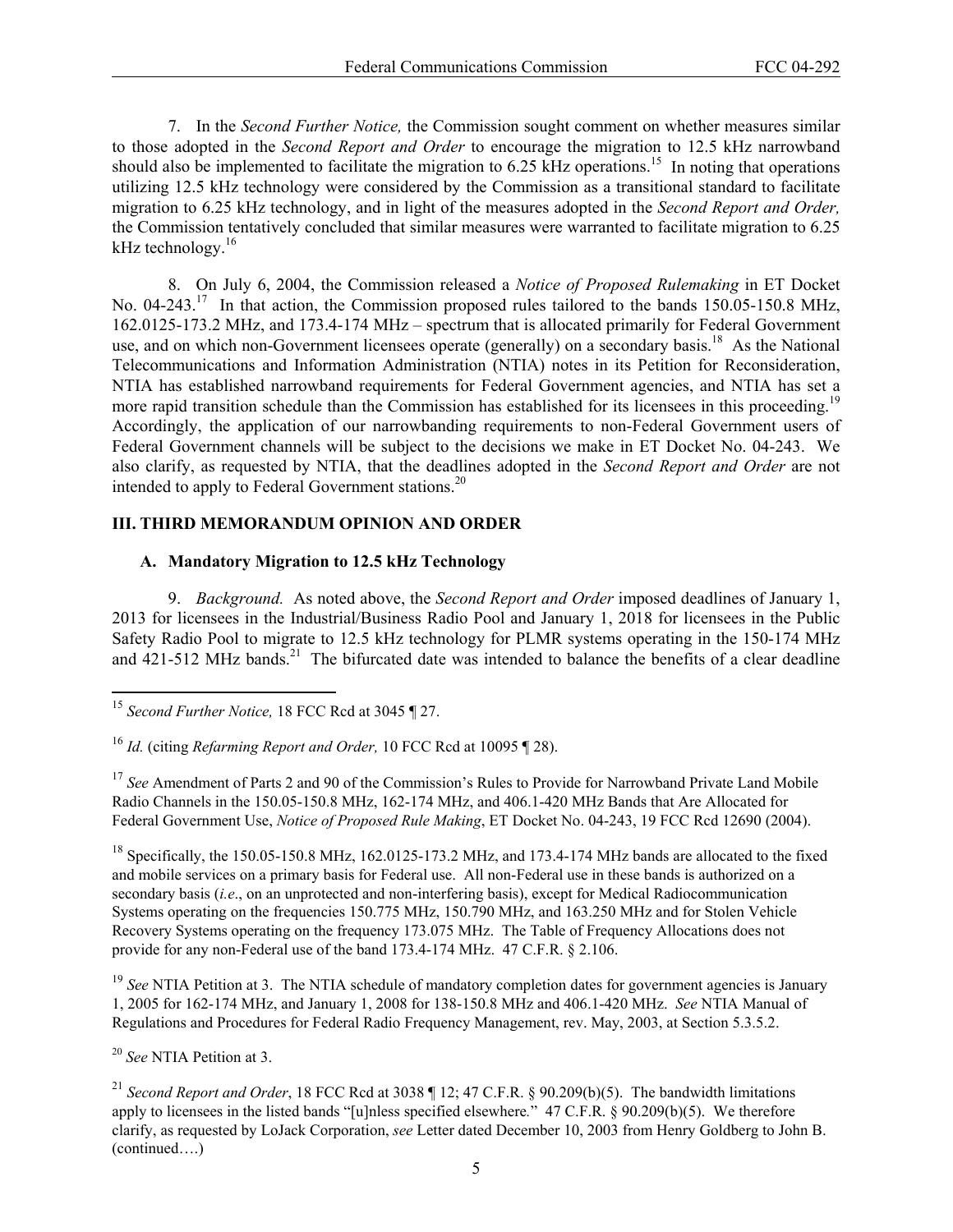with the special needs of Public Safety Radio Pool entities. In its comments to the *Second Further Notice*, the Association of Public-Safety Communications Officials-International, Inc. (APCO) argued that Public Safety Radio Pool licensees in rural areas should have five years longer than those in urban areas to migrate to narrowband technology, in light of state and local government budgetary constraints.<sup>22</sup> The Commission declined to adopt phased-in mandatory migration dates for different areas, because many radio systems are integrated across all geographic areas, and having different migration dates, in addition to possibly engendering confusion regarding what rule applies to a particular licensee, could impede interoperability among Public Safety Radio Pool licensees.<sup>23</sup> In order to accommodate the budgetary constraints that Public Safety Radio Pool entities endure, however, the Commission provided all Public Safety Radio Pool licensees five years longer than Industrial/Business Radio Pool licensees to migrate to narrowband technology.<sup>24</sup>

10. While no petitioner takes issue with the Commission's conclusion<sup>25</sup> that the public interest would be best served by establishing a date certain by which PLMR licensees must migrate to narrowband technology, most who address the issue argue that the dates adopted in the *Second Report*  and Order should be accelerated.<sup>26</sup> A joint petition filed by AMTA, the Industrial Telecommunications Association (ITA), and PCIA – the Wireless Infrastructure Association (Joint Petitioners), proposes that all Industrial/Business Radio Pool licensees' operations meet the 12.5 kHz requirements by January 1,  $2008<sup>27</sup>$  They argue that another ten years is not necessary because many PLMR entities have begun to incorporate the costs of system migration to narrowband into their business plans, and many have had dual-mode equipment for years.28 Other commenters argue that the migration date for Industrial/Business Radio Pool licensees should not be accelerated, because spectrum congestion in all areas does not merit a January 1, 2008 date,  $29$  and because accelerating the date will present logistical and financial difficulties for some users.<sup>30</sup>

<sup>22</sup> *See Second Report and Order*, 18 FCC Rcd at 3040 ¶ 14, 3042 ¶ 19.

<sup>23</sup> *See id.* at 3041 ¶ 17, 3042 ¶ 19.

<sup>24</sup> *See id.* at 3042 ¶ 19.

<sup>25</sup> *See id.* at 3041 ¶ 17.

<sup>26</sup> *See, e.g.,* AMTA, ITA and PCIA Joint Petition at 6; RMC Petition at 5; ITA Reply Comments at 4.

<sup>27</sup> AMTA, ITA, and PCIA Joint Petition at 6.

<sup>28</sup> *Id.* at 7.

<sup>29</sup> American Petroleum Institute (API) Partial Opposition at 4-5; Private Wireless Mining Coalition (Coalition) Opposition at 4-6.

<sup>30</sup> *See*, *e.g.*, American Association of Railroads (AAR) Petition at 6. AAR states that railroads cannot possibly convert the nationwide fleet of 30,000 locomotives to 12.5 kHz technology by 2008 because there is no 12.5 kHz locomotive radio currently available from any manufacturer. *Id.* at 8.

<sup>(</sup>Continued from previous page)

Muleta, Chief, Wireless Telecommunications Bureau, that the mandatory migration date adopted in the *Second Report and Order* does not apply to stolen vehicle recovery systems (SVRS), because a 20 kHz bandwidth is specified elsewhere, specifically, in 47 C.F.R. § 90.20(e)(6). Because SVRS systems operate on a frequency shared with Federal Government operations, however, the applicable migration date is at issue in ET Docket No. 04-243.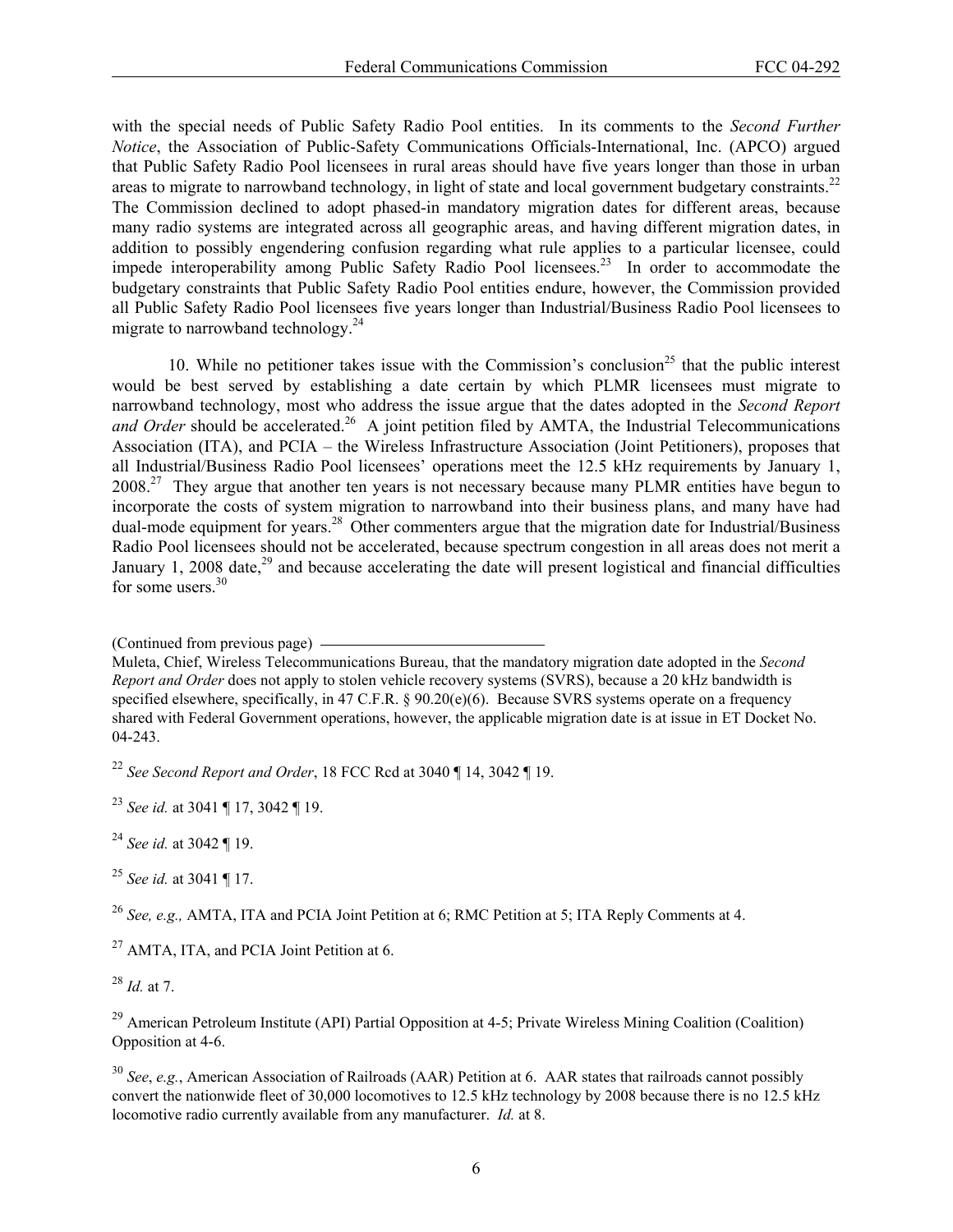11. Regarding Public Safety Radio Pool licensees,  $APCO<sub>31</sub><sup>31</sup>$  the Federal Law Enforcement Wireless Users Group (FLEWUG), and others contend that Public Safety Radio Pool entities will be able to migrate to narrowband technology sooner than  $2018.<sup>32</sup>$  They believe that accelerating the final migration date to 2013 will provide an incentive for Public Safety Radio Pool licensees to convert to 12.5 kHz technology, especially if we eliminate or modify the interim dates adopted in the *Second Report and Order*. 33 The Public Safety Wireless Network (PSWN) also notes that the approach taken in the *Second Report and Order*, *i.e*., different mandatory migration dates for different sets of users, could impede interoperability among users with different migration dates.<sup>34</sup>

12. *Discussion.* In the *Refarming Report and Order,* the Commission noted that "[d]etermining an appropriate transition period for rechannelization requires balancing the economic and operational impacts of existing users.<sup> $35$ </sup> In deciding to manage the transition to more spectrally efficient use of the PLMR frequency bands by the type acceptance process, the Commission determined that "10 years (at 10 per cent change-out per year) was a reasonable transition cycle."36 Some commenters to the *Second Further Notice* in this proceeding advocated a migration period shorter than ten years (as short as three years), while others advocated a longer period (as much as fifteen years).<sup>37</sup> In the *Second Report and Order*, the Commission recognized that it could not ensure that the lifespan of all 25 kHz equipment is exhausted prior to required migration to 12.5 kHz technology, but concluded that a ten-year period would strike the appropriate balance "between the budgetary exigencies surrounding equipment costs and our goal of promoting spectral efficiency in a fairly expeditious manner."<sup>38</sup> We continue to believe that these considerations should be balanced. In addition, we disagree with the Joint Petitioners' suggestion that PLMR users should be deemed to have been on notice for years that they would be required to migrate to narrowband technology, and therefore should have planned for an abbreviated migration period.<sup>39</sup> Consequently, we do not agree with them that a ten-year migration period is "unnecessarily protracted."<sup>40</sup> We therefore will retain January 1, 2013 as the date by which Industrial/Business Radio Pool licensees operating PLMR systems in the 150-174 MHz and 421-512 MHz bands must migrate completely to 12.5

<sup>36</sup> *Id.* at 10098 ¶ 35.

l

<sup>38</sup> *Id.* at 3041 ¶ 18.

<sup>&</sup>lt;sup>31</sup> APCO submitted its petition on behalf of itself and the International Association of Fire Chiefs, Inc., International Association of Chiefs of Police, Major Cities Chiefs Association, National Sheriffs' Association, Major County Sheriffs' Association, and National Public Safety Telecommunications Council. In addition, we received statements from approximately sixty local police and fire departments supporting the petition.

<sup>32</sup> APCO Petition at 7; FLEWUG Petition at 6; *see also* AMTA, ITA, and PCIA Joint Petition at 12-13; Rural/Metro Corporation Petition at 4; Public Safety Wireless Network (PSWN) Petition at 4.

<sup>33</sup> APCO Petition at 5; FLEWUG Petition at 7; *see also* PSWN Petition at 5, 6.

<sup>34</sup> PSWN Petition at 4-6; *see also* Florida Petition at 3.

<sup>35</sup> *Refarming Report and Order,* 10 FCC Rcd at 10098 ¶ 35.

<sup>37</sup> *See Second Report and Order*, 18 FCC Rcd at 3040-41 ¶ 15.

<sup>39</sup> *See* AMTA, ITA, and PCIA Joint Petition at 7. As noted above, the 1995 *Refarming Report and Order*  specifically declined to adopt a mandatory migration date. *See Refarming Report and Order,* 10 FCC Rcd at 10099 ¶ 37.

<sup>40</sup> *See also* AMTA, ITA, and PCIA Joint Petition at 5.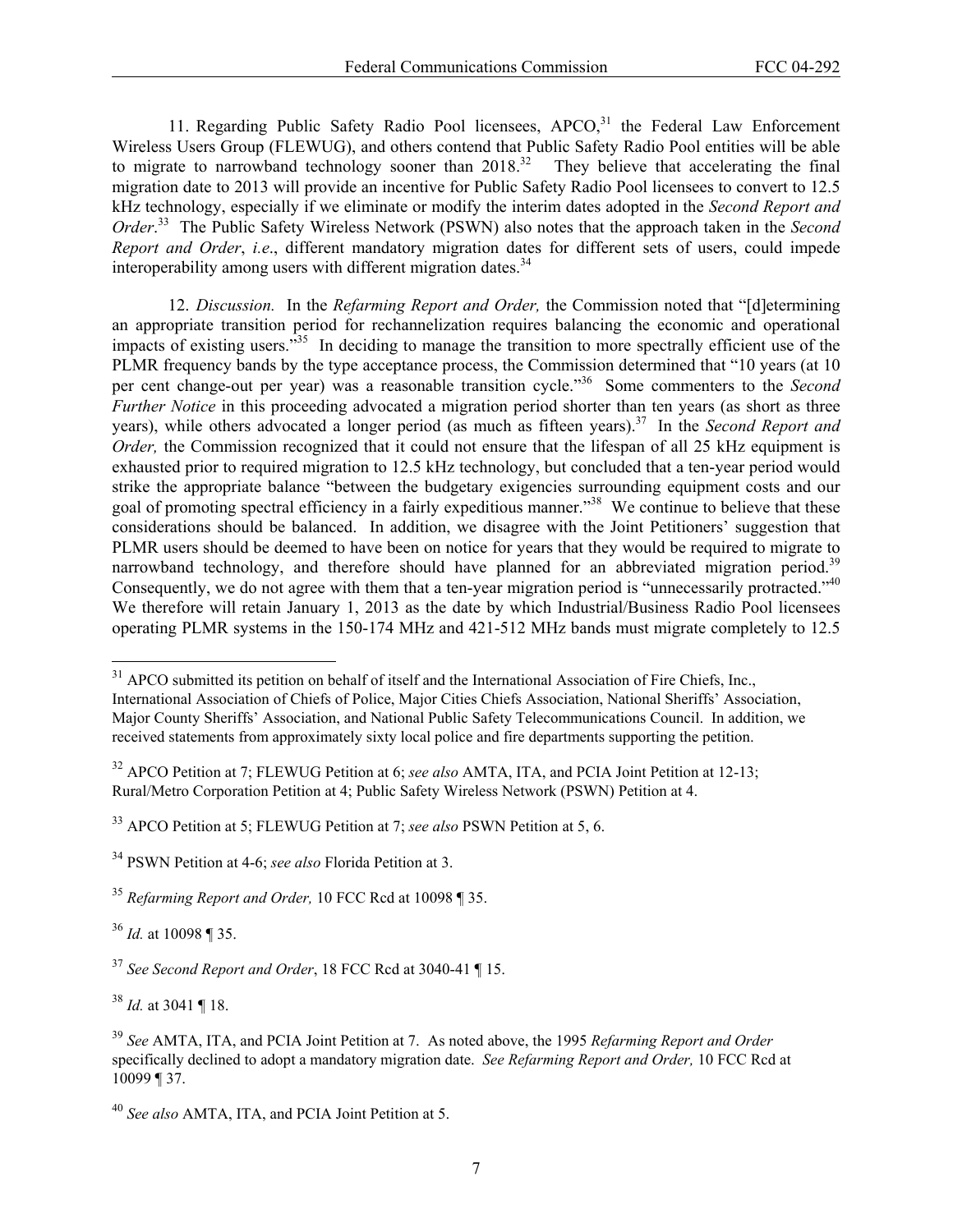kHz narrowband technology. $41$ 

13. We also adopt January 1, 2013 as the deadline by which Public Safety Radio Pool licensees operating in the 150-174 MHz and 421-512 MHz bands must migrate completely to 12.5 kHz narrowband technology. The Commission adopted the January 1, 2018 deadline for Public Safety Radio Pool licensees because it believed that Public Safety Radio Pool entities might need additional time. In the current record, however, petitioners and commenters representing public safety agencies unanimously represent that public safety users can accomplish the migration by January 1, 2013. Thus, it appears that the additional time is not necessary, and a ten-year period will permit licensees ample time to budget appropriately, $42$  amortize equipment, $43$  and to provide continued support and maintenance of existing systems.<sup>44</sup> Moreover, we believe that a single, uniform date by which all Public Safety Radio Pool and Industrial/Business Radio Pool licensees must migrate to 12.5 kHz narrowband will remove any uncertainty created by multiple deadlines and will encourage an overall migration to narrowband technology in a market-driven and technology-neutral environment.<sup>45</sup> This decision also reduces the likelihood of a scenario described by Florida as a state of fractured interoperability created by incompatible "islands" of 12.5 kHz users and 25 kHz users with dissimilar equipment.<sup>46</sup>

14. Finally, we observe that our revised narrowbanding schedule for licensees in the Public Safety Radio Pool that operate wideband equipment using frequencies in the 150-174 MHz and 421-512 MHz bands still differs from NTIA's plan, which requires that Federal agencies operate on narrowband channels not later than January 1, 2005 in the 162-174 MHz band and not later than January 1, 2008 in the 150 MHz band. Nonetheless, we find that advancing the narrowbanding deadline for licensees in the Public Safety Radio Pool to January 1, 2013 will significantly reduce the extended period during which existing non-Federal 25 kHz equipment may not be compatible with Federal operations using the new 12.5 kHz channels. $47$ 

-

<sup>41</sup> *But see* discussion regarding treatment of equivalent technologies and paging, *infra* sections III.C & D. The rules we adopt in this proceeding do not alter or amend the exemption from technical standards pursuant to 47 C.F.R. § 90.217.

<sup>42</sup> *See* PSWN Petition at 7-8.

<sup>43</sup> *See* Kenwood Petition at 6; TAIT Petition at 4; AMTA, ITA, and PCIA Joint Petition at 9.

<sup>44</sup> *See* Rural/Metro Corporation Comments at 5.

<sup>45</sup> *See* Kenwood Petition for Reconsideration at 3, 5.

<sup>46</sup> Florida Petition at 3.

 $^{47}$  After January 1, 2005, Federal Government systems in the band 162.0125-173.2 MHz must operate within a 12.5 kHz channel. After January 1, 2008, Federal Government systems in the bands 150.05-150.8 MHz and 406.1-420 MHz must operate within a 12.5 kHz channel. As we noted above and in the *Notice of Proposed Rule Making* in ET Docket 04-243, NTIA has adopted a more rapid narrowbanding schedule in these Federal bands than we have required of our licensees, which may affect non-Federal Government operations in these bands. *See*  paragraph 8, *supra.* The revised transition date we adopt herein does not change the relationship between Federal Government entities and non-Federal Government licensees that use these Federal Government channels, including the possibility that non-Federal Government licensees may need to modify or discontinue wideband operations sooner than 2013 if they cause interference to Federal Government users.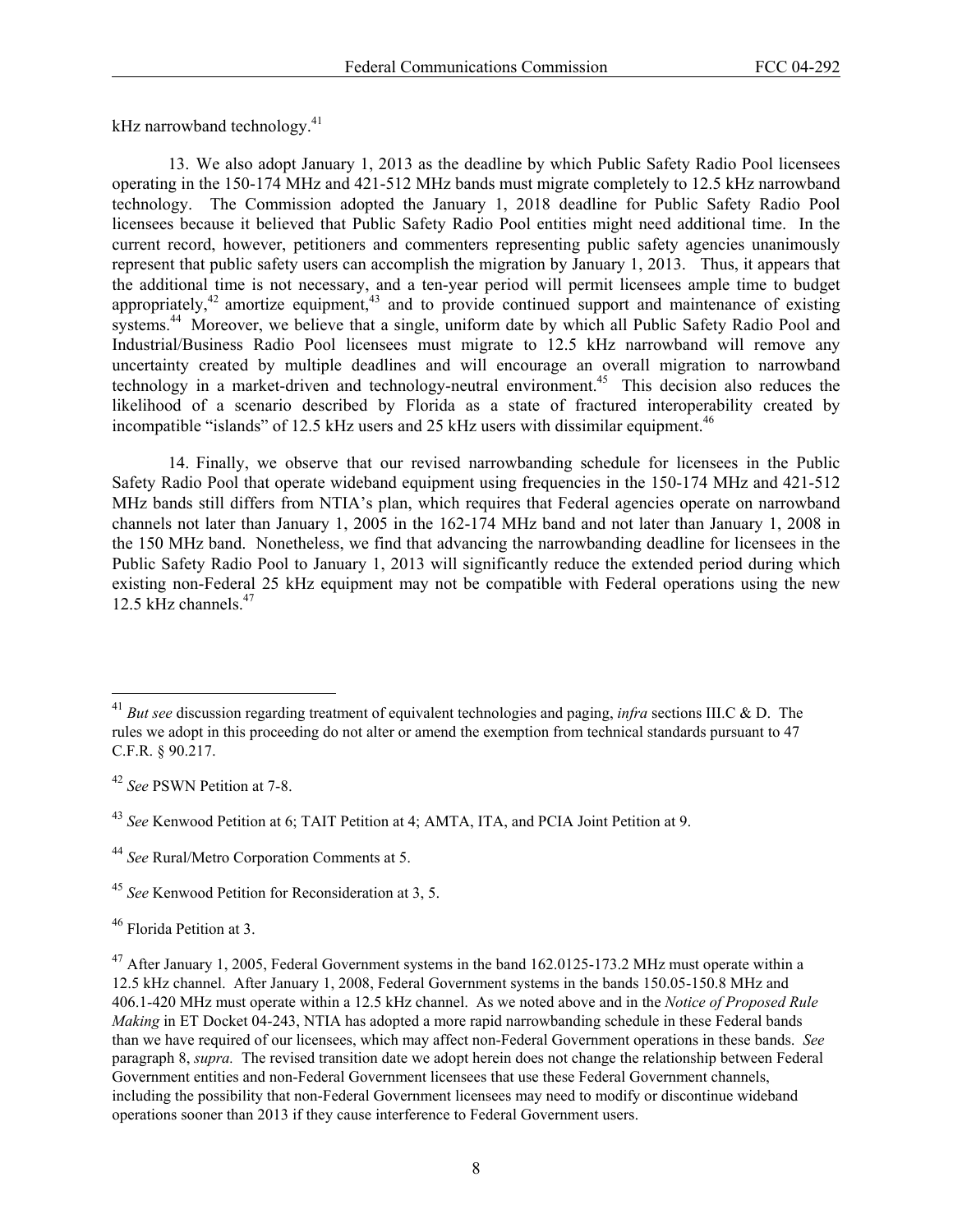### **B. Interim Dates**

15. *Background*. As noted above, in addition to adopting final deadlines for migration to narrowband technology, the Commission also adopted interim steps to increase spectrum efficiency. Specifically, the *Second Report and Order* (1) prohibited any applications for new operations using 25 kHz channels, beginning six months after publication of the *Second Report and Order* in the Federal Register [January 13, 2004]; (2) prohibited any modification applications that expand the authorized contour of an existing station if the bandwidth for transmissions specified in the modification application is greater than 12.5 kHz, beginning six months after publication of the *Second Report and Order* in the Federal Register [January 13, 2004]; (3) prohibited the certification of any equipment capable of operating at one voice path per 25 kHz of spectrum, i.e., equipment that includes a 25 kHz mode, beginning January 1, 2005; (4) and prohibited the manufacture and importation of any 150-174 MHz and 421-512 MHz band equipment that can operate on a 25 kHz bandwidth beginning January 1, 2008.<sup>48</sup> The Commission adopted these measures to "serve as catalysts toward employment of 12.5 kHz technology and encourage licensees to begin their conversion to narrowband technology prior to the mandatory migration dates."<sup>49</sup>

16. Petitioners and commenters generally oppose the Commission's decision to adopt interim steps to increase spectrum efficiency.<sup>50</sup> Some argue that some of the interim dates should be moved back,<sup>51</sup> while others state that these deadlines should be eliminated altogether.<sup>52</sup>

17. Motorola states that the current policy is a reversal of the Commission's policy established in the *Refarming* proceeding, in that the Commission previously allowed for backward compatibility with legacy equipment by permitting users to defer wholesale replacement of existing infrastructure as long as it remained operational.<sup>53</sup> Others agree that the interim deadlines will hinder the ability of licensees to repair, replace and otherwise maintain existing systems to ensure continued backward compatibility via dual- or multi-mode equipment.<sup>54</sup> The Private Wireless Mining Coalition (Coalition) agrees that this will unnecessarily disrupt service and reliability, and thus create safety and environmental risks.<sup>55</sup> API/UTC

<sup>49</sup> *Id.* at 3042 ¶ 21*.*

l

<sup>50</sup> *See*, *e.g.*, AMTA, ITA and PCIA Joint Petition at 10-12; API/UTC Petition at 2; APCO Petition at 6-9; TAIT Petition at 5-6; Suffolk County Police Department Petition at 6; PSWN Petition at 4-5; FLEWUG Petition at 6; NTIA Petition at 5; Kenwood Petition at 5; Florida Petition at 3; AAR Petition at 2.

<sup>51</sup> *See, e.g.,* TAIT Petition at 5, 6 (stating that both the 2005 and 2008 dates impede interoperability, threaten homeland security efforts, hinder economic recovery and impedes narrowband conversion); Kenwood Petition at 5; Motorola Petition at 8.

<sup>52</sup> *See* AMTA, ITA and PCIA Joint Petition at 12; Motorola Petition for Reconsideration at 9. *See also* PSWN Petition at 6.

53 Motorola Petition at 6.

<sup>54</sup> *See, e.g.,* AMTA, ITA and PCIA Joint Petition at 12 (stating that restricting equipment is not consistent with the good faith effort of entities trying to comply with deadline while at the same time providing equipment to service current models); *see also* AAR Petition at 9 (railroads have a huge nationwide mobile network comprised of 15,000 base stations, 45,000 mobiles, and 125,000 portables, and dual-mode radios are necessary for the transition to narrowband and for maintenance and expansion of such a vast network).

<sup>48</sup> *Second Report and Order*, 18 FCC Rcd at 3038 ¶ 12*.* 

<sup>&</sup>lt;sup>55</sup> Coalition Petition at iii, 4-6.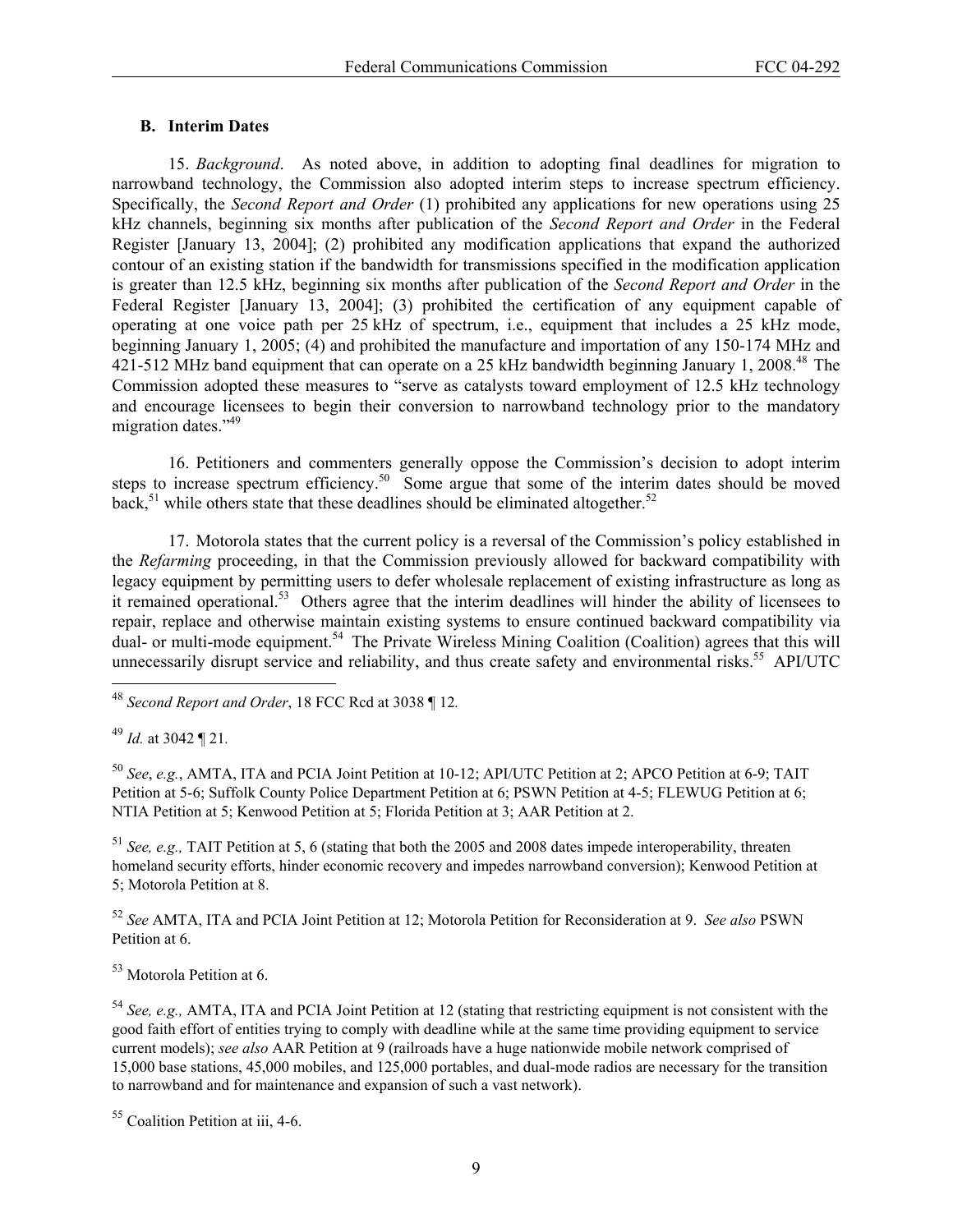contends that licensees should continue to have the flexibility to operate existing systems as they replace legacy equipment.<sup>56</sup> PSWN states that limiting the availability of new 25 kHz equipment will cause existing 25 kHz systems to be repaired or replaced with used, refurbished or rescued spare parts that may not be adequate to restore acceptable communications in functioning networks.<sup>57</sup> TAIT, a manufacturer of mobile and portable radio communications equipment, states that the rule will unduly burden local and state governments by forcing complete system conversions in order to avoid such problems.<sup>58</sup> TAIT also argues that the 2008 deadline for manufacture and importation of wideband equipment will not allow sufficient time for a reasonable return on investment.<sup>59</sup> Others agree that the rule will place burdensome financial strains on state and local resources. $60$ 

18. Similarly, a number of parties point out that modifications in an entity's operational footprint are routine and necessary to improve the coverage and quality of wireless communications of legacy systems, or to cover new areas of operations.<sup>61</sup> They argue that prohibiting applications to expand existing 25 kHz systems will therefore impede licensees' regular operations.

19. Another argument raised against the interim dates for PLMR operations is that they will impede interoperability, because backward compatibility allows new systems to interoperate with existing operations.62 Florida states that many of its interoperability channels have been used for decades by multiple agencies that serve critical local and state public safety needs.<sup>63</sup> APCO states that limiting new systems to 12.5 kHz-only operations will prevent new systems from communicating with pre-existing licensees who continue to operate 25 kHz channels.<sup>64</sup> API/UTC states that backward compatibility plays a crucial role in managing its UHF systems which provide critical safety objectives via Supervisory Control and Data Acquisition (SCADA) systems capabilities, and prohibiting new or expanded 25 kHz operations will jeopardize the licensees' ability to ensure interoperability of mission critical systems.65

20. Parties also argue that the interim dates for equipment certification and manufacture will impair interoperability.<sup>66</sup> FLEWUG points out that these dates will jeopardize the industry's continued good faith efforts to implement TIA/EIA 102-P25 standard, which is utilized by the majority of federal

-

<sup>60</sup> Suffolk County Petition at 4; Kenwood Petition at 6; TAIT Petition at 4; Rural/Metro Comment to Petitions at 5.

61 Suffolk County PD Petition at 5; Florida Petition at 3; Coalition Petition at 12. *See also* API/UTC Petition at 9; Motorola Petition at 7.

 $62$  APCO Petition at 6; Coalition Petition at 13; PSWIN Petition at 7; AAR Petition at 2; M/A-COM Petition at 11.

<sup>63</sup> *See, e.g.,* Florida Petition at 2.

<sup>64</sup> APCO Petition at 6.

65 API/UTC Petition at 5-6, 9; *see also* Motorola Petition at 7.

66 FLEWUG Petition at 5; NTIA Petition at 4.

<sup>56</sup> API/UTC Petition at 11.

<sup>57</sup> PSWN Petition at 7.

<sup>&</sup>lt;sup>58</sup> TAIT Petition at 5, 6.

<sup>59</sup> *Id.*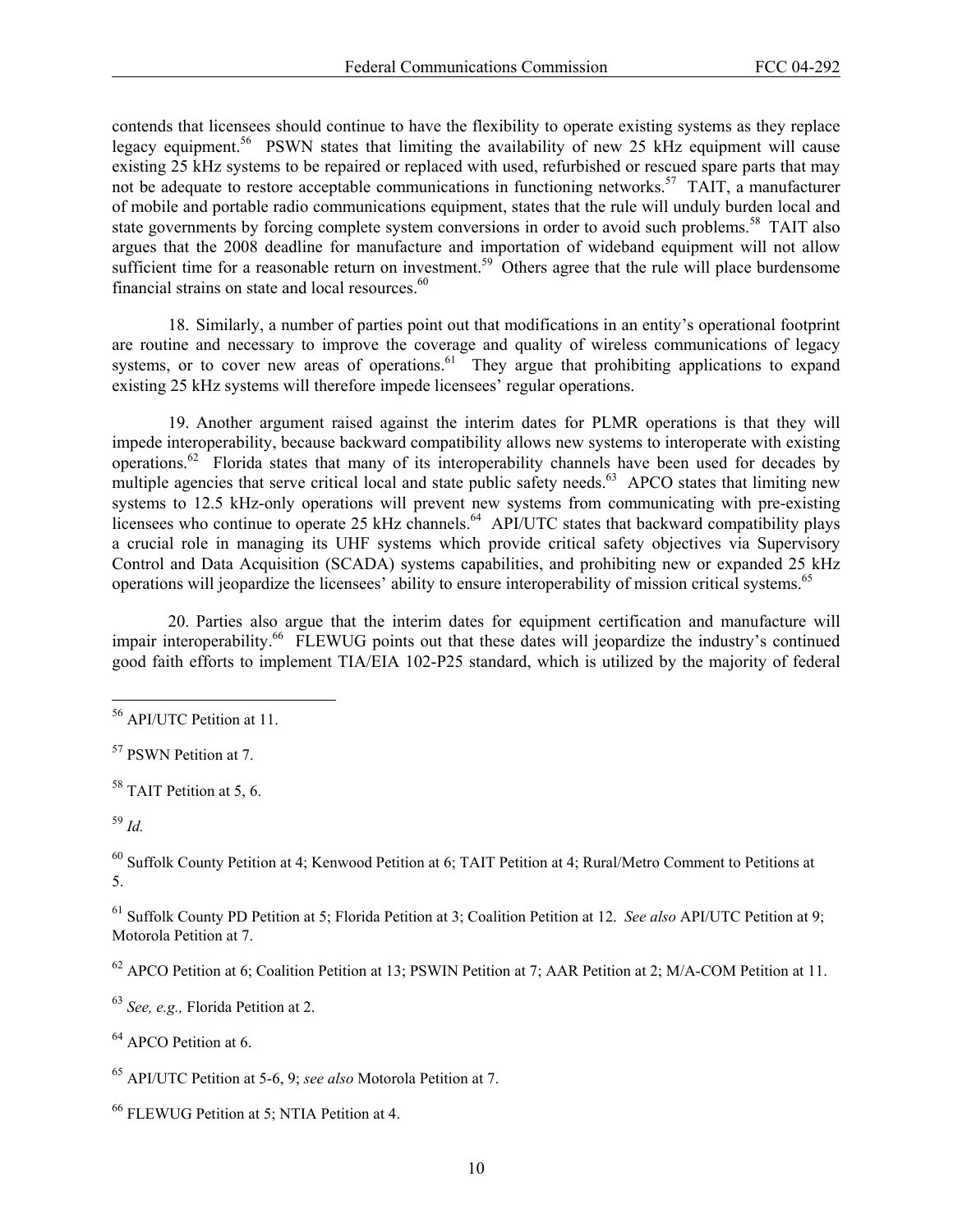agencies with a public safety mission, including the Department of Defense.<sup>67</sup> FLEWUG urges the Commission to enable backward compatibility, including the manufacture and importation of multimode equipment through 2013, because it would enable a more seamless and complete transition to narrowband across the Nation.<sup>68</sup> Likewise, to ensure the proper development of the P25 standard, NTIA requests the 2008 prohibition be delayed to coincide with the final 2018 migration date for Public Safety Radio Pool licensees.<sup>69</sup>

21. Finally, NTIA states that the interim deadlines for equipment certification and manufacture will have a negative effect on the nation's global competitiveness.<sup>70</sup> Specifically, NTIA states that without the P25 standard, pure competitive procurement will be difficult to achieve and will force public safety agencies to settle for proprietary technologies as opposed to "off-the-shelf" equipment compatible with their state and local government public safety counterparts.<sup>71</sup>

22. *Discussion.* Based on the current record, we now conclude that the staggered deadlines adopted in the *Second Report and Order* present significant potential pitfalls that outweigh the benefit that would accrue from whatever acceleration of migration efforts that would occur. We believe that it is in the public interest to avoid the difficulties that could be caused to licensees' current and future operations, especially but not exclusively public safety operations, and in particular efforts to establish public safety interoperability.<sup>72</sup> We also believe, however, that our rules should encourage licensees to begin planning and implementing migration to narrowband technology well before January 1, 2013.

23. In light of these considerations, we conclude that the most appropriate action is to revise the following interim measures as of January 1, 2011, or two years before the mandatory migration date adopted in this proceeding. Specifically: (1) Applications for new operations using 25 kHz channels will be accepted until January 1, 2011. After January 1, 2011, applications for new operations using a bandwidth greater than 12.5 kHz will be accepted only to the extent that the equipment meets the

<sup>68</sup> FLEWUG Petition at 7.

 $69$  NTIA Petition at 6 (prohibiting 25 kHz equipment limits and eliminates interoperability and is contrary to the TIA/EIA 102-P25 standard that includes a 25 kHz mode for backward compatibility).

<sup>70</sup> *Id.* at 5.

 $^{71}$  *Id.* 

1

72 The Commission places great importance on facilitating public safety interoperability. *See*, *e.g*., The Development of Operational, Technical and Spectrum Requirements For Meeting Federal, State and Local Public Safety Agency Communication Requirements Through the Year 2010, *Fourth Memorandum Opinion and Order*, WT Docket No. 96-86, 17 FCC Rcd 4736, 4746 ¶ 24 (2002). The Commission noted the importance of interoperability when it stated, "[I]nability to communicate hinders cooperation and coordination between public safety agencies on a day-to-day basis as well as during emergencies. We believe that the present inability of public safety agencies to communicate with each other is one of the most critical deficiencies in today's public safety communications." The Development of Operational, Technical and Spectrum Requirements for Meeting Federal, State and Local Public Safety Agency Communication Requirements Through the Year 2010, *Notice of Proposed Rule Making*, WT Docket No. 96-86, 11 FCC Rcd 12460, 12469 ¶ 22 (1996); *see also* The Development of Operational, Technical and Spectrum Requirements for Meeting Federal, State and Local Public Safety Agency Communications Requirements through the Year 2010, *Second Notice of Proposed Rule Making*, WT Docket No. 96-86, 12 FCC Rcd 17706, 17718-22 ¶¶ 27-33 (1997); Final Report of the Public Safety Wireless Advisory Committee 19- 20, 45-48 (Sept. 11, 1996).

<sup>67</sup> FLEWUG Petition at 4-5; *see* PSWN Petition at 5; NTIA Petition at 5.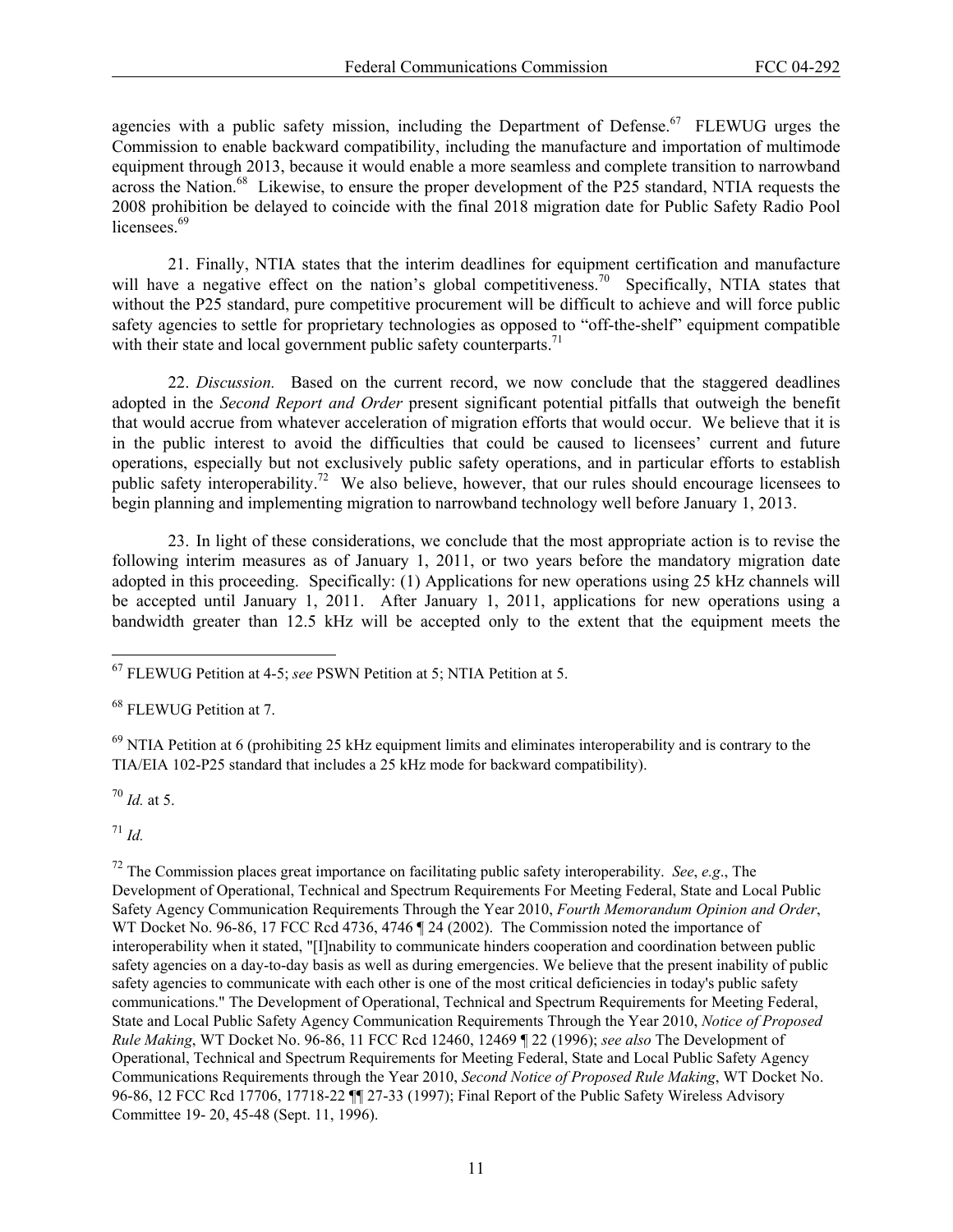spectrum efficiency standard of one channel per 12.5 kHz of channel bandwidth (voice) or 4800 bits per second per 6.25 kHz (data). (2) Applications for modification of operations that expand the authorized contour of an existing station will be accepted until January 1, 2011.<sup>73</sup> After January 1, 2011, applications for modification of operations that expand the authorized contour of an existing station using 25 kHz channels will be accepted only to the extent that the equipment meets the spectrum efficiency standard of one channel per 12.5 kHz of channel bandwidth (voice) or 4800 bits per second per 6.25 kHz (data) if the bandwidth for transmissions specified in the modification application is greater than 12.5 kHz. (3) Manufacture and importation of any 150-174 MHz and 421-512 MHz band equipment operating on a channel bandwidth up to 25 kHz will be permitted until January 1, 2011. After January 1, 2011, manufacture and importation of any 150-174 MHz and 421-512 MHz band equipment operating on a channel bandwidth up to 25 kHz will be permitted only to the extent that the equipment meets the spectrum efficiency standard of one channel per 12.5 kHz of channel bandwidth (voice) or 4800 bits per second per 6.25 kHz (data).

24. With respect to certification of equipment, we will not at this time adjust the January 1, 2005 deadline, but we will stay the effectiveness of that deadline in the *Order*, *infra*, pending release of a *Third Report and Order* in this proceeding*.* 74 As discussed below, we are staying the date while we seek comment on a proposal to eliminate or defer that date with respect to 6.25 kHz technology. We will make one change at this time regarding certification of equipment. The *Second Report and Order* in this proceeding modified the standard adopted in the *Refarming* proceeding, in that the *Refarming* rules provided that applications for certification of equipment received on or after January 1, 2005 operating with a 25 kHz bandwidth would be granted if the equipment met the spectrum efficiency standard of one channel per 6.25 kHz of channel bandwidth (voice) or 4800 bits per second per 6.25 kHz (data),<sup>75</sup> but the *Second Report and Order* prohibited certification of new 25 kHz equipment after January 1, 2005, even if it met this efficiency standard. For the reasons discussed at greater length in the following section, we modify the standard back to that adopted in the *Refarming* proceeding.76

25. Because we have adopted an earlier, single date by which licensees must complete final migration to narrowband, we believe that this decision will ensure that operators have maximum flexibility to maintain existing systems without significantly delaying the overall migration of operations in these bands by 2013.77 We also believe that licensees will have ample incentive to convert to narrowband by 2013 without either jeopardizing interoperability during the two-year interim or overwhelming our administrative processes with a flood of last-minute waiver requests. As the Joint Petitioners note, because the Commission's Rules already require all new 25 kHz equipment certified since 1997 to be capable of operating at 12.5 kHz, parties that acquire 25 kHz equipment between now and the final migration date will have little basis for claiming or needing waiver relief since the conversion process would not be either technically difficult or prohibitively expensive.78 Similarly, we do

l

<sup>75</sup> *See* 47 C.F.R 90.203(j)(4) (2002).

<sup>76</sup> *See infra* Section III.C.

 $^{77}$  As pointed out by at least two parties, this decision will ensure the availability of quality equipment and infrastructure from reputable manufacturers. *See* TAIT Petition at 5; Suffolk County at 5.

<sup>&</sup>lt;sup>73</sup> Given that we are amending Section 90.209(b)(6)(i) and (ii) to delay the deadline for applications for new stations and modifications, we hereby lift the stay of Section 90.209(b)(6), upon the effective date of the rules adopted herein.

<sup>74</sup> *See infra* Section V.

<sup>78</sup> AMTA, ITA and PCIA Joint Petition at 11; *see* 47 C.F.R. § 90.203(j)(3).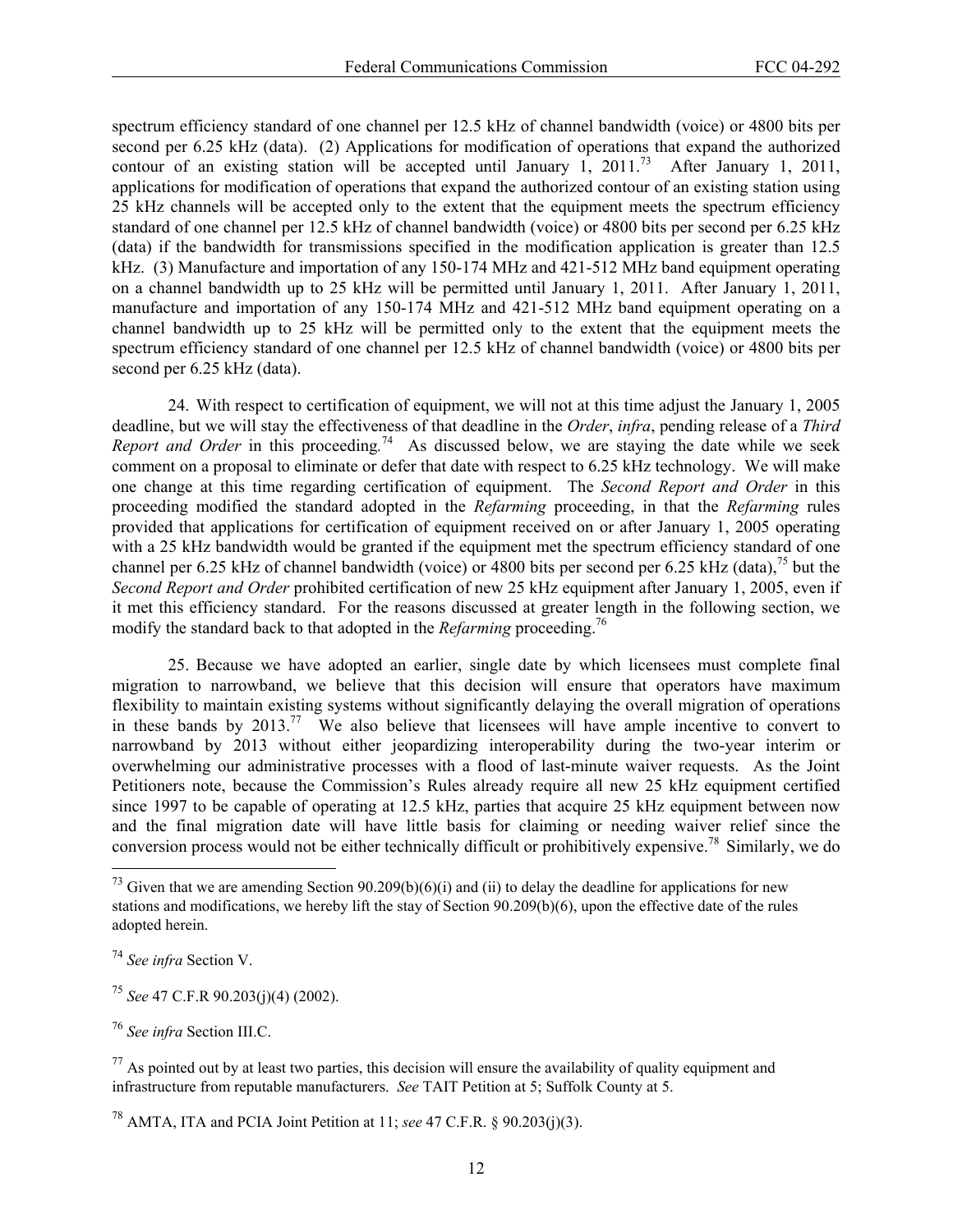not believe that those entities with equipment that operates exclusively at 25 kHz will have a basis to seek a waiver since that equipment most likely was either purchased new prior to 1997, in which case it will have been fully depreciated, or purchased 'used' or second-hand with full knowledge of the migration deadline.<sup>79</sup>

26. No later than December 31, 2009, the Wireless Telecommunications Bureau will issue a Public Notice reminding licensees and frequency coordinators of the impending January 1, 2011 deadline for filing new applications and modifications of any systems utilizing 25 kHz channels. The Public Notice will also serve as a reminder that all Public Safety Radio Pool and Industrial/Business Radio Pool licensees are required to migrate to 12.5 kHz technology by January 1, 2013.

27. Finally, we note that the interim dates we establish above may not be appropriate for the licensees operating in the Federal Government bands 150.05-150.8 MHz, 162.0125-173.2 MHz, and 173.4-174 MHz. As these issues are under active consideration in ET Docket No 04-243, the interim dates for those bands will be subject to the decisions we make in that proceeding.

## **C. Equivalent Technology**

28. *Background.* The *Second Report and Order* was ambiguous on the issue of "narrowbandequivalent technology," *i.e.*, equipment that operates on a 25 kHz bandwidth, but with the same efficiency as equipment using narrower bandwidths. While the text of the *Second Report and Order* indicated in places that narrowband-equivalent technology would be permitted,<sup>80</sup> the plain meaning of the final rules prohibits all 25 kHz operations and equipment, even those meeting a narrowband spectrum efficiency standard. In contrast, the *Refarming Report and Order* expressly permitted "either narrowband or the equivalent efficiency."<sup>81</sup> Specifically, the *Refarming* rules provided that applications for equipment certification received after February 14, 1997 would be granted only if the equipment either (1) was capable of operating on 12.5 kHz channels,<sup>82</sup> or (2) the equipment met a narrowband efficiency standard, *i.e.*, one channel per 12.5 kHz (voice) or 4800 bits per second per 6.25 kHz (data);<sup>83</sup> and applications for equipment certification received after January 1, 2005 would be granted only if the equipment either (1) was capable of operating on 6.25 kHz channels,  $^{84}$  or (2) the equipment met a narrowband efficiency standard, *i.e.*, one channel per 6.25 kHz (voice) or 4800 bits per second per 6.25 kHz (data).<sup>85</sup>

29. Petitioners point out the ambiguity in the *Second Report and Order*, and request that we clarify that narrowband equivalent technology will be accepted.<sup>86</sup> They argue that prohibiting all equipment with a bandwidth greater than 12.5 kHz, even if it meets the 12.5 kHz narrowband efficiency standard, constitutes a significant change from the *Refarming* rules that threatens to invalidate a

<sup>1</sup> <sup>79</sup> *Id.* 

<sup>80</sup> *See*, *e.g.*, *Second Report and Order*, 18 FCC Rcd at 3038 ¶ 12, 3040 ¶ 14.

<sup>81</sup> *Refarming Report and Order,* 10 FCC Rcd at 10081 ¶ 7.

<sup>82</sup> *See* 47 C.F.R. § 90.203(j)(2)(i) (2002).

<sup>83</sup> *See* 47 C.F.R. § 90.203(j)(3) (2002).

<sup>84</sup> *See* 47 C.F.R. § 90.203(j)(4)(i)-(iii) (2002).

<sup>85</sup> *See* 47 C.F.R. § 90.203(j)(4)(iv), (5) (2002).

<sup>86</sup> Motorola Petition at 12; IPMobileNet Request at 2; M/A-COM Petition at 8.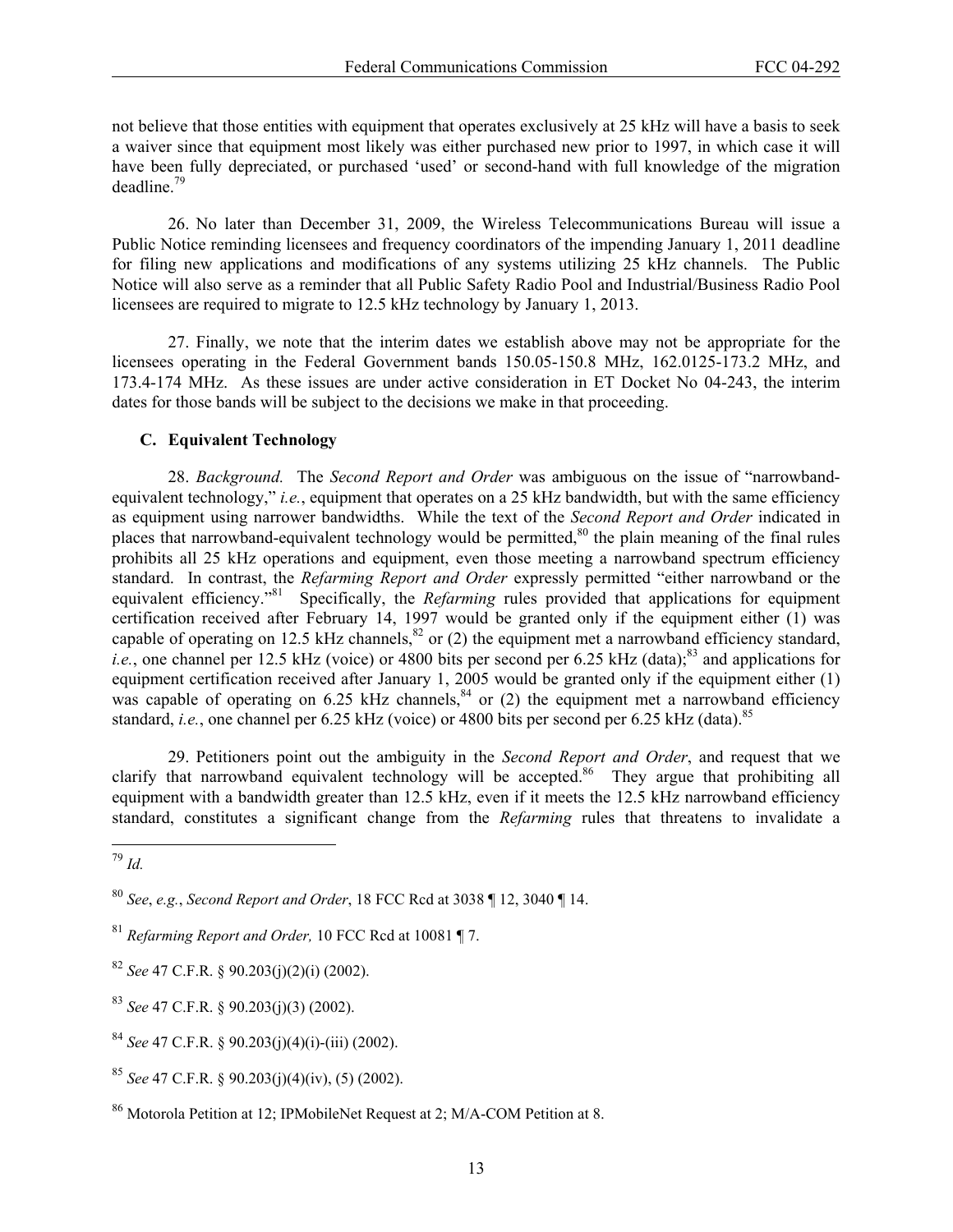significant amount of technical standards and product development work.<sup>87</sup> IPMobileNet, a manufacturer and distributor of wireless data and next generation voice over IP (VoIP) and data networking systems, states that this rule would affect the deployment of extensive data mobile systems used by government entities for a variety of mission critical public safety functions.<sup>88</sup> It also asserts that the Commission violated the Administrative Procedure Act by adopting Section 90.209(b)(6) without first providing the public proper notice.<sup>89</sup>

30. *Discussion.* We conclude that we should not depart from the precedent set in the *Refarming* proceeding to permit narrowband-equivalent technology. Therefore, as indicated above,<sup>90</sup> we will revise the rules to permit the certification of equipment operating on channel bandwidths up to 25 kHz, to the extent that the equipment meets the spectrum efficiency standard of one channel per 6.25 kHz of channel bandwidth (voice) or 4800 bits per second per 6.25 kHz (data). Similarly, we will also revise the rules to permit the continued use, manufacture and importation of equipment operating on channel bandwidths up to 25 kHz, to the extent that the equipment meets the spectrum efficiency standard of one channel per 12.5 kHz of channel bandwidth (voice) or 4800 bits per second per 6.25 kHz (data).<sup>91</sup> We believe that this decision promotes the goals of maximizing both user flexibility and spectrum efficiency in the PLMR spectrum. We also believe that this decision is consistent with the public interest to ensure interoperability and backward compatibility, while promoting our overarching goal to facilitate the migration to narrowband technology. Moreover, given the growing reliance on data-centric transmissions by public safety and government users, we believe that this decision will provide licensees with maximum operational flexibility to utilize channel bandwidths of up to 25 kHz for mobile data.<sup>92</sup>

# **D. Paging**

1

31. *Background.* The text of the *Second Report and Order* did not address whether the Commission should exempt paging-only frequencies from the narrowbanding requirements. In the final rules, however, the Commission deleted the first sentence of Section 90.35(c)(29) of the Commission's

<sup>90</sup> *See* paragraph 23, *supra.* 

 $91$  *Id.* 

 $87$  Motorola Petition at 13-14. Motorola states that since 1997, product development has focused entirely on equipment designed to satisfy the one-voice path per 6.25 kHz efficiency standard over large channel widths. Motorola further notes that it is not aware of any significant product development occurring anywhere in the world by any major manufacturer for land mobile technologies designed to operate within channel bandwidths as small as 6.25 kHz. *See also* M/A-Com Petition at 10 (stating that significant R&D investments have been committed to equipment utilizing channel bandwidths greater than 12.5 kHz while at the same time providing at least one voice path per 6.25 kHz of bandwidth in reliance on the Commission's former policy).

<sup>&</sup>lt;sup>88</sup> IPMobileNet Request at 2. IPMobileNet claims that a far greater number of units can utilize a single 25 kHz data channel operating at data speeds of 19.2 kbps than could be accommodated on two 12.5 kHz voice channels. *See id.* at 8; *see also* APCO Petition at 11 (stating that mobile data is spectrally efficient because it provides equivalent throughput as narrowband voice channels).

<sup>&</sup>lt;sup>89</sup> IPMobileNet Request at 8-9. Because we are revising the rule to clarify that narrowband-equivalent technology is still permitted, we nee not address IPMobileNet's argument that prohibiting such equipment would have violated the Administrative Procedure Act.

 $92$  We note that because of the pending rulemaking proceeding in ET Docket No 04-243, issues relating to equivalent technology in the Federal Government bands 150.05-150.8 MHz, 162.0125-173.2 MHz, and 173.4-174 MHz are subject to further modification.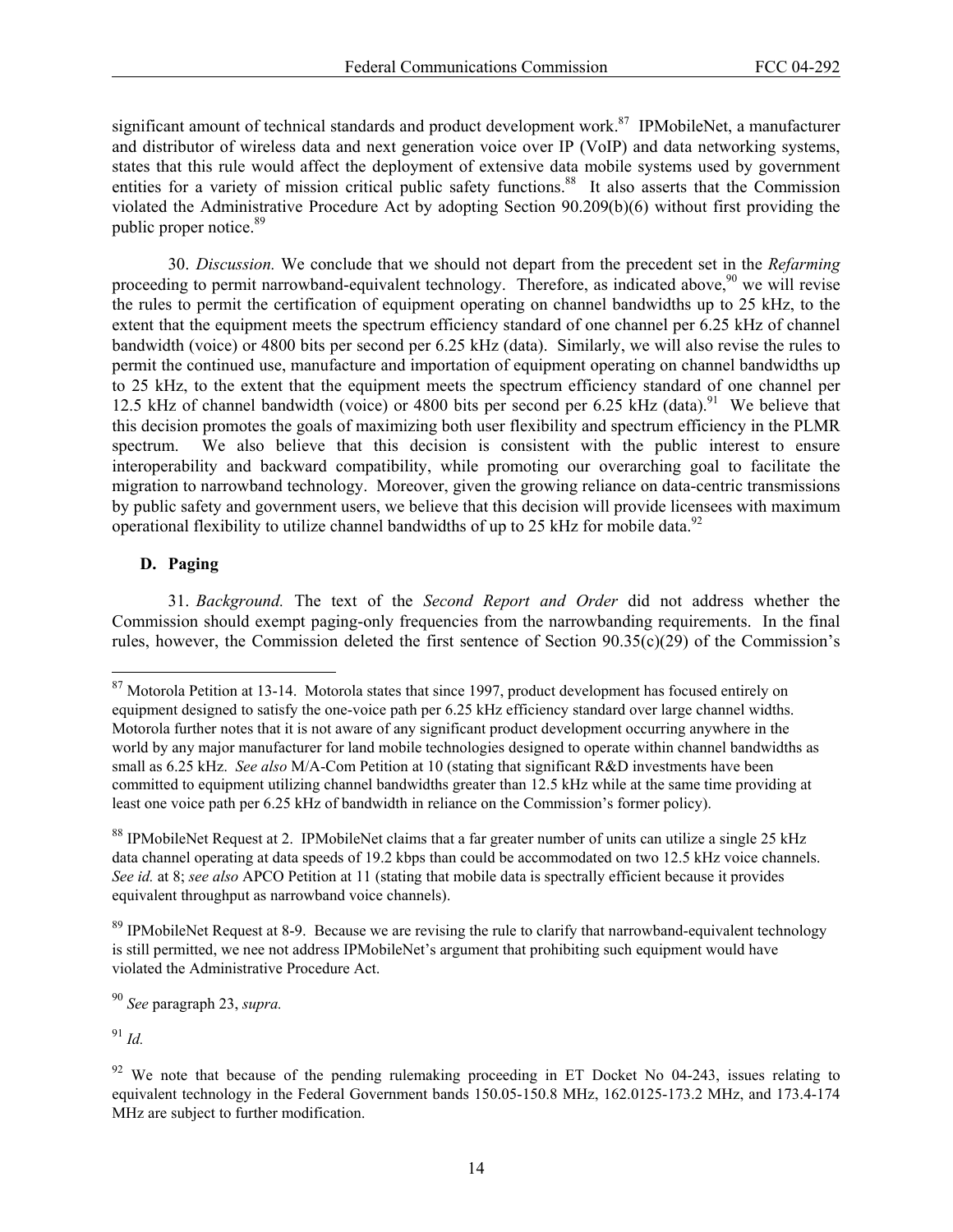Rules,<sup>93</sup> but, inconsistently, left Sections  $90.203(j)(7)^{94}$  and  $90.20(d)(30)^{95}$  intact. In contrast, the *Refarming Report and Order* expressly exempted Part 90 paging-only frequencies from the narrowbanding requirements.<sup>96</sup>

32. Several petitioners maintain that not exempting Part 90 paging frequencies from narrowbanding requirements appears to be an oversight and procedural error of the *Second Report and Order*. 97 They point out that the *Second Report and Order* deleted the first sentence of Section 90.35(c)(29) without comment or discussion. They state that deleting the first sentence of Section 90.35(c)(29) imposes narrowband requirements on Industrial/Business Radio Pool, paging-only channels contrary to established Commission policy.<sup>98</sup>

33. *Discussion.* We conclude that we should not depart from the precedent set in the *Refarming* proceeding to exempt paging-only frequencies from the narrowband requirements.<sup>99</sup> We believe that whatever benefits might have been initially perceived by applying our narrowband requirements to paging carriers are outweighed by the economic burdens the current rule imposes on paging carriers. We note that, because most paging systems in place today are not single-site systems, a narrowband requirement on paging systems would require total system replacement.<sup>100</sup> We are therefore concerned that the costs associated with a systemic overhaul of paging transmitters would have a deleterious effect on the paging

1

<sup>&</sup>lt;sup>93</sup> Section 90.35(c)(29) of the Commission's Rules, which applied to non-Public Safety Radio Pool, paging-only frequencies, previously stated: "This frequency will be authorized a channel bandwidth of 25 kHz. Except when limited elsewhere, one-way paging transmitters on this frequency may operate with an output power of 350 watts." 47 C.F.R. § 90.35(c)(29) (2002).

<sup>&</sup>lt;sup>94</sup> "Transmitters designed for one-way paging operations will be certificated with a 25 kHz channel bandwidth and are exempt from the spectrum efficiency requirements of paragraphs (j)(3) and (j)(5) of this section."  $47$  C.F.R. § 90.203(j)(3) (2002).

<sup>&</sup>lt;sup>95</sup> Section 90.20(d)(30) of the Commission's Rules, which applies to public safety paging-only frequencies, provides "This frequency will be authorized a channel bandwidth of 25 kHz notwithstanding §§ 90.203 and 90.209." 47 C.F.R. § 90.35(d)(30).

<sup>96</sup> *Refarming Report and Order* at 10108 n.116, 10109 n.121. This decision was affirmed on reconsideration. *See*  Replacement of Part 90 by Part 88 to Revise the Private Land Mobile Radio Services and Modify the Policies Governing Them and Examination of Exclusivity and Frequency Assignment Policies of the Private Land Mobile Radio Services, *Memorandum Opinion and Order,* 11 FCC Rcd 17676, 17689 ¶ 26 (1996).

 $97$  American Association of Paging Carriers at 6; CMRS Petition at 4-9; Private Paging Coalition at 5-8; Kentec Petition at 3; Motorola Petition at 9. *See also* Letter dated Oct. 29, 2004 from Robert D. Primosch, Counsel for Monongahela Communications LLC and Robert Liu, General Manager, to Marlene H. Dortch, Secretary, FCC (Monongahela Letter) (supporting, *inter alia,* petition for rulemaking filed by American Association of Paging Carriers).

<sup>98</sup> *See, e.g.,* Private Paging Coalition at 4.

<sup>&</sup>lt;sup>99</sup> Our decision here to exempt paging only frequencies from the narrowband requirements does not imply that the Commission is also protecting paging from low power operations on 12.5 kHz. *See* Amendment of Part 90 of the Commission's Rules and Policies for Applications and Licensing of Low Power Operations in the Private Land Mobile Radio 450-470 MHz Band, *Memorandum Opinion and Order*, WT Docket No. 01-146, 19 FCC Rcd 22 (2004).

<sup>100</sup> *See, e.g.,* Private Paging Coalition Petition at 9; Motorola Petition at 10.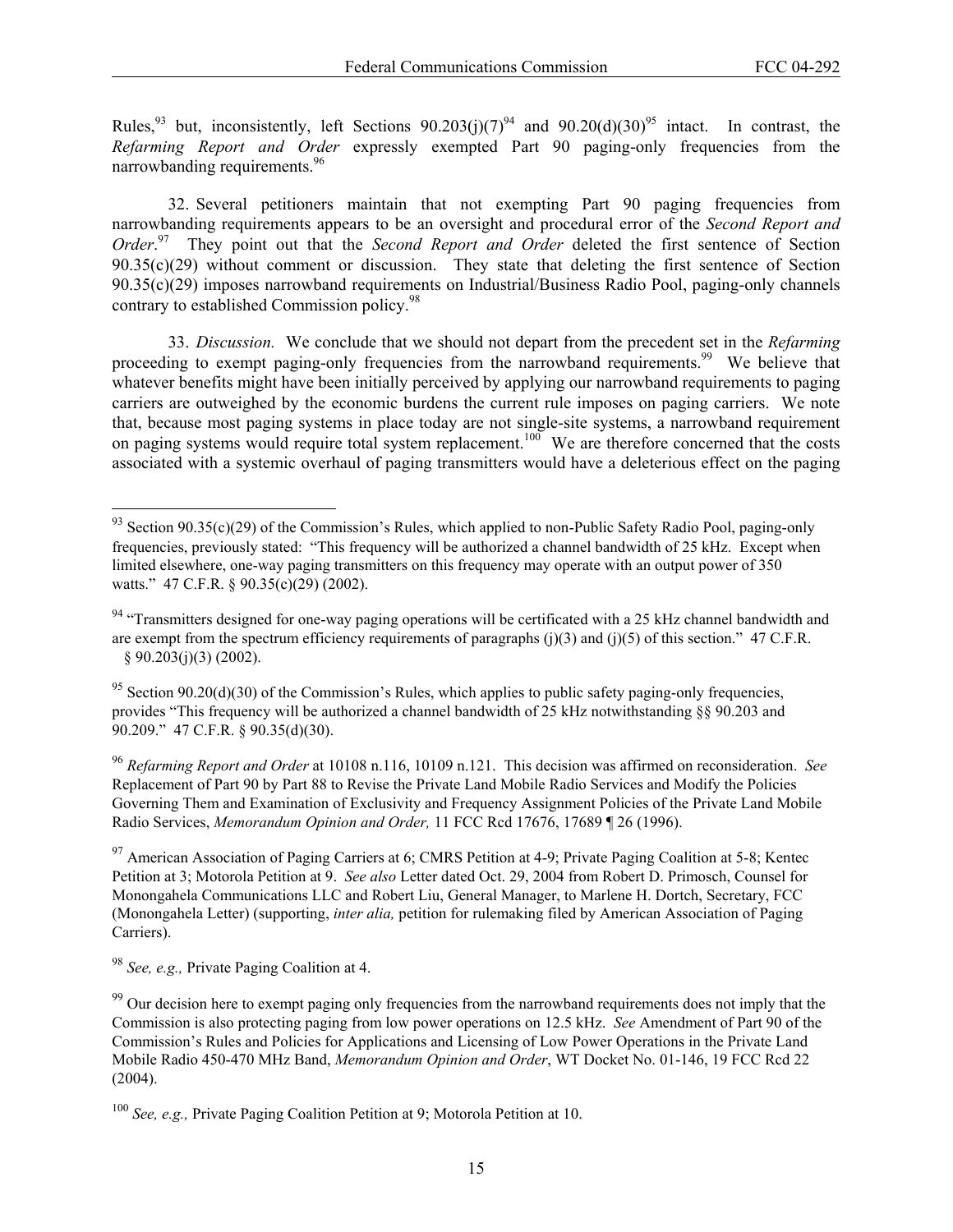industry's ability to provide service.<sup>101</sup> We further note that paging channels are neither congested nor do they typically create interference problems. The fact that paging operations use a relatively short duty cycle also supports an exemption of paging-only frequencies from the Commission's narrowbanding requirements. In arriving at our decision to exempt paging on paging channels only from the narrowbanding requirements of this proceeding, we recognize the valuable services paging carriers provide to public safety entities and general users at an affordable cost. Lastly, we believe that our decision here will remove the uncertainty created as a result of the rule changes we formerly adopted in the *Second Report and Order,* and restate our policy to exempt paging from the narrowbanding requirements consistent with the actions established in the *Refarming* proceeding.

34. Finally, we note that the paging channel at 163.250 MHz operates on Federal Governmentuse spectrum. Accordingly, it is subject to the pending rulemaking proceeding in ET Docket 04-243.

### **IV. THIRD FURTHER NOTICE OF PROPOSED RULE MAKING**

### **A. Background**

35. In the *Second Further Notice,* the Commission sought comment on whether measures similar to those adopted in the *Second Report and Order* to encourage the migration to 12.5 kHz narrowband technology should also be implemented to facilitate the migration to  $6.25$  kHz operations.<sup>102</sup> The Commission tentatively concluded that similar measures are warranted to facilitate migration to 6.25 kHz technology, but did not propose specific deadlines.<sup>103</sup>

36. As an initial matter, we defer action with regard to whether measures should be adopted to encourage the transition to 6.25 kHz channels in the Federal Government bands 150.05-150.8 MHz, 162.0125-173.2 MHz, and 173.4-174 MHz and will instead address this matter in ET Docket No. 04-243.

#### **B. Discussion**

37. The comments unanimously oppose any action by the Commission to implement a mandatory migration requirement for 6.25 kHz technology as "premature and inappropriate."<sup>104</sup> Several comments state that a mandatory conversion to 6.25 kHz would have significant technological hurdles to overcome, would add unnecessary confusion in the industry and would delay actual deployment of spectrum efficient technology.<sup>105</sup> Motorola states that the Commission should permit market forces to shape the demand for 6.25 kHz technology.<sup>106</sup> Motorola points out that while the Project 25 "Phase I" 12.5 kHz FDMA standard is complete, development of a Project 25 "Phase II" 6.25 kHz FDMA standard has just begun. Therefore, Motorola claims that any mandated changes at this time would be a waste of resources

l

 $101$  The Private Paging Coalition also notes that two major manufacturers have discontinued the production of new paging transmitters. *See* Private Paging Coalition Petition at 9.

<sup>102</sup> *Second Further Notice,* 18 FCC Rcd at 3045 ¶ 27.

<sup>103</sup> *Id.* 

<sup>104</sup> *See, e.g.,* ITA Comments at 1, 5 (citing lack of availability of equipment); Coalition Comments at 5-6; TAIT Comments at 4-5.

<sup>105</sup> *See, e.g.,* APCO Comments at 2; LMCC Comments at 2-3; ITA Comments at 4.

<sup>106</sup> Motorola Comments at 1.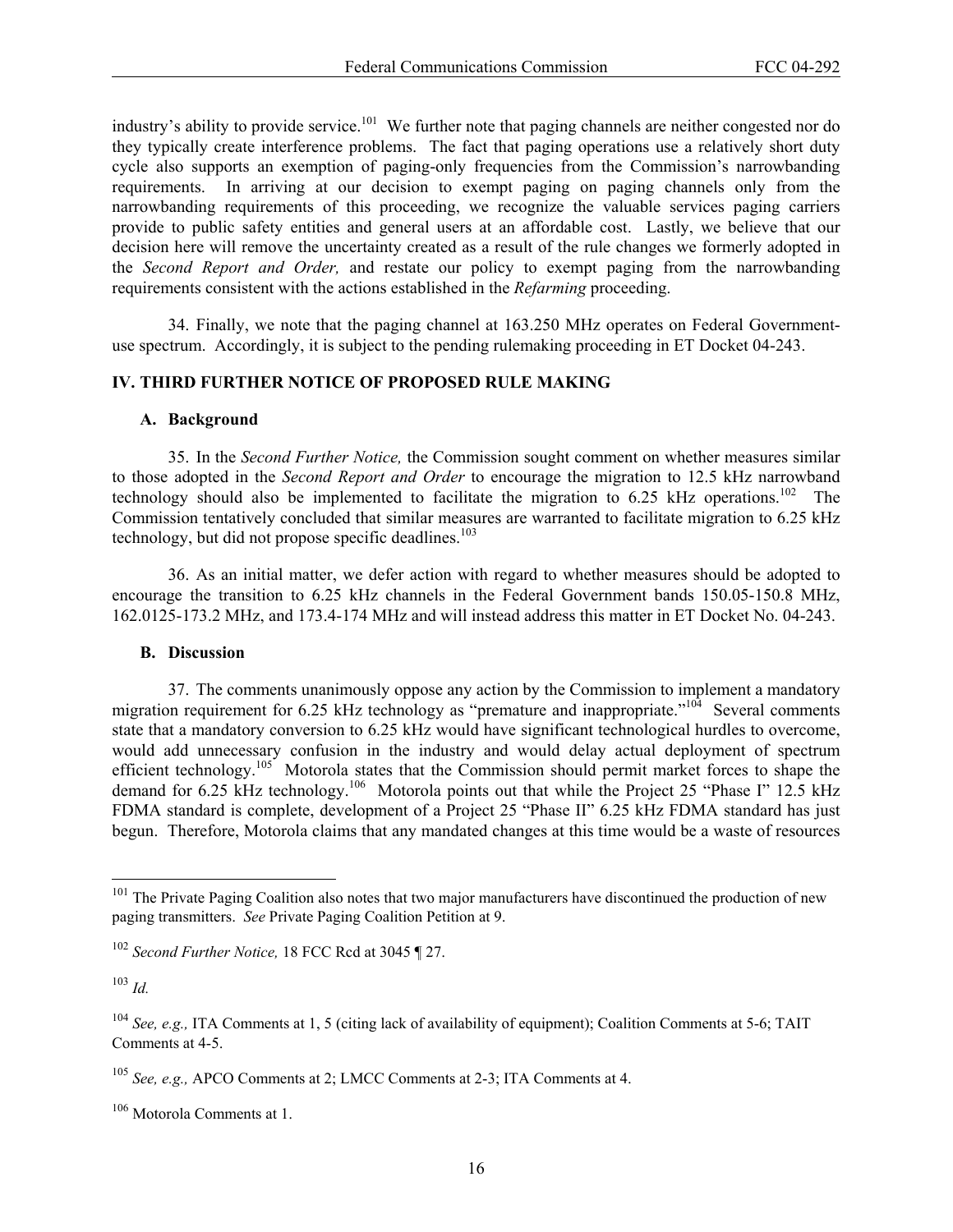spent on developing a 12.5 kHz standard and would likely increase costs borne by users.<sup>107</sup> Comments also suggest that market demand is not sufficient to spur the manufacture of  $6.25$  kHz equipment.<sup>108</sup> Existing TDMA technology provides 6.25 kHz equivalency over 12.5 kHz (2-slot) or 25 kHz (4-slot) bandwidths,<sup>109</sup> and most federal agencies have established communications systems based on a 12.5 kHz standard.<sup>110</sup> Other comments state that a mandatory migration to 6.25 kHz narrowband is not an economically feasible or technologically viable option for high speed data transmissions,<sup>111</sup> one-to-many dispatch architecture via simulcast, $112$  or encryption of voice and data.<sup>113</sup>

38. In a separate pleading submitted during the open comment period, Motorola also argues<sup>114</sup> that in addition to declining to adopt new rules to encourage migration to 6.25 kHz technology, the Commission should also eliminate the *Refarming* rule that applications for equipment certification received on or after January 1, 2005 will be granted only if the equipment either (1) is capable of operating on 6.25 kHz channels, or (2) the equipment meets a narrowband efficiency standard, *i.e.*, one channel per 6.25 kHz (voice) or 4800 bits per second per 6.25 kHz (data).<sup>115</sup> Motorola states that the approach in the *Refarming* rules did not lead to a sufficiently rapid migration to 12.5 kHz narrowband technology, and it is therefore illogical to expect those rules to lead to a sufficiently rapid migration to 6.25 kHz narrowband technology.<sup>116</sup>

39. In a second petition filed on July 24, 2004, styled as a Petition to Defer, EF Johnson Company, Kenwood U.S.A. Corporation and Motorola, Inc. (Manufacturer Petitioners), three large manufacturers of PLMR equipment, state that enforcement of Section 90.203(j)(5) "would be premature and would place excessive burdens on manufacturers and impose unnecessary costs on licenses"<sup>117</sup> because the industry lacks a completed 6.25 kHz equivalent efficiency standard.<sup>118</sup> In separate pleadings, Daniels Electronics Ltd. and Ritron, Inc., two other PLMR equipment manufacturers, submitted petitions

<sup>110</sup> *Id.* at 3.

 $111$  LMCC Comments at 5.

- 113 AAR Comments at 5.
- <sup>114</sup> Motorola Petition at 12.

<sup>115</sup> *See* 47 C.F.R. § 90.203(j)(4)-(5).

<sup>118</sup> *Id.*

<sup>1</sup> <sup>107</sup> *Id.* at 7.

<sup>108</sup> *See* ITA Comments at 4-5, LMCC Reply Comments at 4, FLEWUG *Ex Parte* Comments at 6.

<sup>&</sup>lt;sup>109</sup> APCO Comments at 2.

<sup>112</sup> APCO Comments at 4.

<sup>116</sup> Motorola Petition at 11.

<sup>&</sup>lt;sup>117</sup> Joint Petition of EF Johnson Company, Kenwood U.S.A. and Motorola, Inc. Petition to Defer Enforcement of Section 90.203(j)(5) of the Commission's Rules, WT Docket No. 99-87, RM-9332 (filed July 14, 2004) (Manufacturer Petition to Defer) at 2. *See also* Monongahela Letter, *supra* note 97 (supporting, *inter alia,*  Manufacturer Petition to Defer).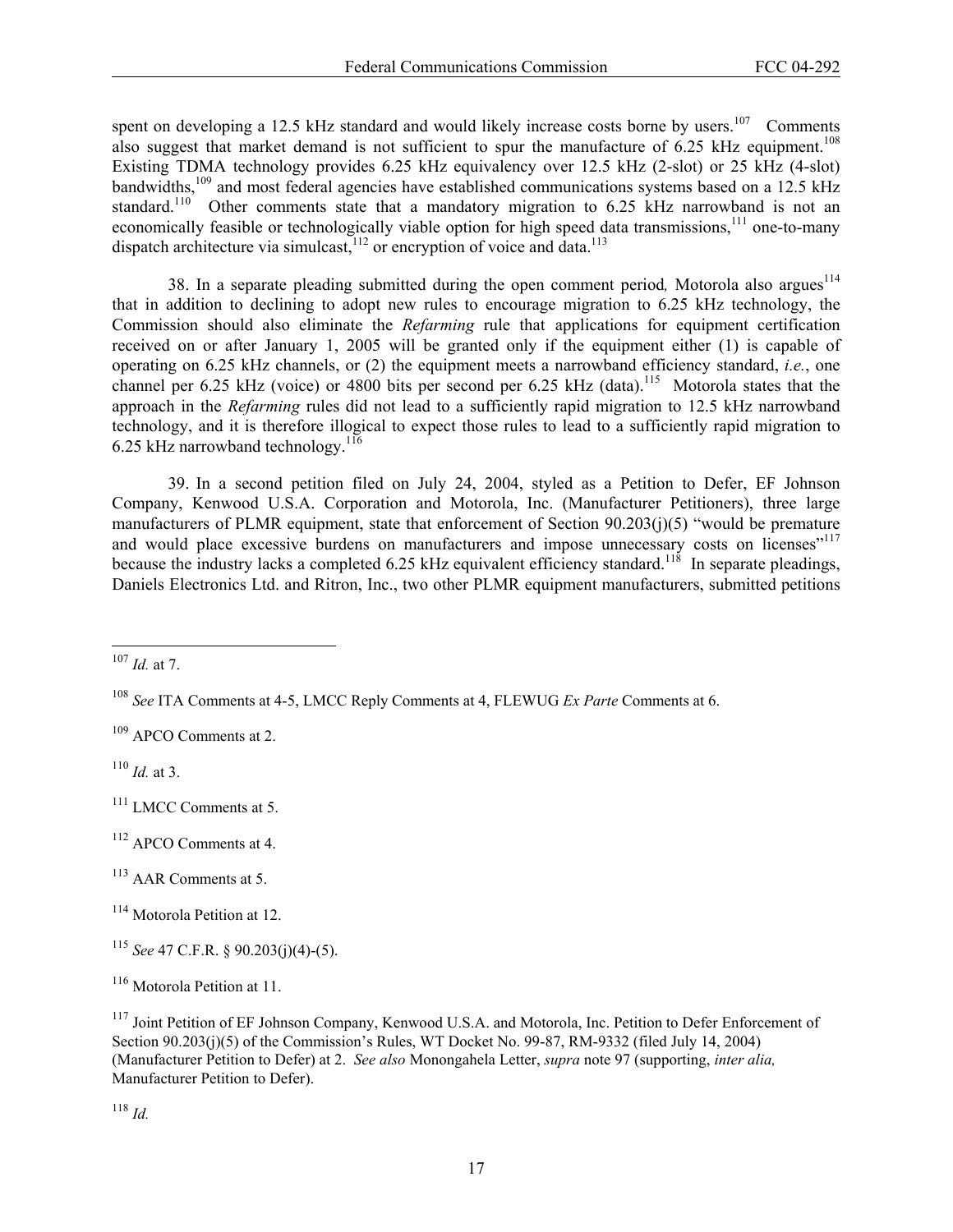in support of the Petition to Defer.<sup>119</sup> The Petition to Defer states that because manufactures cannot develop and deploy 6.25 kHz equivalent efficiency technologies until a standard is developed, enforcement of this rule would "further exacerbate the inability of public safety organizations to communicate with each other."<sup>120</sup> According to these manufacturers, although the industry is actively working towards standards for 6.25 kHz equivalent efficiency technologies, the process will not be completed until at least mid-2005,<sup>121</sup> after which time "the manufacturing industry will [still] need approximately 18 months to develop and deploy 6.25 kHz technologies."<sup>122</sup> The manufacturers request that the Commission eliminate or, in the alternative, defer the requirement in Section  $90.203(i)(5)$  that applications received on or after January 1, 2005 for equipment operating in the 150-174 MHz and/or  $421-512$  MHz bands must demonstrate 6.25 kHz or equivalent technology.<sup>123</sup>

40. Because Motorola's petition filed during the comment period and the Petition to Defer raise an issue directly connected to the Commission's inquiry in the *Second Further Notice,* we take this opportunity to seek public comment on the proposal in the Petition to Defer. Specifically, we seek comment on the Manufacturer Petitioners' assumption that the current rule would place onerous burdens on manufacturers and jeopardize the promotion of interoperability between users in the absence of a 6.25 kHz equivalent efficiency standard. We also seek comment on whether the question hinges on a distinction between equipment-based technologies that are specifically manufactured to utilize 6.25 kHz channel bandwidth as opposed to reconfigured 12.5 kHz equipment or software-defined 12.5 kHz equipment made capable of operating on channel bandwidths with an equivalent efficiency of 6.25 kHz. In the absence of a single, equipment-based 6.25 kHz technology standard, would the deployment of nonstandardized equipment capable of utilizing 6.25 kHz equivalent efficiency channel bandwidths significantly hamper interoperability, as the Petition to Defer contends? We seek comment on these issues and any other related issues.

41. In seeking comment on the Petition to Defer, we emphasize that we are not reopening the record for comments regarding the broader issues raised in the *Second Further Notice* regarding migration to 6.25 kHz technology.Because, however, the issue raised in the Petition to Defer is directly related to whether we should adopt rules to implement a migration to 6.25 kHz technologies, we defer our decision on the broader issues until we also have compiled our record with respect to the Petition to Defer.

<sup>121</sup> *Id.* at 7.

-

<sup>122</sup> *Id.* at 8.

<sup>123</sup> Section 90.203(j)(5), 47 C.F.R. § 90.203(j)(5) states in relevant part:

<sup>&</sup>lt;sup>119</sup> Daniels Electronics Ltd. Petition, WT Docket No. 99-87 (filed Aug. 24, 2004) (Daniels Petition); Ritron, Inc. Petition to Delay Implementation of Section 90.203(j)(5) of the Commission's Rules, WT Docket No. 99-87 (filed July 29, 2004) (Ritron Petition). Because the Daniels Petition and the Ritron Petition essentially support the Petition to Defer filed by Manufacturer Petitioners, for purposes of this discussion, reference to Manufacturer Petitioners will also include positions articulated from the Daniels and Ritron petitions unless specified otherwise.

<sup>&</sup>lt;sup>120</sup> Manufacturer Petition to Defer at 2.

Applications for part 90 certification of transmitters designed to operate on frequencies in the 150- 174 MHz and/or 421-512 MHz bands, received on or after January 1, 2005, must include a certification that the equipment meets a spectrum efficiency standard of one voice channel per 6.25 kHz of channel bandwidth.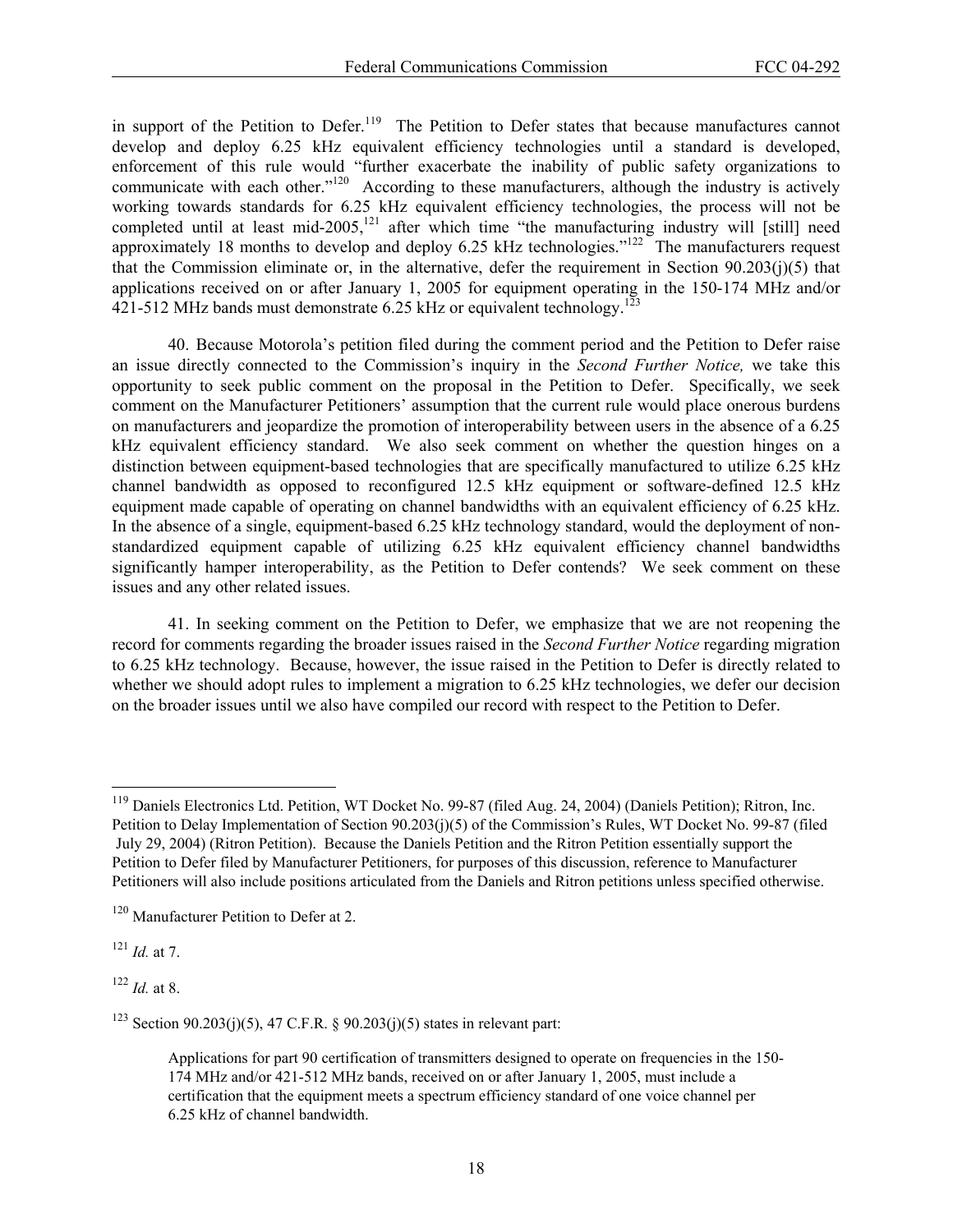### **V. ORDER**

42. For the reasons set forth herein, we find that good cause has been shown to stay the January 1, 2005 date, pending resolution of the issues presented in the *Second Further Notice* and the Petition to Defer. As noted previously, the Commission received two other petitions filed in support of the Petition to Defer.<sup>124</sup> Separately, the Commission also received a petition from M/A-COM requesting a stay of Section 90.203(j)(4) of the Commission's Rules, with regard to the January 1, 2005, cut-off date.<sup>125</sup>

43. In considering requests for stay, the Commission generally considers the four criteria set forth in *Virginia Petroleum Jobbers Association*. 126 These criteria are (1) a likelihood of success on the merits; (2) the threat of irreparable harm absent the grant of preliminary relief; (3) the degree of injury to other parties if relief is granted; and (4) the issuance of the order will further the public interest.<sup>127</sup> The Commission then balances these interests in order to determine an administrative response on a case-bycase basis.128 The relative importance of the four criteria will vary depending upon the circumstances of the case.129 If there is a particularly overwhelming showing in at least one of the factors, we may find that a stay is warranted notwithstanding the absence of another one of the factors.<sup>130</sup> For the reasons set forth below, we agree with the petitioners that a stay of the January 1, 2005 date is appropriate under the circumstances presented. Specifically, we conclude that a stay will further the public interest, and that no parties will be injured if relief is granted.

44. The petitioners state that enforcement of the cut-off date in Sections  $90.203(i)(4)$  and  $(i)(5)$ would place an undue burden on manufacturers, increase the cost of private land mobile radio equipment<sup>131</sup> to end-users, and encourage non-standard, or stop-gap equipment solutions, thus jeopardizing interoperability.132 Because no industry-wide standard currently exists to support 6.25 kHz equipment, the petitioners state that manufacturers have no market-based incentive to develop and deploy 6.25 kHz equivalent technologies other than to comply with the Commission's Rules.<sup>133</sup> While 6.25 kHz

<sup>127</sup> *Virginia Petroleum Jobbers Ass'n*., 259 F.2d at 925.

<sup>129</sup> *Id*.

1

<sup>130</sup> *Id.*

<sup>&</sup>lt;sup>124</sup> See supra note 114. For purposes of the discussion of the stay, and unless otherwise specified, Ritron, Daniels and the Manufacturer Petitioners will collectively be referred to as "the petitioners."

<sup>&</sup>lt;sup>125</sup> M/A-COM Petition for Stay, WT Docket No. 99-87 (filed Dec. 15, 2004) (M/A-COM Petition for Stay);

<sup>126</sup> *Virginia Petroleum Jobbers Ass'n v. Federal Power Commission*, 259 F.2d 921, 925 (D.C. Cir. 1958) (*Virginia Petroleum Jobbers Ass'n*); *see also*, *e.g.*, The 4.9 GHz Band Transferred from Federal Government Use, *Order*, FCC 04-185, ¶ 5 (2004); Biennial Regulatory Review – Amendment of Parts 0, 1, 22, 24, 26, 27, 80, 87, 90, 95, 97, and 101 of the Commission's Rules to Facilitate the Development and Use of the Universal Licensing System in the Wireless Telecommunications Services, *Memorandum Opinion and Order*, WT Docket No. 98-20, 14 FCC Rcd 9305, 9307 ¶ 4 (1999) (*ULS Stay*).

<sup>128</sup> *ULS Stay*, 14 FCC Rcd at 9307 ¶ 4.

 $131$  Ritron Petition at 1-2.

<sup>&</sup>lt;sup>132</sup> Petition to Defer at 7-8; Daniels Petition at 1; M/A-COM Petition for Stay at 6.

 $133$  Petition to Defer at 7; Ritron Petition at 3.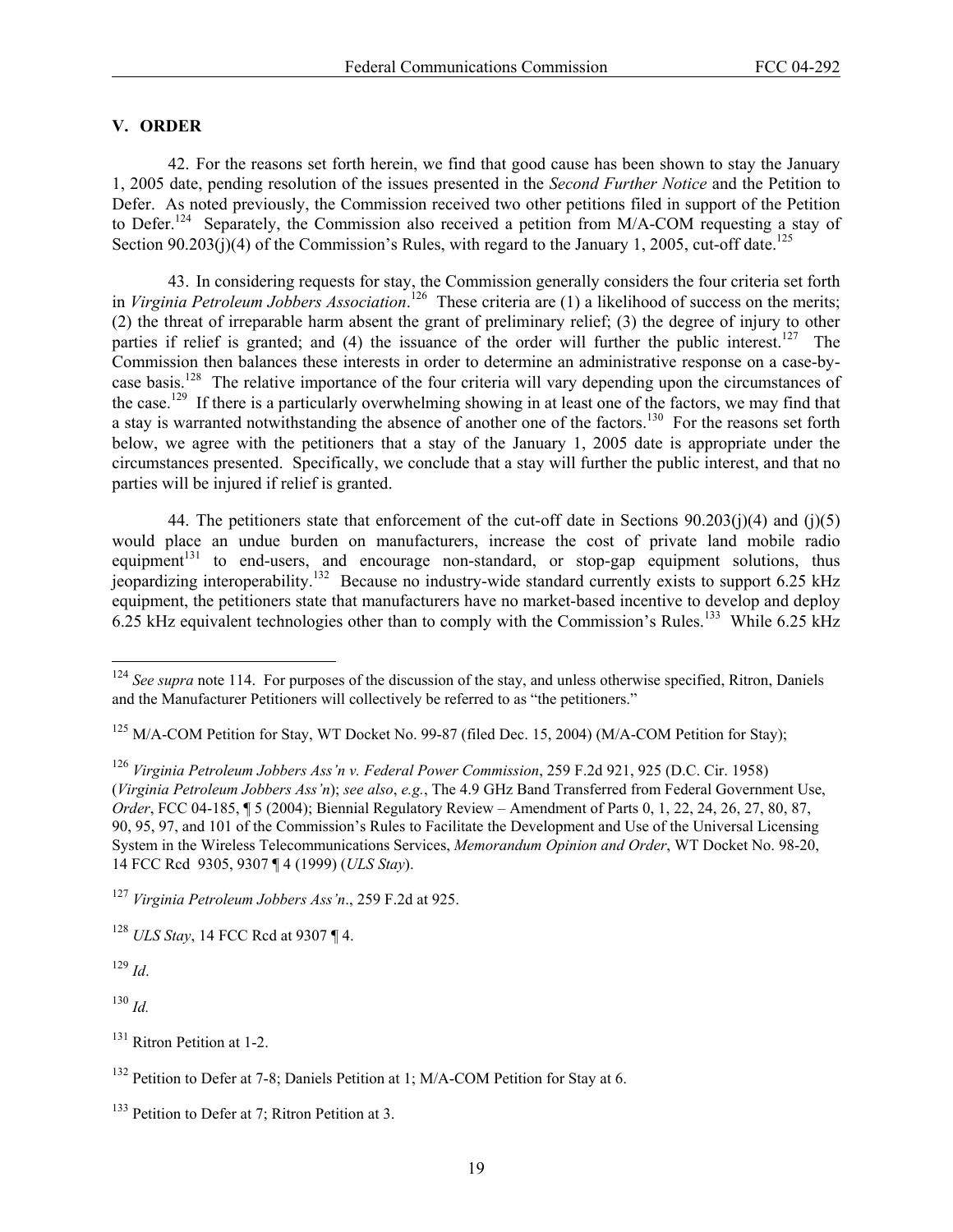technology is within the state of the art, Ritron states that, compared with 12.5 and 25 kHz technology, not only is it "virtually unusable for the transmission of voice," but the equipment also tends to be physically large with limited battery life.<sup>134</sup>

45. The Manufacturer Petitioners state that the industry is "still years away" from 6.25 kHz technologies having any meaningful impact on improving spectral efficiency in these bands.<sup>135</sup> Although the industry is currently working on developing standards for 6.25 kHz technologies, the Petition to Defer states that the process will not be complete until "at least mid-2005."<sup>136</sup> Even after a 6.25 kHz standard is completed and adopted, the Manufacturer Petitioners estimate that the manufacturing industry will need "approximately 18 months" to develop and deploy 6.25 kHz technologies.<sup>137</sup> In light of the petitions, we conclude that a stay of the January 1, 2005 deadline pending resolution of the petitions would further the public interest.

46. In addition, nothing in the record before us suggests that there will be any injury to any other party if the requested relief is granted. A temporary stay of the January 1, 2005 date pending the resolution of the petitions will not exacerbate the problems that the new rules are intended to address. A stay would not result in additional congestion among existing licensees, or preclude the licensing of any new stations that could not be licensed if the prohibition on new and expanded wideband operations were to take effect.

47. In conclusion, we recognize that many PLMR systems are used for extremely important public safety or critical infrastructure purposes. We also are persuaded that there may not be enough time before January 1, 2005 for manufacturers to implement 6.25 kHz technology in a manner consistent with the public interest. As a result, based on the record before us, we are concerned that retaining such deadline would not further the public interest, because it would adversely affect public safety communications and critical infrastructure operations. We also believe that a temporary stay of the deadline would not injure any party. We therefore conclude that a stay of the January 1, 2005 date is appropriate. For the foregoing reasons, therefore, we will stay the January 1, 2005 deadline in Sections  $90.203(i)(4)$  and (j)(5) for filing applications for approval of new 25 wideband equipment. We grant this stay pending resolution of the issues raised in the *Third Further Notice*, including the Petition to Defer.

### **VI. PROCEDURAL MATTERS**

### **A. Regulatory Flexibility Act Analyses**

48. As required by the Regulatory Flexibility Act (RFA), *see* 5 U.S.C. § 604, the Commission has prepared a Supplemental Final Regulatory Flexibility Analysis of the possible impact of the rule changes contained in this *Third MO&O* small entities. The Supplemental Final Regulatory Flexibility Act analysis is set forth in Appendix C. Additionally, we have prepared an Initial Regulatory Flexibility Analysis concerning the impact of the policies and rules addressed by the *Third Further Notice.* The Initial Regulatory Flexibility Analysis is set forth in Appendix D. The Commission's Consumer Information Bureau, Reference Information Center, will send a copy of this *Third MO&O, Third Further Notice and Order*, including the Final and Initial Regulatory Flexibility Act Analyses, to the Chief

l

<sup>&</sup>lt;sup>134</sup> Ritron Petition at 3.

<sup>&</sup>lt;sup>135</sup> Petition to Defer at 8.

<sup>136</sup> *Id.* at 7.

 $^{137}$  *Id.* at 8.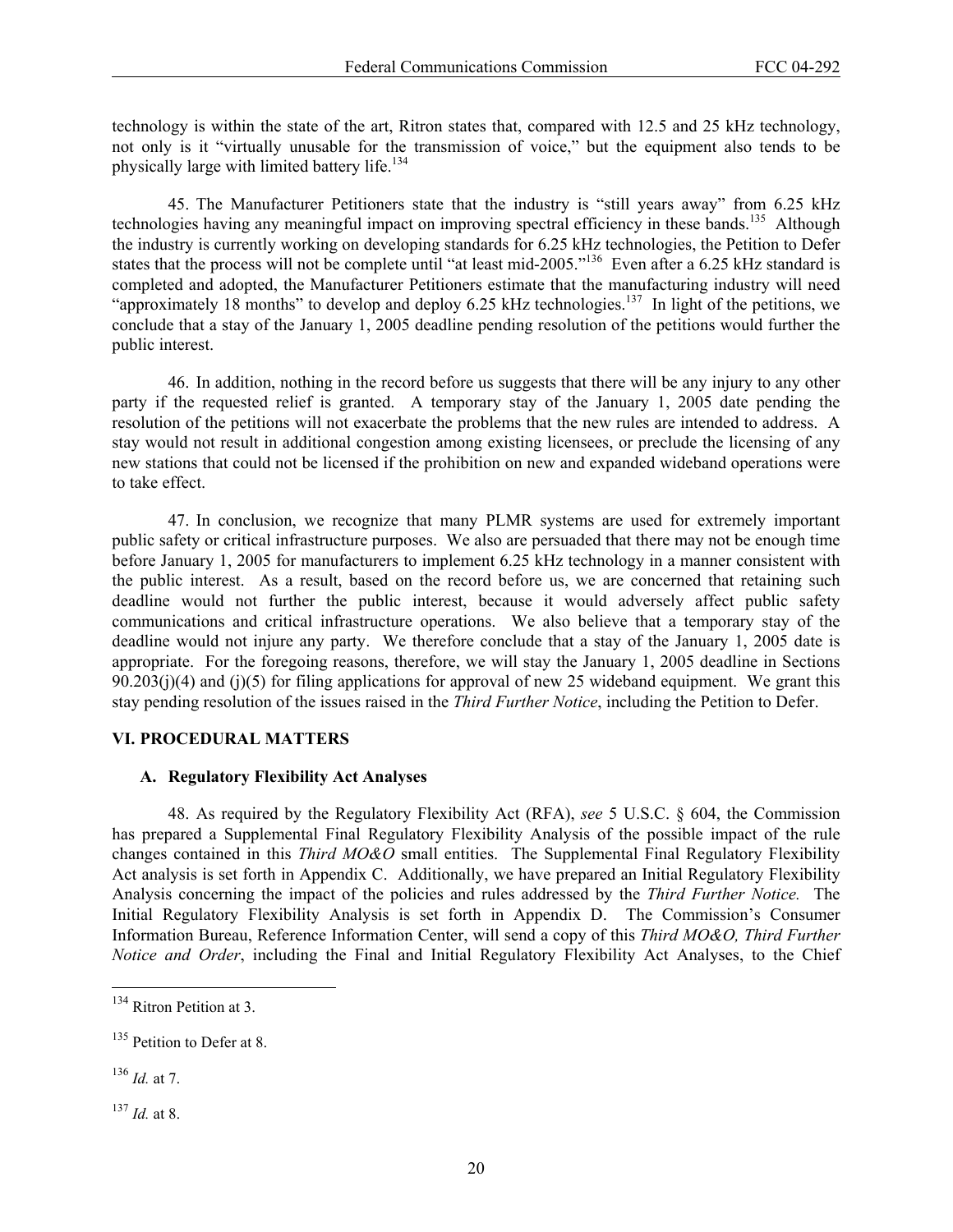Counsel for Advocacy of the Small Business Administration.

### **B. Paperwork Reduction Act of 1995 Analysis**

49. This document does not contain new or modified information collection requirements subject to the Paperwork Reduction Act of 1995 (PRA), Public Law 104-13. In addition, therefore, it does not contain any new or modified "information collection burden for small business concerns with fewer than 25 employees," pursuant to the Small Business Paperwork Relief Act of 2002, Public Law 107-198, see 44 U.S.C. 3506(c)(4).

50. For further information concerning this *Third MO&O, Third Further Notice and Order*, contact Zenji Nakazawa, Esq., Public Safety and Critical Infrastructure Division, Wireless Telecommunications Bureau, Federal Communications Commission, Washington, D.C. 20554, at (202) 418-0680, TTY (202) 418-7233, via e-mail at Zenji.Nakazawa@fcc.gov, or via U.S. Mail at Federal Communications Commission, Wireless Telecommunications Bureau, 445 12th Street, S.W., Washington, D.C. 20554.

51. Alternative formats (computer diskette, large print, audio cassette, and Braille) are available to persons with disabilities by contacting Brian Millin at (202) 418-7426, TTY (202) 418-7365 or via email at bmillin@fcc.gov. This *Third MO&O, Third Further Notice and Order* can be downloaded at http://wireless.fcc.gov/releases.html#orders.

### **C. Filing Procedures**

52. Pursuant to Sections 1.415 and 1.419 of the Commission's rules, 47 C.F.R. §§ 1.415, 1.419, interested parties may file comments on or before 60 days after publication in the Federal Register, and reply comments on or before 90 days after publication in the Federal Register. Comments may be filed using the Commission's Electronic Comment Filing System ("ECFS") or by filing paper copies. *See Electronic Filing of Documents in Rulemaking Proceedings,* 13 FCC Rcd 11322, 11326 (1998).

53. Comments filed through the ECFS can be sent as an electronic file via the Internet to <http://www.fcc.gov/e-file/ecfs.html>. Generally, only one copy of an electronic submission must be filed. If multiple docket or rulemaking numbers appear in the caption of this proceeding, however, commenters must transmit one electronic copy of the comments to each docket or rulemaking number referenced in the caption. In completing the transmittal screen, commenters should include their full name, Postal Service mailing address, and the applicable docket or rulemaking number. Parties may also submit an electronic comment by Internet e-mail. To obtain filing instructions for e-mail comments, commenters should send an e-mail to ecfs@fcc.gov, and should include the following words in the body of the message, "get form <your e-mail address>." A sample form and directions will be sent in reply.

54. Parties choosing to file by paper must file an original and four copies of each filing. If participants want each Commissioner to receive a personal copy of their comments, an original plus nine copies must be filed. All filings must be sent to the Commission's Secretary, Marlene H. Dortch, Office of the Secretary, Federal Communications Commission, The Portals, 445 12th Street, S.W., Room TW-A325, Washington, D.C. 20554. In addition, courtesy copies should be delivered to Zenji Nakazawa, Public Safety and Critical Infrastructure Division, Wireless Telecommunications Bureau, Federal Communications Commission, 445 12th Street, S.W., Room # 3-C401, Washington, D.C. 20554.

55. All relevant and timely comments will be considered by the Commission before final action is taken in this proceeding. Comments and reply comments will be available for public inspection and duplication during regular business hours in the FCC Reference Information Center, Room CY-A257, 445 12th Street, S.W., Washington, DC 20554. Copies also may be obtained from Best Copy and Printing, Inc. (BCPI), 445 12th Street, S.W., Room CY-B529, Washington, DC 20554, (202) 488-5300,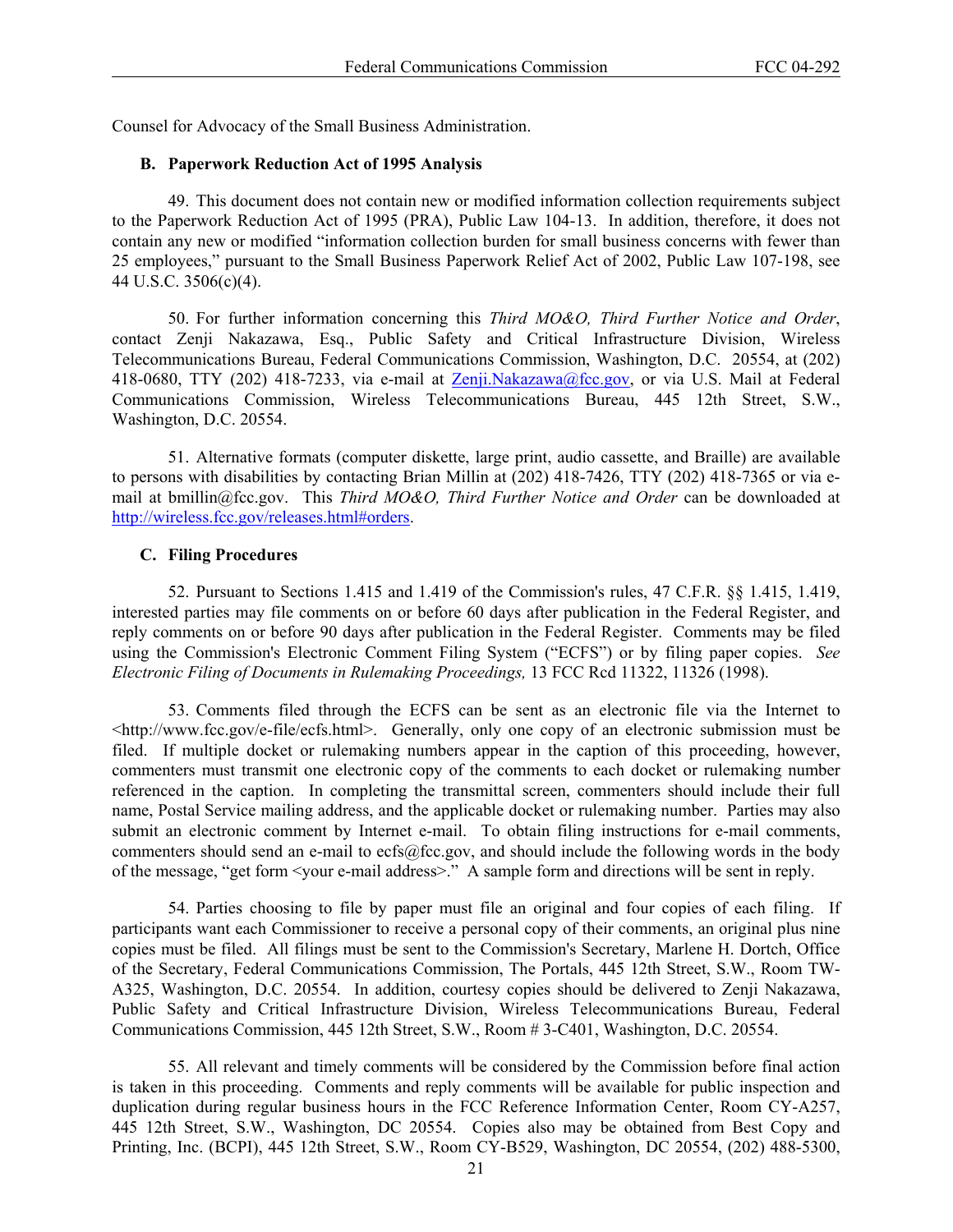facsimile (202) 488-5563, TTY (202) 488-5562, or via e-mail at fcc@bcpiweb.com or via BCPI's web site at www.bcpiweb.com.

### **D. Congressional Review Act Analysis**

56. The Commission will send a copy of this *Third MO&O, Third Further Notice and Order* in a report to be sent to Congress and the General Accounting Office pursuant to the Congressional Review Act, *see* 5 U.S.C. 801(a)(1)(A).

## **VII. ORDERING CLAUSES**

57. Accordingly, pursuant to Sections 1, 2, 4(i), 301, 302, and 303 of the Communications Act of 1934, as amended, 47 U.S.C. §§ 151, 152, 154(i), 301, 302, and 303, and Sections 1.421 and 1.425 of the Commission's Rules, 47 C.F.R. §§ 1.421 and 1.425, IT IS ORDERED that the *Third Memorandum Opinion and Order, Third Further Notice of Proposed Rule Making and Order* is hereby ADOPTED.

58. IT IS FURTHER ORDERED that Parts 1 and 90 of the Commission's Rules ARE AMENDED as set forth in Appendix B, and that these Rules shall be effective **[30 days after publication in the Federal Register]**.

59. IT IS FURTHER ORDERED that the stay of 47 C.F.R. § 90.209(b)(6), *see* FCC 03-306, 69 Fed. Reg. 17959, SHALL EXPIRE **[30 days after publication in the Federal Register]**.

60. IT IS FURTHER ORDERED that the January 1, 2005, deadline in 47 C.F.R.  $\S$ § 90.203(j)(4) and (j)(5) IS STAYED effective upon the release of this *Third Memorandum Opinion and Order, Third Further Notice of Proposed Rule Making and Order* pending resolution of the Petition to Defer filed by Motorola, Inc., Kenwood U.S.A. Corporation, and EFJohnson Company, on July 24, 2004.

61. IT IS FURTHER ORDERED that the Commission's Consumer Information Bureau, Reference Information Center, SHALL SEND a copy of this *Third Memorandum Opinion and Order, Third Further Notice of Proposed Rule Making and Order including the Initial and Final Regulatory* Flexibility Analyses, to the Chief Counsel for Advocacy of the U.S. Small Business Administration.

FEDERAL COMMUNICATIONS COMMISSION

Marlene H. Dortch Secretary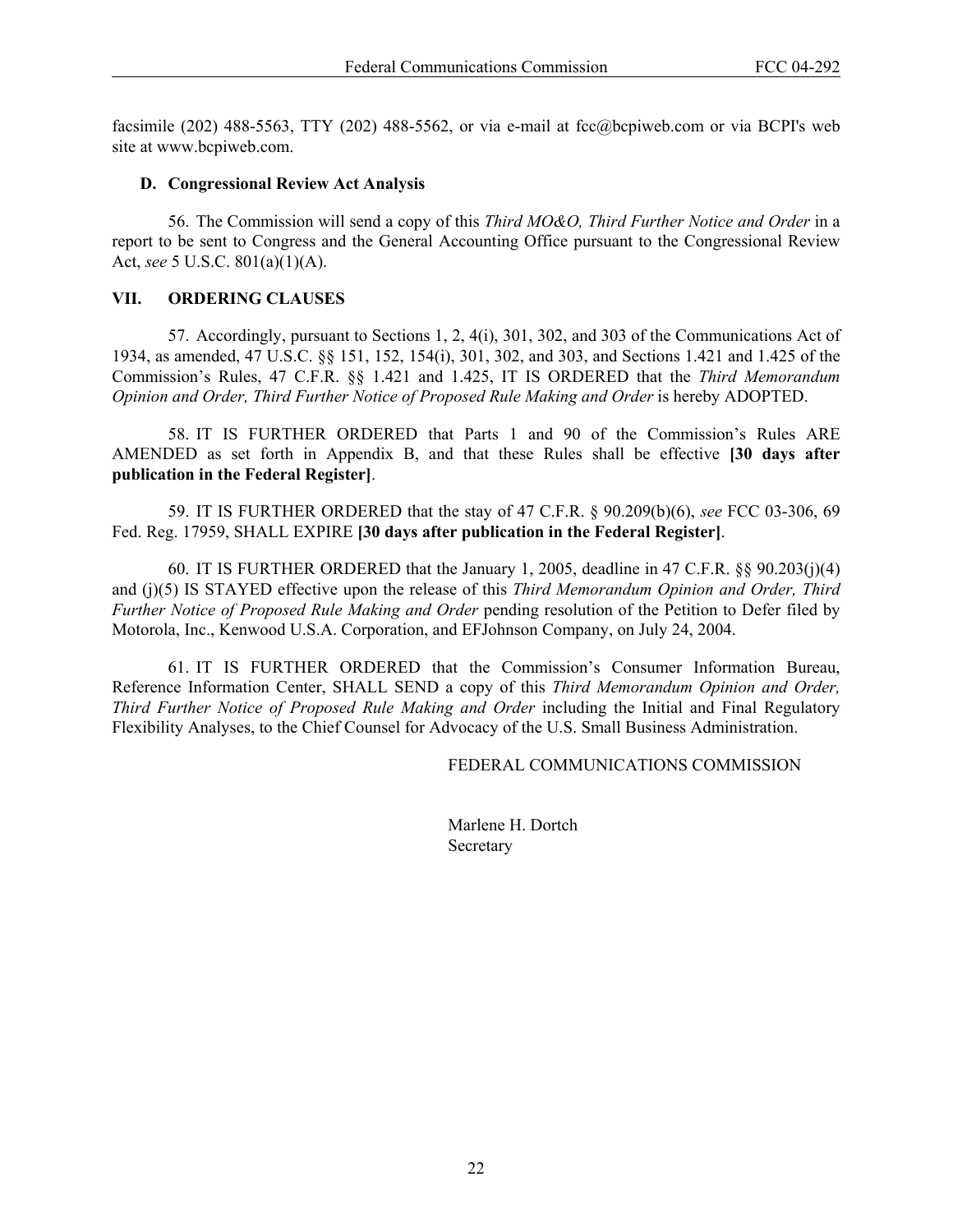# **APPENDIX A – PLEADINGS**

## **Petitions**

American Association of Paging Carriers, Allied National Paging Association, Arch Wireless Operating Company, LLC and Metrocall Holdings, Inc. American Petroleum Institute (API) and United Telecom Council (UTC) (collectively, API/UTC) American Mobile Telecommunications Association (AMTA), Industrial Telecommunications Association (ITA) and PCIA -- Wireless Infrastructure Association (PCIA) (collectively, AMTA, ITA, PCIA) Association of American Railroads (AAR) Association of Public-Safety Communications Officials –International, Inc. (APCO), International Association of Fire Chiefs, Inc. and the International Municipal Signal Association (IAFC/IMSA), International Association of Chiefs of Police (IACP), Major Cities Chiefs Association (MCCA), National Sheriffs' Association (NSA), Major County Sheriffs' Association (MCSA), and National Public Safety Telecommunications Council (NPSTC) (collectively, APCO et al.) Federal Law Enforcement Wireless Users Group (FLEWUG) State of Florida, State Technology Office (Florida) IPMobileNet, Inc. (IPMobileNet) Kentec Communications Inc. (Kentec) Kenwood U.S.A. Corporation (Kenwood) Los Angeles County, Internal Services Department (LAISD) M/A-COM, Inc. (M/A-COM) Motorola, Inc. (Motorola) National Rural Electric Cooperative Association (NRECA) National Telecommunications and Information Association (NTIA) Private Paging Coalition Private Wireless Mining Coalition (Coalition) and Coalition *Ex parte* (filed March 25, 2004) Public Safety Wireless Network (PSWN) Suffolk County Police Department (SCPD) Tait North America, Inc. (TAIT)

# **Oppositions to Petitions**

Association of American Railroads (AAR) American Mobile Telecommunications Association (AMTA), Industrial Telecommunications Association (ITA) and Wireless Infrastructure Association (PCIA) (collectively, Joint Petitioners) American Petroleum Institute (API) Industrial Telecommunications Association (ITA) Private Wireless Mining Coalition (Coalition) Rural/Metro Corporation (Rural Metro)

# **Comments**

Association of American Railroads (AAR)

Association of Public-Safety Communications Officials –International, Inc. (APCO), International Association of Fire Chiefs, Inc. and the International Municipal Signal Association (IAFC/IMSA), International Association of Chiefs of Police (IACP), Major Cities Chiefs Association (MCCA), National Sheriffs' Association (NSA), Major County Sheriffs' Association (MCSA), and National Public Safety Telecommunications Council (NPSTC) (collectively, APCO et al.) Federal Law Enforcement Wireless Users Group (FLEWUG) Industrial Telecommunications Association (ITA) Land Mobile Communications Council (LMCC) Motorola, Inc. (Motorola) Private Wireless Mining Coalition (Coalition)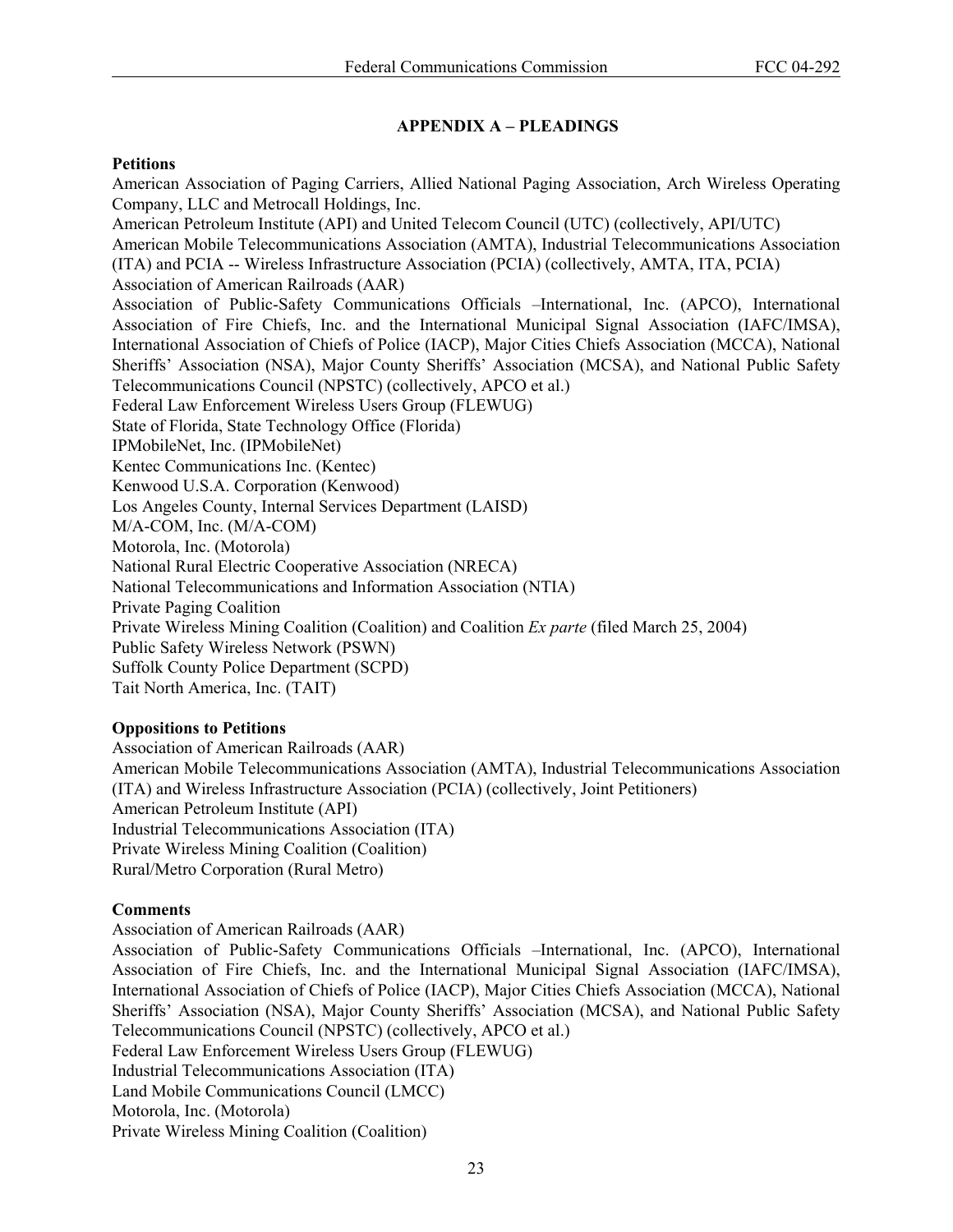# **Petitions filed in support of Petition to Defer**

Daniels Electronics Ltd. EFJohnson Company, Kenwood U.S.A. Corporation, Motorola, Inc. Ritron, Inc.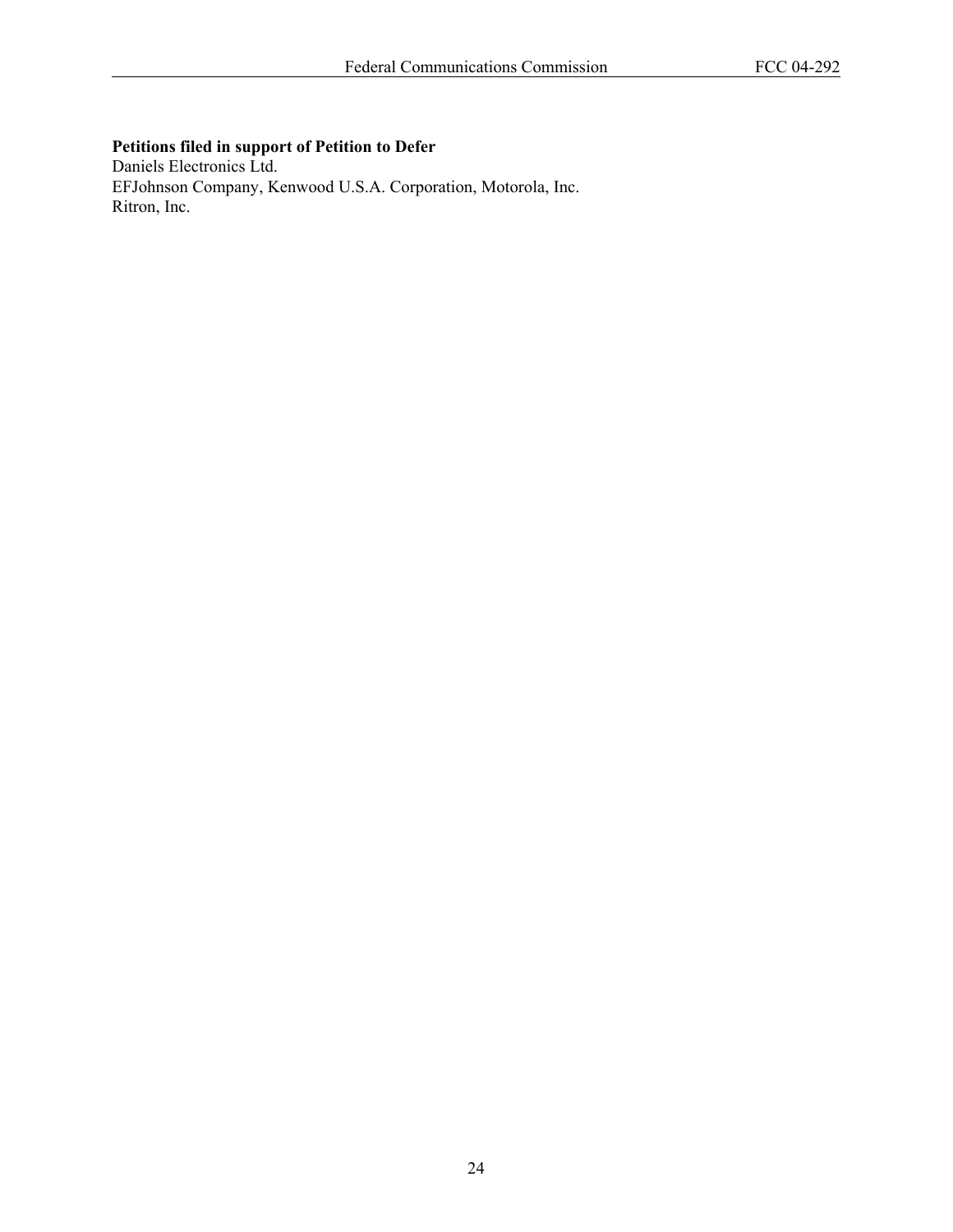## **APPENDIX B – FINAL RULES**

Part 90 of Title 47 of the Code of Federal Regulations is amended as follows:

## PART 90—PRIVATE LAND MOBILE RADIO SERVICES

**1.** The authority citation for Part 90 continues to read as follows:

AUTHORITY: Sections 4(i), 11, 303(g), 303(r), and 332(c)(7) of the Communications Act of 1934, as amended, 47 U.S.C. 154(i), 161, 303(g), 303(r), 332(c)(7).

**2.** Section 90.20 is amended by revising the table in paragraph (c) and paragraphs (d)(27) and (d)(30) to read as follows:

### **§ 90.20 Public Safety Pool.**

\* \* \* \* \*

 $(c)$  \* \* \* \* \*

 $(3)$  \* \* \*

# PUBLIC SAFETY POOL FREQUENCY TABLE

| Frequency or band | Class of station(s) | Limitations                                      | Coordinator |
|-------------------|---------------------|--------------------------------------------------|-------------|
| * * * * *         | * * * * *           | * * * * *                                        | * * * * *   |
| $150.7825$        | do                  | 27.                                              | PM          |
| * * * * *         | * * * * *           | * * * * *                                        | * * * * *   |
| $151.0025$        | do                  | $27, 28, \ldots$                                 | PH          |
| * * * * *         | * * * * *           | * * * * *                                        | * * * * *   |
| $151.0325$        | do                  | $27, 28, \ldots, \ldots, \ldots, \ldots$         | PH          |
| * * * * *         | * * * * *           | * * * * *                                        | * * * * *   |
| $151.0475$        | do                  |                                                  | PH          |
| * * * * *         | * * * * *           | * * * * *                                        | * * * * *   |
| 151.0625          | do                  | $27, 28, \ldots, \ldots, \ldots, \ldots, \ldots$ | PH          |
| * * * * *         | * * * * *           | * * * * *                                        | * * * * *   |
| 151.0775          | do                  | $27, 28, \ldots$                                 | PH          |
| * * * * *         | * * * * *           | * * * * *                                        | * * * * *   |
| 151.0925          | . <b>do</b>         | $27, 28, \ldots, \ldots, \ldots, \ldots$         | PH.         |
| * * * * *         | * * * * *           | * * * * *                                        | * * * * *   |
| 151.1075          | do                  | $27, 28, \ldots, \ldots, \ldots, \ldots$         | PH          |
| * * * * *         | * * * * *           | * * * * *                                        | * * * * *   |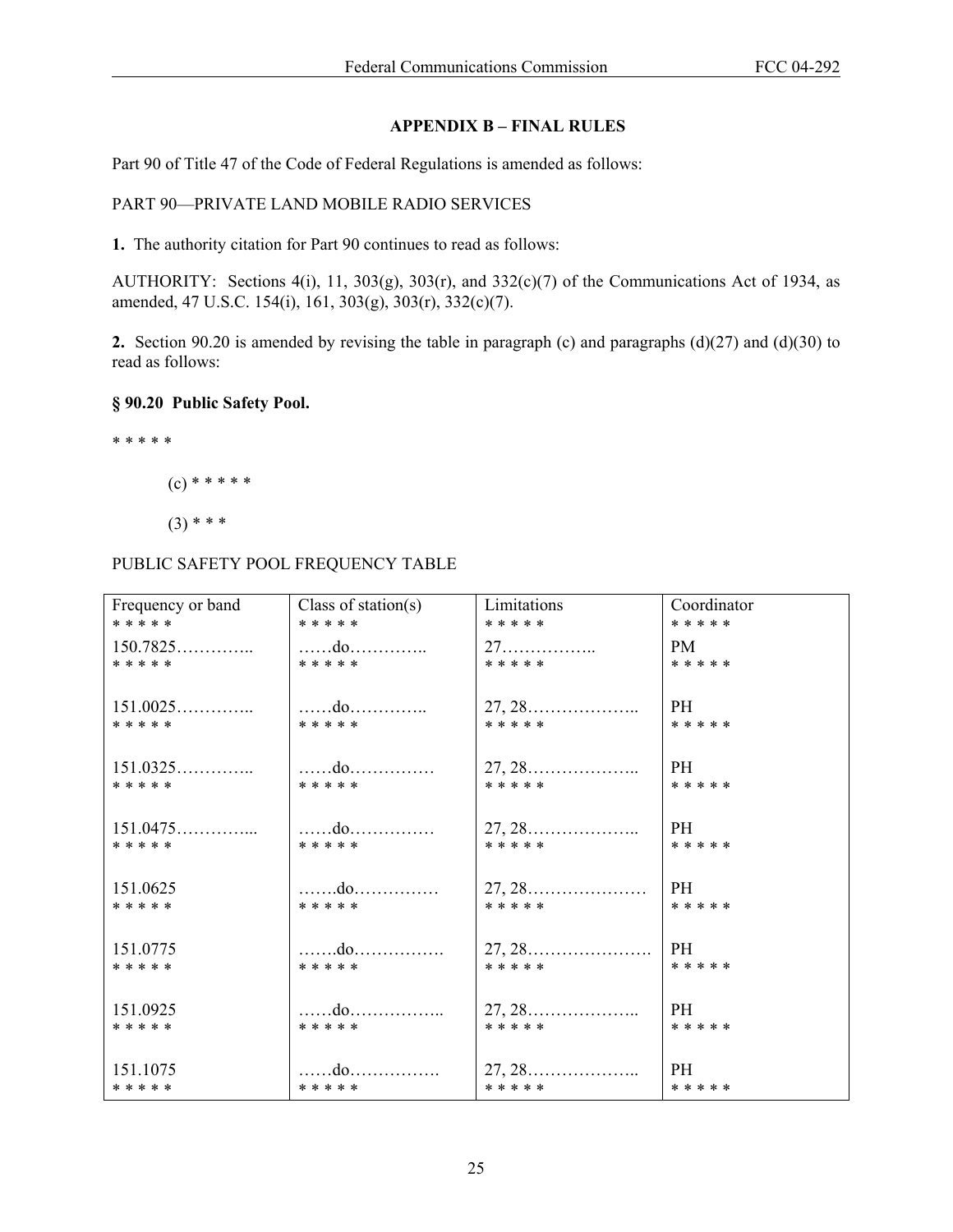| 151.1225  | do        |                                                  | PH              |
|-----------|-----------|--------------------------------------------------|-----------------|
| * * * * * | * * * *   | * * * * *                                        | * * * * *       |
| 151.1375  | do        | $27, 28, 80$                                     | PH              |
| * * * * * | * * * * * | * * * * *                                        | * * * * *       |
| 151.1525  | do        |                                                  | PO              |
| * * * * * | * * * * * | * * * * *                                        | * * * * *       |
| 151.1675  | do        |                                                  | PO -            |
| * * * * * | * * * * * | * * * * *                                        | * * * * *       |
| 151.1825  | do        |                                                  | PO              |
| * * * * * | * * * * * | * * * * *                                        | * * * * *       |
| 151.1975  | do        |                                                  | PO.             |
| * * * * * | * * * * * | * * * * *                                        | * * * * *       |
| 151.2125  | do        |                                                  | PO              |
| * * * * * | * * * * * | * * * * *                                        | * * * * *       |
| 151.2275  | do        | $27, 28, \ldots, \ldots, \ldots, \ldots, \ldots$ | PO -            |
| * * * * * | * * * * * | * * * * *                                        | * * * * *       |
| 151.2425  | do        | $27, 28, \ldots, \ldots, \ldots, \ldots$         | PO.             |
| * * * * * | * * * * * | * * * * *                                        | * * * * *       |
| 151.2575  | do        |                                                  | PO              |
| * * * * * | * * * * * | * * * * *                                        | * * * * *       |
| 151.2725  | do        |                                                  | PO              |
| * * * * * | * * * * * | * * * * *                                        | * * * * *       |
| 151.2875  | do        |                                                  | * * * * *       |
| * * * * * | * * * * * | * * * * *                                        |                 |
| 151.3025  | do        | $27, 28, \ldots, \ldots, \ldots, \ldots, \ldots$ | PO <sub>1</sub> |
| * * * * * | * * * * * | * * * * *                                        | * * * * *       |
| 151.3175  | do        | $27, 28, \ldots$                                 | PO.             |
| * * * * * | * * * * * | * * * * *                                        | * * * * *       |
| 151.3325  | do        | $27, 28, \ldots, \ldots, \ldots, \ldots, \ldots$ | PO.             |
| * * * * * | * * * * * | * * * * *                                        | * * * * *       |
| 151.3475  | do        | $27, 28, \ldots, \ldots, \ldots, \ldots, \ldots$ | PO.             |
| * * * * * | * * * * * | * * * * *                                        | * * * * *       |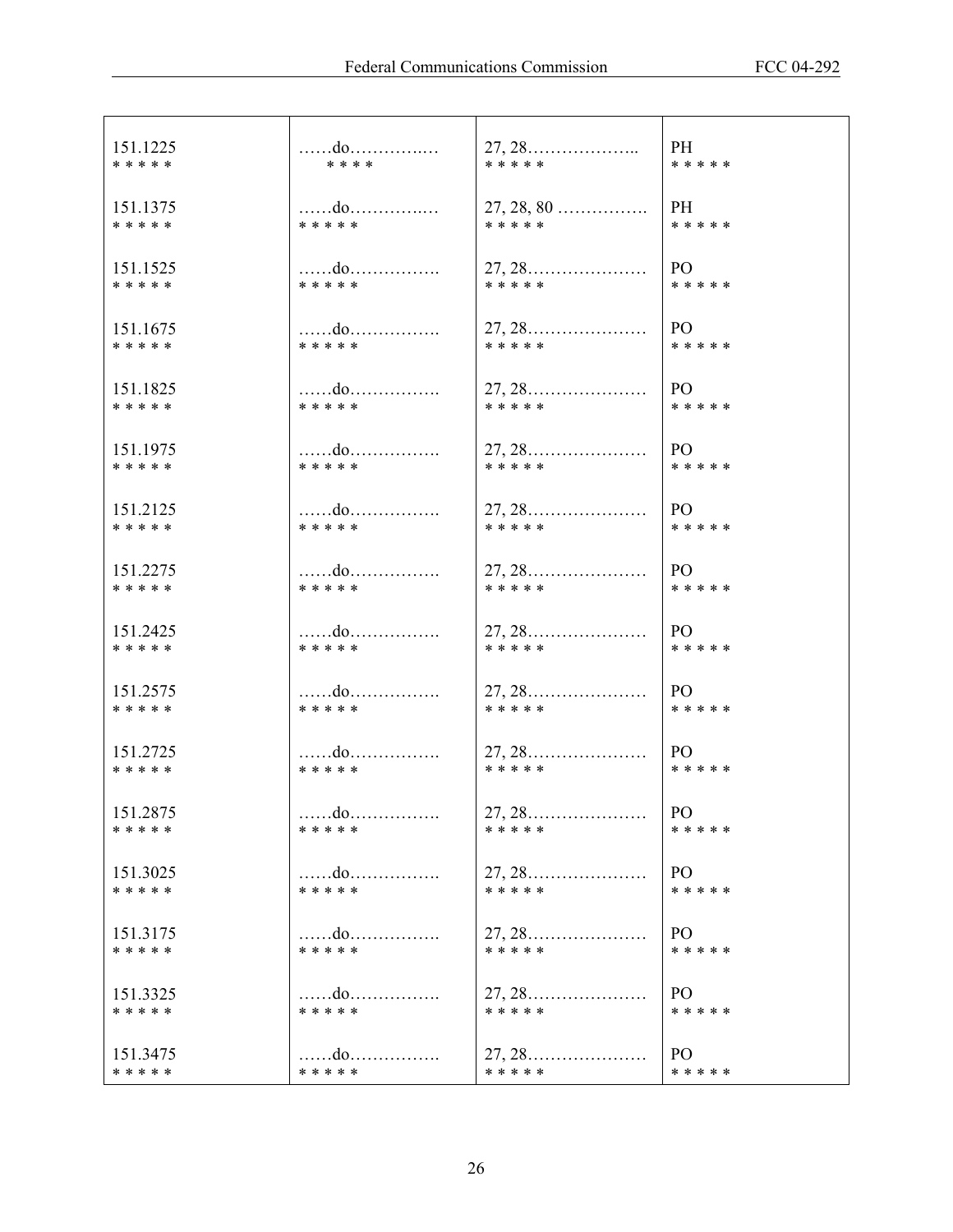| 151.3625  | do        | $27, 28, \ldots, \ldots, \ldots, \ldots$ | PO        |
|-----------|-----------|------------------------------------------|-----------|
| * * * * * | * * * * * | * * * * *                                | * * * * * |
| 151.3775  | do        |                                          | PO -      |
| * * * * * | * * * * * | * * * * *                                | * * * * * |
| 151.3925  | do        |                                          | PO        |
| * * * * * | * * * * * | * * * * *                                | * * * * * |
| 151.4075  | do        | $27, 28, \ldots$                         | PO –      |
| * * * * * | *****     | * * * * *                                | * * * * * |
| 151.4225  | do        |                                          | PO -      |
| * * * * * | * * * * * | * * * * *                                | * * * * * |
| 151.4375  | do        |                                          | PO        |
| * * * * * | * * * * * | * * * * *                                | * * * * * |
| 151.4525  | do        |                                          | PO        |
| * * * * * | * * * * * | * * * * *                                | * * * * * |
| 151.4675  | do        | $27, 28, \ldots$                         | PO –      |
| * * * * * | * * * * * | * * * * *                                | * * * * * |
| 151.4825  | do        | $27, 28, \ldots, \ldots, \ldots, \ldots$ | PO        |
| * * * * * | * * * * * | * * * * *                                | * * * * * |
| 151.4975  | do        | $7, 27, 28$                              | PO –      |
| * * * * * | * * * * * | * * * * *                                | * * * * * |
| 153.7475  | do        |                                          | PX        |
| * * * * * | * * * * * | * * * * *                                | * * * * * |
| 153.7625  | do        | 27                                       | PX        |
| * * * * * | * * * * * | * * * * *                                | * * * * * |
| 153.7775  |           |                                          | PF        |
| * * * * * | * * * * * | * * * * *                                | * * * * * |
| 153.7925  |           | 27                                       | PX -      |
| * * * * * | * * * * * | * * * * *                                | * * * * * |
| 153.8075  |           | 27                                       | PX        |
| * * * * * | * * * * * | * * * * *                                | * * * * * |
| 153.8225  | do        | $27$                                     | PX        |
| * * * * * | * * * * * | * * * * *                                | * * * * * |
|           |           |                                          |           |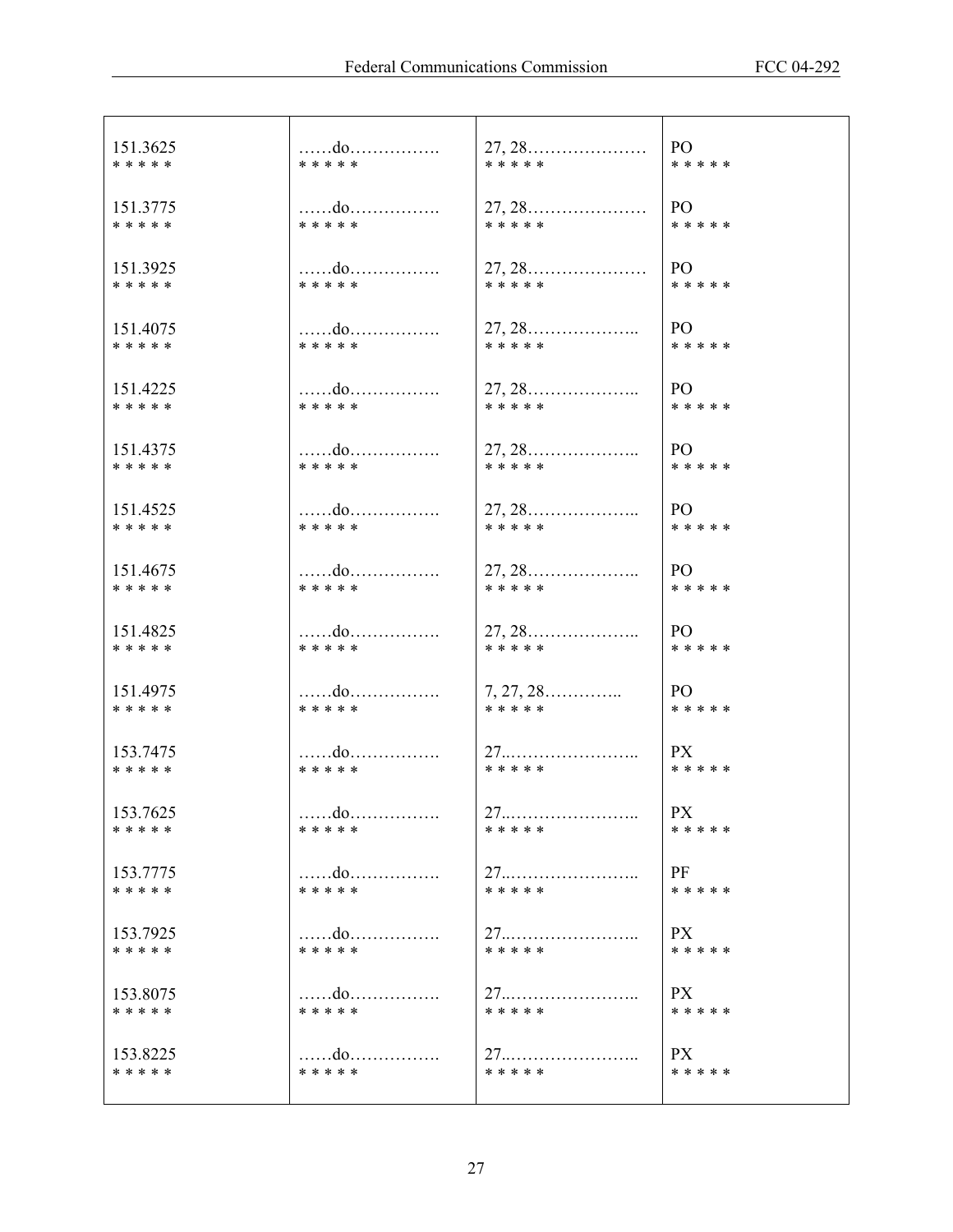| 153.8375  | do        |                                          | PF        |
|-----------|-----------|------------------------------------------|-----------|
| * * * * * | * * * * * | * * * * *                                | * * * * * |
| 153.8525  | do        |                                          | PX        |
| * * * * * | * * * * * | * * * * *                                | * * * * * |
| 153.8675  |           | 27                                       | <b>PX</b> |
| * * * * * | * * * * * | * * * * *                                | * * * * * |
| 153.8825  |           |                                          | PX        |
| * * * * * | * * * * * | * * * * *                                | * * * * * |
| 153.8975  | do        |                                          | PX        |
| * * * * * | * * * * * | * * * * *                                | * * * * * |
| 153.9125  | do        |                                          | PX        |
| * * * * * | * * * * * | * * * * *                                | * * * * * |
| 153.9275  | do        |                                          | <b>PX</b> |
| * * * * * | * * * * * | * * * * *                                | * * * * * |
| 153.9425  |           |                                          | PX        |
| * * * * * | * * * * * | * * * * *                                | * * * * * |
| 153.9575  | do        |                                          | PF        |
| * * * * * | * * * * * | * * * * *                                | * * * * * |
| 153.9725  | do        |                                          | PX        |
| * * * * * | * * * * * | * * * * *                                | * * * * * |
| 153.9875  | do        |                                          | PX        |
| * * * * * | * * * * * | * * * * *                                | * * * * * |
| 154.0025  |           | 27                                       | PX.       |
| * * * * * | * * * * * | * * * * *                                | * * * * * |
| 154.0175  | do        |                                          | <b>PX</b> |
| * * * * * | * * * * * | * * * * *                                | * * * * * |
| 154.0325  | do        | 27                                       | PX        |
| * * * * * | * * * * * | * * * * *                                | * * * * * |
| 154.0475  | do        | $27, 28, \ldots, \ldots, \ldots, \ldots$ | PX        |
| * * * * * | * * * * * | * * * * *                                | * * * * * |
| 154.0625  | do        | $27, 28, \ldots, \ldots, \ldots, \ldots$ | PX        |
| * * * * * | * * * * * | * * * * *                                | * * * * * |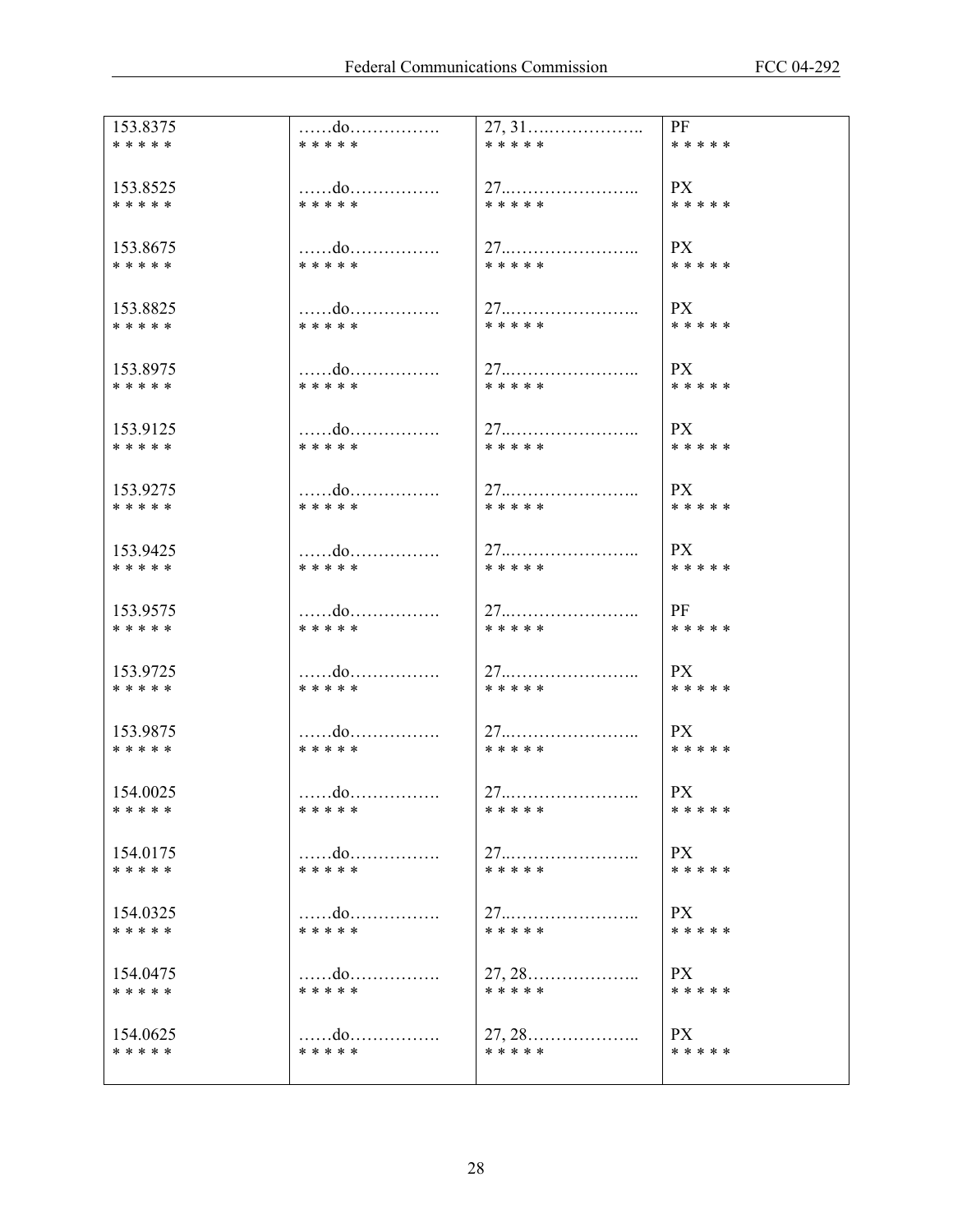| 154.0775  | do<br>* * * * * |                                          | PF        |
|-----------|-----------------|------------------------------------------|-----------|
| * * * * * |                 | * * * * *                                | * * * * * |
| 154.0925  | do              |                                          | <b>PX</b> |
| * * * * * | * * * * *       | * * * * *                                | * * * * * |
| 154.1075  | do              |                                          | PX        |
| * * * * * | * * * * *       | * * * * *                                | * * * * * |
| 154.1225  | do              |                                          | PX        |
| * * * * * | * * * * *       | * * * * *                                | * * * * * |
| 154.1375  | do              |                                          | PF        |
| * * * * * | * * * * *       | * * * * *                                | * * * * * |
| 154.1525  | do              |                                          | PF        |
| * * * * * | * * * * *       | * * * * *                                | * * * * * |
| 154.1675  | do              |                                          | PF        |
| * * * * * | * * * * *       | * * * * *                                | * * * * * |
| 154.1825  | do              |                                          | PF        |
| * * * * * | * * * * *       | * * * * *                                | * * * * * |
| 154.1975  | do              |                                          | PF        |
| * * * * * | * * * * *       | * * * * *                                | * * * * * |
| 154.2125  | do              |                                          | PF        |
| * * * * * | * * * * *       | * * * * *                                | * * * * * |
| 154.2275  | do              | $27, 28, \ldots, \ldots, \ldots, \ldots$ | PF        |
| * * * * * | * * * * *       | * * * * *                                | * * * * * |
| 154.2425  | do              |                                          | <b>PF</b> |
| * * * * * | * * * * *       | * * * * *                                | * * * * * |
| 154.2575  |                 | $27, 28, \ldots, \ldots, \ldots, \ldots$ | PF        |
| * * * * * | * * * * *       | * * * * *                                | * * * * * |
| 154.2725  |                 | $19, 27, 28, \ldots$                     | PF        |
| * * * * * | * * * * *       | * * * * *                                | * * * * * |
| 154.2875  | do              |                                          | PF        |
| * * * * * | * * * * *       | * * * * *                                | * * * * * |
| 154.3025  | do              |                                          | PF        |
| * * * * * | * * * * *       | * * * * *                                | * * * * * |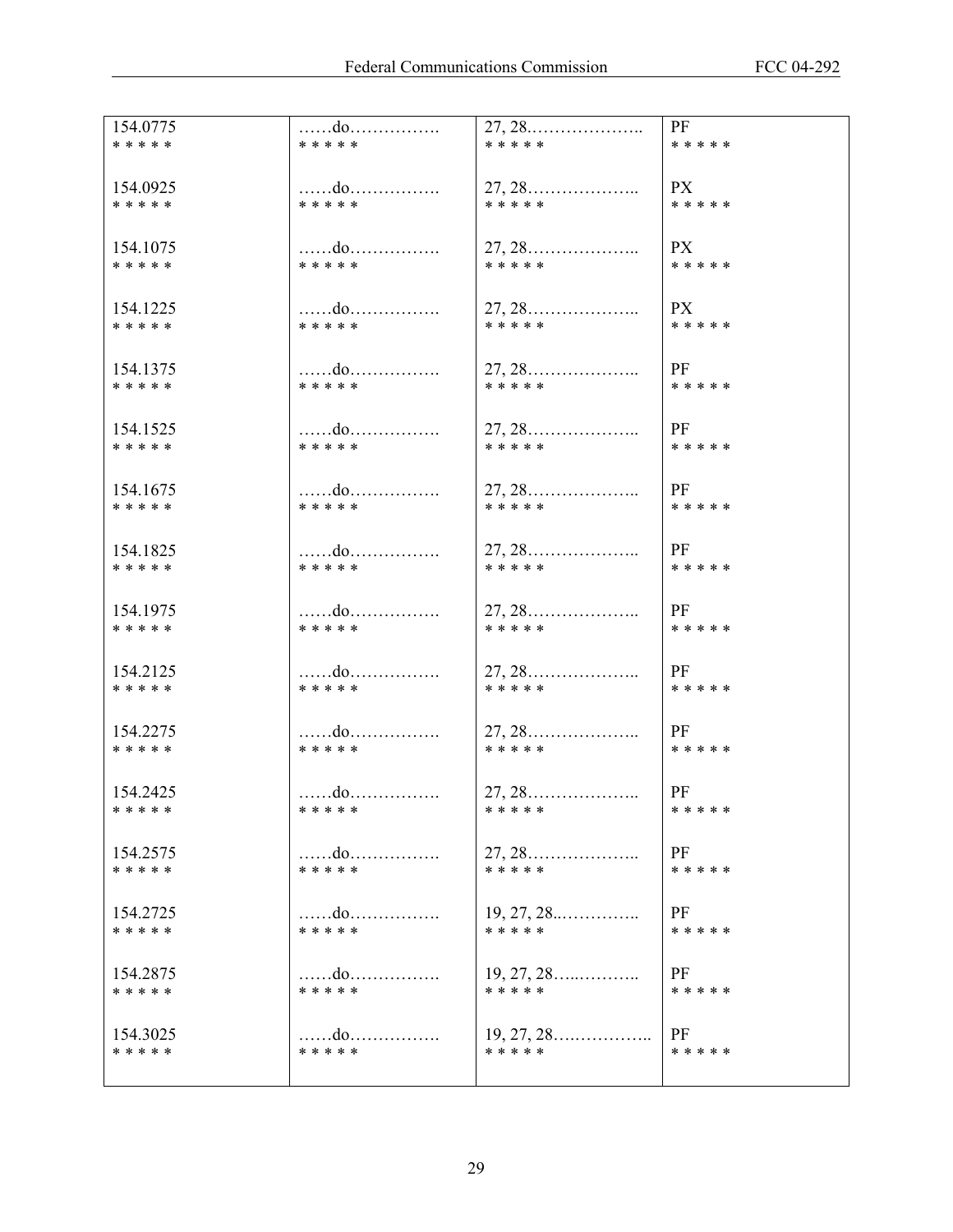| 154.3175              | do                |                                                  | PF              |
|-----------------------|-------------------|--------------------------------------------------|-----------------|
| * * * * *             | * * * * *         | * * * * *                                        | * * * * *       |
|                       |                   |                                                  |                 |
| 154.3325              | do                |                                                  | PF              |
| * * * * *             | * * * * *         | * * * * *                                        | * * * * *       |
|                       |                   |                                                  |                 |
| 154.3475              | do                | $27, 28, \ldots, \ldots, \ldots, \ldots$         | PF              |
| * * * * *             | * * * * *         | * * * * *                                        | * * * * *       |
|                       |                   |                                                  |                 |
| 154.3625              | do                | $27, 28, \ldots$                                 | PF              |
| * * * * *             | * * * * *         | * * * * *                                        | * * * * *       |
|                       |                   |                                                  |                 |
| 154.3775              | $\dots \dots$ .do |                                                  | PF              |
| * * * * *             | * * * * *         | * * * * *                                        | * * * * *       |
|                       |                   |                                                  |                 |
| 154.3925              | do                |                                                  | PF              |
| * * * * *             | * * * * *         | * * * * *                                        | * * * * *       |
|                       |                   |                                                  |                 |
| 154.4075              | do                | $27, 28, \ldots, \ldots, \ldots, \ldots$         | PF              |
| * * * * *             | * * * * *         | * * * * *                                        | * * * * *       |
|                       |                   |                                                  |                 |
| 154.4225<br>* * * * * | do<br>* * * * *   | * * * * *                                        | PF<br>* * * * * |
|                       |                   |                                                  |                 |
|                       |                   |                                                  |                 |
| 154.4375<br>* * * * * | do<br>* * * * *   | * * * * *                                        | PF<br>* * * * * |
|                       |                   |                                                  |                 |
|                       |                   |                                                  | PF              |
| 154.4525<br>* * * * * | do<br>* * * * *   | * * * * *                                        | * * * * *       |
|                       |                   |                                                  |                 |
| 154.6575              | do                |                                                  | PP              |
| * * * * *             | * * * * *         | * * * * *                                        | * * * * *       |
|                       |                   |                                                  |                 |
| 154.6725              | do                | $16, 27, \ldots, \ldots, \ldots, \ldots, \ldots$ | PP              |
| * * * * *             | * * * * *         | * * * * *                                        | * * * * *       |
|                       |                   |                                                  |                 |
| 154.6875              | do                | $16, 27, \ldots, \ldots, \ldots, \ldots, \ldots$ | PP              |
| * * * * *             | * * * * *         | * * * * *                                        | * * * * *       |
|                       |                   |                                                  |                 |
| 154.7025              |                   | $16, 27, \ldots$                                 | PP              |
| * * * * *             | * * * * *         | * * * * *                                        | * * * * *       |
|                       |                   |                                                  |                 |
| 154.7175              | do                |                                                  | PP              |
| * * * * *             | * * * * *         | * * * * *                                        | * * * * *       |
|                       |                   |                                                  |                 |
| 154.7325              | do                | 27                                               | <b>PP</b>       |
| * * * * *             | * * * * *         | * * * * *                                        | * * * * *       |
|                       |                   |                                                  |                 |
| 154.7475              | do                |                                                  | PP              |
| * * * * *             | * * * * *         | * * * * *                                        | * * * * *       |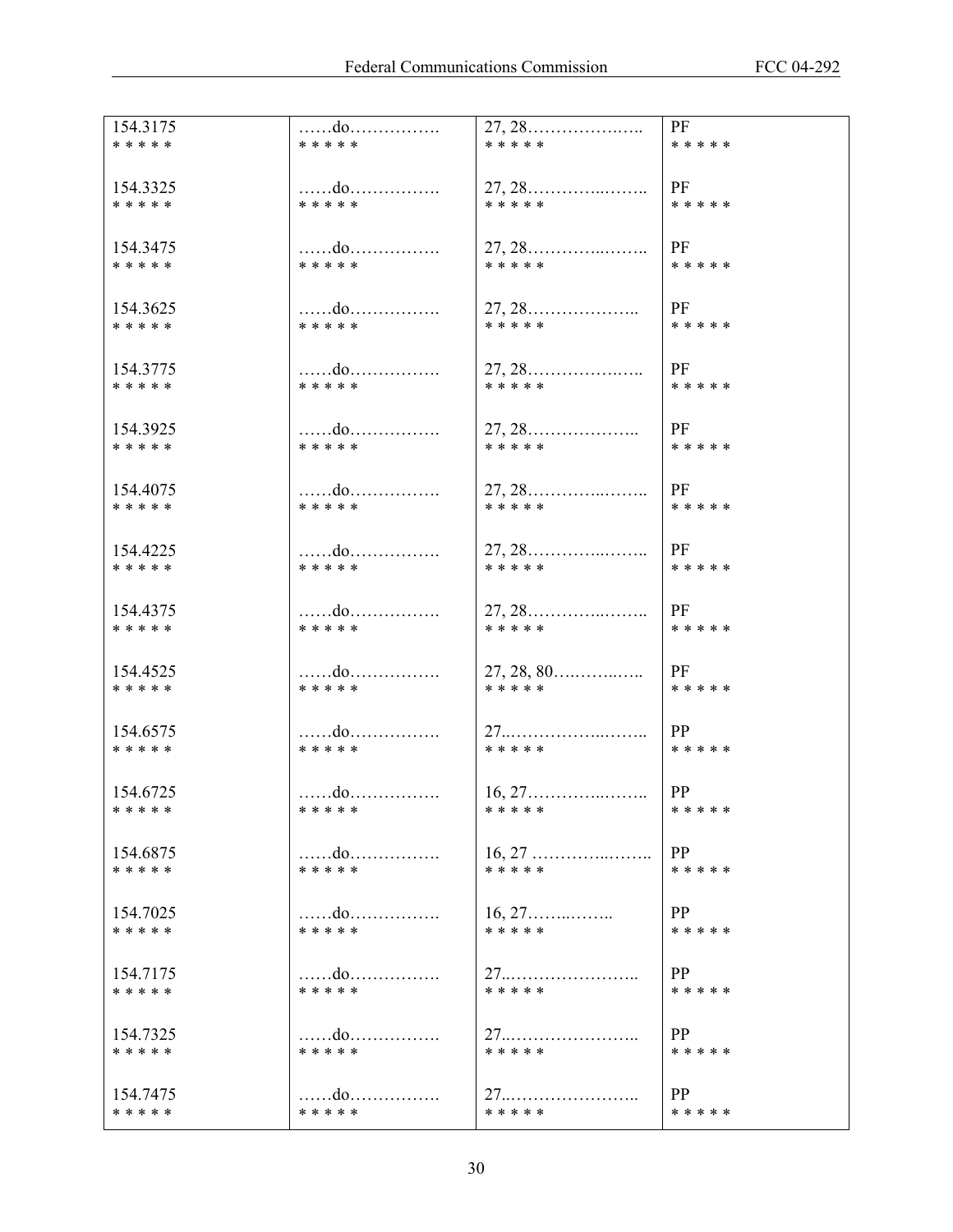| 154.7625  |           |                  | PP        |
|-----------|-----------|------------------|-----------|
| * * * * * | * * * * * | * * * * *        | * * * * * |
| 154.7775  | do        | 27               | PP        |
| * * * * * | * * * * * | * * * * *        | * * * * * |
| 154.7925  | do        |                  | PP        |
| * * * * * | * * * * * | * * * * *        | * * * * * |
| 154.8075  | do        |                  | PP        |
| * * * * * | * * * * * | * * * * *        | * * * * * |
| 154.8225  | do        |                  | PP        |
| * * * * * | * * * * * | * * * * *        | * * * * * |
| 154.8375  | do        | 27               | PP        |
| * * * * * | * * * * * | * * * * *        | * * * * * |
| 154.8525  | do        |                  | PP        |
| * * * * * | * * * * * | * * * * *        | * * * * * |
| 154.8675  | do        |                  | PP        |
| * * * * * | * * * * * | * * * * *        | * * * * * |
| 154.8825  | do        |                  | PP        |
| * * * * * | * * * * * | * * * * *        | * * * * * |
| 154.8975  | do        | 27               | PP        |
| * * * * * | * * * * * | * * * * *        | * * * * * |
| 154.9275  | do        |                  | PP        |
| * * * * * | * * * * * | * * * * *        | * * * * * |
| 154.9425  | do        | $16, 27, \ldots$ | PP        |
| * * * * * | * * * * * | * * * * *        | * * * * * |
| 154.9575  | do        | 27               | PP        |
| * * * * * | * * * * * | * * * * *        | * * * * * |
| 154.9725  |           |                  | PX        |
| * * * * * | * * * * * | * * * * *        | * * * * * |
| 154.9875  | do        | 27               | PX.       |
| * * * * * | * * * * * | * * * * *        | * * * * * |
| 155.0025  | do        |                  | <b>PX</b> |
| * * * * * | * * * * * | * * * * *        | * * * * * |
|           |           |                  |           |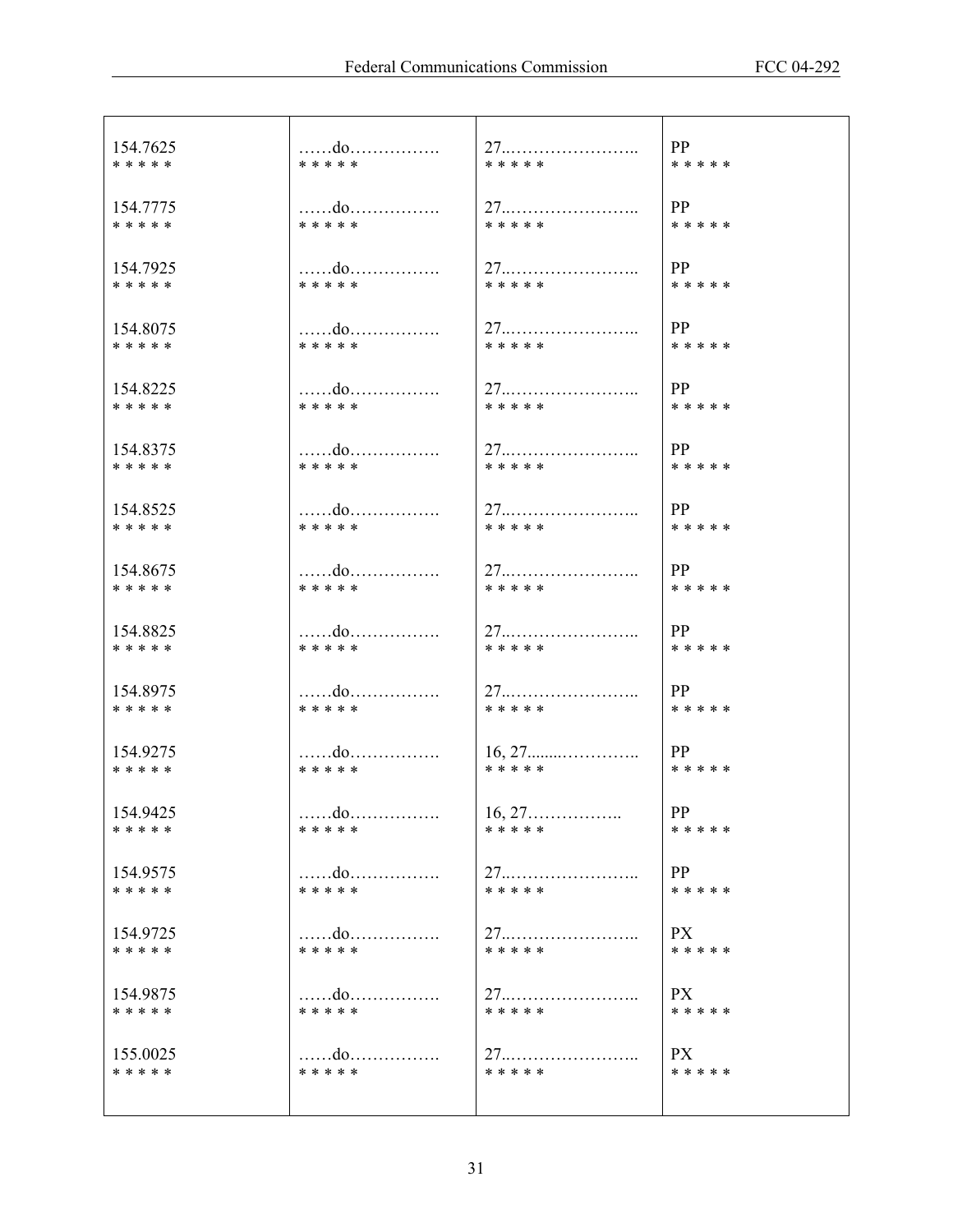| 155.0175              | do              | 27                                            | PP                     |
|-----------------------|-----------------|-----------------------------------------------|------------------------|
| * * * * *             | * * * * *       | * * * * *                                     | * * * * *              |
|                       |                 |                                               |                        |
| 155.0325<br>* * * * * | do<br>* * * * * | * * * * *                                     | PX<br>* * * * *        |
|                       |                 |                                               |                        |
| 155.0475              |                 |                                               | PX                     |
| * * * * *             | * * * * *       | * * * * *                                     | * * * * *              |
|                       |                 |                                               |                        |
| 155.0625<br>* * * * * | * * * * *       | 27<br>* * * * *                               | PX<br>* * * * *        |
|                       |                 |                                               |                        |
| 155.0775              | do              |                                               | PP                     |
| * * * * *             | * * * * *       | * * * * *                                     | * * * * *              |
|                       |                 |                                               |                        |
| 155.0925              | do              |                                               | PX                     |
| * * * * *             | * * * * *       | * * * * *                                     | * * * * *              |
| 155.1075              | do              |                                               | PX                     |
| * * * * *             | * * * * *       | * * * * *                                     | * * * * *              |
|                       |                 |                                               |                        |
| 155.1225              |                 | 27                                            | PX                     |
| * * * * *             | * * * * *       | * * * * *                                     | * * * * *              |
| 155.1375              | do              |                                               | PP                     |
| * * * * *             | * * * * *       | * * * * *                                     | * * * * *              |
|                       |                 |                                               |                        |
| 155.1525              |                 | 27                                            | PX                     |
| * * * * *             | * * * * *       | * * * * *                                     | * * * * *              |
|                       |                 |                                               |                        |
| 155.1675<br>* * * * * | do<br>* * * * * | $10, 27, \ldots, \ldots, \ldots$<br>* * * * * | <b>PS</b><br>* * * * * |
|                       |                 |                                               |                        |
| 155.1825              | do              | $10, 27, \ldots$                              | <b>PS</b>              |
| * * * * *             | * * * * *       | * * * * *                                     | * * * * *              |
|                       |                 |                                               |                        |
| 155.1975<br>* * * * * | do<br>* * * * * | * * * * *                                     | PP<br>* * * * *        |
|                       |                 |                                               |                        |
| 155.2125              |                 | $10, 27, \ldots, \ldots, \ldots$              | <b>PS</b>              |
| * * * * *             | * * * * *       | * * * * *                                     | * * * * *              |
|                       |                 |                                               |                        |
| 155.2275<br>* * * * * | * * * * *       | $10, 27, \ldots, \ldots, \ldots$<br>* * * * * | <b>PS</b><br>* * * * * |
|                       |                 |                                               |                        |
| 155.2425              |                 | $10, 27, \ldots, \ldots, \ldots$              | <b>PS</b>              |
| * * * * *             | * * * * *       | * * * * *                                     | * * * * *              |
|                       |                 |                                               |                        |
| 155.2575<br>* * * * * | do<br>* * * * * | * * * * *                                     | PP<br>* * * * *        |
|                       |                 |                                               |                        |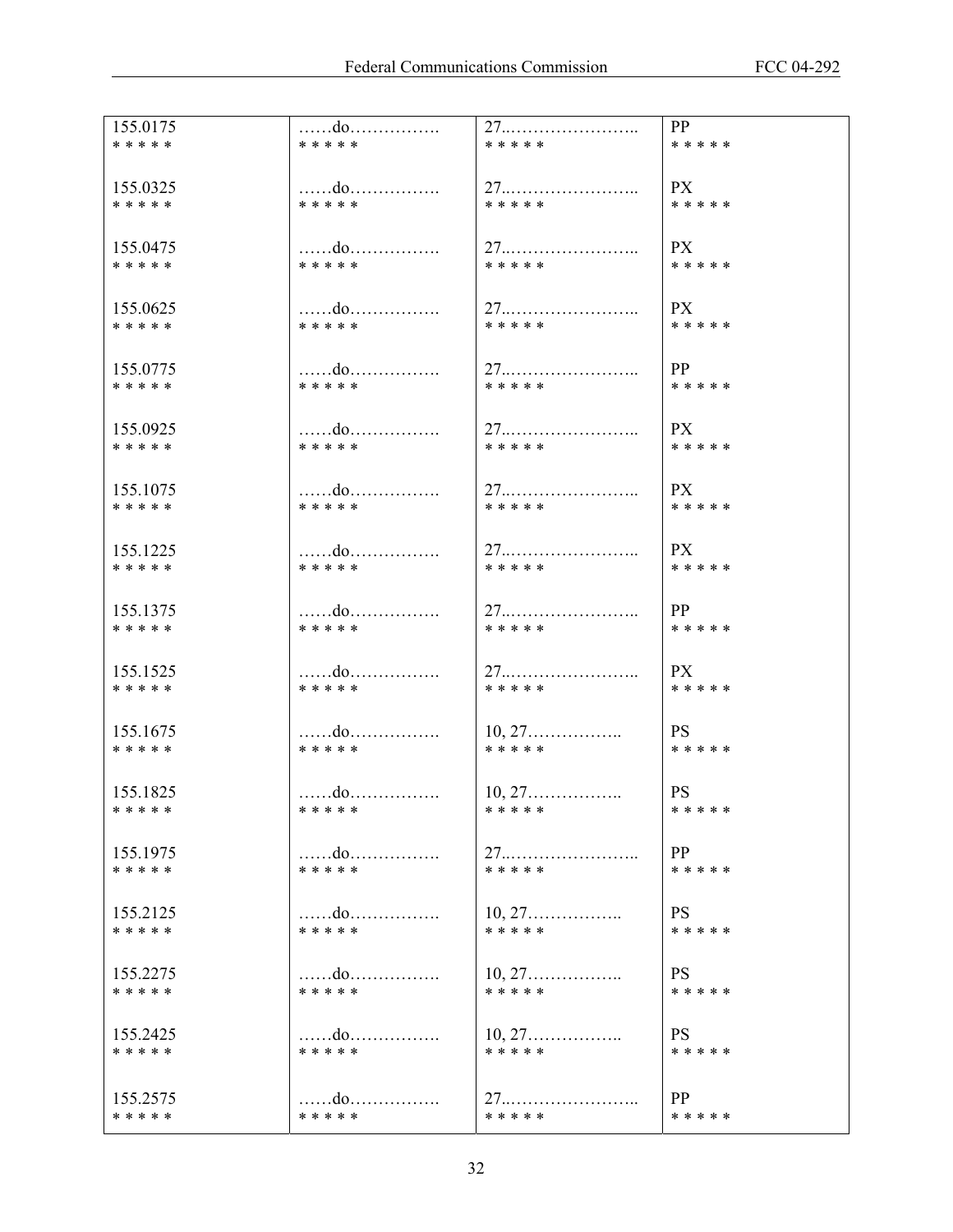| 155.2725  | do        | $10, 27, \ldots, \ldots, \ldots$         | <b>PS</b>    |
|-----------|-----------|------------------------------------------|--------------|
| * * * * * | * * * * * | * * * * *                                | * * * * *    |
| 155.2875  | do        | $10, 27, \ldots, \ldots, \ldots$         | <b>PS</b>    |
| * * * * * | * * * * * | * * * * *                                | * * * * *    |
| 155.3025  | do        | $10, 27, \ldots, \ldots, \ldots$         | <b>PS</b>    |
| * * * * * | * * * * * | * * * * *                                | * * * * *    |
| 155.3175  | do        |                                          | $\mathbf{p}$ |
| * * * * * | * * * * * | * * * * *                                | * * * * *    |
| 155.3325  | do        | 27, 38, 39                               | <b>PM</b>    |
| * * * * * | * * * * * | * * * * *                                | * * * * *    |
| 155.3475  | do        | $27, 39, 40, \ldots$                     | PM.          |
| * * * * * | * * * * * | * * * * *                                | * * * * *    |
| 155.3625  | do        | $27, 39, 40$                             | PM           |
| * * * * * | * * * * * | * * * * *                                | * * * * *    |
| 155.3775  | do        | 27                                       | PP           |
| * * * * * | * * * * * | * * * * *                                | * * * * *    |
| 155.3925  | do        | 27, 38, 39                               | <b>PM</b>    |
| * * * * * | * * * * * | * * * * *                                | * * * * *    |
| 155.4075  | do        | $27, 38, 39, \ldots$                     | PM -         |
| * * * * * | * * * * * | * * * * *                                | * * * * *    |
| 155.4225  | do        |                                          | PP           |
| * * * * * | * * * * * | * * * * *                                | * * * * *    |
| 155.4375  | do        | 27                                       | PP           |
| * * * * * | * * * * * | * * * * *                                | * * * * *    |
| 155.4525  | do        | $16, 27, \ldots, \ldots, \ldots, \ldots$ | PP           |
| * * * * * | * * * * * | * * * * *                                | * * * * *    |
|           |           |                                          |              |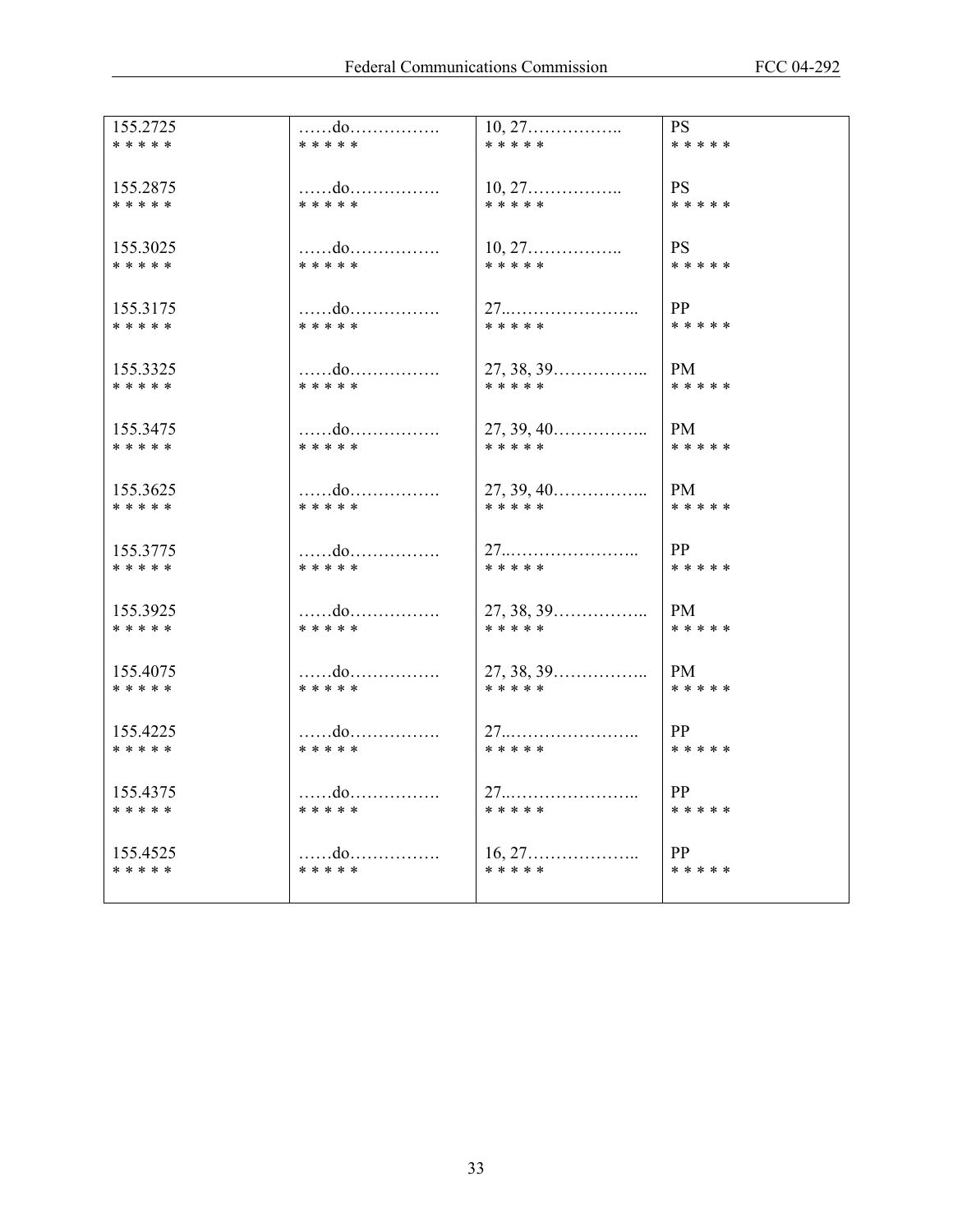| 155.4675  | do        | $16, 27, \ldots$                         | PP        |
|-----------|-----------|------------------------------------------|-----------|
| * * * * * | * * * * * | * * * * *                                | * * * * * |
|           |           |                                          |           |
|           |           |                                          |           |
| 155.4825  | do        | 27, 41                                   | PP        |
| * * * * * | * * * * * | * * * * *                                | * * * * * |
|           |           |                                          |           |
| 155.4975  | do        |                                          | PP        |
| * * * * * | * * * * * | * * * * *                                | * * * * * |
|           |           |                                          |           |
|           |           |                                          |           |
| 155.5125  | do        | $16, 27, \ldots, \ldots, \ldots, \ldots$ | PP        |
| * * * * * | * * * * * | * * * * *                                | * * * * * |
|           |           |                                          |           |
|           |           |                                          |           |
| 155.5275  | do        | 27                                       | PP        |
| * * * * * | * * * * * | * * * * *                                | * * * * * |
|           |           |                                          |           |
|           |           |                                          |           |
| 155.5425  | do        |                                          | PP        |
| * * * * * | * * * * * | * * * * *                                | * * * * * |
|           |           |                                          |           |
| 155.5575  | do        |                                          | PP        |
| * * * * * | * * * * * | * * * * *                                | * * * * * |
|           |           |                                          |           |
|           |           |                                          |           |
| 155.5725  |           |                                          | PP        |
| * * * * * | * * * * * | * * * * *                                | * * * * * |
|           |           |                                          |           |
| 155.5875  | do        |                                          | PP        |
| * * * * * | * * * * * | * * * * *                                | * * * * * |
|           |           |                                          |           |
|           |           |                                          |           |
| 155.6025  | do        |                                          | PP        |
| * * * * * | * * * * * | * * * * *                                | * * * * * |
|           |           |                                          |           |
| 155.6175  | do        | 27                                       | PP        |
| * * * * * | * * * * * | * * * * *                                | * * * * * |
|           |           |                                          |           |
|           |           |                                          |           |
| 155.6325  | do        | 27                                       | PP        |
| * * * * * | * * * * * | * * * * *                                | * * * * * |
|           |           |                                          |           |
| 155.6475  | do        | 27                                       | PP        |
| * * * * * | * * * * * | * * * * *                                | * * * * * |
|           |           |                                          |           |
|           |           |                                          |           |
| 155.6625  | do        |                                          | PP        |
| * * * * * | * * * * * | * * * * *                                | * * * * * |
|           |           |                                          |           |
| 155.6775  |           |                                          | PP        |
| * * * * * | * * * * * | * * * * *                                | * * * * * |
|           |           |                                          |           |
|           |           |                                          |           |
| 155.6925  | do        |                                          | PP        |
| * * * * * | * * * * * | * * * * *                                | * * * * * |
|           |           |                                          |           |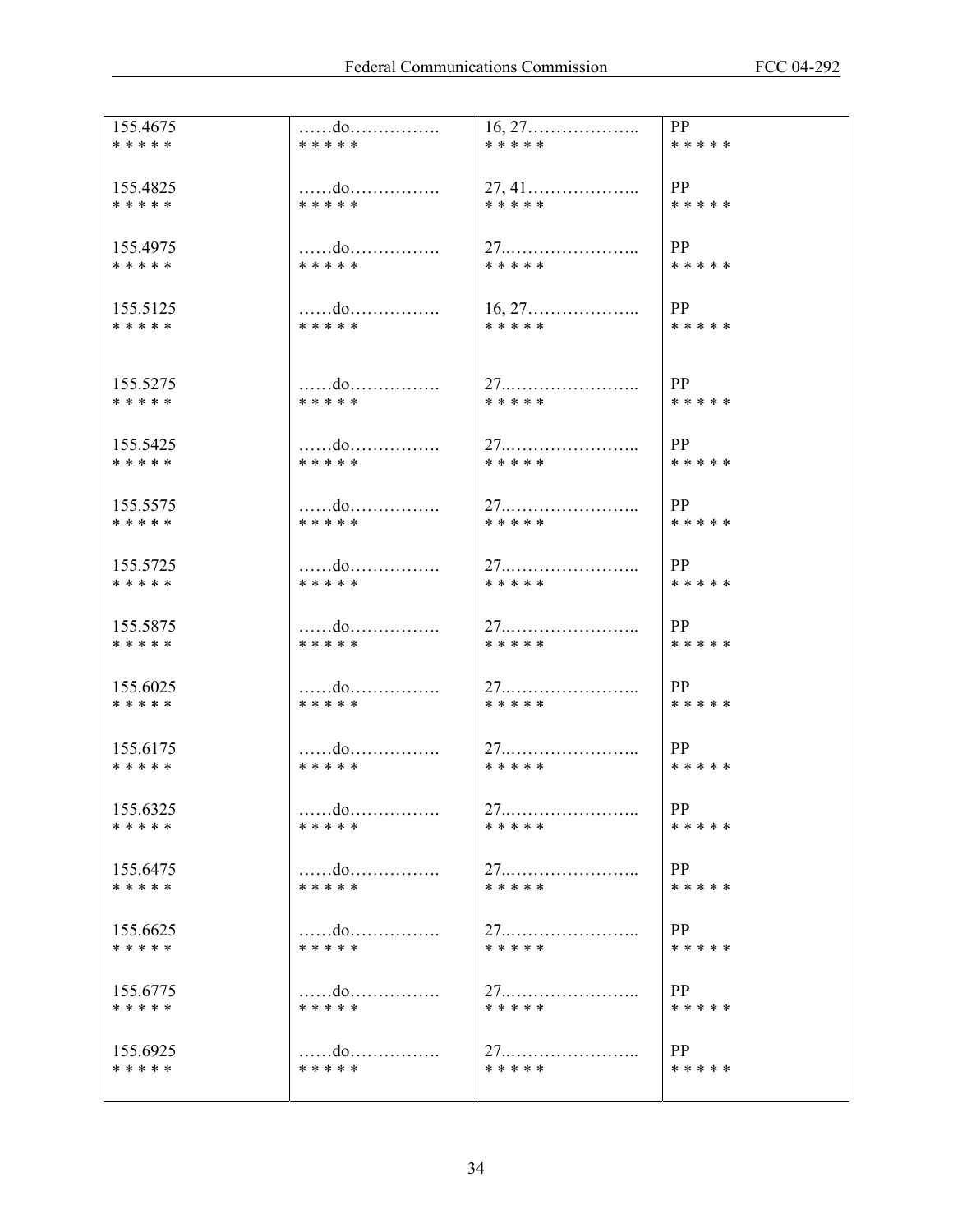| 155.7075              | do        | 27                  | PP              |
|-----------------------|-----------|---------------------|-----------------|
| * * * * *             | * * * * * | * * * * *           | * * * * *       |
| 155.7225              | do        |                     | PP              |
| * * * * *             | * * * * * | * * * * *           | * * * * *       |
| 155.7375              | do        | 27                  | PP              |
| * * * * *             | * * * * * | * * * * *           | * * * * *       |
| 155.7525              | do        | $27, 80, 83 \ldots$ | PX              |
| * * * * *             | * * * * * | * * * * *           | * * * * *       |
|                       |           |                     |                 |
| 155.7675<br>* * * * * | * * * * * | * * * * *           | PX<br>* * * * * |
|                       |           |                     |                 |
| 155.7825              | do        |                     | PX              |
| * * * * *             | * * * * * | * * * * *           | * * * * *       |
| 155.7975              | do        |                     | PP              |
| * * * * *             | * * * * * | * * * * *           | * * * * *       |
| 155.8125              | do        |                     | <b>PX</b>       |
| * * * * *             | * * * * * | * * * * *           | * * * * *       |
| 155.8275              | do        | 27                  | PX              |
| * * * * *             | * * * * * | * * * * *           | * * * * *       |
| 155.8425              | do        |                     | PX              |
| * * * * *             | * * * * * | * * * * *           | * * * * *       |
| 155.8575              | do        |                     | PP              |
| * * * * *             | * * * * * | * * * * *           | * * * * *       |
| 155.8725              | . do      | 27                  | <b>PX</b>       |
| * * * * *             | * * * * * | * * * * *           | * * * * *       |
| 155.8875              | do        |                     | PX              |
| * * * * *             | * * * * * | * * * * *           | * * * * *       |
| 155.9025              | do        | 27                  | PX              |
| * * * * *             | * * * * * | * * * * *           | * * * * *       |
| 155.9175              |           |                     | PP              |
| * * * * *             | * * * * * | * * * * *           | * * * * *       |
|                       |           |                     |                 |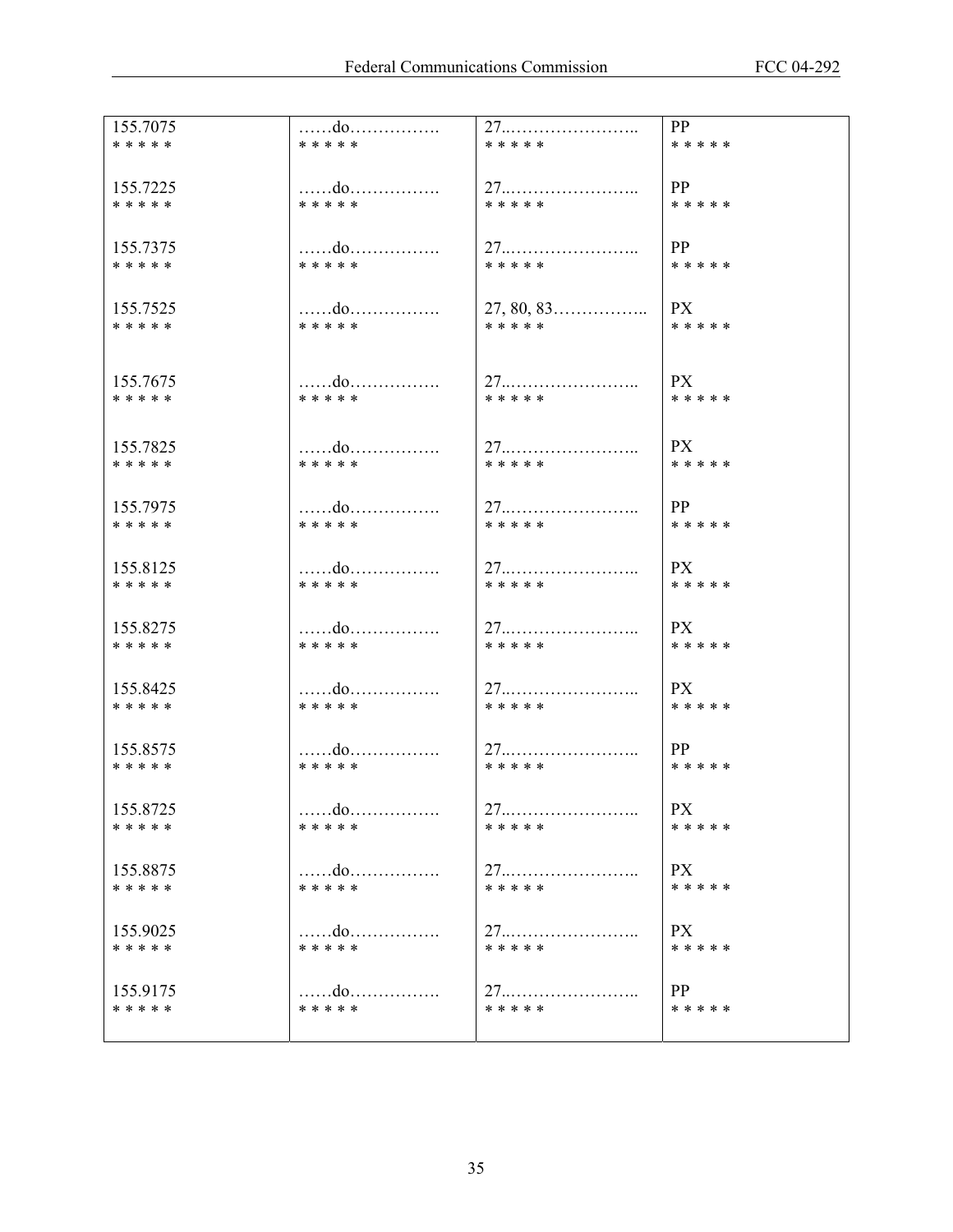| 155.9325<br>* * * * * | do<br>* * * * * | * * * * *                                             | PX<br>* * * * *        |
|-----------------------|-----------------|-------------------------------------------------------|------------------------|
|                       |                 |                                                       |                        |
| 155.9475              | do              |                                                       | PX                     |
| * * * * *             | * * * * *       | * * * * *                                             | * * * * *              |
| 155.9625              | do              | 27                                                    | <b>PX</b>              |
| * * * * *             | * * * * *       | * * * * *                                             | * * * * *              |
|                       |                 |                                                       |                        |
| 155.9775              | do              |                                                       | PP                     |
| * * * * *             | * * * * *       | * * * * *                                             | * * * * *              |
| 155.9925              | do              |                                                       | <b>PX</b>              |
| * * * * *             | * * * * *       | * * * * *                                             | * * * * *              |
|                       |                 |                                                       |                        |
| 156.0075              | do              |                                                       | PX                     |
| * * * * *             | * * * * *       | * * * * *                                             | * * * * *              |
|                       |                 |                                                       |                        |
| 156.0225<br>* * * * * | do<br>* * * * * | * * * * *                                             | <b>PX</b><br>* * * * * |
|                       |                 |                                                       |                        |
| 156.0375<br>* * * * * | do<br>* * * * * | * * * * *                                             | PP<br>* * * * *        |
|                       |                 |                                                       |                        |
| 156.0525<br>* * * * * | do<br>* * * * * | $27, 42, \ldots, \ldots, \ldots, \ldots$<br>* * * * * | PH<br>* * * * *        |
|                       |                 |                                                       |                        |
| 156.0675              | do              | $27, 42, \ldots$                                      | PH                     |
| * * * * *             | * * * * *       | * * * * *                                             | * * * * *              |
| 156.0825              | do              | 27                                                    | PH -                   |
| * * * * *             | * * * * *       | * * * * *                                             | * * * * *              |
| 156.0975              |                 |                                                       | PP                     |
| * * * * *             | * * * * *       | * * * * *                                             | * * * * *              |
| 156.1125              | do              |                                                       | PH                     |
| * * * * *             | * * * * *       | * * * * *                                             | * * * * *              |
| 156.1275              | do              | 27                                                    | PH.                    |
| * * * * *             | * * * * *       | * * * * *                                             | * * * * *              |
| 156.1425              | do              |                                                       | PH.                    |
| * * * * *             | * * * * *       | * * * * *                                             | * * * * *              |
|                       |                 |                                                       |                        |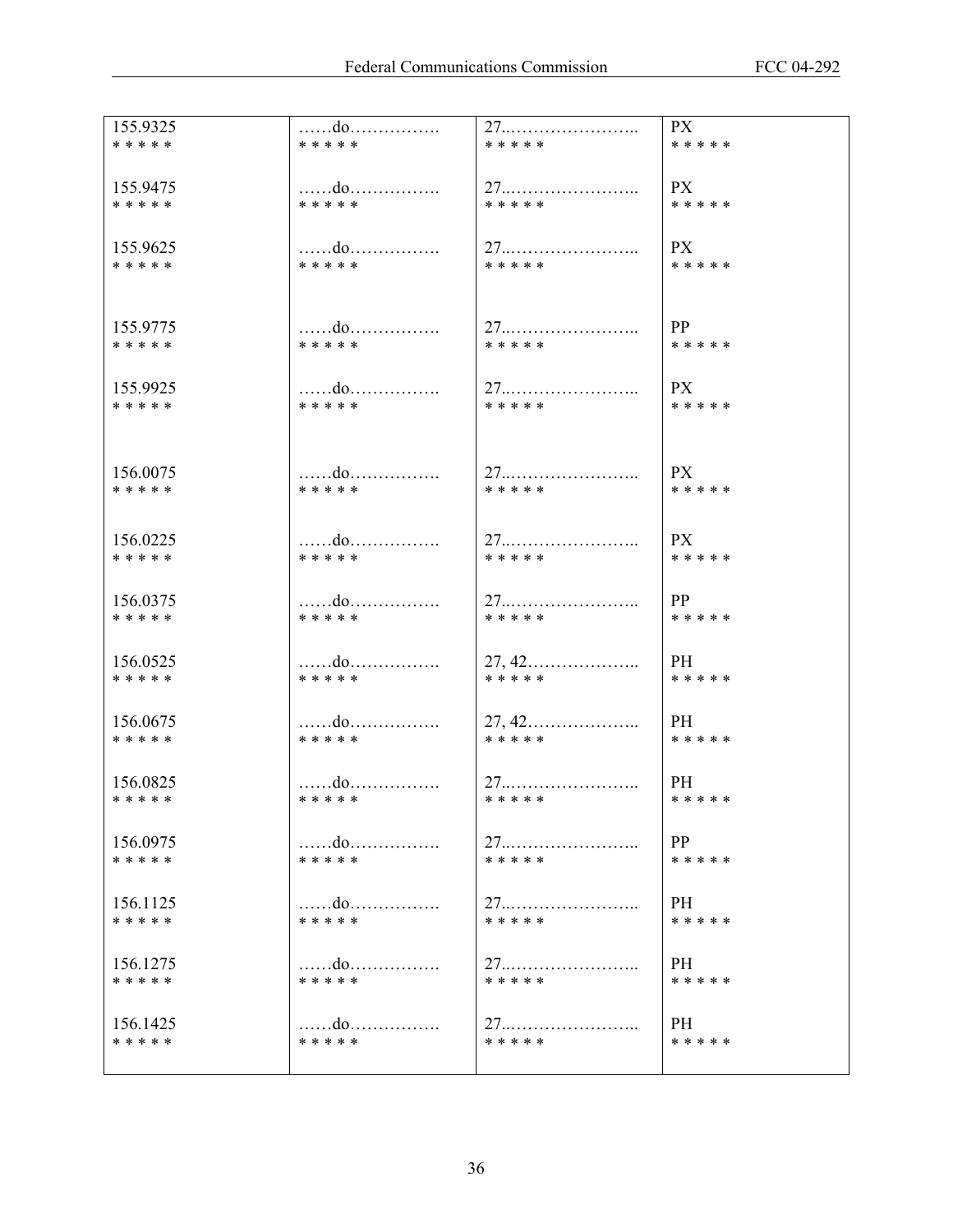| 156.1575              | do              | 27                               | PP                     |
|-----------------------|-----------------|----------------------------------|------------------------|
| * * * * *             | * * * * *       | * * * * *                        | * * * * *              |
|                       |                 |                                  | PH                     |
| 156.1725<br>* * * * * | do<br>* * * * * | $27, 42, 43 \ldots$<br>* * * * * | * * * * *              |
|                       |                 |                                  |                        |
| 156.1875              | do              |                                  | PH                     |
| * * * * *             | * * * * *       | * * * * *                        | * * * * *              |
|                       |                 |                                  |                        |
| 156.2025<br>* * * * * | do<br>* * * * * | $27, 43, \ldots$<br>* * * * *    | PH<br>* * * * *        |
|                       |                 |                                  |                        |
| 156.2175              | do              |                                  | PP                     |
| * * * * *             | * * * * *       | * * * * *                        | * * * * *              |
|                       |                 |                                  |                        |
| 156.2325              | do<br>* * * * * | * * * * *                        | PH<br>* * * * *        |
| * * * * *             |                 |                                  |                        |
| 158.7375              | do              |                                  | PP                     |
| * * * * *             | * * * * *       | * * * * *                        | * * * * *              |
|                       |                 |                                  |                        |
|                       |                 |                                  |                        |
| 158.7525<br>* * * * * | do<br>* * * * * | 27<br>* * * * *                  | <b>PX</b><br>* * * * * |
|                       |                 |                                  |                        |
| 158.7675              | do              |                                  | PX                     |
| * * * * *             | * * * * *       | * * * * *                        | * * * * *              |
|                       |                 |                                  |                        |
| 158.7825<br>* * * * * | do<br>* * * * * | * * * * *                        | PX<br>* * * * *        |
|                       |                 |                                  |                        |
| 158.7975              |                 |                                  | PP                     |
| * * * * *             | * * * * *       | * * * * *                        | * * * * *              |
|                       |                 |                                  |                        |
| 158.8125<br>* * * * * | do<br>* * * * * | 27<br>* * * * *                  | <b>PX</b><br>* * * * * |
|                       |                 |                                  |                        |
| 158.8425              |                 |                                  | PX                     |
| * * * * *             | * * * * *       | * * * * *                        | * * * * *              |
|                       |                 |                                  |                        |
| 158.8575<br>* * * * * | do<br>* * * * * | * * * * *                        | PP<br>* * * * *        |
|                       |                 |                                  |                        |
| 158.8725              | do              |                                  | <b>PX</b>              |
| * * * * *             | * * * * *       | * * * * *                        | * * * * *              |
|                       |                 |                                  |                        |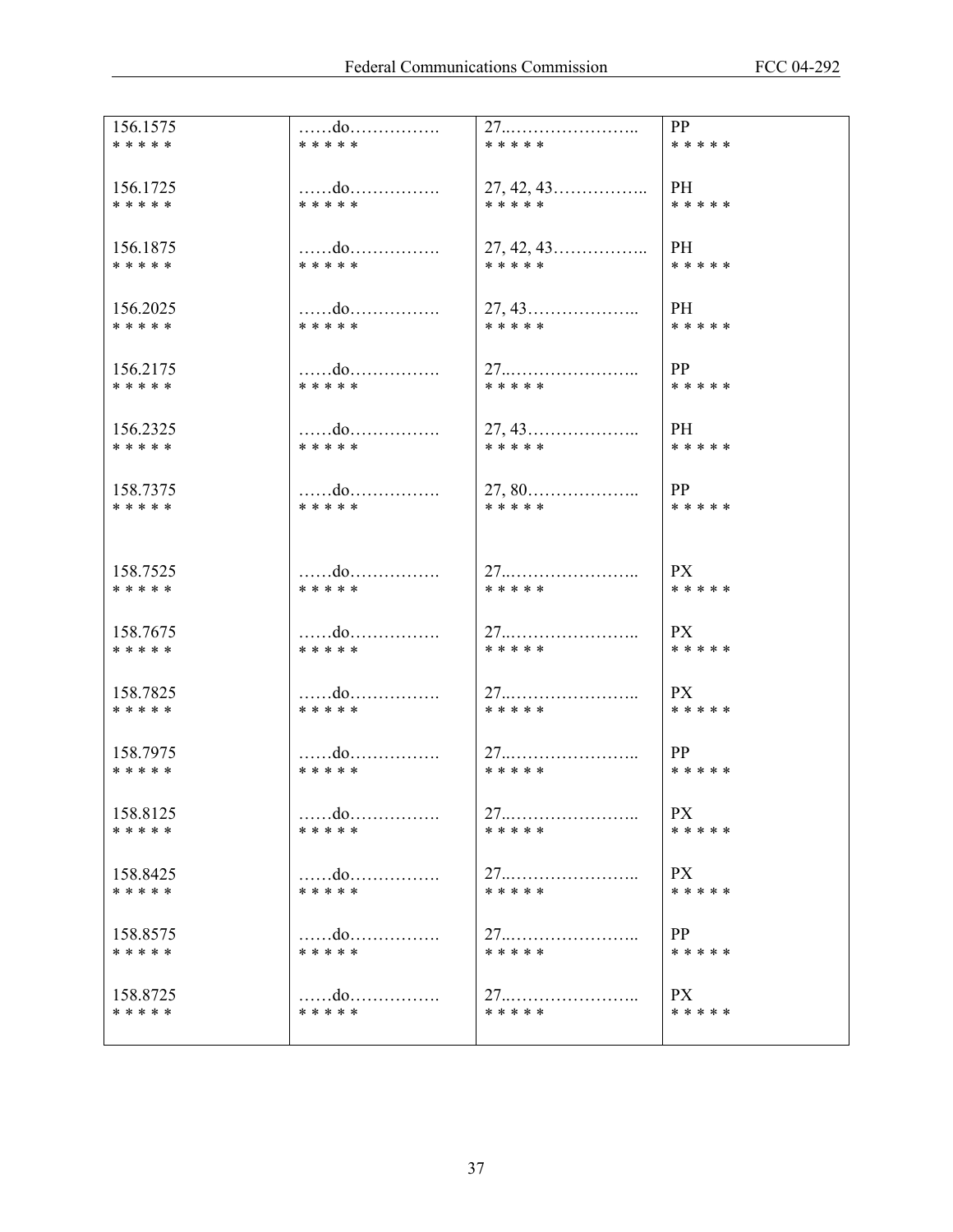| 158.9025  | do                | 27                                       | PX        |
|-----------|-------------------|------------------------------------------|-----------|
| * * * * * | * * * * *         | * * * * *                                | * * * * * |
| 158.9175  | do                |                                          | PP        |
| * * * * * | * * * * *         | * * * * *                                | * * * * * |
| 158.9325  | do                | 27                                       | <b>PX</b> |
| * * * * * | * * * * *         | * * * * *                                | * * * * * |
| 158.9625  | do                | 27                                       | PX        |
| * * * * * | * * * * *         | * * * * *                                | * * * * * |
| 158.9775  | $\dots \dots$ .do |                                          | PP        |
| * * * * * | * * * * *         | * * * * *                                | * * * * * |
| 158.9925  | do                |                                          | PH        |
| * * * * * | * * * * *         | * * * * *                                | * * * * * |
| 159.0075  | do                | $27, 43, \ldots$                         | PH        |
| * * * * * | * * * * *         | * * * * *                                | * * * * * |
| 159.0225  | do                | $27, 43, \ldots, \ldots, \ldots, \ldots$ | <b>PH</b> |
| * * * * * | * * * * *         | * * * * *                                | * * * * * |
| 159.0375  |                   |                                          | PP        |
| * * * * * | * * * * *         | * * * * *                                | * * * * * |
| 159.0525  | do                |                                          | PH        |
| * * * * * | * * * * *         | * * * * *                                | * * * * * |
| 159.0675  | do                | $27, 43, \ldots$                         | PH        |
| * * * * * | * * * * *         | * * * * *                                | * * * * * |
| 159.0825  | do                | $27, 43, \ldots$                         | PH        |
| * * * * * | * * * * *         | * * * * *                                | * * * * * |
| 159.0975  | do                |                                          | PP        |
| * * * * * | * * * * *         | * * * * *                                | * * * * * |
| 159.1125  | do                | $27, 43, \ldots, \ldots, \ldots, \ldots$ | PH        |
| * * * * * | * * * * *         | * * * * *                                | * * * * * |
| 159.1275  | do                | $27, 43, \ldots$                         | PH        |
| * * * * * | * * * * *         | * * * * *                                | * * * * * |
| 159.1425  | do                | $27, 43, \ldots, \ldots, \ldots, \ldots$ | PH        |
| * * * * * | * * * * *         | * * * * *                                | * * * * * |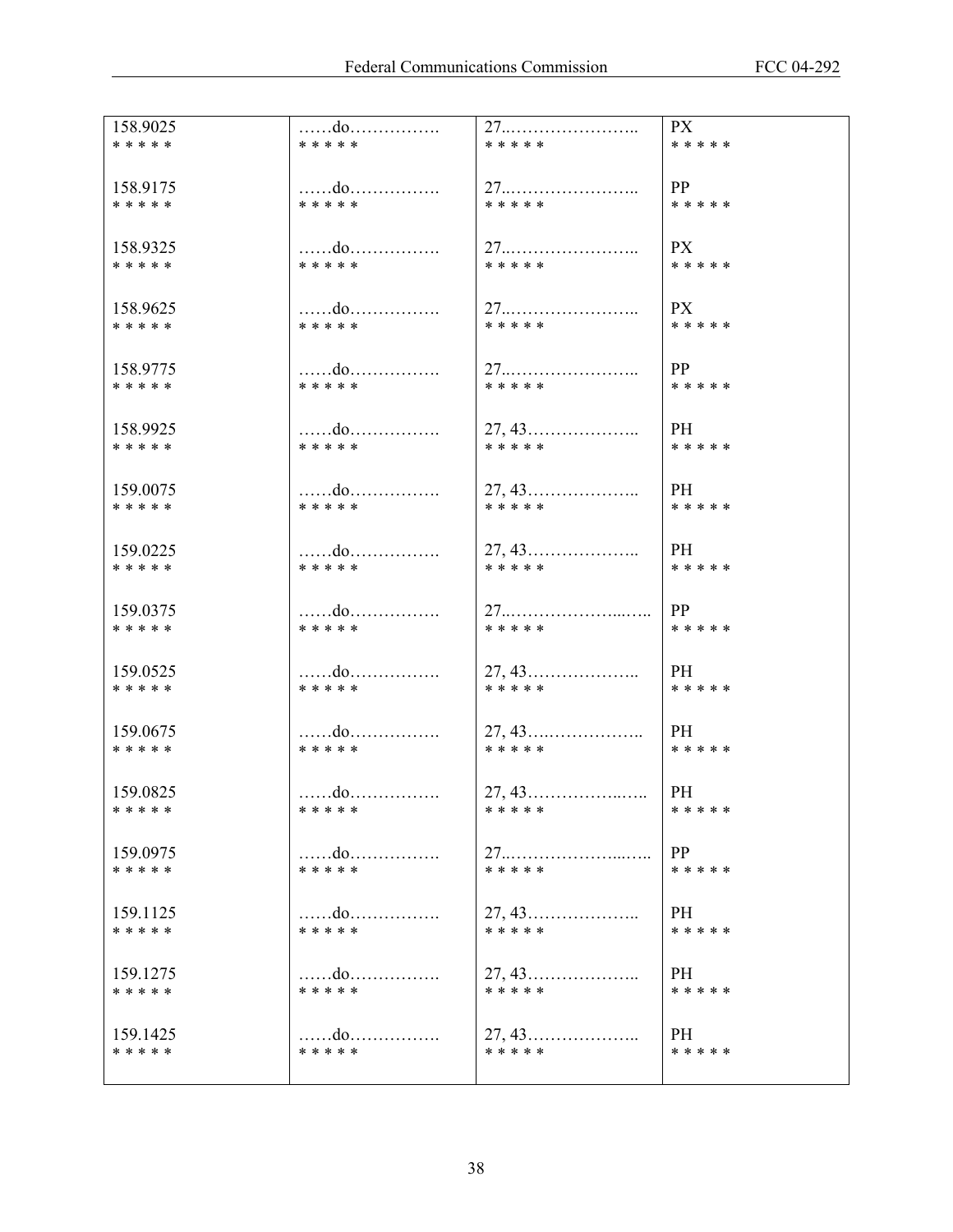| 159.1575              | do              | 27                                                    | PP                          |
|-----------------------|-----------------|-------------------------------------------------------|-----------------------------|
| * * * * *             | * * * * *       | * * * * *                                             | * * * * *                   |
| 159.1725              | do              | $27, 43 \ldots$                                       | PH                          |
| * * * * *             | * * * * *       | * * * * *                                             | * * * * *                   |
|                       |                 |                                                       |                             |
| 159.1875              | do              | 27                                                    | PH                          |
| * * * * *             | * * * * *       | * * * * *                                             | * * * * *                   |
| 159.2025              | do              |                                                       | PH                          |
| * * * * *             | * * * * *       | * * * * *                                             | * * * * *                   |
|                       |                 |                                                       |                             |
| 159.2175              | do<br>* * * * * | * * * * *                                             | PP<br>* * * * *             |
| * * * * *             |                 |                                                       |                             |
| 159.2325              | do              | 27                                                    | PO                          |
| * * * * *             | * * * * *       | * * * * *                                             | * * * * *                   |
|                       |                 |                                                       |                             |
| 159.2475<br>* * * * * | do<br>* * * * * | $27, 46, \ldots$<br>* * * * *                         | PO<br>* * * * *             |
|                       |                 |                                                       |                             |
| 159.2625              | do              |                                                       | PO                          |
| * * * * *             | * * * * *       | * * * * *                                             | * * * * *                   |
|                       |                 |                                                       |                             |
| 159.2775<br>* * * * * | do<br>* * * * * | * * * * *                                             | PO<br>* * * * *             |
|                       |                 |                                                       |                             |
| 159.2925              | do              |                                                       | PO                          |
| * * * * *             | * * * * *       | * * * * *                                             | * * * * *                   |
| 159.3075              | do              | $27, 46, \ldots$                                      | PO                          |
| * * * * *             | * * * * *       | * * * * *                                             | * * * * *                   |
|                       |                 |                                                       |                             |
| 159.3225              | do<br>* * * * * | $27, 46 \ldots$<br>* * * * *                          | PO<br>* * * * *             |
| * * * * *             |                 |                                                       |                             |
| 159.3375              | do              | $27, 46, \ldots, \ldots, \ldots, \ldots$              | PO                          |
| * * * * *             | * * * * *       | * * * * *                                             | * * * * *                   |
|                       |                 |                                                       |                             |
| 159.3525<br>* * * * * | do<br>* * * * * | $27, 46, \ldots, \ldots, \ldots, \ldots$<br>* * * * * | P <sub>O</sub><br>* * * * * |
|                       |                 |                                                       |                             |
| 159.3675              | do              |                                                       | PO                          |
| * * * * *             | * * * * *       | * * * * *                                             | * * * * *                   |
| 159.3825              | do              | $27, 46, \ldots, \ldots, \ldots, \ldots$              | PO                          |
| * * * * *             | * * * * *       | * * * * *                                             | * * * * *                   |
|                       |                 |                                                       |                             |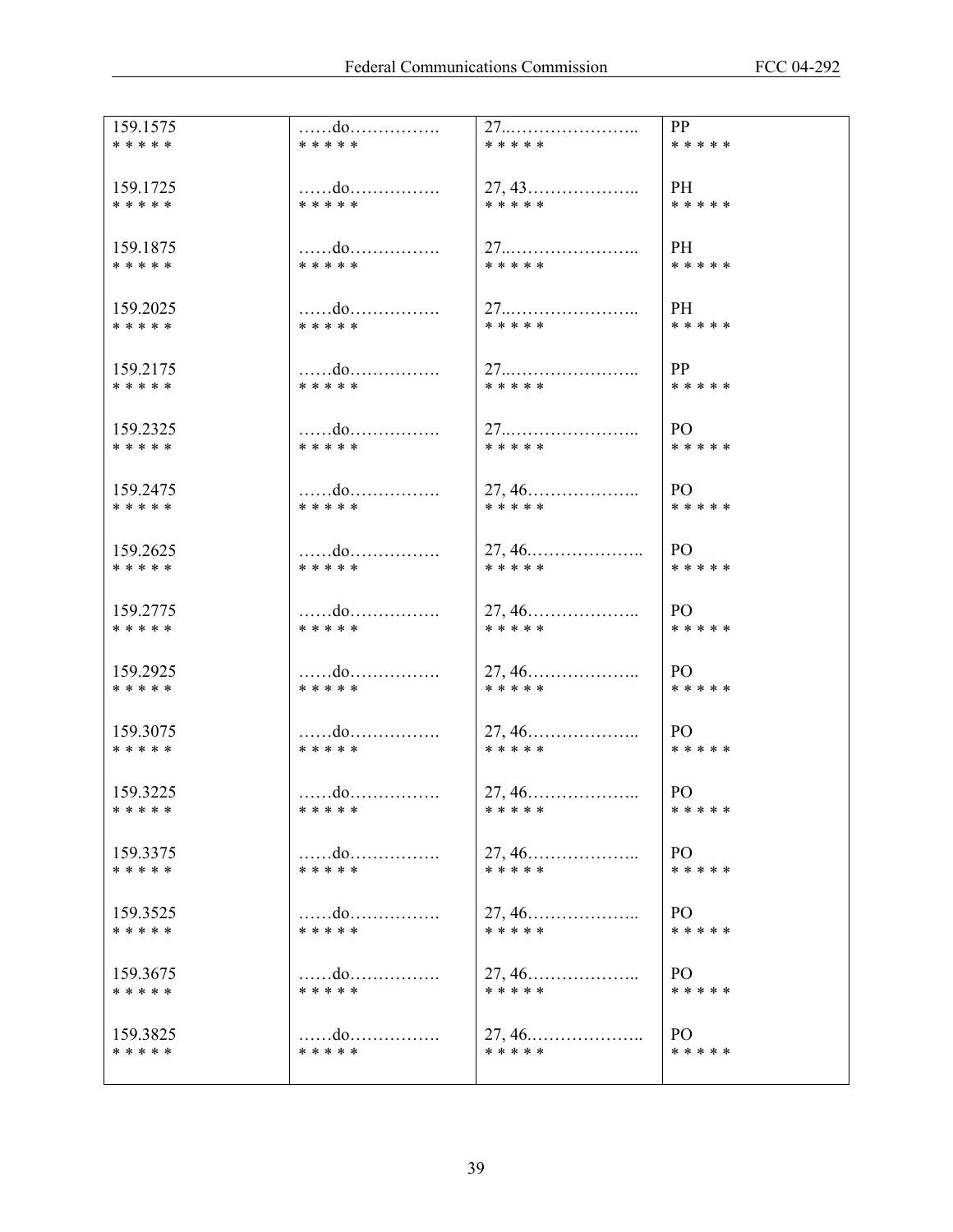| 159.3975  | do        | 27, 46           | PO        |
|-----------|-----------|------------------|-----------|
| * * * * * | * * * * * | * * * * *        | * * * * * |
|           |           |                  |           |
| 159.4125  | do        | $27, 46, \ldots$ | PO        |
| * * * * * | * * * * * | * * * * *        | * * * * * |
|           |           |                  |           |
| 159.4275  | do        | $27, 46, \ldots$ | PO        |
| * * * * * | * * * * * | * * * * *        | * * * * * |
|           |           |                  |           |
|           |           |                  |           |
| 159.4425  | do        | $27, 46, \ldots$ | PO        |
| * * * * * | * * * * * | * * * * *        | * * * * * |
|           |           |                  |           |
| 159.4575  | do        | $27$             | PO        |
| * * * * * | * * * * * | * * * * *        | * * * * * |
|           |           |                  |           |
| 159.4725  | do        |                  | PO        |
| * * * * * | * * * * * | * * * * *        | * * * * * |
|           |           |                  |           |
|           |           |                  |           |
|           |           |                  |           |

\* \* \* \* \*

(d) \* \* \* \* \*

 (27) This frequency will be assigned with an authorized bandwidth not to exceed 11.25 kHz. In the 450-470 MHz band, secondary telemetry operations pursuant to § 90.238(e) will be authorized on this frequency.

\* \* \* \* \*

(30) This frequency will be authorized a channel bandwidth of 25 kHz.

\* \* \* \* \*

**3.** Section 90.35 is amended by revising the table in paragraph (b)(3), and paragraphs (c)(29) and (c)(30) to read as follows:

## **§ 90.35 Industrial/Business Pool.**

\* \* \* \* \* (b) \* \* \* \* \*  $(3)$  \* \* \*

### INDUSTRIAL/BUSINESS POOL FREQUENCY TABLE

|  | $\overline{\phantom{0}}$<br>band<br>0r.<br>- Freque<br>∴nev ∶ | --<br>station(s<br>Jass<br>01 | uions | dinator |
|--|---------------------------------------------------------------|-------------------------------|-------|---------|
|--|---------------------------------------------------------------|-------------------------------|-------|---------|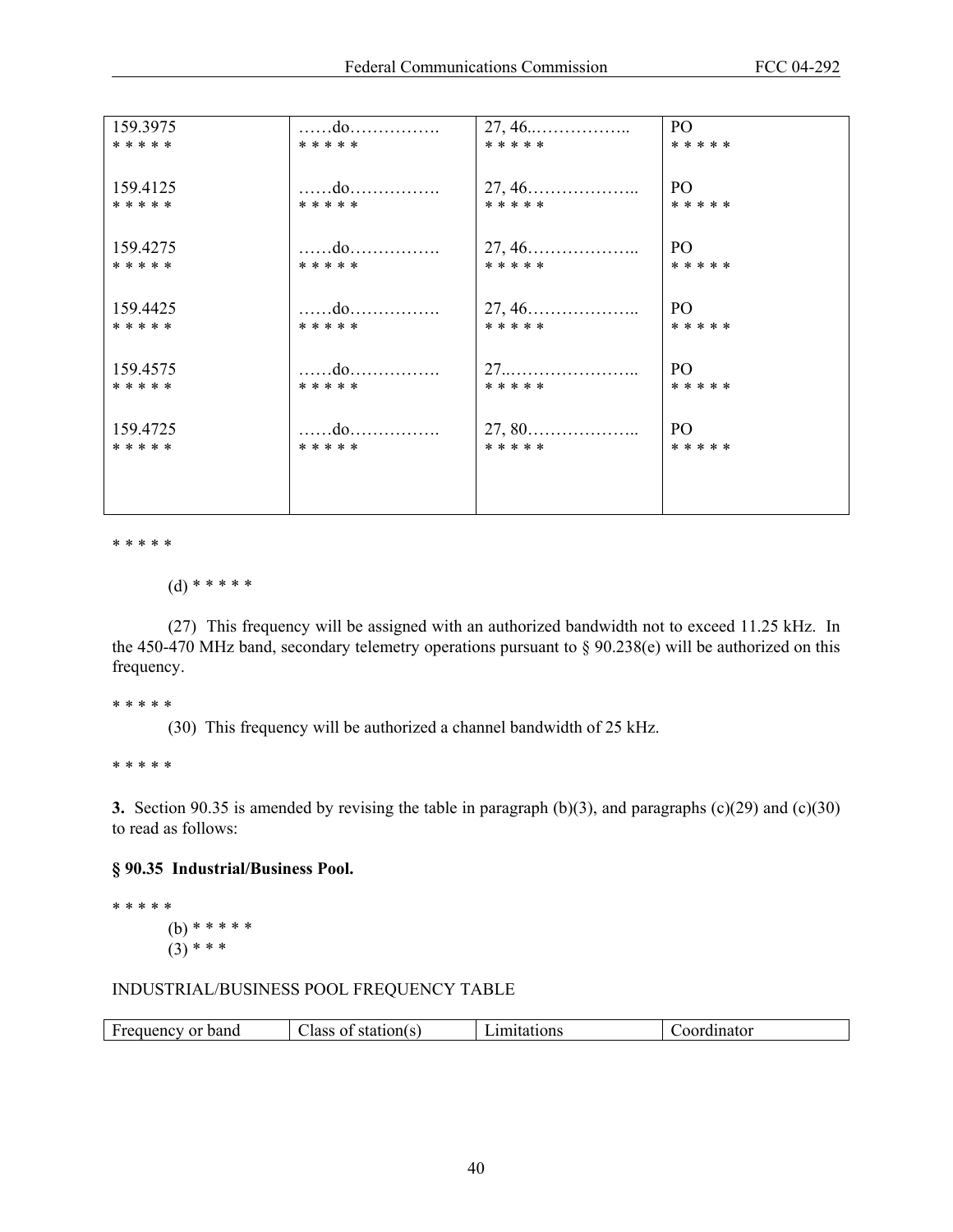| * * * * * | * * * * *         | * * * * *        | * * * * * |
|-----------|-------------------|------------------|-----------|
| 150.8525  | do                | $30$             | LA        |
| * * * * * | * * * * *         | * * * * *        | * * * * * |
| 150.8675  |                   | $30$             | LA —      |
| * * * * * | * * * * *         | * * * * *        | * * * * * |
| 150.8825  | do                | $30$             | LA        |
| * * * * * | * * * * *         | * * * * *        | * * * * * |
| 150.8975  | do                | $30$             | LA        |
| * * * * * | * * * * *         | * * * * *        | * * * * * |
| 150.9425  | do                | $30$             | LA —      |
| * * * * * | * * * * *         | * * * * *        | * * * * * |
| 150.9575  | do                | $30$             | LA        |
| * * * * * | * * * * *         | * * * * *        | * * * * * |
| 150.9725  | do                | $30$             | LA —      |
| * * * * * | * * * * *         | * * * * *        | * * * * * |
| 150.9875  | $\ldots$ $\vdots$ | $8, 30.$         | IP        |
| * * * * * | * * * * *         | * * * * *        | * * * * * |
| 151.0025  | do                | $30, 31, \ldots$ | * * * * * |
| * * * * * | * * * * *         | * * * * *        |           |
| 151.0175  |                   | $30, 31, \ldots$ | * * * * * |
| * * * * * | * * * * *         | * * * * *        |           |
| 151.0325  |                   | $30, 31, \ldots$ | * * * * * |
| * * * * * | * * * * *         | * * * * *        |           |
| 151.0475  |                   | $30, 31, \ldots$ | * * * * * |
| * * * * * | * * * * *         | * * * * *        |           |
| 151.0925  | do                | $30, 31, \ldots$ | * * * * * |
| * * * * * | * * * * *         | * * * * *        |           |
| 151.1075  | $\dots$ $d$ 0     | $30, 31, \ldots$ | * * * * * |
| * * * * * | * * * * *         | * * * * *        |           |
| 151.1225  | $\dots$ $d$ 0     | $30, 31, \ldots$ | * * * * * |
| * * * * * | * * * * *         | * * * * *        |           |
| 151.1375  | do                | $30, 31, \ldots$ | * * * * * |
| * * * * * | * * * * *         | * * * * *        |           |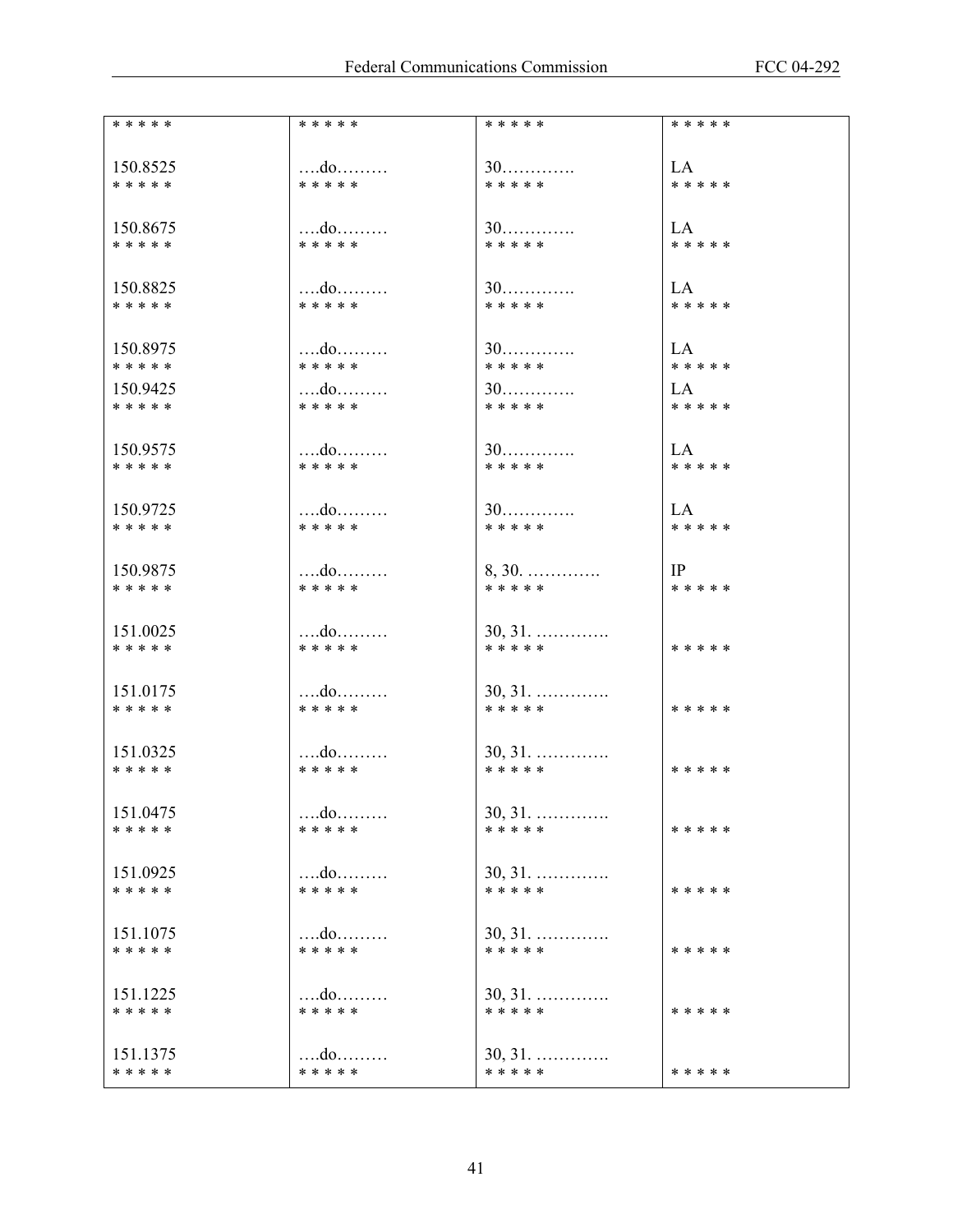| 151.1525  | do            | $30, 31, \ldots$ | * * * * * |
|-----------|---------------|------------------|-----------|
| * * * * * | * * * * *     | * * * * *        |           |
| 151.1675  | do            | $30, 31, \ldots$ | * * * * * |
| * * * * * | * * * * *     | * * * * *        |           |
| 151.2125  | $\dots$       | $30, 31, \ldots$ | * * * * * |
| * * * * * | * * * * *     | * * * * *        |           |
| 151.2275  | $$ do         | $30, 31, \ldots$ | * * * * * |
| * * * * * | * * * * *     | * * * * *        |           |
| 151.2425  | $\dots$ $d$ 0 | $30, 31.$        | * * * * * |
| * * * * * | * * * * *     | * * * * *        |           |
| 151.2575  | do            | $30, 31, \ldots$ | * * * * * |
| * * * * * | * * * * *     | * * * * *        |           |
| 151.2725  | $\dots$       | $30, 31, \ldots$ | * * * * * |
| * * * * * | * * * * *     | * * * * *        |           |
| 151.2875  | $$ do         | $30, 31, \ldots$ | * * * * * |
| * * * * * | * * * * *     | * * * * *        |           |
| 151.3325  | $\dots$ $d$ o | $30, 31, \ldots$ | * * * * * |
| * * * * * | * * * * *     | * * * * *        |           |
| 151.3475  | $$ do         | $30, 31, \ldots$ | * * * * * |
| * * * * * | * * * * *     | * * * * *        |           |
| 151.3625  | do            | $30, 31, \ldots$ | * * * * * |
| * * * * * | * * * * *     | * * * * *        |           |
| 151.3775  |               | $30, 31, \ldots$ | * * * * * |
| * * * * * | * * * * *     | * * * * *        |           |
| 151.3925  | $\dots$       | $30, 31, \ldots$ | * * * * * |
| * * * * * | * * * * *     | * * * * *        |           |
| 151.4075  | do            | $30, 31, \ldots$ | * * * * * |
| * * * * * | * * * * *     | * * * * *        |           |
| 151.4225  |               | $30, 31, \ldots$ | * * * * * |
| * * * * * | * * * * *     | * * * * *        |           |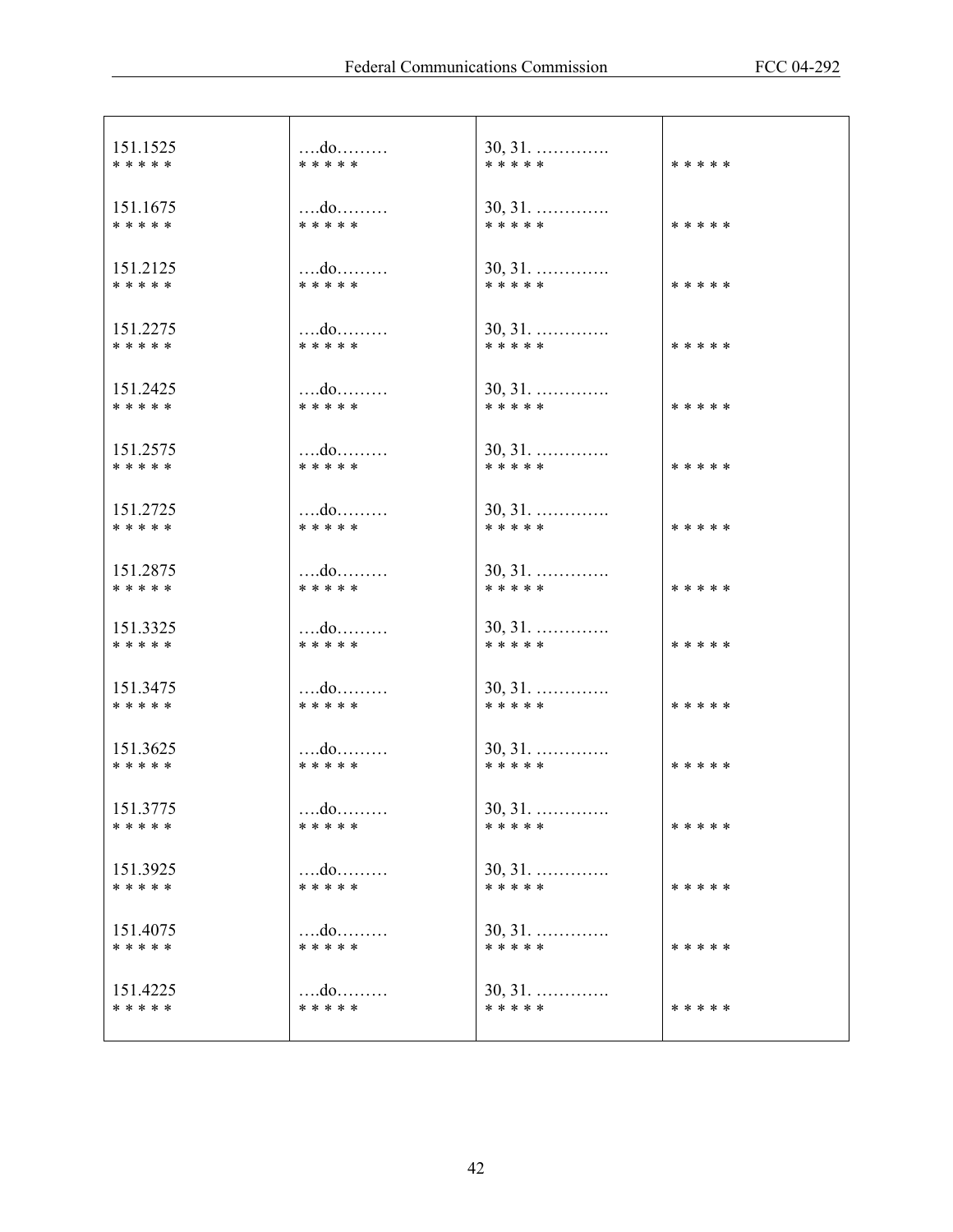| 151.4375  | do              | $30, 31, \ldots$              |           |
|-----------|-----------------|-------------------------------|-----------|
| * * * * * | * * * * *       | * * * * *                     | * * * * * |
|           |                 |                               |           |
| 151.4525  |                 |                               |           |
| * * * * * | do<br>* * * * * | $30, 31, \ldots$<br>* * * * * | * * * * * |
|           |                 |                               |           |
|           |                 |                               |           |
| 151.4675  |                 | $30, 31, \ldots$              |           |
| * * * * * | * * * * *       | * * * * *                     | * * * * * |
|           |                 |                               |           |
| 151.4825  | $\dots$ $d$ 0   | $30, 31, \ldots$              |           |
| * * * * * | * * * * *       | * * * * *                     | * * * * * |
|           |                 |                               |           |
|           |                 |                               |           |
| 151.4975  | $\dots$ $d$ 0   | $30, 32, \ldots$              |           |
| * * * * * | * * * * *       | * * * * *                     | * * * * * |
|           |                 |                               |           |
| 151.5125  | do              | $17, 30, \ldots$              |           |
| * * * * * | * * * * *       | * * * * *                     | * * * * * |
|           |                 |                               |           |
|           |                 |                               |           |
| 151.5275  |                 | $30$                          |           |
| * * * * * | * * * * *       | * * * * *                     | * * * * * |
|           |                 |                               |           |
| 151.5425  | $$ do           | $30$                          |           |
| * * * * * | * * * * *       | * * * * *                     | * * * * * |
|           |                 |                               |           |
|           |                 |                               |           |
| 151.5575  | do              | $30$                          |           |
| * * * * * | * * * * *       | * * * * *                     | * * * * * |
|           |                 |                               |           |
| 151.5725  |                 | $30$                          |           |
| * * * * * | * * * * *       | * * * * *                     | * * * * * |
|           |                 |                               |           |
|           |                 |                               |           |
| 151.5875  | do              | $30$                          |           |
| * * * * * | * * * * *       | * * * * *                     | * * * * * |
|           |                 |                               |           |
|           |                 |                               |           |
| 151.6025  | $\dots$ $d$ o   | $30$                          |           |
| * * * * * | * * * * *       | * * * * *                     | * * * * * |
|           |                 |                               |           |
| 151.6475  | do              | $30$                          |           |
| * * * * * | * * * * *       | * * * * *                     | * * * * * |
|           |                 |                               |           |
|           |                 |                               |           |
| 151.6625  | * * * * *       | $30$<br>* * * * *             |           |
| * * * * * |                 |                               | * * * * * |
|           |                 |                               |           |
| 151.670   | do              | $30$                          |           |
| 151.6775  | do              | $30$                          |           |
| * * * * * | * * * * *       | * * * * *                     | * * * * * |
|           |                 |                               |           |
|           |                 |                               |           |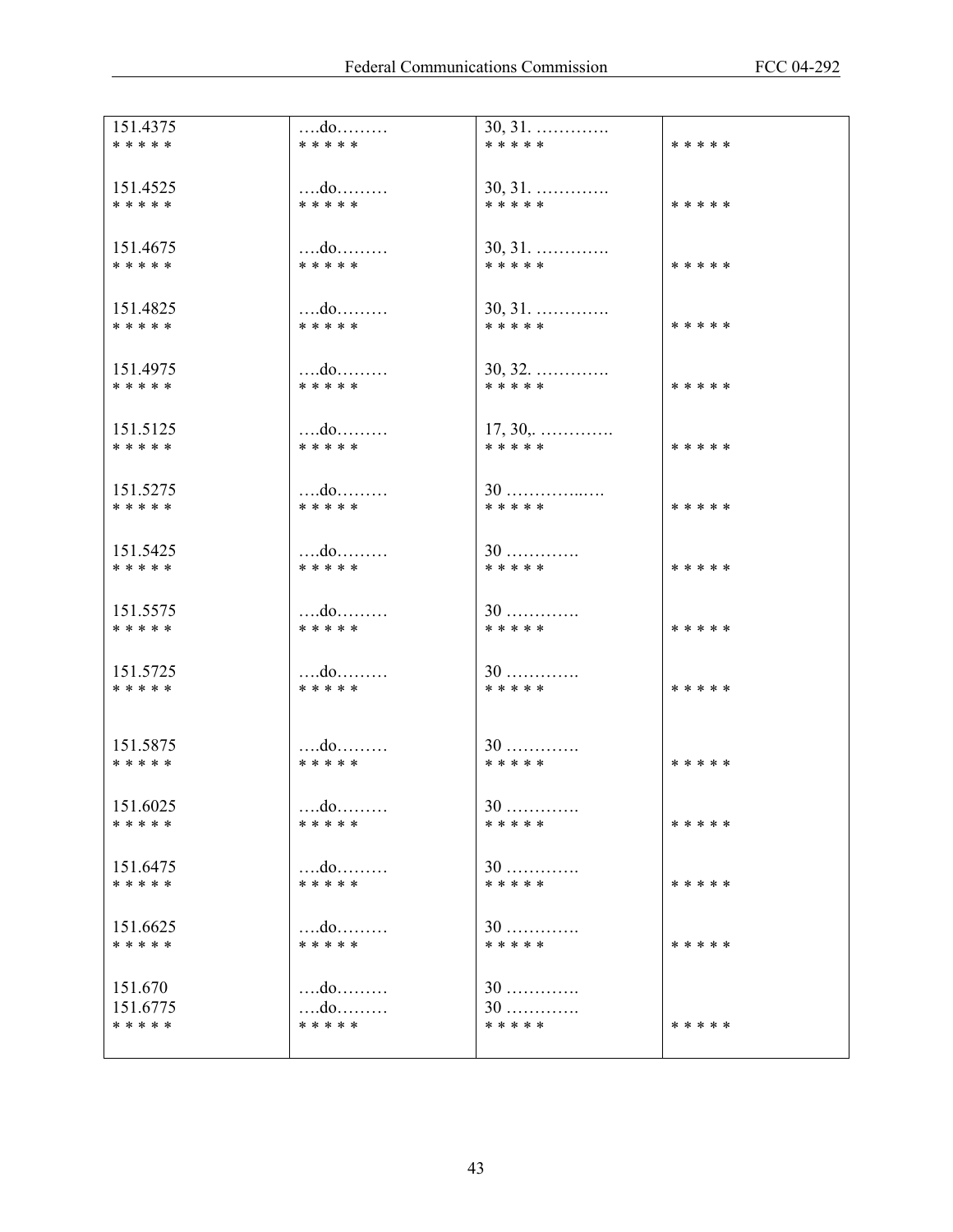| 151.700<br>* * * * *  | $$ do<br>* * * * *         | 10, 30, 34.<br>* * * * * | * * * * * |
|-----------------------|----------------------------|--------------------------|-----------|
|                       |                            |                          |           |
| 151.7225              | $\dots$ $d$ 0              | $30$                     |           |
| 151.730               | do                         | $30$                     |           |
| 151.7375<br>* * * * * | do<br>* * * * *            | $30$<br>* * * * *        | * * * * * |
|                       |                            |                          |           |
| 151.760               |                            | 10, 30, 34.              |           |
| * * * * *             | * * * * *                  | * * * * *                | * * * * * |
| 151.7825              |                            | $30$                     |           |
| 151.790               | do                         | $30$                     |           |
| 151.7975              | do                         | $30$                     |           |
| * * * * *             | * * * * *                  | * * * * *                | * * * * * |
|                       |                            |                          |           |
| 151.8425              |                            | $30$                     |           |
| 151.850               | do                         | $30$                     |           |
| 151.8575<br>* * * * * | $$ do<br>* * * * *         | $30$<br>* * * * *        | * * * * * |
|                       |                            |                          |           |
| 151.9025              |                            | $30$                     |           |
| 151.910               | do                         | $30$                     |           |
| 151.9175<br>* * * * * | $\dots$ $d$ 0<br>* * * * * | $30$<br>* * * * *        | * * * * * |
|                       |                            |                          |           |
|                       |                            |                          |           |
| 151.9625<br>151.970   |                            | $30$                     |           |
| 151.9775              | do<br>$$ do                | $30$<br>$30$             |           |
| * * * * *             | * * * * *                  | * * * * *                | * * * * * |
| 152.2775              |                            | 6, 30.                   |           |
| * * * * *             | * * * * *                  | * * * * *                | * * * * * |
|                       |                            |                          |           |
| 152.2925<br>* * * * * | * * * * *                  | 6, 30.<br>* * * * *      | * * * * * |
|                       |                            |                          |           |
| 152.3075              | $\ldots$ do                | 6, 30<br>* * * * *       |           |
| * * * * *             | * * * * *                  |                          | * * * * * |
| 152.3225              | do                         | 6, 30                    |           |
| * * * * *             | * * * * *                  | * * * * *                | * * * * * |
| 152.3375              | do                         | 6, 30                    |           |
| * * * * *             | * * * * *                  | * * * * *                | * * * * * |
|                       |                            |                          |           |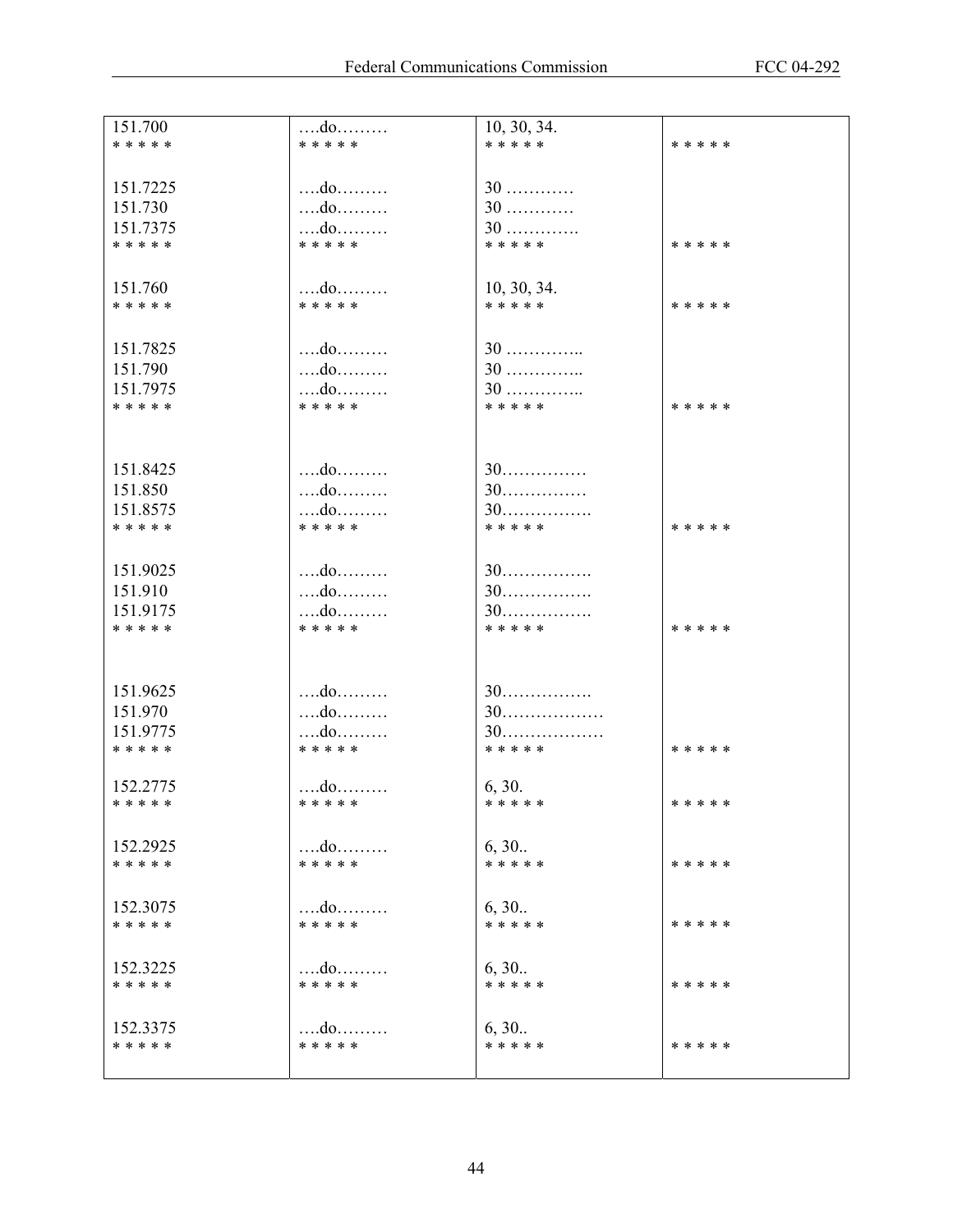| 152.3525  | $\dots$ $d$ o           | 6, 30     | * * * * * |
|-----------|-------------------------|-----------|-----------|
| * * * * * | * * * * *               | * * * * * |           |
| 152.3675  | do                      | 6, 30     | * * * * * |
| * * * * * | * * * * *               | * * * * * |           |
| 152.3825  | $\dots$ $d$ 0           | 6, 30     | * * * * * |
| * * * * * | * * * * *               | * * * * * |           |
| 152.3975  | $\dots$ $d$ 0           | 6, 30     | * * * * * |
| * * * * * | * * * * *               | * * * * * |           |
| 152.4125  | $$ do                   | 6, 30     | * * * * * |
| * * * * * | * * * * *               | * * * * * |           |
| 152.4275  | do                      | 6, 30     | * * * * * |
| * * * * * | * * * * *               | * * * * * |           |
| 152.4425  | $\dots$ $d$ 0           | 6, 30     | * * * * * |
| * * * * * | *****                   | * * * * * |           |
| 152.4575  | $\dots$ $d$ 0           | 6, 30     | * * * * * |
| * * * * * | * * * * *               | * * * * * |           |
| 152.8775  | $\dots$ $d$ 0           | $30$      | * * * * * |
| * * * * * | * * * * *               | * * * * * |           |
| 152.8925  | $$ do                   | $30$      | * * * * * |
| * * * * * | * * * * *               | * * * * * |           |
| 152.9075  | $\dots$ $d$ 0           | $30$      | * * * * * |
| * * * * * | * * * * *               | * * * * * |           |
| 152.9225  | $\dots$ $d$ 0           | $30$      | * * * * * |
| * * * * * | * * * * *               | * * * * * |           |
| 152.9375  | $\dots$ do $\dots\dots$ | $30$      | * * * * * |
| * * * * * | * * * * *               | * * * * * |           |
| 152.9525  | do                      | $30$      | * * * * * |
| * * * * * | * * * * *               | * * * * * |           |
| 152.9675  |                         | $30$      | * * * * * |
| * * * * * | * * * * *               | * * * * * |           |
| 152.9825  |                         | $30$      | * * * * * |
| * * * * * | * * * * *               | * * * * * |           |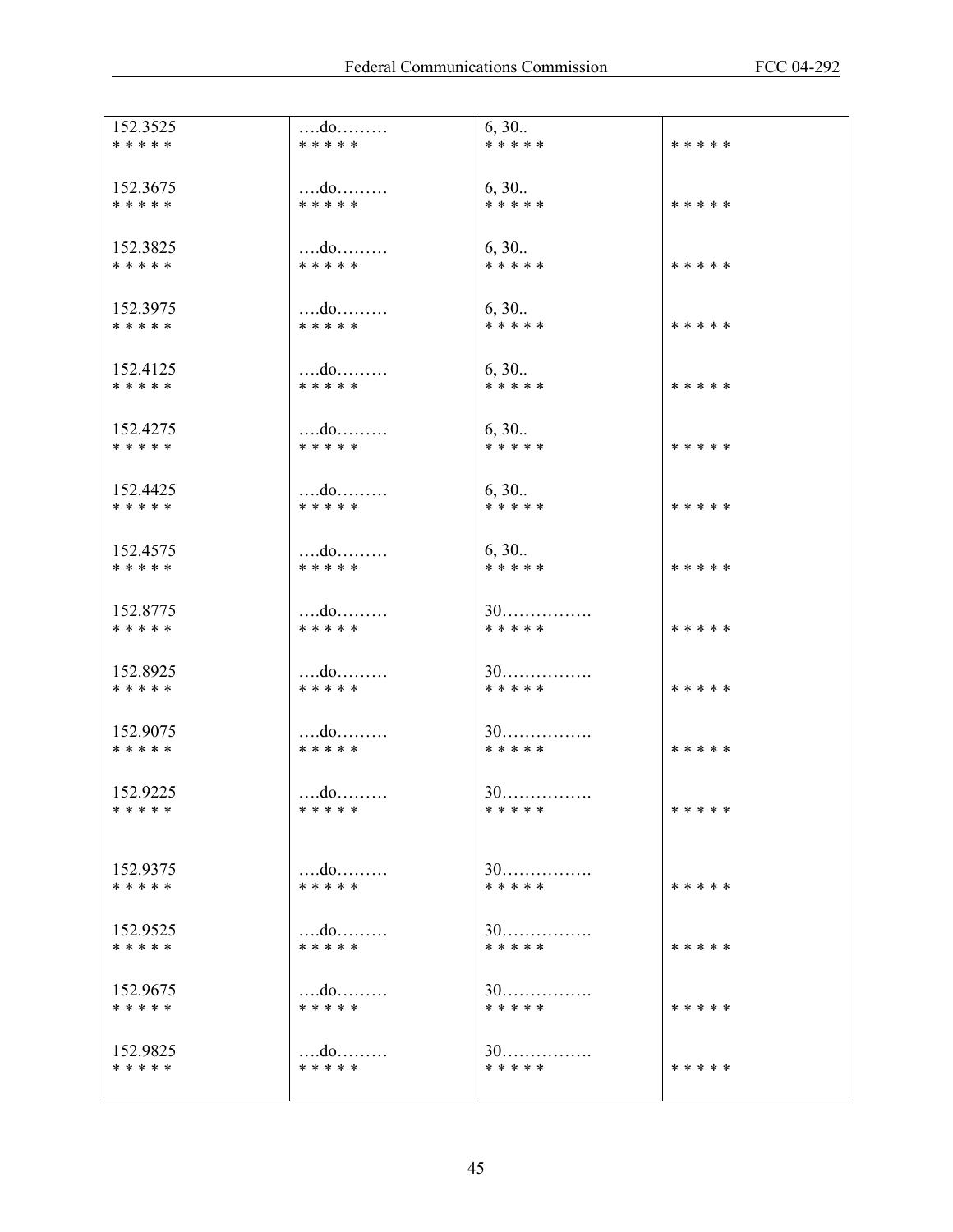| 152.9975  | do            | $30$      | * * * * * |
|-----------|---------------|-----------|-----------|
| * * * * * | * * * * *     | * * * * * |           |
| 153.0125  | do            | $30$      |           |
| * * * * * | * * * * *     | * * * * * | * * * * * |
| 153.0275  | $$ do         | $30$      | * * * * * |
| * * * * * | * * * * *     | * * * * * |           |
| 153.0425  | $\dots$ $d$ 0 | $30$      |           |
| * * * * * | * * * * *     | * * * * * | * * * * * |
| 153.0575  | $$ do         | 4, 7, 30. | * * * * * |
| * * * * * | * * * * *     | * * * * * |           |
| 153.0725  | do            | $30$      | * * * * * |
| * * * * * | * * * * *     | * * * * * |           |
| 153.0875  | $$ do         | 4, 7, 30. | * * * * * |
| * * * * * | * * * * *     | * * * * * |           |
| 153.1025  | $\dots$ $d$ 0 | 30, 80.   | * * * * * |
| * * * * * | * * * * *     | * * * * * |           |
| 153.1175  | do            | 4, 7, 30. | * * * * * |
| * * * * * | * * * * *     | * * * * * |           |
| 153.1325  | do            | $30$      | * * * * * |
| * * * * * | * * * * *     | * * * * * |           |
| 153.1475  | do            | 4, 7, 30. | * * * * * |
| * * * * * | * * * * *     | * * * * * |           |
| 153.1625  | do            | $30$      | * * * * * |
| * * * * * | * * * * *     | * * * * * |           |
| 153.1775  | $\dots$ $d$ 0 | 4, 7, 30. | * * * * * |
| * * * * * | * * * * *     | * * * * * |           |
| 153.1925  | do            | $30$      | * * * * * |
| * * * * * | * * * * *     | * * * * * |           |
| 153.2075  | do            | 4, 7, 30. | * * * * * |
| * * * * * | * * * * *     | * * * * * |           |
| 153.2225  | do            | $30$      | * * * * * |
| * * * * * | * * * * *     | * * * * * |           |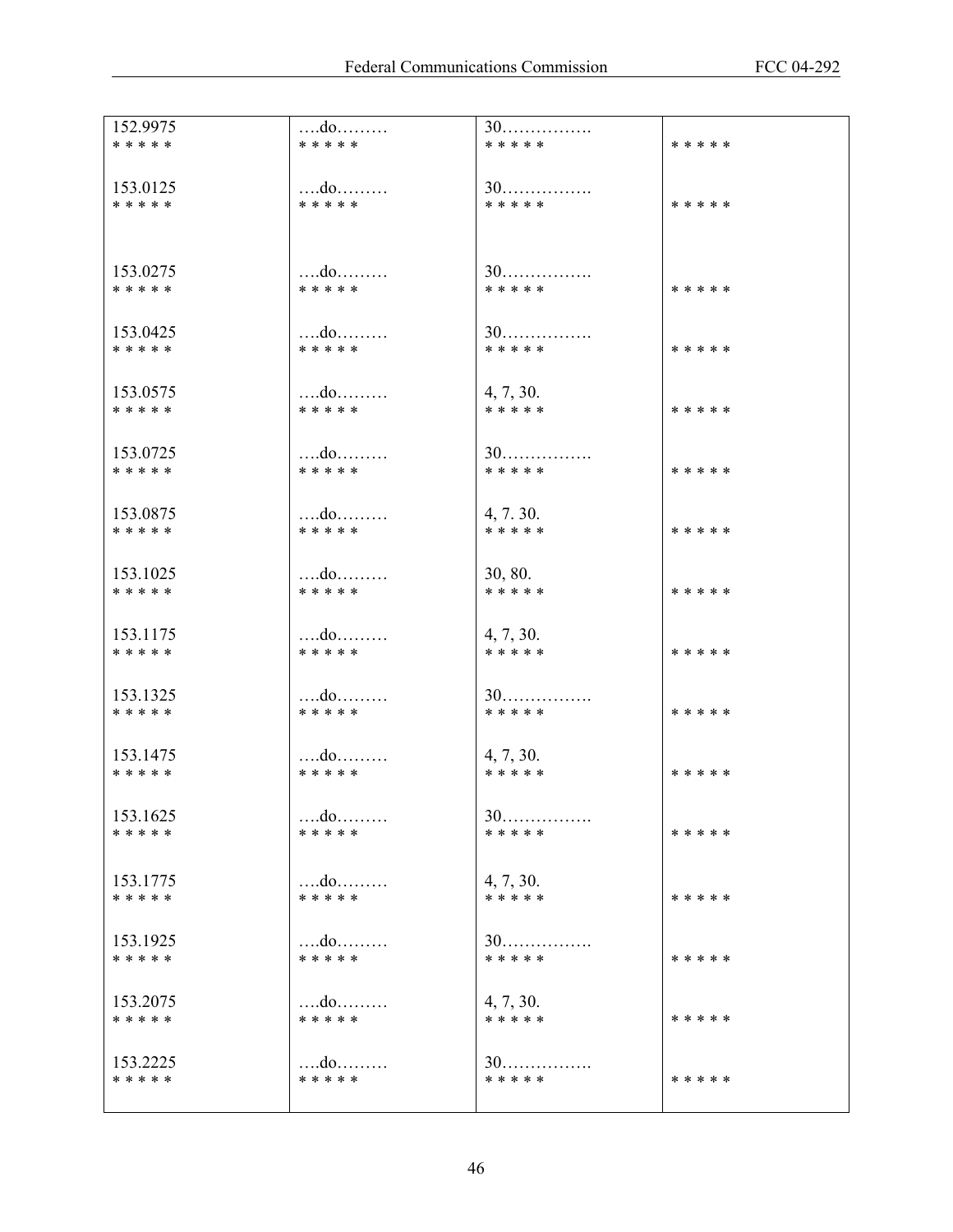| 153.2375  | $\dots$ $d$ 0 | 4, 7, 30. |             |
|-----------|---------------|-----------|-------------|
| * * * * * | * * * * *     | * * * * * | * * * * *   |
|           |               |           |             |
|           |               |           |             |
| 153.2525  | do            | $30$      |             |
| * * * * * | * * * * *     | * * * * * | * * * * *   |
|           |               |           |             |
|           |               |           |             |
| 153.2625  | do            | 4, 7, 30. |             |
| * * * * * | * * * * *     | * * * * * | * * * * *   |
|           |               |           |             |
|           |               |           |             |
| 153.2825  | $\dots$ $d$ 0 | $30$      |             |
| * * * * * | * * * * *     | * * * * * | * * * * *   |
|           |               |           |             |
| 153.2975  | do            | 4, 7, 30. |             |
|           | * * * * *     |           |             |
| * * * * * |               | * * * * * | * * * * *   |
|           |               |           |             |
| 153.3125  | do            | $30$      |             |
| * * * * * | * * * * *     | * * * * * | * * * * *   |
|           |               |           |             |
|           |               |           |             |
| 153.3275  | do            | 4, 7, 30. |             |
| * * * * * | * * * * *     | * * * * * | * * * * *   |
|           |               |           |             |
|           |               |           |             |
| 153.3425  | $\dots$ $d$ 0 | $30$      |             |
| * * * * * | * * * * *     | * * * * * | * * * * *   |
|           |               |           |             |
|           |               |           |             |
| 153.3575  | $\dots$ $d$ 0 | 4, 7, 30. |             |
| * * * * * | * * * * *     | * * * * * | * * * * *   |
|           |               |           |             |
| 153.3725  | do            | $30$      |             |
| * * * * * | * * * * *     | * * * * * | * * * * *   |
|           |               |           |             |
|           |               |           |             |
| 153.3875  | $$ do         | $30$      |             |
| * * * * * | * * * * *     | * * * * * | * * * * *   |
|           |               |           |             |
|           |               |           |             |
| 153.4025  | $\dots$ $d$ 0 | $30$      |             |
| * * * * * | * * * * *     | * * * * * | * * * * *   |
|           |               |           |             |
|           |               |           |             |
| 153.4175  |               | $30$      | IW          |
| * * * * * | * * * * *     | * * * * * | * * * * *   |
|           |               |           |             |
|           |               |           |             |
| 153.4325  |               | 30, 80.   | IP, IW      |
| * * * * * | * * * * *     | * * * * * | * * * * *   |
|           |               |           |             |
|           |               |           |             |
| 153.4475  |               | 30, 80.   | $IP$ , $IW$ |
| * * * * * | * * * * *     | * * * * * | * * * * *   |
|           |               |           |             |
| 153.4625  | do            | 30, 80.   | IP, IW      |
| * * * * * | * * * * *     | * * * * * | * * * * *   |
|           |               |           |             |
|           |               |           |             |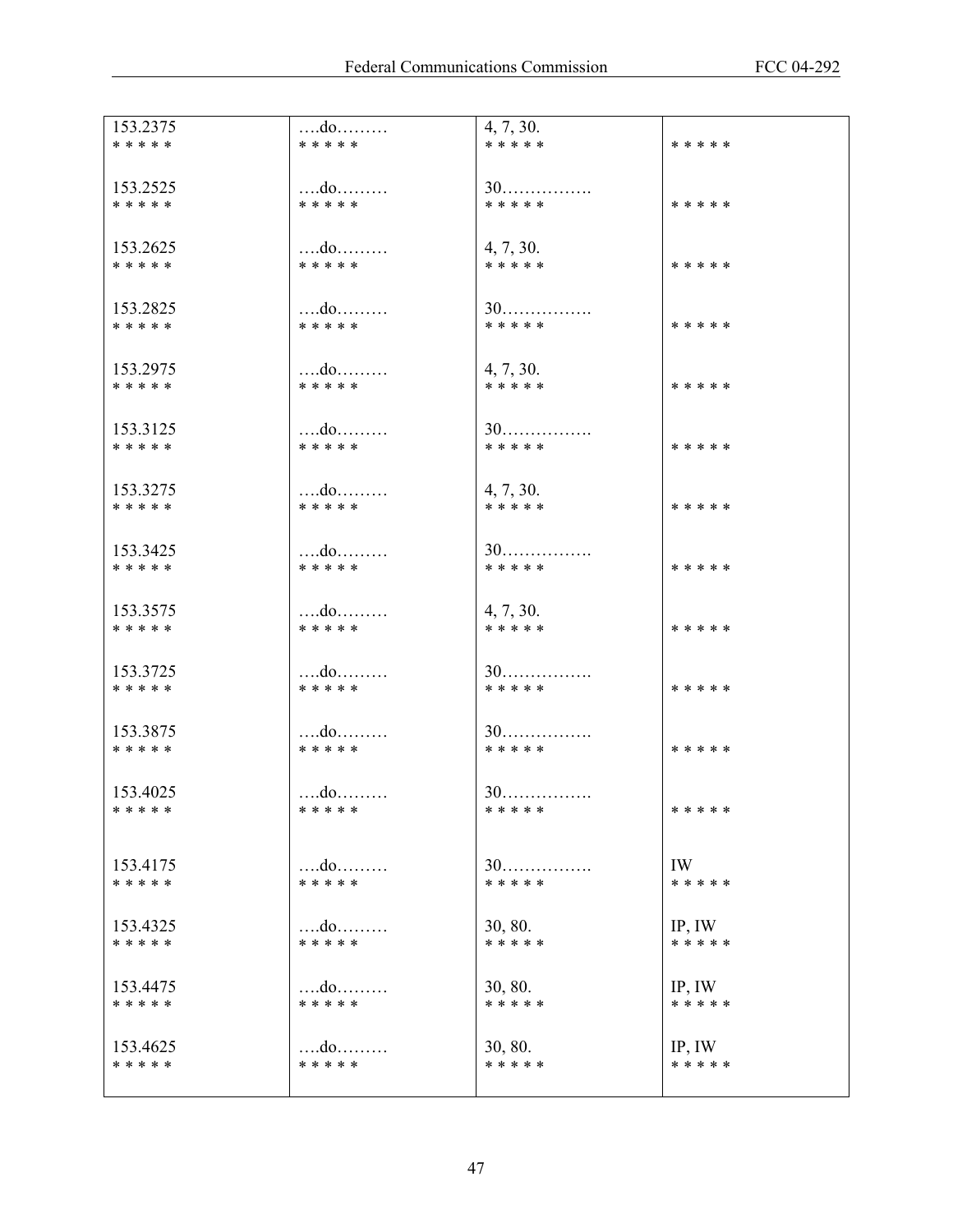| 153.4775<br>* * * * * | $\dots$ $d$ o<br>* * * * *         | $30$<br>* * * * *    | IW<br>* * * * *     |
|-----------------------|------------------------------------|----------------------|---------------------|
| 153.4925              | do                                 | 30, 80.              | $IP$ , $IW$         |
| * * * * *             | * * * * *                          | * * * * *            | * * * * *           |
| 153.5075              | do                                 | 30, 80.              | IP, IW              |
| * * * * *             | * * * * *                          | * * * * *            | * * * * *           |
| 153.5225<br>* * * * * | * * * * *                          | 30, 80.<br>* * * * * | IP, IW<br>* * * * * |
|                       |                                    |                      |                     |
| 153.5375<br>* * * * * | * * * * *                          | $30$<br>* * * * *    | IW<br>* * * * *     |
| 153.5525              | $\dots$ $d$ 0                      | 30, 80.              | IP, IW              |
| 153.560               |                                    | 30, 80.              | IP, IW              |
| 153.5675              | do                                 | 30, 80.              | IP, IW              |
| * * * * *             | * * * * *                          | * * * * *            | * * * * *           |
| 153.5825              | do                                 | 30, 80.              | $IP$ , $IW$         |
| * * * * *             | * * * * *                          | * * * * *            | * * * * *           |
| 153.5975              | $\dots$ $d$ 0                      | $30$                 | IW                  |
| * * * * *             | * * * * *                          | * * * * *            | * * * * *           |
| 153.6125              | $\dots$ $d$ 0                      | 30, 80.              | $IP$ , $IW$         |
| * * * * *             | * * * * *                          | * * * * *            | * * * * *           |
| 153.6275<br>* * * * * | * * * * *                          | 30, 80.<br>* * * * * | IP, IW<br>* * * * * |
|                       |                                    |                      |                     |
| 153.6425<br>* * * * * | $\dots$ $d$ 0 $\dots$<br>* * * * * | 30, 80.<br>* * * * * | IP, IW<br>* * * * * |
| 153.6575              | do                                 | 30, 80.              | IW                  |
| * * * * *             | * * * * *                          | * * * * *            | * * * * *           |
| 153.6725              |                                    | 30, 80.              | $IP$ , $IW$         |
| * * * * *             | * * * * *                          | * * * * *            | * * * * *           |
| 153.6875              | do                                 | 30, 80.              | IP, IW              |
| * * * * *             | * * * * *                          | * * * * *            | * * * * *           |
| 153.7025              |                                    | 30                   | IW                  |
| * * * * *             | * * * * *                          | * * * * *            | * * * * *           |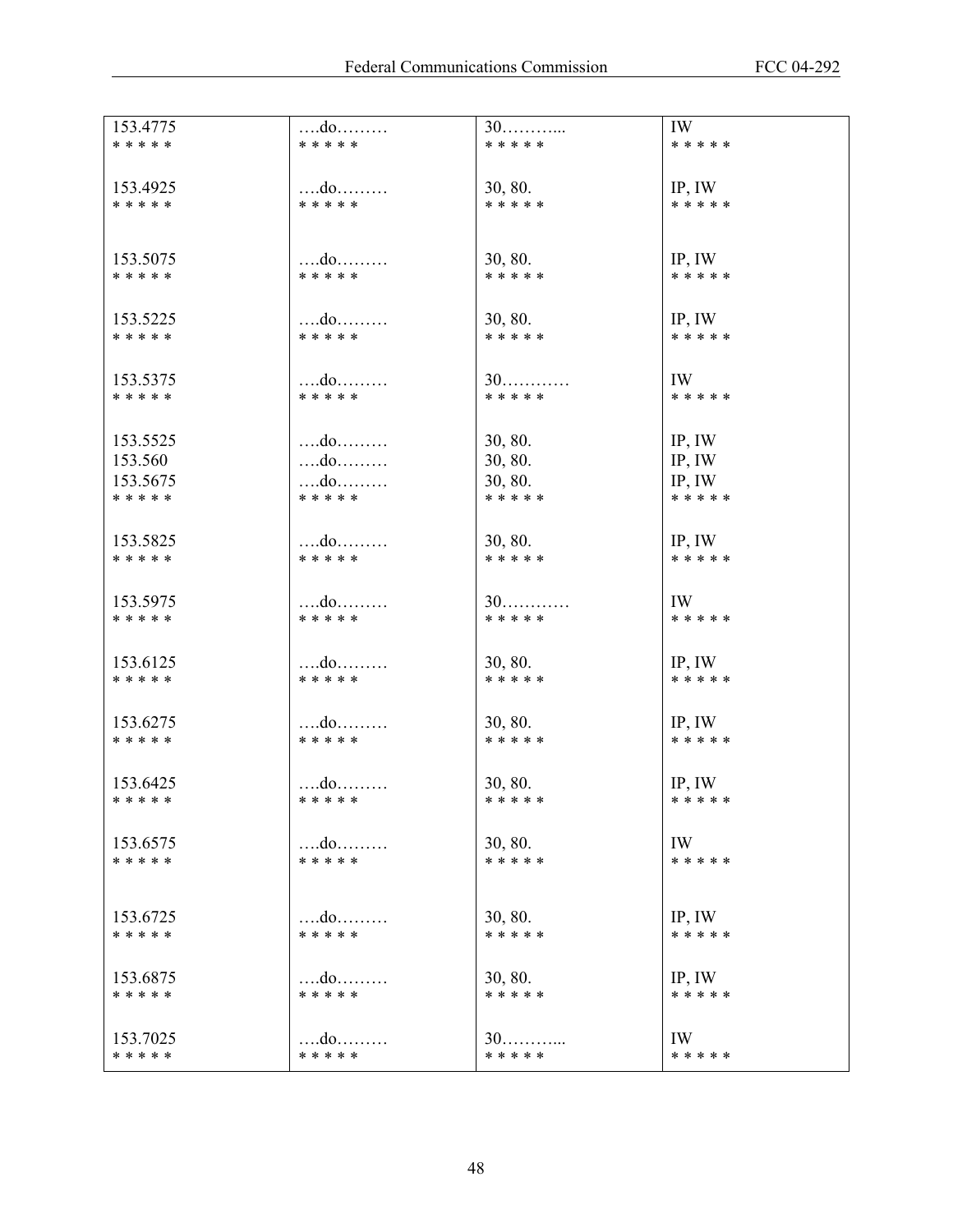| 153.7175  | do             | $30$            | IW        |
|-----------|----------------|-----------------|-----------|
| * * * * * | * * * * *      | * * * * *       | * * * * * |
| 153.7325  | $\dots$        | $30$            | IW        |
| * * * * * | * * * * *      | * * * * *       | * * * * * |
| 154.4825  | Base or Mobile | $30$            | * * * * * |
| * * * * * | * * * * *      | * * * * *       |           |
| 154.4975  | $\dots$ $d$ 0  | $30$            | * * * * * |
| 154.505   | do             | $30$            |           |
| * * * * * | * * * * *      | * * * * *       |           |
| 154.5275  | Mobile         | 10, 30, 34.     | * * * * * |
| * * * * * | * * * * *      | * * * * *       |           |
| 154.5475  | do             | $30$            | * * * * * |
| * * * * * | * * * * *      | * * * * *       |           |
| 154.640   | $$ Base        | 30, 36, 37, 48. | * * * * * |
| * * * * * | * * * * *      | * * * * *       |           |
| 157.4775  | $$ do          | 12, 30.         | LA        |
| * * * * * | * * * * *      | * * * * *       | * * * * * |
| 157.4925  |                | 12, 30.         | <b>LA</b> |
| * * * * * | * * * * *      | * * * * *       | * * * * * |
| 157.5075  | do             | 12, 30.         | LA        |
| * * * * * | * * * * *      | * * * * *       | * * * * * |
| 157.5225  |                | 12, 30.         | <b>LA</b> |
| * * * * * | * * * * *      | * * * * *       | * * * * * |
| 157.5375  | do             | 6, 30.          | * * * * * |
| * * * * * | * * * * *      | * * * * *       |           |
| 157.5525  | do             | 6, 30.          | * * * * * |
| * * * * * | * * * * *      | * * * * *       |           |
| 157.5675  | do             | 6, 30.          | * * * * * |
| * * * * * | * * * * *      | * * * * *       |           |
| 157.5825  | do             | 6, 30           | * * * * * |
| * * * * * | * * * * *      | * * * * *       |           |
| 157.5975  |                | 6, 30           | * * * * * |
| * * * * * | * * * * *      | * * * * *       |           |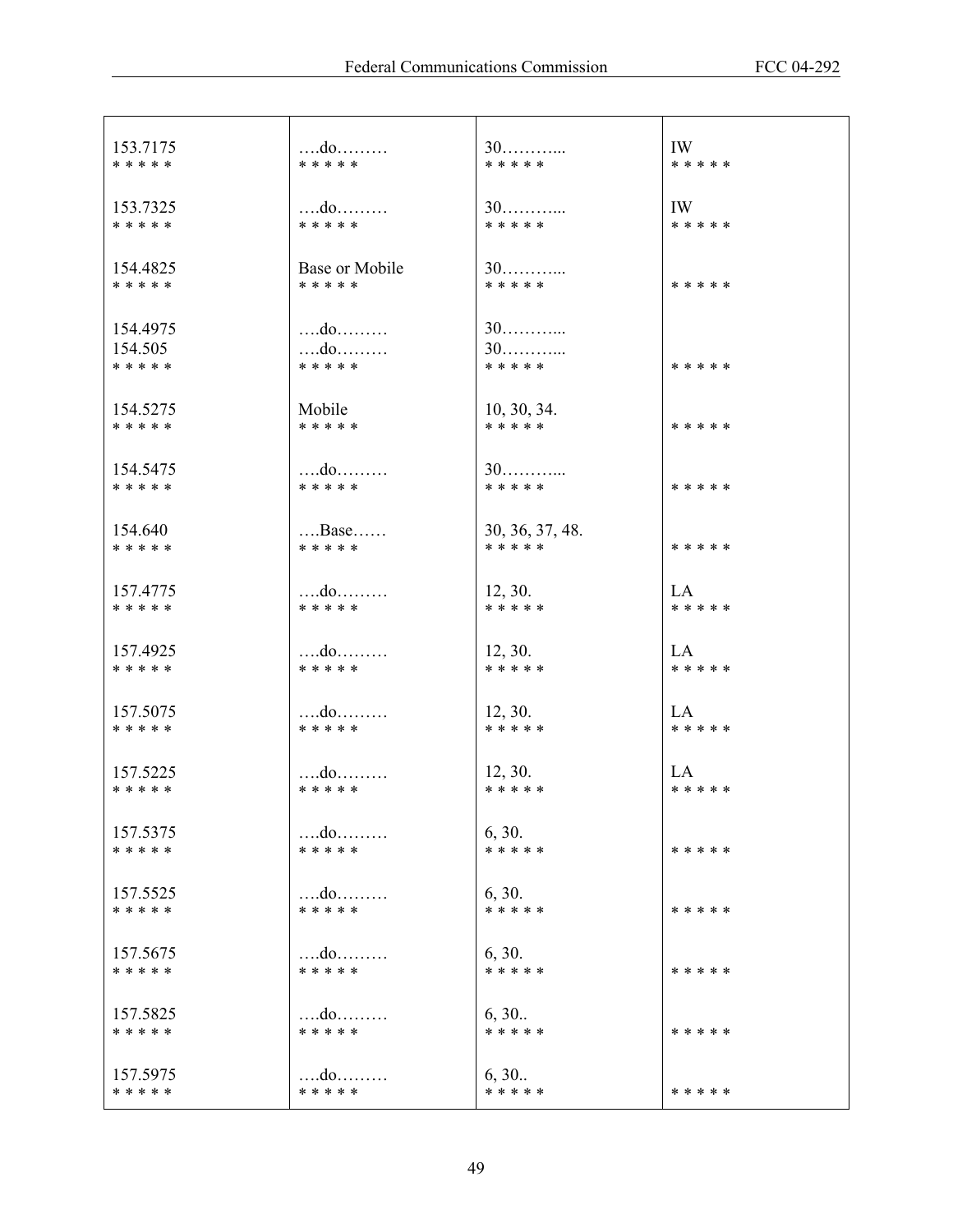| 157.6125  | do            | 6, 30     | * * * * * |
|-----------|---------------|-----------|-----------|
| * * * * * | * * * * *     | * * * * * |           |
| 157.6275  | $\dots$       | 6, 30     | * * * * * |
| * * * * * | * * * * *     | * * * * * |           |
| 157.6425  | do            | 6, 30     | * * * * * |
| * * * * * | * * * * *     | * * * * * |           |
| 157.6575  | $\dots$ $d$ 0 | 6, 30     | * * * * * |
| * * * * * | * * * * *     | * * * * * |           |
| 157.6725  | $$ do         | 6, 30     | * * * * * |
| * * * * * | * * * * *     | * * * * * |           |
| 157.6875  |               | 6, 30     | * * * * * |
| * * * * * | * * * * *     | * * * * * |           |
| 157.7025  |               | 6, 30     | * * * * * |
| * * * * * | * * * * *     | * * * * * |           |
| 157.7175  |               | 6, 30     | * * * * * |
| * * * * * | * * * * *     | * * * * * |           |
| 158.1375  | $\dots$ $d$ 0 | $30$      | IW        |
| * * * * * | * * * * *     | * * * * * | * * * * * |
| 158.1525  |               | $30$      | IP, IW    |
| * * * * * | * * * * *     | * * * * * | * * * * * |
| 158.1675  |               | $30$      | IP, IW    |
| * * * * * | * * * * *     | * * * * * | * * * * * |
| 158.1825  | $\dots$ $d$ o | 30, 81.   | IP, IW    |
| * * * * * | * * * * *     | * * * * * | * * * * * |
| 158.1975  |               | 30        | IW        |
| * * * * * | * * * * *     | * * * * * | * * * * * |
| 158.2125  | $\dots$ $d$ 0 | 30, 81.   | IP, IW    |
| * * * * * | * * * * *     | * * * * * | * * * * * |
| 158.2275  | $\dots$ $d$ 0 | 30, 81.   | IP, IW    |
| * * * * * | * * * * *     | * * * * * | * * * * * |
| 158.2425  |               | 30, 81.   | IP, IW    |
| * * * * * | * * * * *     | * * * * * | * * * * * |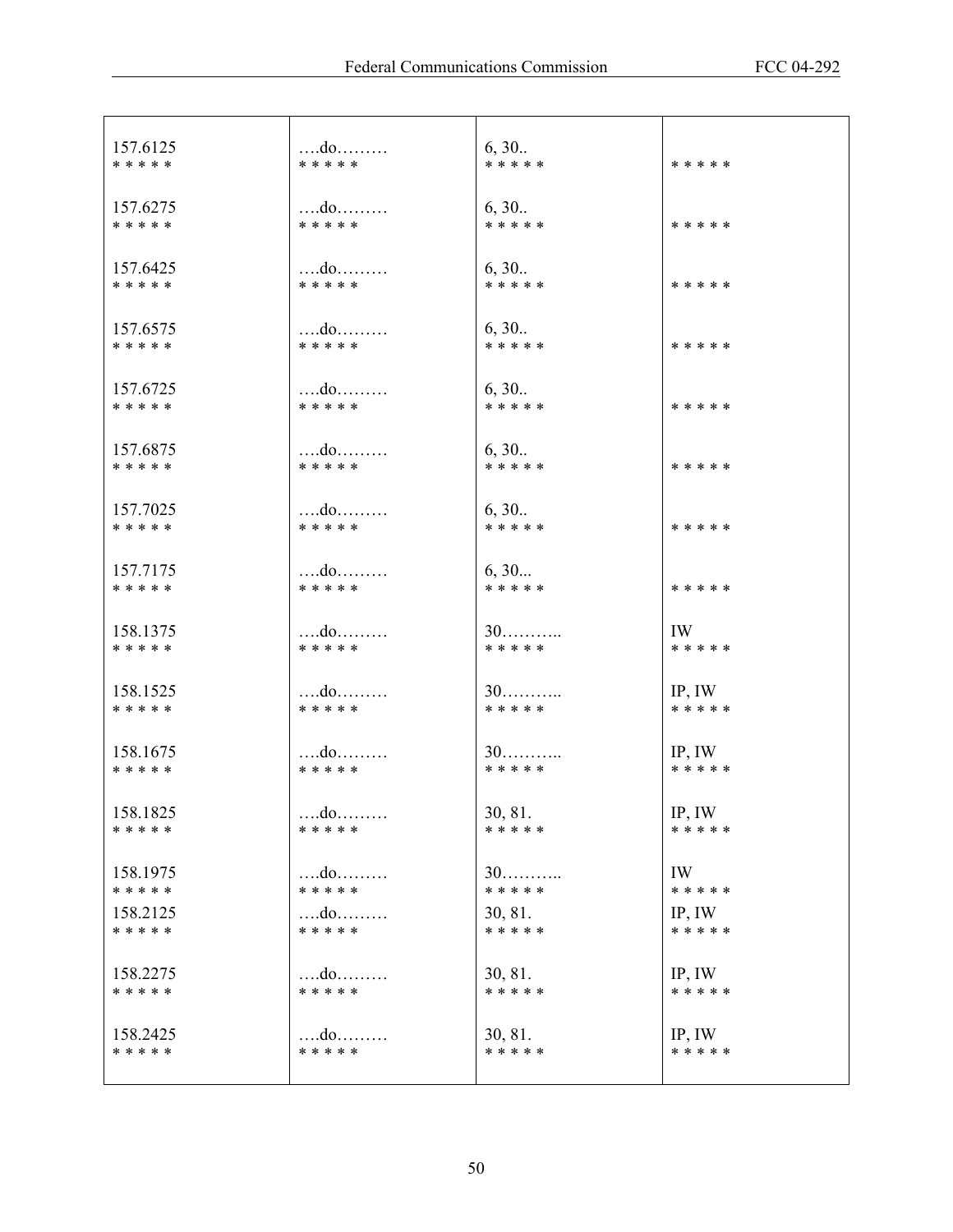| 158.2575              | $\dots$ $d$ 0              | $30$                   | IW              |
|-----------------------|----------------------------|------------------------|-----------------|
| * * * * *             | * * * * *                  | * * * * *              | * * * * *       |
| 158.2725              | do                         | 30, 81.                | IP, IW          |
| * * * * *             | * * * * *                  | * * * * *              | * * * * *       |
|                       |                            |                        |                 |
| 158.2875              | $\dots$                    | $30$                   | IP              |
| * * * * *             | * * * * *                  | * * * * *              | * * * * *       |
| 158.3025              |                            | $30$                   | IP              |
| * * * * *             | $\dots$ $d$ 0<br>* * * * * | * * * * *              | * * * * *       |
|                       |                            |                        |                 |
| 158.3175              | do                         | 4, 7, 30.              | IP              |
| * * * * *             | * * * * *                  | * * * * *              | * * * * *       |
| 158.3325              | do                         | $30$                   | IP              |
| * * * * *             | * * * * *                  | * * * * *              | * * * * *       |
|                       |                            |                        |                 |
| 158.3475              | $$ do                      | $30$                   |                 |
| * * * * *             | * * * * *                  | * * * * *              | * * * * *       |
| 158.3625              | $\dots$ $d$ 0              | $30$                   | IP              |
| * * * * *             | * * * * *                  | * * * * *              | * * * * *       |
|                       |                            |                        |                 |
| 158.3775<br>* * * * * | do<br>* * * * *            | 4, 7, 30.<br>* * * * * | IP<br>* * * * * |
|                       |                            |                        |                 |
| 158.3925              | do                         | $30$                   |                 |
| * * * * *             | * * * * *                  | * * * * *              | * * * * *       |
|                       |                            |                        |                 |
| 158.4075<br>* * * * * | $\dots$ $d$ 0<br>* * * * * | 17, 30.<br>* * * * *   | * * * * *       |
|                       |                            |                        |                 |
| 158.4225              | do                         | $30$                   | IP              |
| * * * * *             | * * * * *                  | * * * * *              | * * * * *       |
| 158.4375              |                            | 4, 7, 30.              | IP              |
| * * * * *             | * * * * *                  | * * * * *              | * * * * *       |
|                       |                            |                        |                 |
| 159.4875<br>* * * * * | do<br>* * * * *            | 8, 30.<br>* * * * *    | IP<br>* * * * * |
|                       |                            |                        |                 |
| 159.5025              |                            |                        |                 |
| * * * * *             | do<br>* * * * *            | 30<br>* * * * *        | * * * * *       |
|                       |                            |                        |                 |
| 159.5175              | $\dots$                    | $30$                   |                 |
| * * * * *             | * * * * *                  | * * * * *              | * * * * *       |
|                       |                            |                        |                 |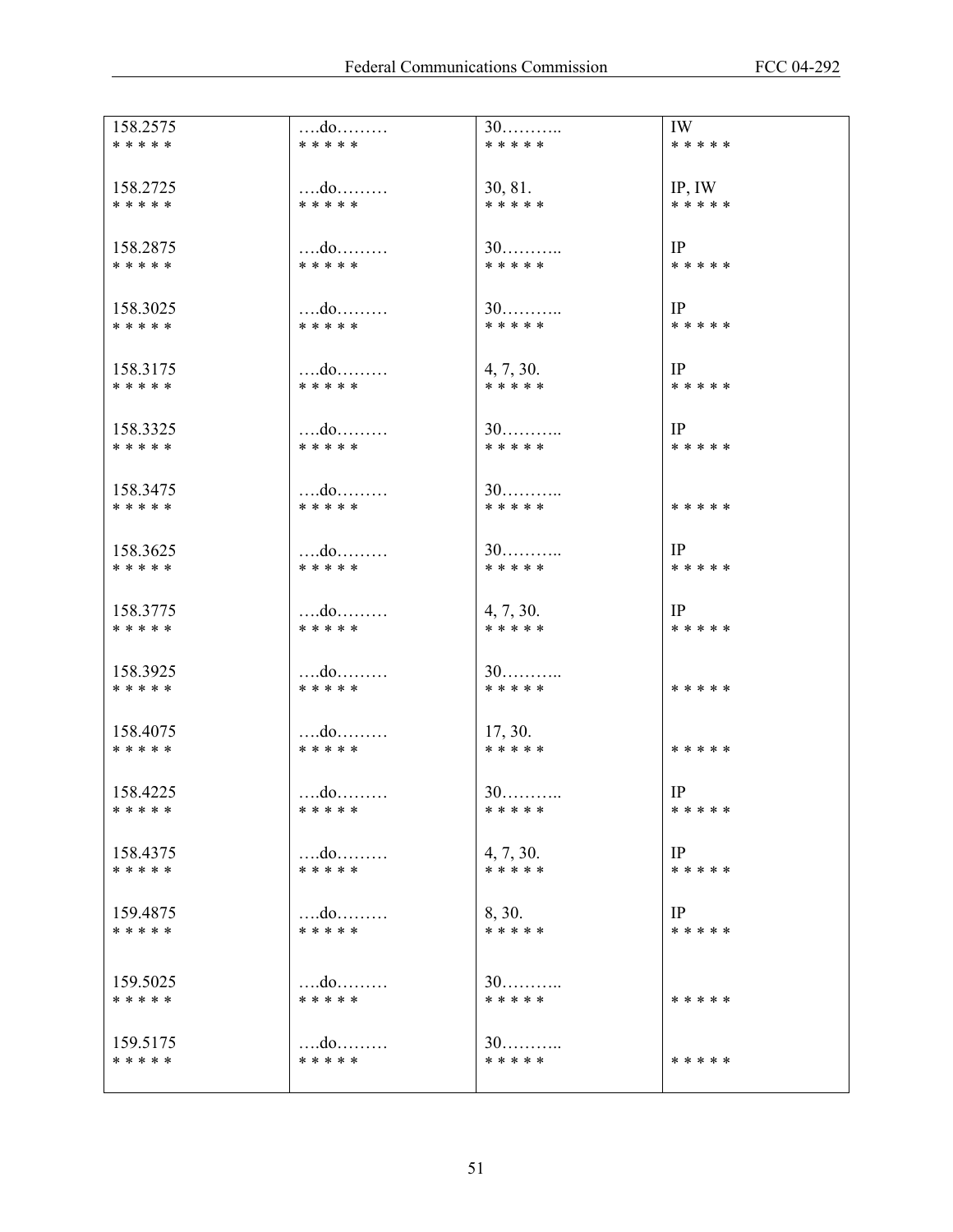| 159.5325              | do              | $30$              |           |
|-----------------------|-----------------|-------------------|-----------|
| * * * * *             | * * * * *       | * * * * *         | * * * * * |
|                       |                 |                   |           |
| 159.5475              | do              | $30$              |           |
| * * * * *             | * * * * *       | * * * * *         | * * * * * |
| 159.5625              | do              | $30$              |           |
| * * * * *             | * * * * *       | * * * * *         | * * * * * |
|                       |                 |                   |           |
| 159.5775              |                 | $30$              |           |
| * * * * *             | * * * * *       | * * * * *         | * * * * * |
| 159.5925              |                 | $30$              |           |
| * * * * *             | * * * * *       | * * * * *         | * * * * * |
|                       |                 |                   |           |
| 159.6075              | do              | $30$              |           |
| * * * * *             | * * * * *       | * * * * *         | * * * * * |
| 159.6225              |                 | $30$              |           |
| * * * * *             | * * * * *       | * * * * *         | * * * * * |
|                       |                 |                   |           |
| 159.6375              | do              | $30$<br>* * * * * |           |
| * * * * *             | * * * * *       |                   | * * * * * |
| 159.6525              |                 | $30$              |           |
| * * * * *             | * * * * *       | * * * * *         | * * * * * |
|                       |                 |                   |           |
| 159.6675<br>* * * * * | do<br>* * * * * | $30$<br>* * * * * | * * * * * |
|                       |                 |                   |           |
| 159.6825              | $\dots$ $d$ 0   | $30$              |           |
| * * * * *             | * * * * *       | * * * * *         | * * * * * |
|                       |                 |                   |           |
| 159.6975<br>* * * * * | do<br>* * * * * | 30<br>* * * * *   | * * * * * |
|                       |                 |                   |           |
| 159.7125              | $\dots$ $d$ 0   | $30$              |           |
| * * * * *             | * * * * *       | * * * * *         | * * * * * |
| 159.7275              | do              | 30                |           |
| * * * * *             | * * * * *       | * * * * *         | * * * * * |
|                       |                 |                   |           |
| 159.7425              | do              | $30$              |           |
| * * * * *             | * * * * *       | * * * * *         | * * * * * |
|                       |                 |                   |           |
| 159.7575              |                 | $30$              |           |
| * * * * *             | * * * * *       | * * * * *         | * * * * * |
|                       |                 |                   |           |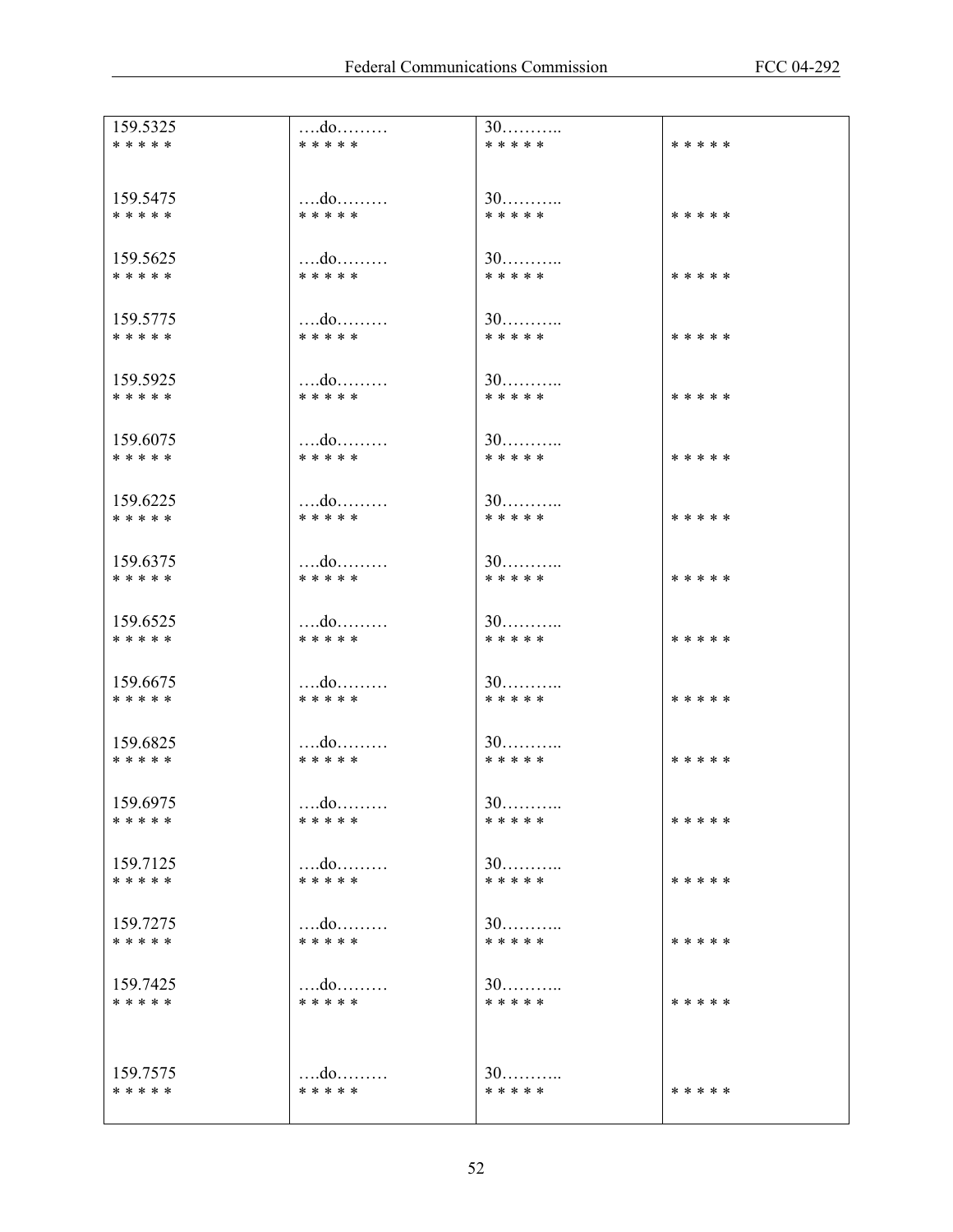| 159.7725  | do        | $30$      | * * * * * |
|-----------|-----------|-----------|-----------|
| * * * * * | * * * * * | * * * * * |           |
| 159.7875  | do        | $30$      | * * * * * |
| * * * * * | * * * * * | * * * * * |           |
| 159.8025  | do        | $30$      | * * * * * |
| * * * * * | * * * * * | * * * * * |           |
| 159.8175  |           | $30$      | * * * * * |
| * * * * * | * * * * * | * * * * * |           |
| 159.8325  | $$ do     | $30$      | * * * * * |
| * * * * * | * * * * * | * * * * * |           |
| 159.8475  | do        | $30$      | * * * * * |
| * * * * * | * * * * * | * * * * * |           |
| 159.8625  | do        | $30$      | * * * * * |
| * * * * * | * * * * * | * * * * * |           |
| 159.8775  |           | $30$      | * * * * * |
| * * * * * | * * * * * | * * * * * |           |
| 159.8925  | do        | $30$      | * * * * * |
| * * * * * | * * * * * | * * * * * |           |
| 159.9075  | do        | $30$      | * * * * * |
| * * * * * | * * * * * | * * * * * |           |
| 159.9225  | do        | $30$      | * * * * * |
| * * * * * | * * * * * | * * * * * |           |
| 159.9375  | do        | $30$      | * * * * * |
| * * * * * | * * * * * | * * * * * |           |
| 159.9525  |           | $30$      | * * * * * |
| * * * * * | * * * * * | * * * * * |           |
| 159.9675  | $$ do $$  | $30$      | * * * * * |
| * * * * * | * * * * * | * * * * * |           |
| 159.9825  | do        | $30$      | * * * * * |
| * * * * * | * * * * * | * * * * * |           |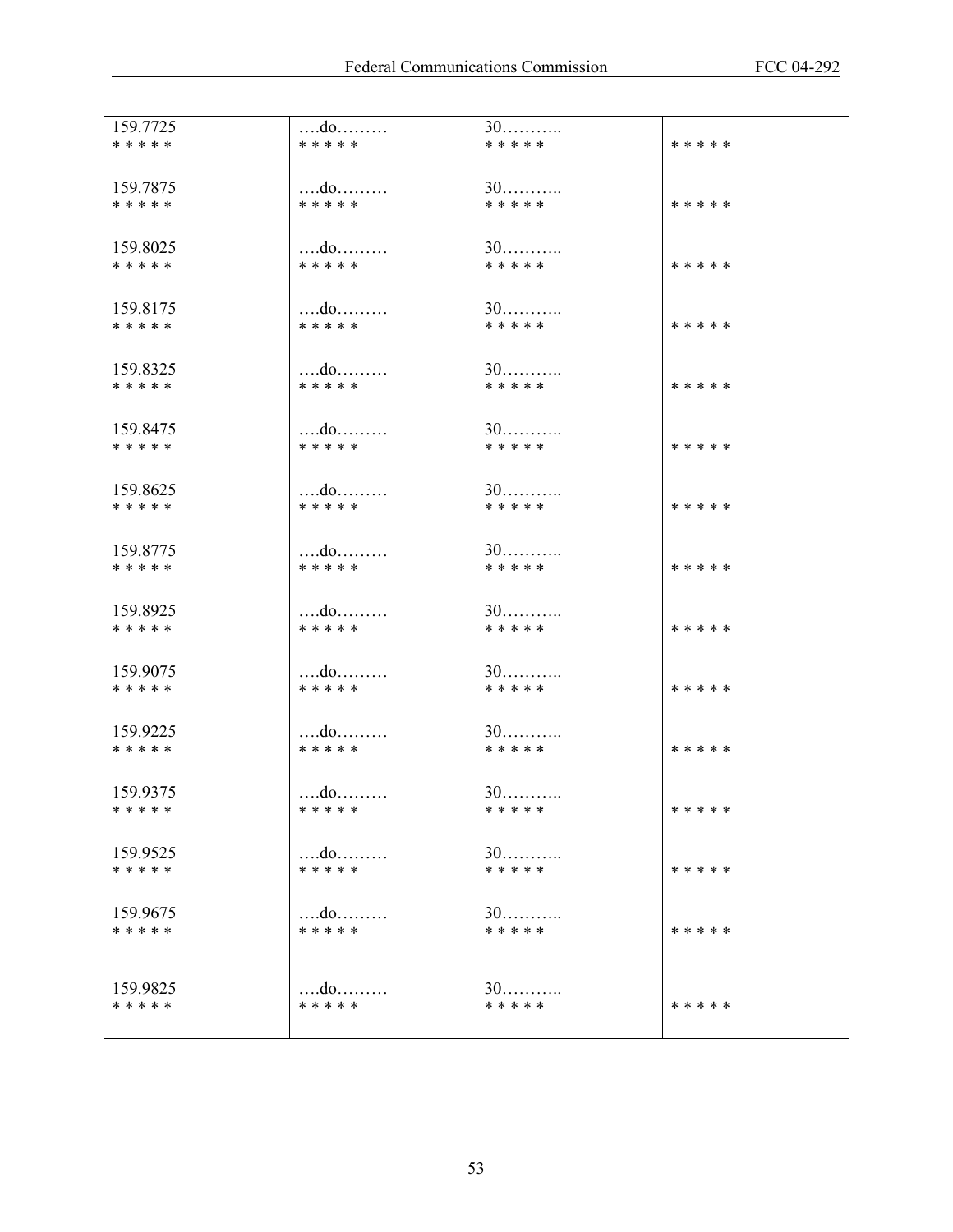| 159.9975<br>* * * * * | do<br>* * * * *            | $30$<br>* * * * *    | * * * * *              |
|-----------------------|----------------------------|----------------------|------------------------|
|                       |                            |                      |                        |
| 160.0125              | do                         | $30$                 |                        |
| * * * * *             | * * * * *                  | * * * * *            | * * * * *              |
| 160.0275              | do                         | $30$                 |                        |
| * * * * *             | * * * * *                  | * * * * *            | * * * * *              |
|                       |                            | $30$                 |                        |
| 160.0425<br>* * * * * | * * * * *                  | * * * * *            | * * * * *              |
|                       |                            |                      |                        |
| 160.0575<br>* * * * * | $\dots$ $d$ 0<br>* * * * * | $30$<br>* * * * *    | * * * * *              |
|                       |                            |                      |                        |
| 160.0725              | $\dots$                    | $30$                 |                        |
| * * * * *             | * * * * *                  | * * * * *            | * * * * *              |
| 160.0875              |                            | $30$                 |                        |
| * * * * *             | * * * * *                  | * * * * *            | * * * * *              |
|                       |                            |                      |                        |
| 160.1025<br>* * * * * | * * * * *                  | $30$<br>* * * * *    | * * * * *              |
|                       |                            |                      |                        |
| 160.1175<br>* * * * * | do<br>* * * * *            | $30$<br>* * * * *    | * * * * *              |
|                       |                            |                      |                        |
| 160.1325              |                            | $30$                 |                        |
| * * * * *             | * * * * *                  | * * * * *            | * * * * *              |
| 160.1475              | do                         | $30$                 |                        |
| * * * * *             | * * * * *                  | * * * * *            | * * * * *              |
| 160.1625              | do                         | $30$                 |                        |
| * * * * *             | * * * * *                  | * * * * *            | * * * * *              |
|                       |                            |                      |                        |
| 160.1775<br>* * * * * | * * * * *                  | $30$<br>* * * * *    | * * * * *              |
|                       |                            |                      |                        |
| 160.1925<br>* * * * * | $\dots$<br>* * * * *       | 30<br>* * * * *      | * * * * *              |
|                       |                            |                      |                        |
| 160.2075              |                            | 30                   |                        |
| * * * * *             | * * * * *                  | * * * * *            | * * * * *              |
| 160.2225              | do                         | 30, 50.              | LR.                    |
| * * * * *             | * * * * *                  | * * * * *            | * * * * *              |
|                       |                            |                      |                        |
| 160.2375<br>* * * * * | do<br>* * * * *            | 30, 50.<br>* * * * * | <b>LR</b><br>* * * * * |
|                       |                            |                      |                        |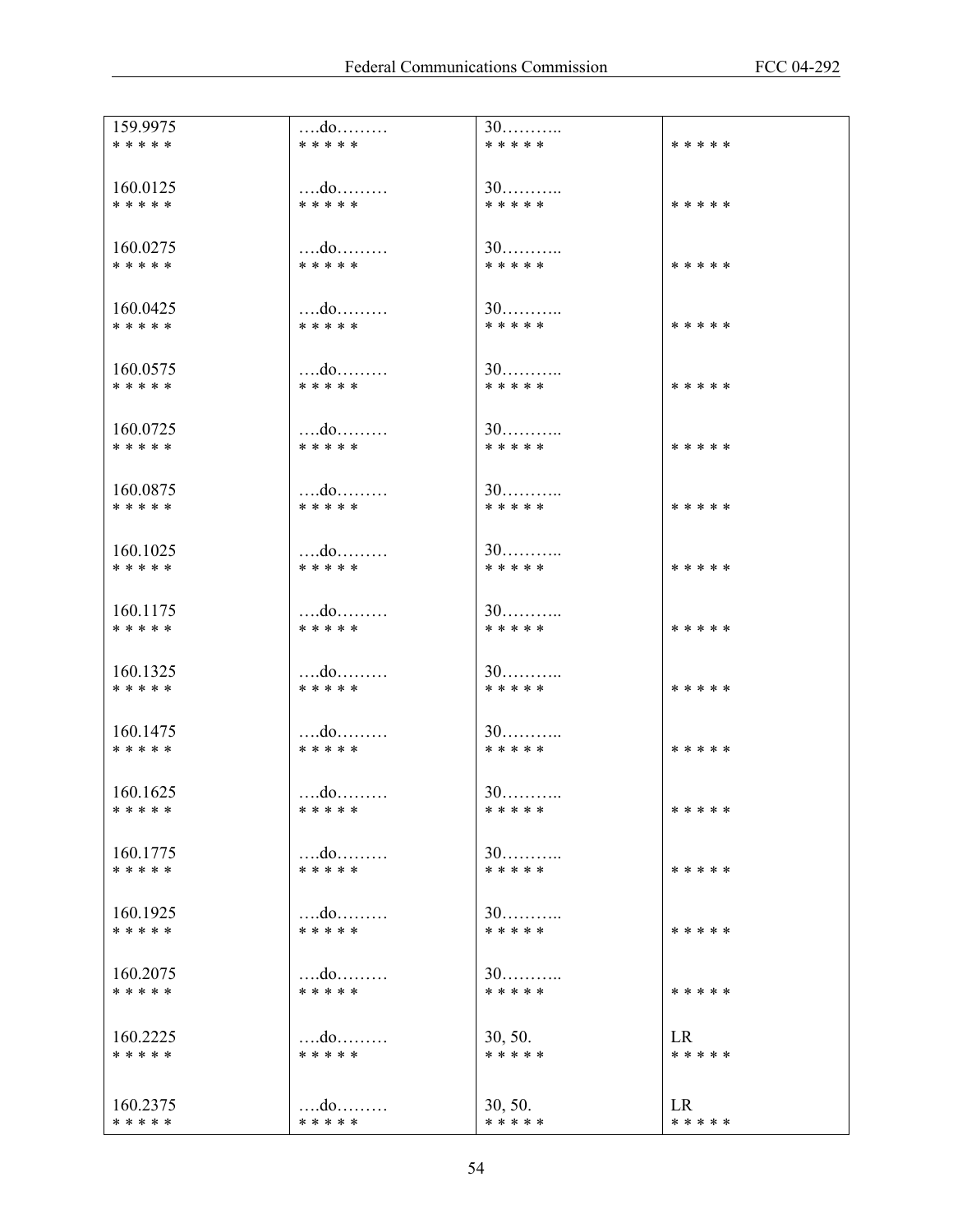| 160.2525  | $\dots$ $d$ 0         | 30, 50.     | <b>LR</b> |
|-----------|-----------------------|-------------|-----------|
| * * * * * | * * * * *             | * * * * *   | * * * * * |
| 160.2675  | do                    | 30, 50.     | <b>LR</b> |
| * * * * * | * * * * *             | * * * * *   | * * * * * |
| 160.2825  | do                    | 30, 50.     | LR        |
| * * * * * | * * * * *             | * * * * *   | * * * * * |
| 160.2975  | do                    | 30, 50.     | <b>LR</b> |
| * * * * * | * * * * *             | * * * * *   | * * * * * |
| 160.3125  | $\dots$ $d$ 0         | 30, 50.     | LR        |
| * * * * * | * * * * *             | * * * * *   | * * * * * |
| 160.3275  | do                    | 30, 50.     | LR        |
| * * * * * | * * * * *             | * * * * *   | * * * * * |
| 160.3425  | $\dots$               | 30, 50.     | LR        |
| * * * * * | *****                 | * * * * *   | * * * * * |
| 160.3575  |                       | 30, 50.     | <b>LR</b> |
| * * * * * | * * * * *             | * * * * *   | * * * * * |
| 160.3725  | $\dots$ $d$ 0         | 30, 50.     | LR        |
| * * * * * | * * * * *             | * * * * *   | * * * * * |
| 160.3875  | do                    | 30, 50.     | LR        |
| * * * * * | * * * * *             | * * * * *   | * * * * * |
| 160.4025  | do                    | 30, 50.     | <b>LR</b> |
| * * * * * | * * * * *             | * * * * *   | * * * * * |
| 160.4175  |                       | 30, 50, 52. | LR        |
| * * * * * | * * * * *             | * * * * *   | * * * * * |
| 160.4325  | $\dots$               | 30, 50, 52. | <b>LR</b> |
| * * * * * | * * * * *             | * * * * *   | * * * * * |
| 160.4475  | $\dots$ $d$ 0         | 30, 50, 52. | LR        |
| * * * * * | * * * * *             | * * * * *   | * * * * * |
| 160.4625  | do                    | 30, 50, 52. | <b>LR</b> |
| * * * * * | * * * * *             | * * * * *   | * * * * * |
|           |                       |             |           |
| 160.4775  | $\dots$ $d$ o $\dots$ | 30, 50, 52. | LR        |
| * * * * * | * * * * *             | * * * * *   | * * * * * |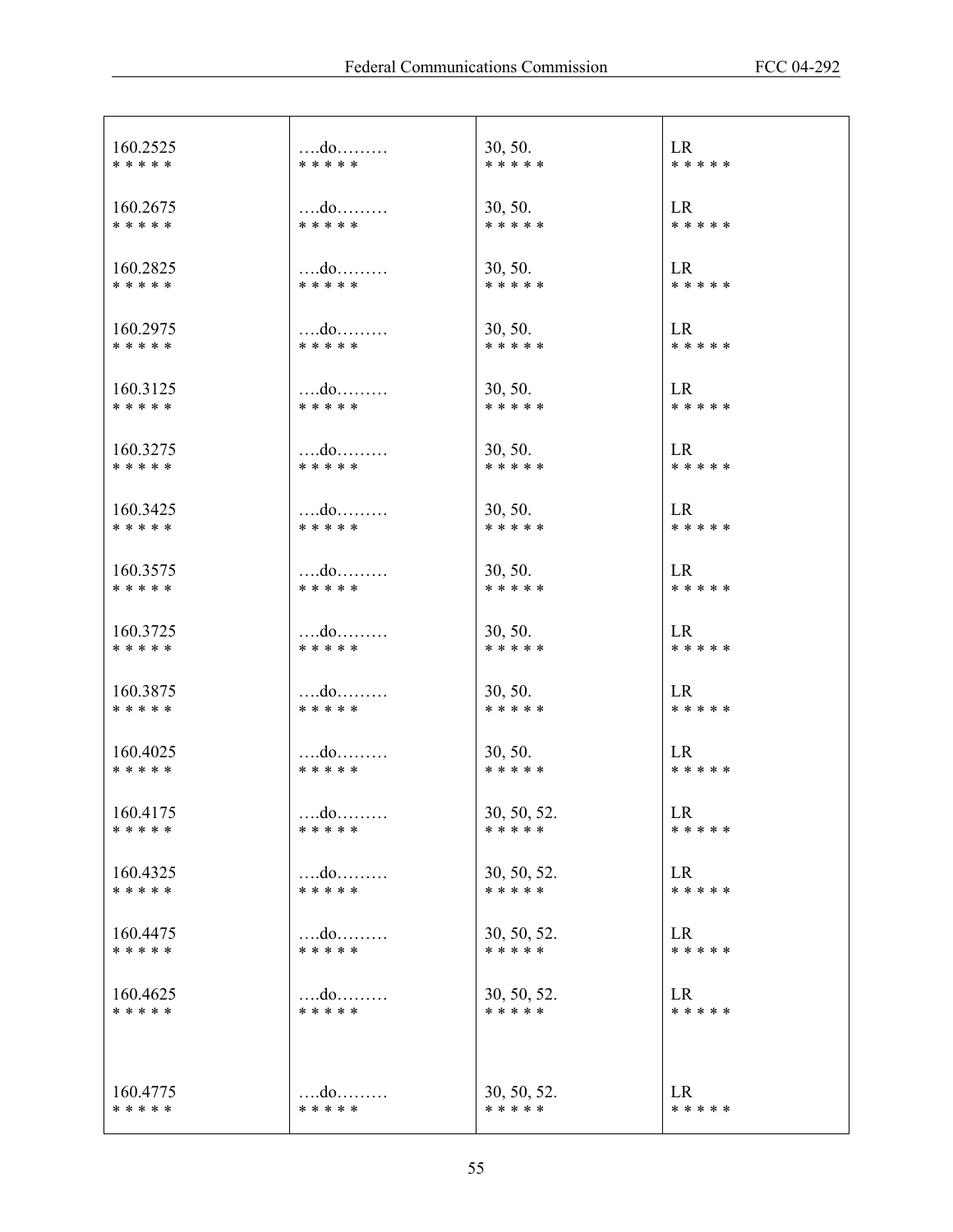| 160.4925              |                                    | 30, 50, 52.              | <b>LR</b>       |
|-----------------------|------------------------------------|--------------------------|-----------------|
| * * * * *             | * * * * *                          | * * * * *                | * * * * *       |
|                       |                                    |                          |                 |
| 160.5075              | do                                 | 30, 50, 52.              | <b>LR</b>       |
| * * * * *             | * * * * *                          | * * * * *                | * * * * *       |
|                       |                                    |                          |                 |
|                       |                                    |                          |                 |
| 160.5225              | $\dots$ $d$ 0<br>* * * * *         | 30, 50, 52.              | LR<br>* * * * * |
| * * * * *             |                                    | * * * * *                |                 |
|                       |                                    |                          |                 |
| 160.5375              | $\dots$ $d$ 0                      | 30, 50, 52.              | LR              |
| * * * * *             | * * * * *                          | * * * * *                | * * * * *       |
|                       |                                    |                          |                 |
| 160.5525              |                                    | 30, 50, 52.              | LR              |
| * * * * *             | * * * * *                          | * * * * *                | * * * * *       |
|                       |                                    |                          |                 |
| 160.5675              | do                                 | 30, 50, 52.              | LR              |
| * * * * *             | * * * * *                          | * * * * *                | * * * * *       |
|                       |                                    |                          |                 |
|                       |                                    |                          |                 |
| 160.5825              | $\dots$ $d$ 0 $\dots$<br>* * * * * | 30, 50, 52.<br>* * * * * | LR<br>* * * * * |
| * * * * *             |                                    |                          |                 |
|                       |                                    |                          |                 |
| 160.5975              | $\dots$ $d$ 0                      | 30, 50, 52.              | <b>LR</b>       |
| * * * * *             | * * * * *                          | * * * * *                | * * * * *       |
|                       |                                    |                          |                 |
| 160.6125              | do                                 | 30, 50, 52.              | LR              |
| * * * * *             | * * * * *                          | * * * * *                | * * * * *       |
|                       |                                    |                          |                 |
| 160.6275              | do                                 | 30, 50.                  | LR              |
| * * * * *             | * * * * *                          | * * * * *                | * * * * *       |
|                       |                                    |                          |                 |
| 160.6425              | $\dots$ $d$ 0 $\dots$              | 30, 50.                  | LR              |
| * * * * *             | * * * * *                          | * * * * *                | * * * * *       |
|                       |                                    |                          |                 |
|                       |                                    |                          |                 |
| 160.6575<br>* * * * * | * * * * *                          | 30, 50.<br>* * * * *     | LR<br>* * * * * |
|                       |                                    |                          |                 |
|                       |                                    |                          |                 |
| 160.6725              | $\dots$ $d$ o                      | 30, 50.                  | <b>LR</b>       |
| * * * * *             | * * * * *                          | * * * * *                | * * * * *       |
|                       |                                    |                          |                 |
| 160.6875              |                                    | 30, 50.                  | LR              |
| * * * * *             | * * * * *                          | * * * * *                | * * * * *       |
|                       |                                    |                          |                 |
| 160.7025              | do                                 | 30, 50.                  | LR              |
| * * * * *             | * * * * *                          | * * * * *                | * * * * *       |
|                       |                                    |                          |                 |
|                       |                                    |                          |                 |
| 160.7175              | $\dots$                            | 30, 50.                  | <b>LR</b>       |
| * * * * *             | * * * * *                          | * * * * *                | * * * * *       |
|                       |                                    |                          |                 |
|                       |                                    |                          |                 |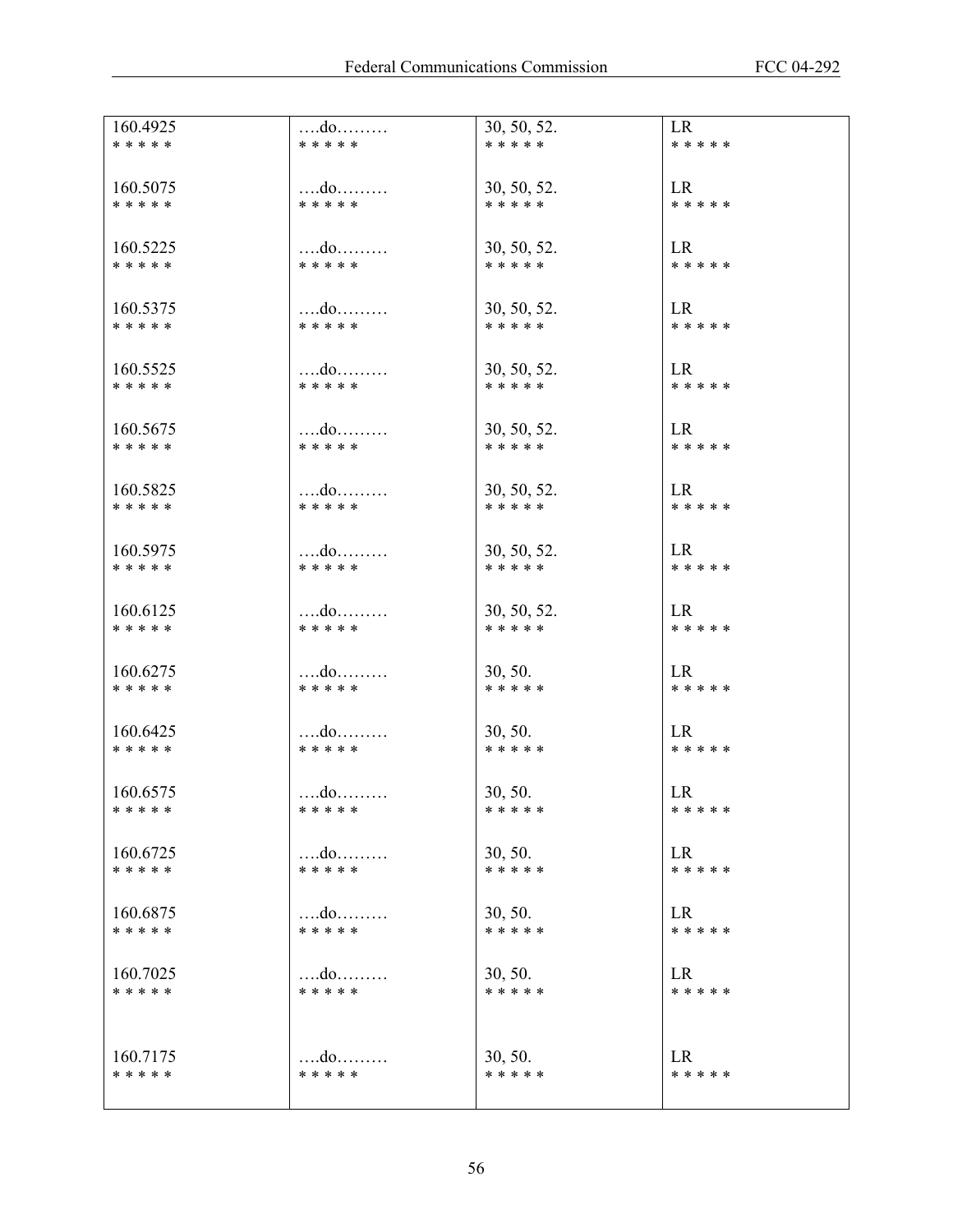| 160.7325<br>* * * * * | * * * * *                          | 30, 50.<br>* * * * *     | <b>LR</b><br>* * * * * |
|-----------------------|------------------------------------|--------------------------|------------------------|
|                       |                                    |                          |                        |
| 160.7475<br>* * * * * | do<br>* * * * *                    | 30, 50.<br>* * * * *     | <b>LR</b><br>* * * * * |
|                       |                                    |                          |                        |
| 160.7625<br>* * * * * | $\dots$ $d$ 0<br>* * * * *         | 30, 50.<br>* * * * *     | LR<br>* * * * *        |
|                       |                                    |                          |                        |
| 160.7775<br>* * * * * | $\dots$ $d$ 0<br>* * * * *         | 30, 50.<br>* * * * *     | <b>LR</b><br>* * * * * |
|                       |                                    |                          |                        |
| 160.7925<br>* * * * * | * * * * *                          | 30, 50.<br>* * * * *     | LR<br>* * * * *        |
|                       |                                    |                          |                        |
| 160.8075<br>* * * * * | do<br>* * * * *                    | 30, 50.<br>* * * * *     | <b>LR</b><br>* * * * * |
|                       |                                    |                          |                        |
| 160.8225<br>* * * * * | $\dots$ $d$ 0 $\dots$<br>* * * * * | 30, 50.<br>* * * * *     | LR<br>* * * * *        |
| 160.8375              | $\dots$ $d$ 0                      | 30, 50.                  | <b>LR</b>              |
| * * * * *             | * * * * *                          | * * * * *                | * * * * *              |
| 160.8525              | $\dots$ $d$ 0                      | 30, 50.                  | LR                     |
| * * * * *             | * * * * *                          | * * * * *                | * * * * *              |
| 160.8675              | do                                 | 30, 50, 51.              | LR                     |
| * * * * *             | * * * * *                          | * * * * *                | * * * * *              |
| 160.8825              | $\dots$ $d$ 0 $\dots$              | 30, 50, 51.              | LR                     |
| * * * * *             | * * * * *                          | * * * * *                | * * * * *              |
| 160.8975              |                                    | 30, 50, 51.              | LR                     |
| * * * * *             | * * * * *                          | * * * * *                | * * * * *              |
| 160.9125<br>* * * * * | $\dots$ $d$ 0<br>* * * * *         | 30, 50, 51.<br>* * * * * | LR<br>* * * * *        |
|                       |                                    |                          |                        |
| 160.9275              | do                                 | 30, 50, 51.              | LR                     |
| * * * * *             | * * * * *                          | * * * * *                | * * * * *              |
| 160.9425              |                                    | 30, 50, 51.              | LR                     |
| * * * * *             | * * * * *                          | * * * * *                | * * * * *              |
| 160.9575              | $\dots$ $d$ o $\dots$              | 30, 50, 51.              | LR                     |
| * * * * *             | * * * * *                          | * * * * *                | * * * * *              |
|                       |                                    |                          |                        |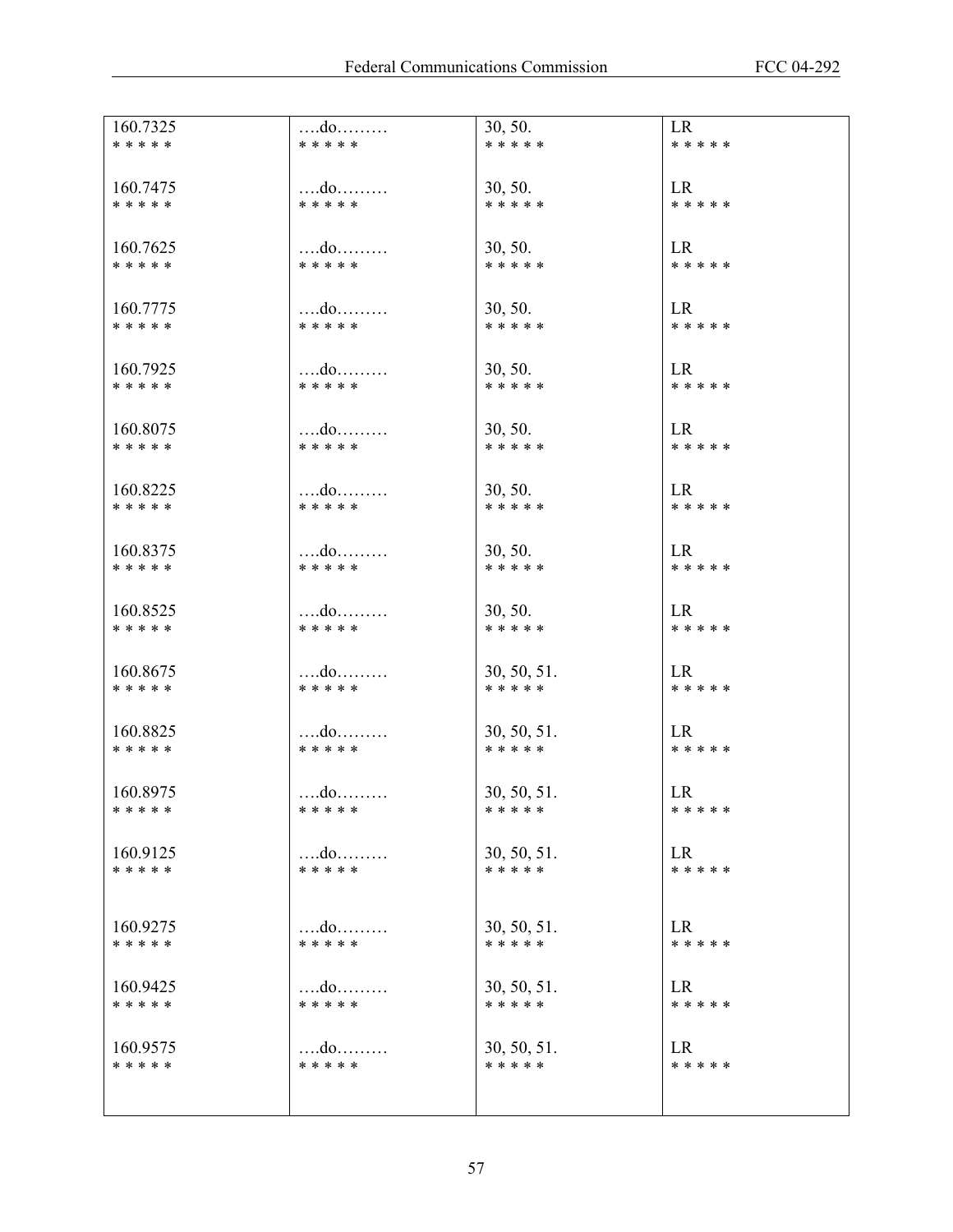| 160.9725  |               | 30, 50, 51. | LR        |
|-----------|---------------|-------------|-----------|
| * * * * * | * * * * *     | * * * * *   | * * * * * |
| 160.9875  |               | 30, 50, 51. | LR        |
| * * * * * | * * * * *     | * * * * *   | * * * * * |
| 161.0025  | $\dots$ $d$ 0 | 30, 50, 51. | LR        |
| * * * * * | * * * * *     | * * * * *   | * * * * * |
| 161.0175  | $\dots$ $d$ 0 | 30, 50, 51. | LR        |
| * * * * * | * * * * *     | * * * * *   | * * * * * |
| 161.0475  | $\dots$ $d$ 0 | 30, 50, 51. | LR        |
| * * * * * | * * * * *     | * * * * *   | * * * * * |
| 161.0625  |               | 30, 50, 51. | LR        |
| * * * * * | * * * * *     | * * * * *   | * * * * * |
| 161.0775  | $\dots$ $d$ 0 | 30, 50, 51. | LR        |
| * * * * * | * * * * *     | * * * * *   | * * * * * |
| 161.0925  |               | 30, 50, 51. | LR        |
| * * * * * | * * * * *     | * * * * *   | * * * * * |
| 161.1075  | $\dots$ $d$ 0 | 30, 50, 51. | LR        |
| * * * * * | * * * * *     | * * * * *   | * * * * * |
| 161.1225  |               | 30, 50, 51. | LR        |
| * * * * * | * * * * *     | * * * * *   | * * * * * |
| 161.1375  | $\dots$ $d$ 0 | 30, 50, 51. | LR        |
| * * * * * | * * * * *     | * * * * *   | * * * * * |
| 161.1525  | do            | 30, 50, 51. | LR        |
| * * * * * | * * * * *     | * * * * *   | * * * * * |
| 161.1675  | do            | 30, 50, 51. | <b>LR</b> |
| * * * * * | * * * * *     | * * * * *   | * * * * * |
| 161.1825  |               | 30, 50, 51. | LR        |
| * * * * * | * * * * *     | * * * * *   | * * * * * |
| 161.1975  |               | 30, 50, 51. | LR        |
| * * * * * | * * * * *     | * * * * *   | * * * * * |
| 161.2125  | do            | 30, 50, 51. | LR        |
| * * * * * | * * * * *     | * * * * *   | * * * * * |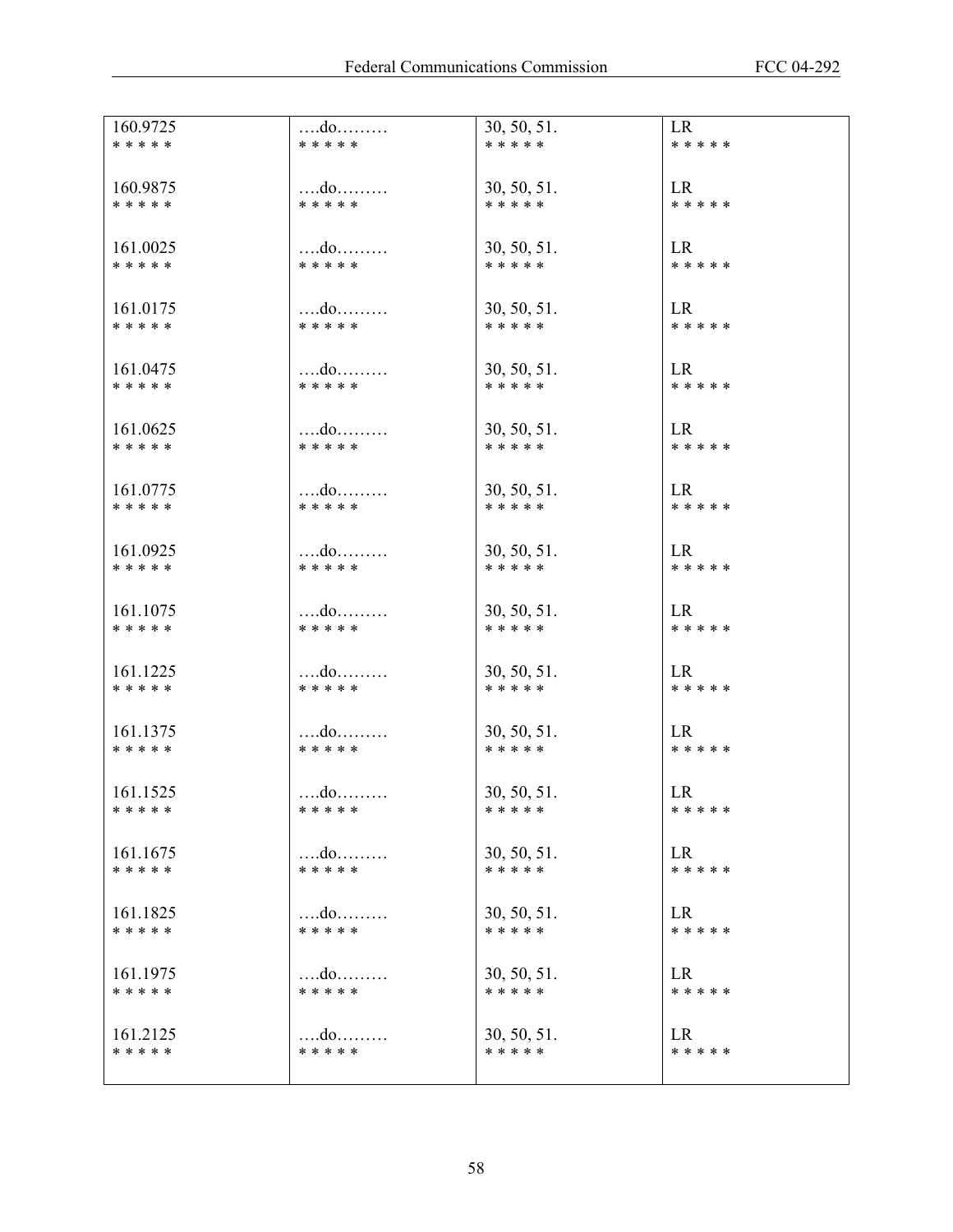| 161.2275<br>* * * * * | * * * * *                          | 30, 50, 51.<br>* * * * * | LR<br>* * * * *        |
|-----------------------|------------------------------------|--------------------------|------------------------|
|                       |                                    |                          |                        |
| 161.2425<br>* * * * * | $\dots$ $d$ 0<br>* * * * *         | 30, 50, 51.<br>* * * * * | LR<br>* * * * *        |
|                       |                                    |                          |                        |
| 161.2575<br>* * * * * | $\dots$ $d$ 0<br>* * * * *         | 30, 50, 51.<br>* * * * * | LR<br>* * * * *        |
|                       |                                    |                          |                        |
| 161.2725<br>* * * * * | $\dots$ $d$ 0<br>* * * * *         | 30, 50, 51.<br>* * * * * | LR<br>* * * * *        |
|                       |                                    |                          |                        |
| 161.2875<br>* * * * * | $\dots$ $d$ 0<br>* * * * *         | 30, 50, 51.<br>* * * * * | LR<br>* * * * *        |
|                       |                                    |                          |                        |
| 161.3025<br>* * * * * | do<br>* * * * *                    | 30, 50, 51.<br>* * * * * | <b>LR</b><br>* * * * * |
|                       |                                    |                          |                        |
| 161.3175<br>* * * * * | * * * * *                          | 30, 50, 51.<br>* * * * * | LR<br>* * * * *        |
|                       |                                    |                          |                        |
| 161.3325<br>* * * * * | * * * * *                          | 30, 50, 51.<br>* * * * * | LR<br>* * * * *        |
|                       |                                    |                          |                        |
| 161.3475<br>* * * * * | $\dots$ $d$ 0<br>* * * * *         | 30, 50, 51.<br>* * * * * | LR<br>* * * * *        |
|                       |                                    |                          |                        |
| 161.3625<br>* * * * * | * * * * *                          | 30, 50, 51.<br>* * * * * | LR<br>* * * * *        |
|                       |                                    |                          |                        |
| 161.3775<br>* * * * * | * * * * *                          | 30, 50, 51.<br>* * * * * | LR<br>* * * * *        |
|                       |                                    |                          |                        |
| 161.3925<br>* * * * * | $\dots$ $d$ 0<br>* * * * *         | 30, 50, 52.<br>* * * * * | LR<br>* * * * *        |
|                       |                                    |                          |                        |
| 161.4075<br>* * * * * | $\dots$ $d$ 0<br>* * * * *         | 30, 50, 52.<br>* * * * * | LR<br>* * * * *        |
|                       |                                    |                          |                        |
| 161.4225<br>* * * * * | $\dots$ $d$ 0<br>* * * * *         | 30, 50, 52.<br>* * * * * | LR<br>* * * * *        |
|                       |                                    |                          |                        |
| 161.4375<br>* * * * * | $\dots$ $d$ 0 $\dots$<br>* * * * * | 30, 50, 52.<br>* * * * * | LR<br>* * * * *        |
|                       |                                    |                          |                        |
| 161.4525<br>* * * * * | $\dots$ $d$ o<br>* * * * *         | 30, 50, 52.<br>* * * * * | LR<br>* * * * *        |
|                       |                                    |                          |                        |
|                       |                                    |                          |                        |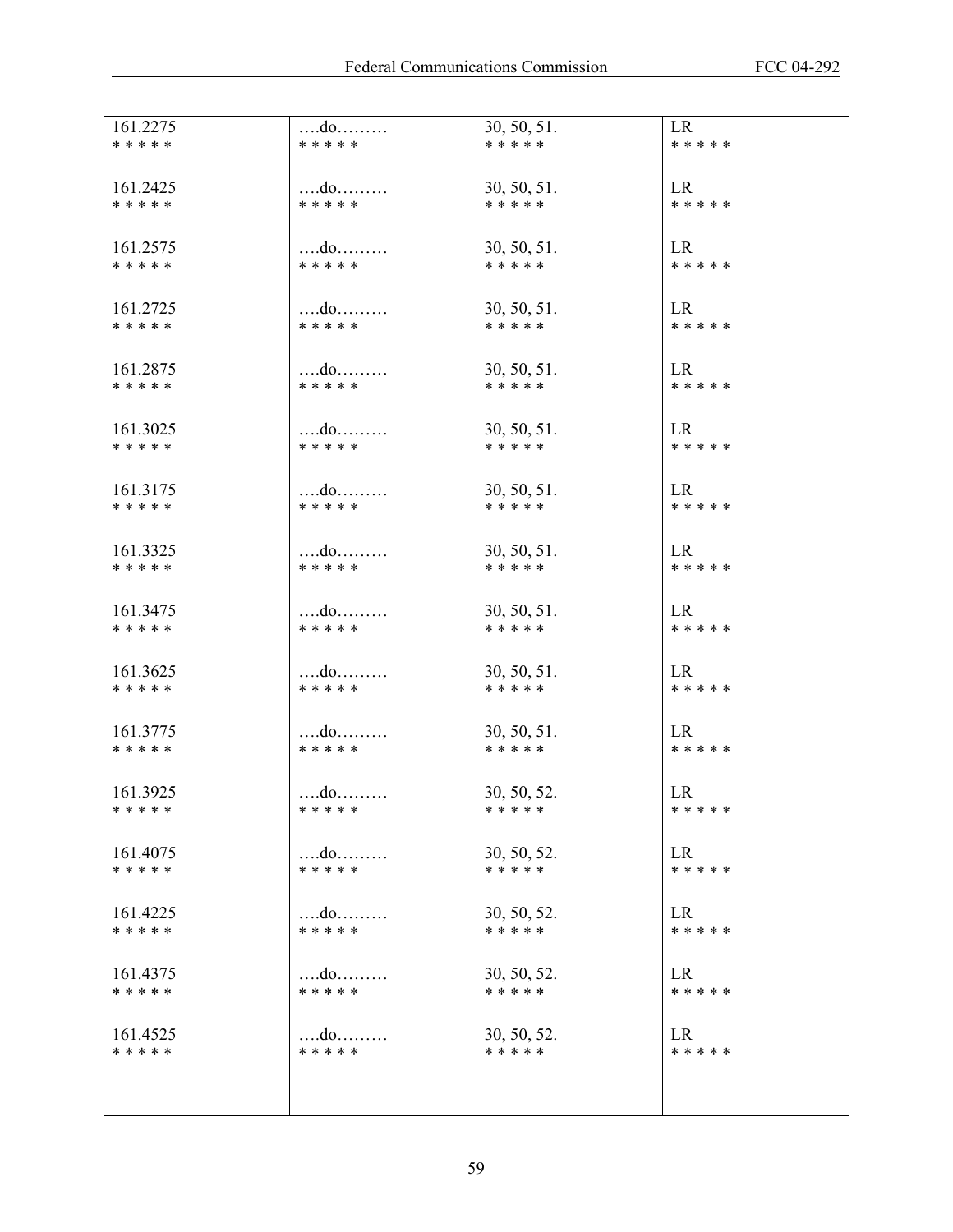| 161.4675  |               | 30, 50, 52. | LR.       |
|-----------|---------------|-------------|-----------|
| * * * * * | * * * * *     | * * * * *   | * * * * * |
|           |               |             |           |
| 161.4825  |               | 30, 50, 52. | LR        |
| * * * * * | * * * * *     | * * * * *   | * * * * * |
|           |               |             |           |
| 161.4975  |               | 30, 50, 52. | LR        |
| * * * * * | * * * * *     | * * * * *   | * * * * * |
|           |               |             |           |
| 161.5125  | $\dots$ $d$ o | 30, 50, 52. | LR        |
| * * * * * | * * * * *     | * * * * *   | * * * * * |
|           |               |             |           |
| 161.5275  |               | 30, 50, 52. | LR        |
| * * * * * | * * * * *     | * * * * *   | * * * * * |
|           |               |             |           |
| 161.5425  | $\dots$ $d$ o | 30, 50, 52. | LR        |
| * * * * * | * * * * *     | * * * * *   | * * * * * |
|           |               |             |           |
| 161.5575  | $\dots$ $d$ 0 | 30, 50, 52. | LR        |
| * * * * * | * * * * *     | * * * * *   | * * * * * |
|           |               |             |           |

\* \* \* \* \*

 $(c)$  \* \* \* \* \*

 (29) This frequency will be authorized a channel bandwidth of 25 kHz. Except when limited elsewhere, one-way paging transmitters on this frequency may operate with an output power of 350 watts.

 (30) This frequency will be assigned with an authorized bandwidth not to exceed 11.25 kHz. In the 450-470 MHz band, secondary telemetry operations pursuant to  $\S 90.238(e)$  will be authorized on this frequency.

**4.** Section 90.203 is amended by redesignating current paragraphs  $(j)(6)-(10)$  as  $(j)(7)-(11)$ , adding new paragraphs (j)(4)(iii), (j)(4)(iv), (j)(6), (j)(6)(i), (j)(6)(ii), and (j)(6)(iii), and revising paragraphs (j)(4)(ii),  $(j)(8)$  [as redesignated], and  $(j)(11)$  [as redesignated] to read as follows:

### **§ 90.203 Certification required.**

\* \* \* \* \*

 $(i)$  \* \* \* \* \*

(2) Applications for certification received on or after February 14, 1997 but before January 1, 2005 will only be granted for equipment with the following channel bandwidths: \* \* \* \* \*

 (3) Applications for part 90 certification of transmitters designed to operate on frequencies in the 150-174 MHz and/or 421-512 MHz bands, received on or after February 14, 1997, but before January 1, 2005, must include a certification that the equipment meets a spectrum efficiency standard of one voice channel per 12.5 kHz of channel bandwidth. Additionally, if the equipment is capable of transmitting data, has transmitter output power greater than 500 mW, and has a channel bandwidth of more than 6.25 kHz, the equipment must be capable of supporting a minimum data rate of 4800 bits per second per 6.25 kHz of channel bandwidth.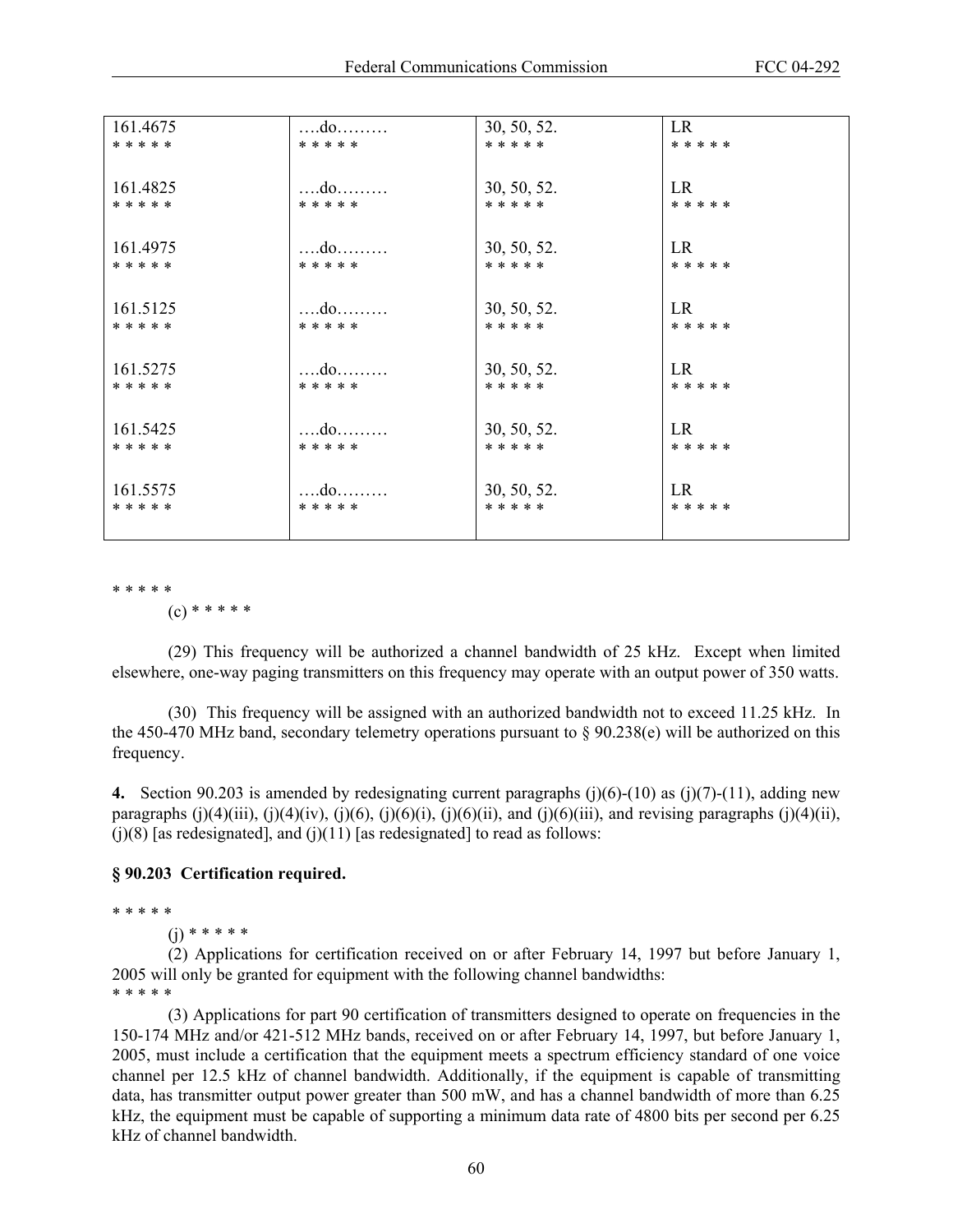\* \* \* \* \*

(4) \* \* \* \* \*

(ii) 12.5 kHz for multi-bandwidth mode equipment with a maximum channel bandwidth of 12.5 kHz if it is capable of operating on channels of 6.25 kHz or less;

(iii) 25 kHz for multi-bandwidth mode equipment with a maximum channel bandwidth of 25 kHz if it is capable of operating on channels of 6.25 kHz or less; and

(iv) Up to 25 kHz if the equipment meets the efficiency standard of paragraph (j)(5) of this section. \* \* \* \* \*

(6) Applications for certification received on or after January 1, 2011, except for hand-held transmitters with an output power of two watts or less, will only be granted for equipment with the following channel bandwidths:

(i) 6.25 kHz or less for single bandwidth mode equipment;

(ii) 12.5 kHz for multi-bandwidth mode equipment with a maximum channel bandwidth of 12.5 kHz if it is capable of operating on channels of 6.25 kHz or less; and

(iii) Up to 25 kHz if the equipment meets the efficiency standard of paragraph (j)(5) of this section. \* \* \* \* \*

(8) Transmitters designed only for one-way paging operations may b

\* \* \* \* \*

(11) Except as provided below, single-mode and multi-mode transmitters designed to operate in the 150- 174 MHz and 421-512 MHz bands that operate with a maximum channel bandwidth greater than 12.5 kHz shall not be manufactured in, or imported into, the United States after January 1, 2011, except as noted below:

(a) to the extent that the equipment meets the efficiency standard of paragraph  $(j)(3)$  of this section, or (b) where operation with a bandwidth greater than 12.5 kHz is specified elsewhere.

\* \* \* \* \*

**5.** Section 90.209 is amended by revising footnote 3 in the table in paragraph (b)(5) and revising paragraph  $(b)(6)$  to read as follows:

### **§ 90.209 Bandwidth limitation.**

\* \* \* \* \* (b) \* \* \* \* \*  $(5)$  \* \* \* \* \*

 /3/ Operations using equipment using a 25 kHz bandwidth will be authorized a 20 kHz bandwidth. Operations using equipment designed to operate with a 12.5 kHz channel bandwidth will be authorized an 11.25 kHz bandwidth. Operations using equipment designed to operate with a 6.25 kHz channel bandwidth will be authorized a 6 kHz bandwidth. All stations must operate on channels with a bandwidth of 12.5 kHz or less beginning January 1, 2013, unless the operations meet the efficiency standard of section 90.203(j)(3) of this chapter, or unless specified elsewhere.

\* \* \* \* \*

 $(6)(i)$  Beginning January 1, 2011, no new applications for the 150-174 MHz and/or 421-512 MHz bands will be acceptable for filing if the applicant utilizes channels with an authorized bandwidth exceeding 11.25 kHz, unless specified elsewhere or the operations meet the efficiency standards of section  $90.203(i)(3)$  of this chapter.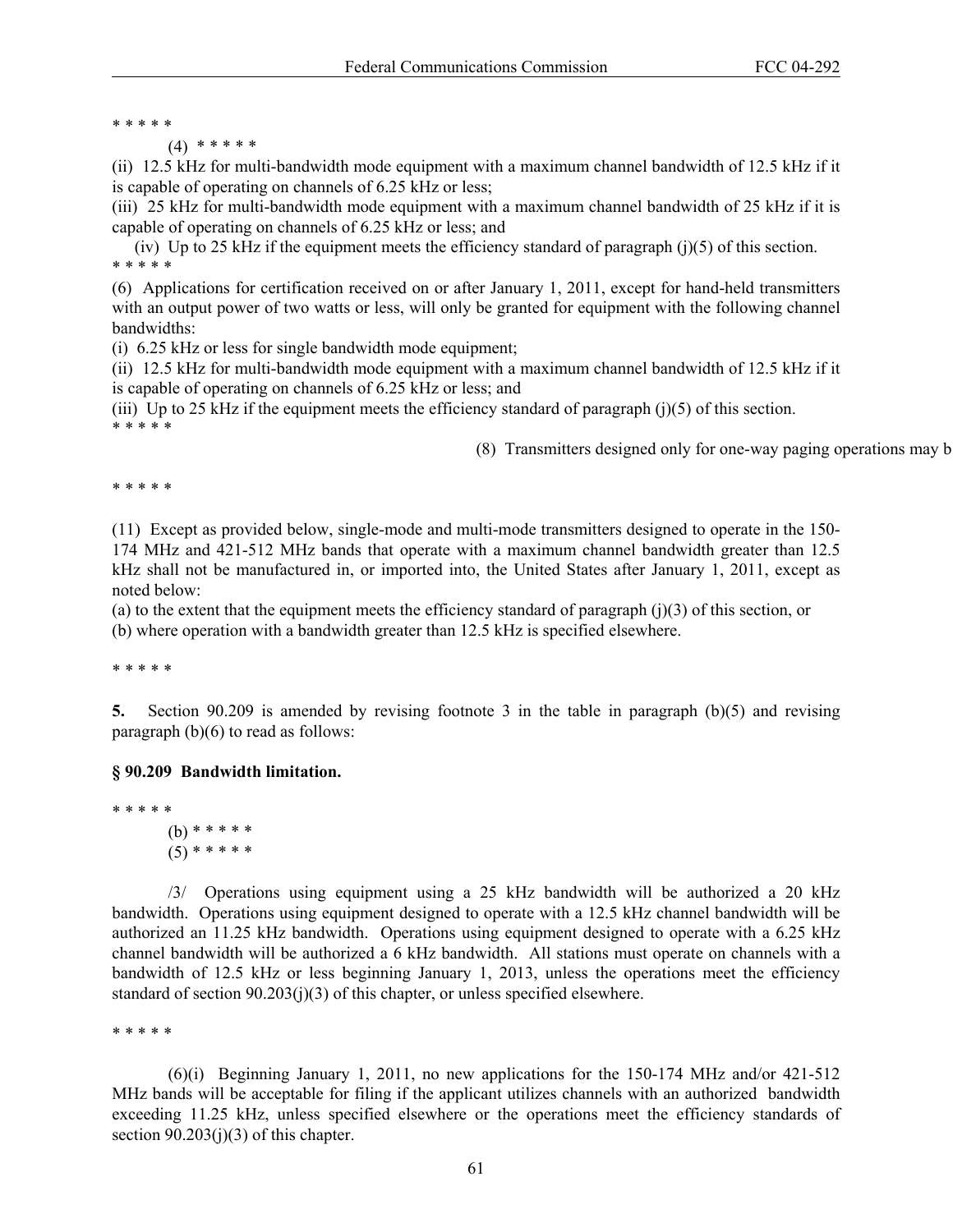(ii) Beginning January 1, 2011, no modification applications for stations in the 150-174 MHz and/or 421-512 MHz bands that increase the station's authorized interference contour, will be acceptable for filing if the applicant utilizes channels with an authorized bandwidth exceeding 11.25 kHz, unless specified elsewhere or the operations meet the efficiency standards of section 90.203(j)(3) of this chapter. See § 90.187(b)(2)(iii) and (iv) of this chapter for interference contour designations and calculations. Applications submitted pursuant to this paragraph must comply with frequency coordination requirements of § 90.175 of this chapter.

\* \* \* \* \*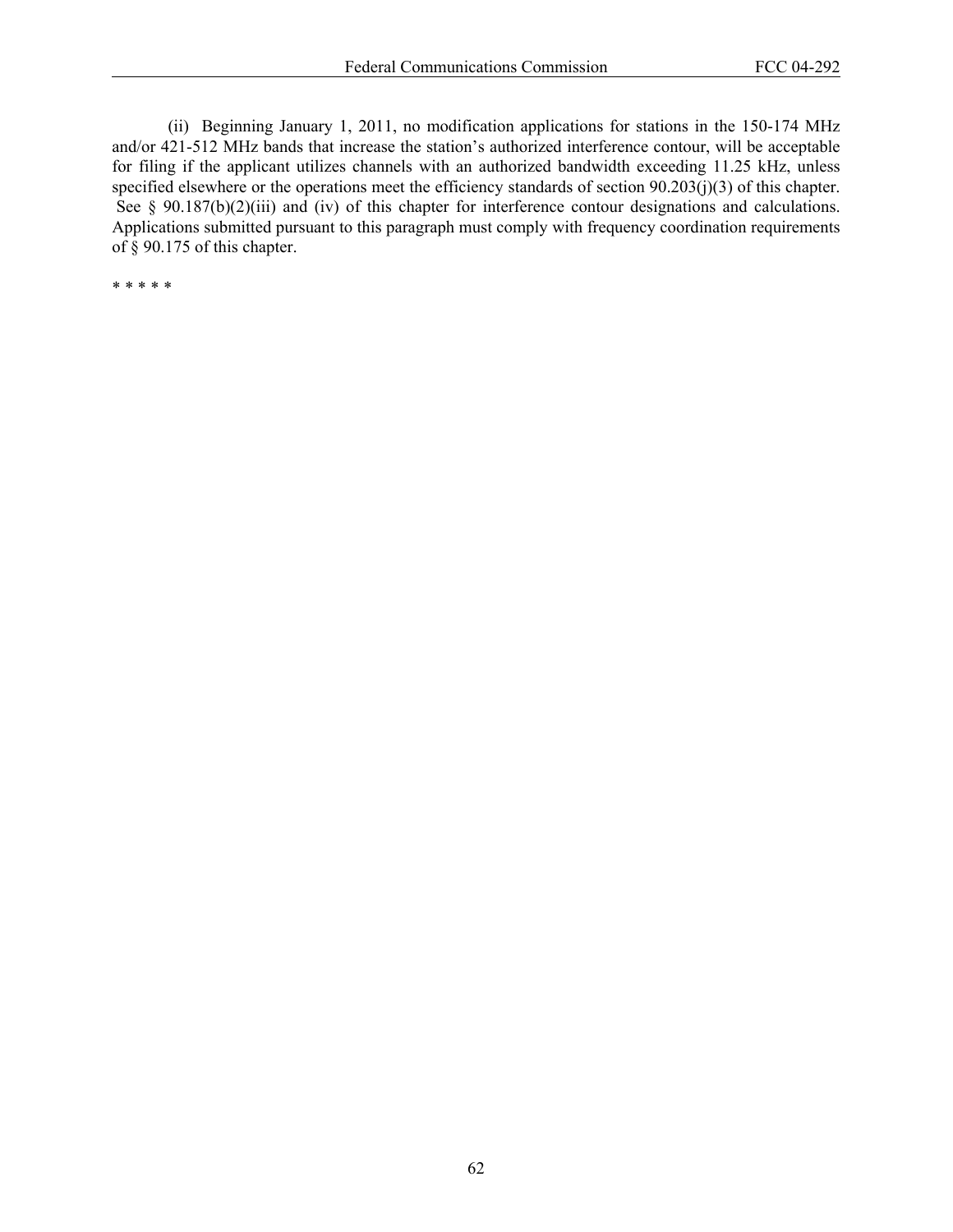## **APPENDIX C – SUPPLEMENTAL FINAL REGULATORY FLEXIBILITY ANALYSIS**

As required by the Regulatory Flexibility Act (RFA),<sup>138</sup> a Final Regulatory Flexibility Analysis (RFA) was incorporated in the *Second Report and Order and Second Further Notice of Proposed Rule Making* (*Second R&O and Second Further Notice*) 139 in WT Docket 99-87. The Commission sought written public comment on the proposals in the 2<sup>nd</sup> FNPRM. In view of the fact that we have adopted further rule amendments in this *Third Memorandum Opinion and Order,* we have included this Supplemental Final Regulatory Flexibility Analysis (SFRFA). This Supplemental Final Regulatory Flexibility Analysis (SFRFA) conforms to the RFA.<sup>140</sup>

## **Reason for, and Objectives of, the** *Third Memorandum Opinion and Order***:**

The *Third Memorandum Opinion and Order* (*Third MO&O*) adopts rules to promote the transition to narrowband technology in bands 150-174 MHz and 421-512 MHz. Specifically, we amend our rules to impose a deadline for migration to 12.5 kHz technology for both Public Safety Radio Pool and Industrial/Business Radio Pool licensees operating Private Land Mobile Radio Service (PLMRS) systems on those bands, beginning January 1, 2013. In addition, we amend our rules to prohibit the certification of any equipment capable of operating at one voice path per 25 kHz of spectrum, *i.e.*, multi-mode equipment that includes a 25 kHz mode, beginning January 1, 2011. We also prohibit the manufacture and importation of 25 kHz equipment (including multi-mode equipment that can operate on a 25 kHz bandwidth) beginning January 1, 2011. We will permit all licensees operating on these bands to modify existing systems, including modifications that expand coverage area, with 25 kHz equipment until January 1, 2011. No later than December 31, 2009 the Commission will issue a Public Notice of the impending January 1, 2011 deadline for filing new applications and modifications of any systems utilizing 25 kHz channels. This notice will also inform the public of the frequency coordinators cutoff date for accepting said applications. The Public Notice will also serve as a reminder that all Public Safety Radio Pool and Industrial/Business Radio Pool licensees are required to migrate to 12.5 kHz by January 1, 2013. These actions will effect a transition to a narrowband channel plan. The resulting gain in efficiency will ease congestion on the PLMRS channels in these bands.

## **Summary of Significant Issues Raised by Public Comments in Response to the FRFA:**

No comments or reply comments were filed in direct response to the FRFA. The Commission has, however, reviewed the general comments that may impact small businesses. Much of the potential impact on small businesses arises from the mandatory migration to 12.5 kHz technology beginning on January 1, 2011, the ban on importation and manufacture of 25 kHz equipment after January 1, 2011

1

<sup>138</sup> *See* U.S.C. § 603. The RFA, *see* 5 U.S.C. § 601 *et. seq*., has been amended by the Contract With America Advancement Act of 1996, Pub. L. No. 104-121, 110 Stat. 847 (1996) (CWAAA). Title II of the CWAAA is the Small Business Regulatory Enforcement Fairness Act of 1996 (SBREFA).

<sup>&</sup>lt;sup>139</sup> Implementation of Sections 309(j) and 337 of the Communications Act of 1934 as Amended; Promotion of Spectrum Efficient Technologies on Certain Part 90 Frequencies; Establishment of Public Service Radio Pool in the Private Mobile Frequencies Below 800 MHz; Petition for Rule Making of the American Mobile Telecommunications Association, *Report and Order and Further Notice of Proposed Rule Making*, WT Docket No. 99-87, RM-9332, RM-9405, RM-9705, 15 FCC Rcd 22709 (1999) ("*R&O and FNPRM*").

<sup>140</sup> *See* 5 U.S.C. § 604.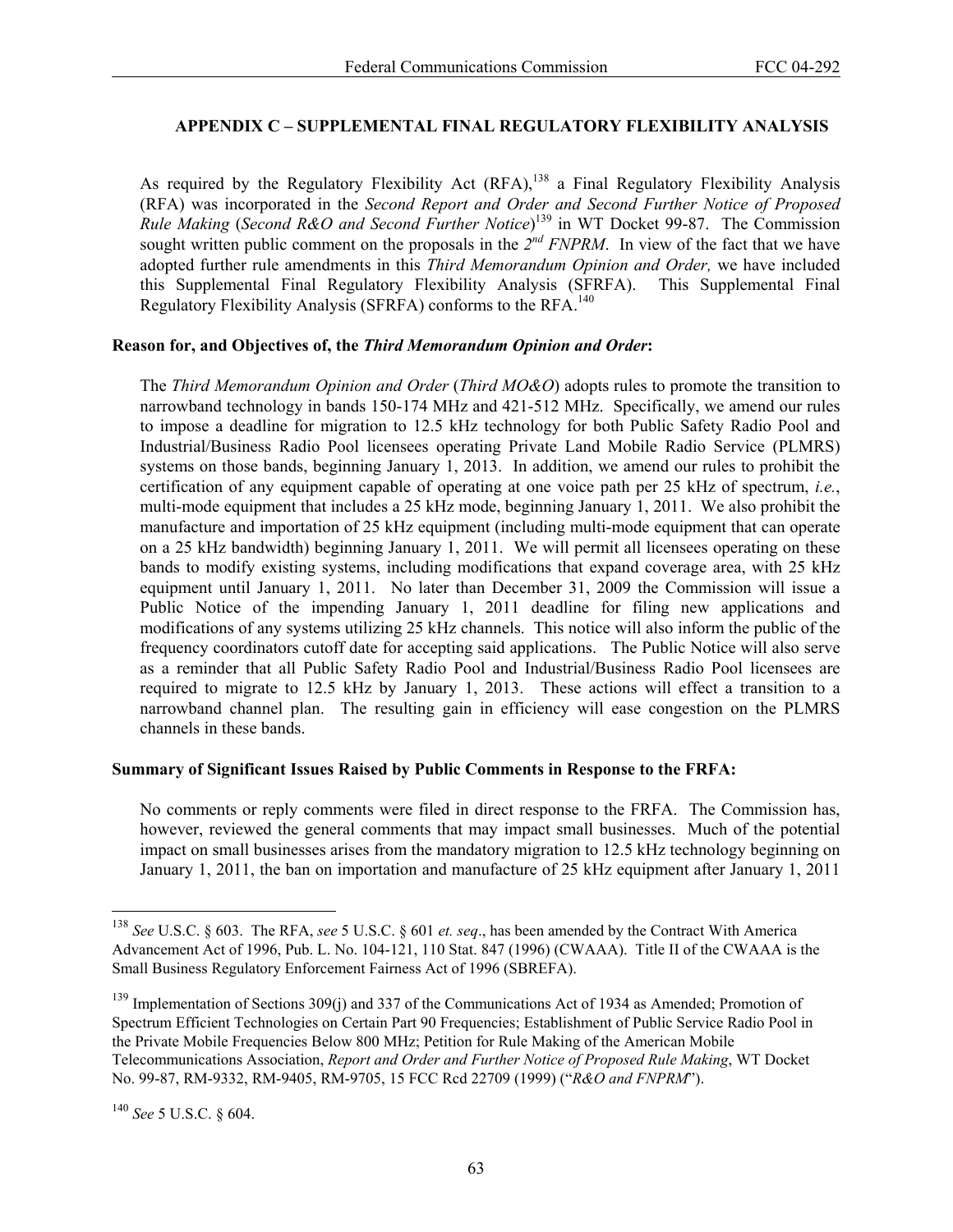and the freeze on new 25 kHz applications. The costs associated with replacement of current systems were cited in opposition to mandatory conversion proposals.

## **Description and Estimate of the Number of Small Entities to Which the Rules Apply:**

The RFA directs agencies to provide a description of and, where feasible, an estimate of the number of small entities that may be affected by the rules adopted. The RFA generally defines the term "small entity" as having the same meaning as the terms "small business," "small organization," and "small governmental jurisdiction."<sup>141</sup> In addition, the term "small business" has the same meaning as the term "small business concern" under the Small Business Act.<sup>142</sup> A small business concern is one which: (1) is independently owned and operated; (2) is not dominant in its field of operation; and (3) satisfies any additional criteria established by the Small Business Administration  $(SBA)$ <sup>143</sup> A small organization is generally "any not-for-profit enterprise which is independently owned and operated and is not dominant in its field."<sup>144</sup> Nationwide, as of 1992, there were approximately 275,801 small organizations.145

The rule changes effectuated by this *3rd MO&O* apply to licensees and applicants of private land mobile frequencies in the 150-174 MHz and 421-512 MHz bands, and to manufactures of radio equipment.

*Private Land Mobile Radio* (PLMR). PLMR systems serve an essential role in a vast range of industrial, business, land transportation and public service activities. These radios are used by companies of all sizes that operate in all U.S. business categories. Because of the vast array of PLMR users, the Commission had not developed, nor would it be possible to develop, a definition of small entities specifically applicable to PLMR users. For the purpose of determining whether a licensee is a small business as defined by the Small Business Administration (SBA), each licensee would need to be evaluated within its own business area. The Commission's fiscal year 1994 annual report indicates that, at the end of fiscal year 1994, there were 1,087,276 licensees operating 12,481,989 transmitters in the PLMR bands below 512 MHz.<sup>146</sup> Further, because any entity engaged in a commercial activity is eligible to hold a PLMR license, these rules could potentially impact every small business in the U.S.

*Public Safety*. Public Safety Radio Pool services include police, fire, local governments, forestry

1

 $144$  5 U.S.C. § 601(4).

<sup>141</sup> *See* 5 U.S.C. § 601(6).

<sup>&</sup>lt;sup>142</sup> 5 U.S.C. § 601(3) (incorporating by reference the definition of "small business concern" in 15 U.S.C. § 632). Pursuant to the RFA, the statutory definition of a small business applies unless an agency, after consultation with the Office of Advocacy of the Small Business Administration and after opportunity for public comment, establishes one or more definitions which are appropriate to the activities of the agency and publishes such definition(s) in the Federal Register.

<sup>143</sup> Small Business Act, 5 U.S.C. § 632 (1996).

<sup>&</sup>lt;sup>145</sup> 1992 Economic Census, U.S. Bureau of the Census, Table 6 (special tabulation of data under contract to the Office of Advocacy of the Small Business Administration).

<sup>&</sup>lt;sup>146</sup> See Federal Communications Commission, 60<sup>th</sup> Annual Report, Fiscal Year 1994 at 120-121.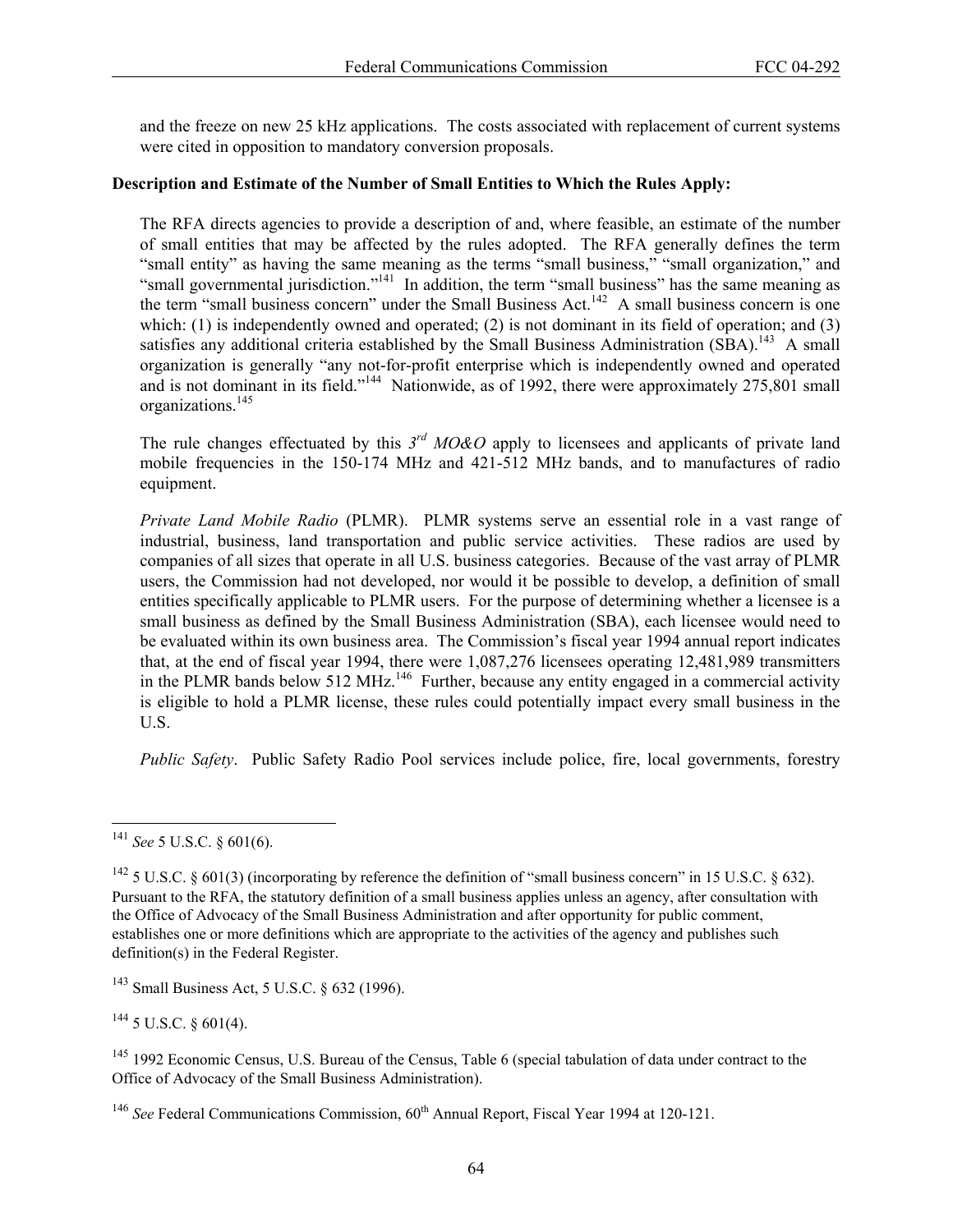conservation, highway maintenance, and emergency medical services.<sup>147</sup> The SBA rules contain a definition for small radiotelephone (wireless) companies, which encompass business entities engaged in radiotelephone communications employing no more that  $1,500$  persons.<sup>148</sup> There are a total of approximately 127,540 licensees within these services. Governmental entities as well as private businesses comprise the licensees for these services. The RFA also includes small governmental entities as a part of the regulatory flexibility analysis.<sup>149</sup> "Small governmental jurisdiction" generally means "governments of cities, counties, towns, townships, villages, school districts, or special districts, with a population of less than 50,000."<sup>150</sup> As of 1992, there were approximately 85,006 such jurisdictions in the United States.<sup>151</sup> This number includes 38,978 counties, cities and towns; of these,  $37,566$ , or 96 percent, have populations of fewer than 50,000.<sup>152</sup> The Census Bureau estimates that this ratio is approximately accurate for all governmental entities. Thus, of the 85,006 governmental entities, the Commission estimates that 81,600 (96 percent) are small entities.

*Equipment Manufacturers*. We anticipate that at least six radio equipment manufacturers will be affected by our decisions in this proceeding. According to the SBA's regulations, a radio and television broadcasting and communications equipment manufacturer must have 750 or fewer employees in order to qualify as a small business concern.<sup>153</sup> Census Bureau data indicate that there are 858 U.S. firms that manufacture radio and television broadcasting and communications

<sup>148</sup> *See* 13 C.F.R. § 121.201 (NAICS Codes 513321, 513322, 513330).

 $^{150}$  5 U.S.C. § 601(5).

<sup>151</sup> U.S. Dept. of Commerce, Bureau of the Census, "1992 Census of Governments."

<sup>152</sup> *Id.*

l

153 13 C.F.R. § 121.201, Standard Industrial Code (SIC) 3663.

<sup>&</sup>lt;sup>147</sup> With the exception of the special emergency service, these services are governed by Subpart B of Part 90 of the Commission's rules. 47 C.F.R. §§ 90.15 through 90.27. The police service includes 26,608 licensees that serve state, county and municipal enforcement through telephony (voice), telegraphy (code) and teletype and facsimile (printed material). The fire radio service includes 22,677 licensees comprised of private volunteer or professional fire companies as well as units under governmental control. The local government service that is presently comprised of 40,512 licensees that are state, county or municipal entities that use the radio for official purposes not covered by other public safety services. There are 7,325 licensees within the forestry service which is comprised of licensees from state departments of conservation and private forest organizations who set up communications networks among fire lookout towers and ground crews. The 9,480 state and local governments are licensed to highway maintenance service provide emergency and routine communications to aid other public safety services to keep main roads safe for vehicular traffic. The 1,460 licensees in the Emergency Medical Radio Service (EMRS) use the 39 channels allocated to this service for emergency medical service communications related to the actual delivery of emergency medical treatment. 47 C.F.R. §§ 90.15 through 90.27. The 19,478 licensees in the special emergency service include medical services, rescue organizations, veterinarians, handicapped persons, disaster relief organizations, school buses, beach patrols, establishments in isolated areas, communications standby facilities and emergency repair of public communication facilities. 47 C.F.R. §§ 90.33 through 90.55.

<sup>149</sup> *See* 5 U.S.C. § 601(5) (including cities, counties, towns, townships, villages, school districts, or special districts).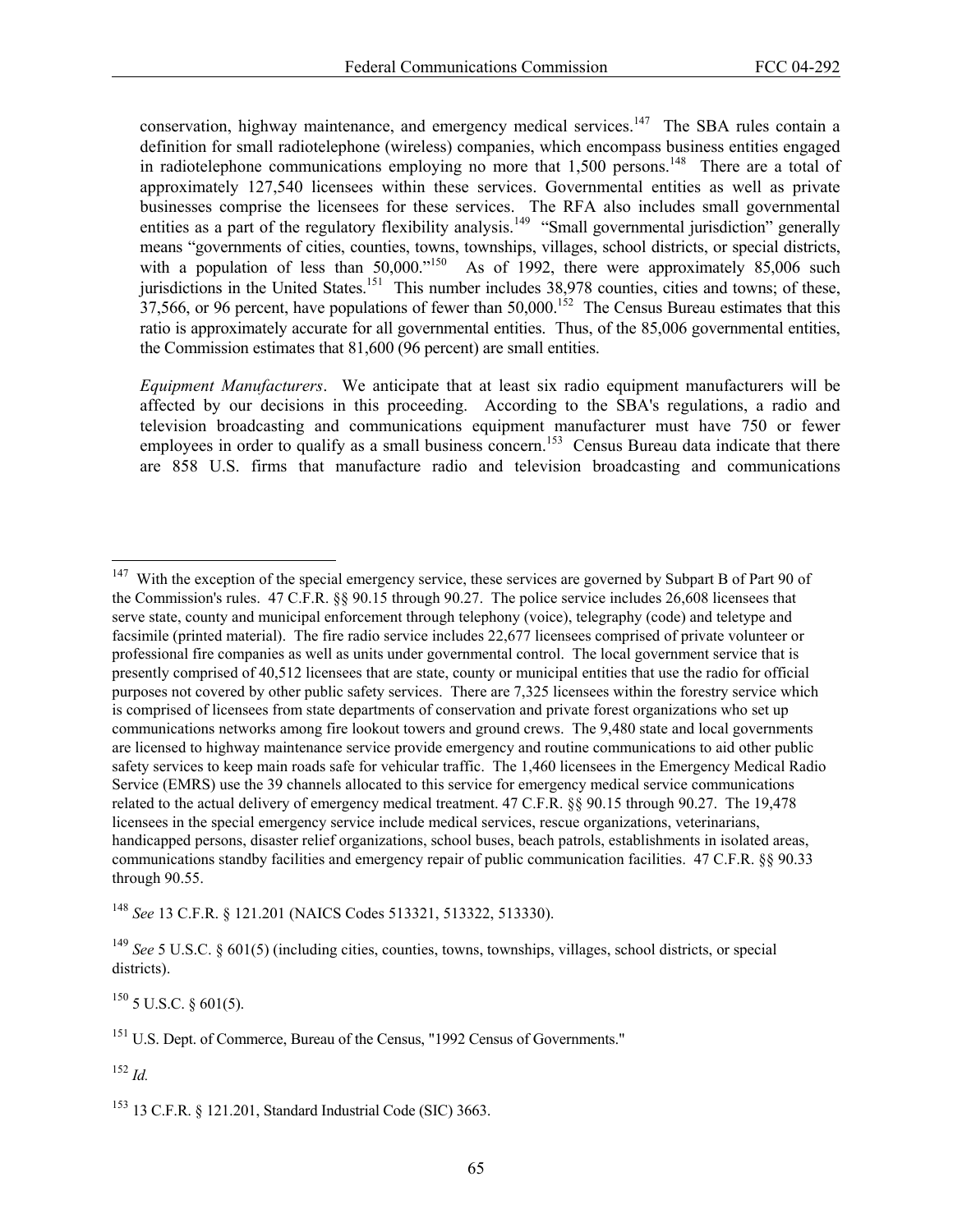equipment, and that 778 of these firms have fewer than 750 employees and would therefore be classified as small entities.<sup>154</sup>

### **Description of Projected Reporting, Recordkeeping and Other Compliance Requirements:**

This *Third MO&O* adopts rules to promote the transition to narrowband technology for private land mobile licensees, in the 150-174 MHz and 421-512 MHz bands. In particular, applications for operations on 25 kHz equipment will be accepted until January 1, 2011. We will permit all licensees operating on these bands to modify existing systems, including modifications that expand coverage area, with 25 kHz equipment until January 1, 2011. No later than December 31, 2009 the Commission will issue a Public Notice of the impending January 1, 2011 deadline for filing new applications and modifications of any systems utilizing 25 kHz channels. This notice will also inform the public of the frequency coordinators cutoff date for accepting said applications. The Public Notice will also serve as a reminder that all Public Safety Radio Pool and Industrial/Business Radio Pool licensees are required to migrate to 12.5 kHz by January 1, 2013. Further, this *Third MO&O* amends our current rules to prohibit the importation or manufacture of 25 kHz-only equipment beginning on January 1, 2011. All equipment utilized on or after January 1, 2013 must utilize a maximum channel bandwidth of 12.5 kHz, or meet the narrowband efficiency standard of one channel per 6.25 kHz (voice) or 4800 bits per second per 6.25 kHz (data).

## **Steps Taken to Minimize Significant Economic Impact on Small Entities and Significant Alternatives Considered:**

The FRFA requires an agency to describe any significant alternatives that it has considered in reaching its proposed approach, which may include the following four alternatives (among others): (1) the establishment of differing compliance or reporting requirements or timetables that take into account the resources available to small entities; (2) the clarification, consolidation, or simplification of compliance or reporting requirements under the rule for small entities; (3) the use of performance, rather than design, standards; and (4) an exemption from coverage of the rule, or any part thereof, for small entities.<sup>155</sup>

The Commission adopted rules in this *Third MO&O* upon consideration of the economic burden on small businesses. For instance, many commenters supported adoption of rules that would require conversion of Industrial/Business Radio Pool licensees to 12.5 kHz equipment as early as January 1, 2008. Such a proposal fails to give any consideration to the amortization and life-span of current equipment and the resources available to small entities. Rather than require small business licensees to convert its system to 12.5 kHz or equivalent technology beginning on January 1, 2008, we retain our current rules governing mandatory migration to 12.5 kHz or equivalent technology until January 1, 2013 for Industrial/Business Radio Pool systems. Likewise, for Public Safety Radio Pool systems, many commenters supported adoption of rules that would require conversion of Public Safety Radio Pool systems to 12.5 kHz equipment as early as January 1, 2013. In recognizing the need for clarity and uniformity in a single final migration date, and in consideration of the development and readiness of public safety operators in general, we amend our rules to accelerate the mandatory migration to 12.5 kHz or equivalent technology to January 1, 2013 for INDUSTRIAL/Business Radio Pool PLMR systems. We rejected a phased approach that would have burdened licensees to determine which

1

<sup>154</sup> U.S. Dept. of Commerce, *1992 Census of Transportation, Communications and Utilities* (issued May 1995), SIC 3663.

<sup>155</sup> *See* 5 U.S.C. § 603(c).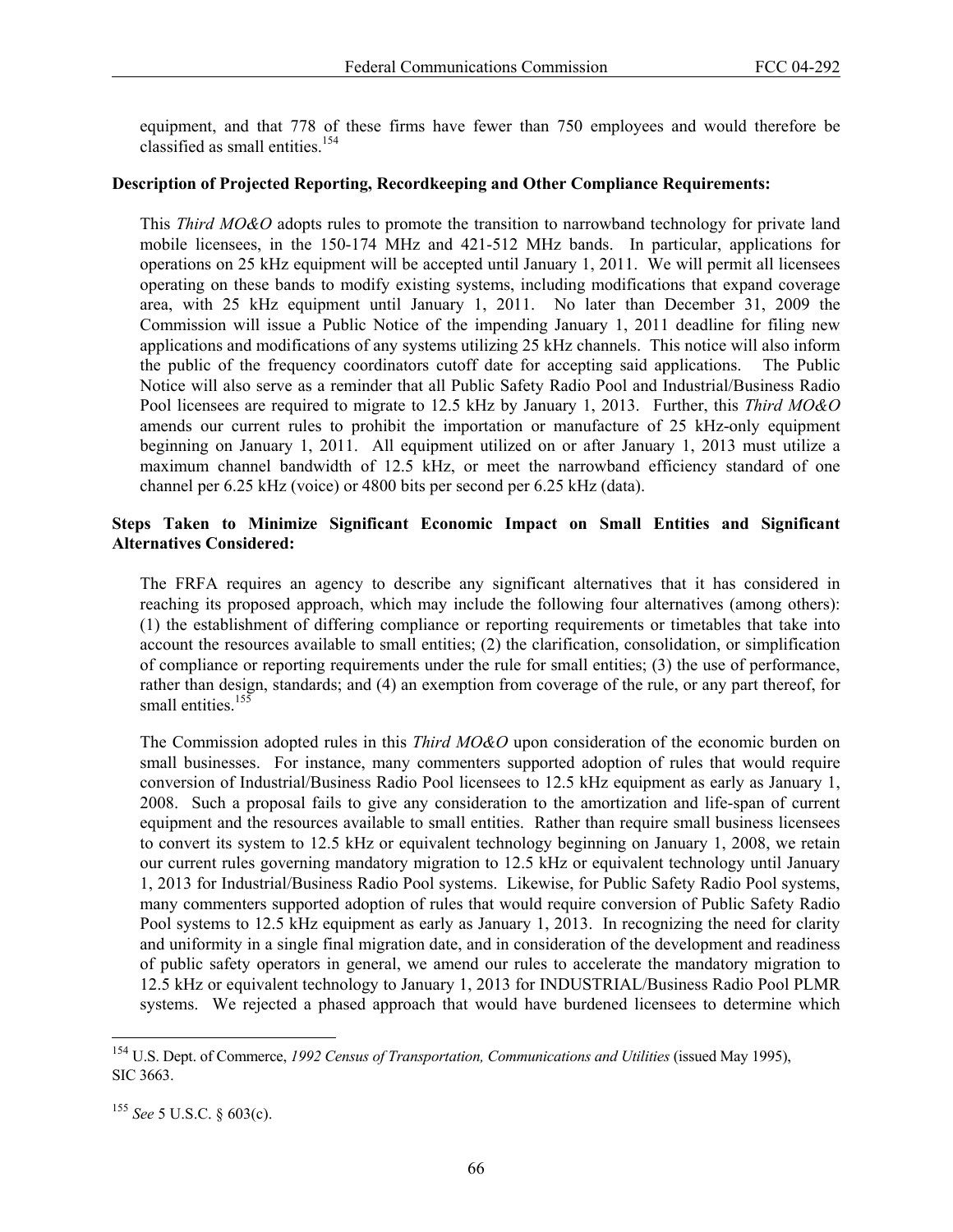market and which date applied to them. We also rejected an approach that would assign different migration dates based on definitional concepts of urban or rural. Although we employ intermediary steps to promote migration to 12.5 kHz equipment, we believe that delaying the effective dates of these interim measures closer to the final migration date adopted herein will best facilitate a complete and seamless migration to 12.5 kHz narrowband equipment. We declined to initiate a plan at this time to mandate a further migration to narrowband equipment based on a 6.25 kHz standard as premature. Exemption from coverage of the rule changes for small businesses would frustrate the purpose of the rule, *i.e.*, migration to more efficient spectrum use, and facilitate continued inefficient use of spectrum.

### **Report to Congress:**

The Commission will send a copy of this *Third Memorandum Opinion and Order, Third Further Notice of Proposed Rule Making and Order*, including this SFRFA, in a report to be sent to Congress pursuant to the Small Business Regulatory Enforcement Fairness Act of 1996, *see* 5 U.S.C. § 801(a)(1) (A). In addition, the Commission will send a copy of the *Third Memorandum Opinion and Order, Third Further Notice of Proposed Rule Making and Order,* including this SFRFA, to the Chief Counsel for Advocacy of the Small Business Administration. A copy of the *Third Memorandum Opinion and Order, Third Further Notice of Proposed Rule Making and Order and* SFRFA (or summaries thereof) will also be published in the Federal Register. *See* 5 U.S.C. § 604(b).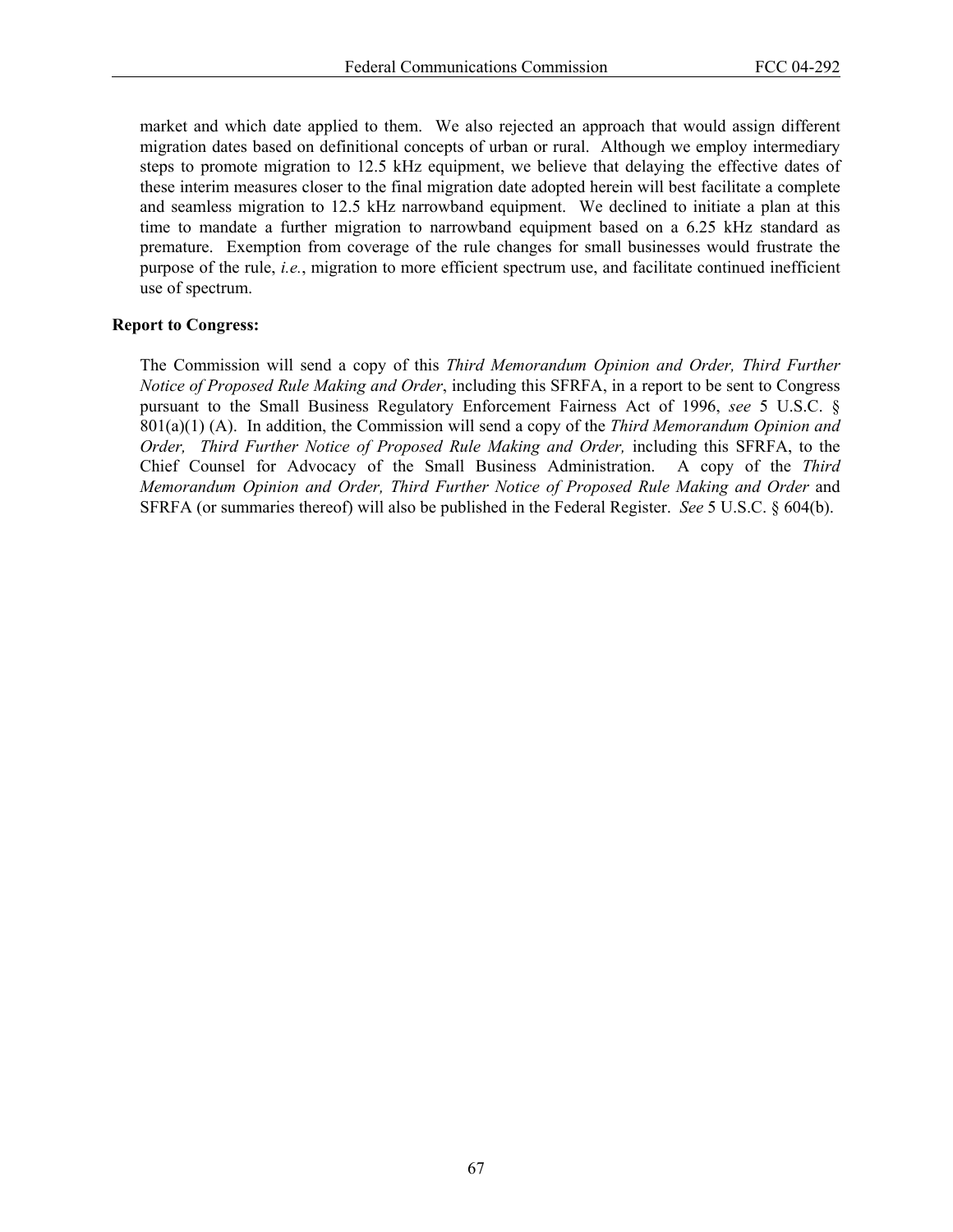# **APPENDIX D – INITIAL REGULATORY FLEXIBILITY ANALYSIS**

As required by the Regulatory Flexibility Act ("RFA"),<sup>156</sup> the Commission has prepared this present Initial Regulatory Flexibility Analysis ("IRFA") of the possible significant economic impact on small entities by the policies and rules proposed in this *Third Further Notice of Proposed Rule Making* (*"Third Further Notice").* Written public comments are requested on this IRFA. Comments must be identified as responses to the IRFA and must be filed by the deadlines for comments on this Further Notice provided above in paras. 52-55, *supra*. The Commission will send a copy of the *Third Further Notice*, including this IRFA, to the Chief Counsel for Advocacy of the Small Business Administration ("SBA").157 In addition, the *Third Further Notice* and IRFA (or summaries thereof) will be published in the Federal Register.<sup>158</sup>

## **Need for, and Objectives of, the Proposed Rules:**

The purpose of this *Third Further Notice* is to determine whether it would be in the public interest, convenience, and necessity to amend our rules governing private land mobile radio licensees in the 150-174 MHz and 421-512 MHz bands to modify or eliminate the requirement in Section  $90.203(j)(5)$  of our Rules that require applications for certification of equipment received on or after January 1, 2005 operating with a 25 kHz bandwidth only to the extent that the equipment meets the spectrum efficiency standard of one channel per 6.25 kHz of channel bandwidth (voice) or 4800 bits per second per 6.25 kHz (data).

# **Legal Basis:**

Authority for issuance of this *Third Further Notice* is contained in Sections 4(i), 303(r), and 332(a)(2) of the Communications Act of 1934, as amended.<sup>159</sup>

# **Description and Estimate of the Number of Small Entities to Which the Proposed Rules Will Apply:**

The RFA directs agencies to provide a description of, and, where feasible, an estimate of the number of small entities that may be affected by the proposed rules, if adopted.<sup>160</sup> Under the RFA, small entities may include small organizations, small businesses, and small governmental jurisdictions.<sup>161</sup> The RFA generally defines the term "small business" as having the same meaning as the term "small business concern" under the Small Business Act.<sup>162</sup> A small business concern is one which: (1) is independently owned and operated; (2) is not dominant in its field of operation; and (3) satisfies any

<sup>158</sup> *See id.*

l

<sup>156</sup> *See* 5 U.S.C. § 603. The RFA, *see* 5 U.S.C. § 601 *et. seq*., has been amended by the Contract With America Advancement Act of 1996, Pub. L. No. 104-121, 110 Stat. 847 (1996) (CWAAA). Title II of the CWAAA is the Small Business Regulatory Enforcement Fairness Act of 1996 (SBREFA).

<sup>157</sup> *See* 5 U.S.C. § 603(a).

 $159$  47 U.S.C. §§ 154(i), 303(r), 332(a)(2).

<sup>160</sup> *See* 5 U.S.C. § 603(b)(3).

<sup>161</sup> *See* 5 U.S.C. § 601(6).

<sup>162</sup> *Compare* 5 U.S.C. § 601(3) (RFA) *with* 15 U.S.C. § 632 (SBA).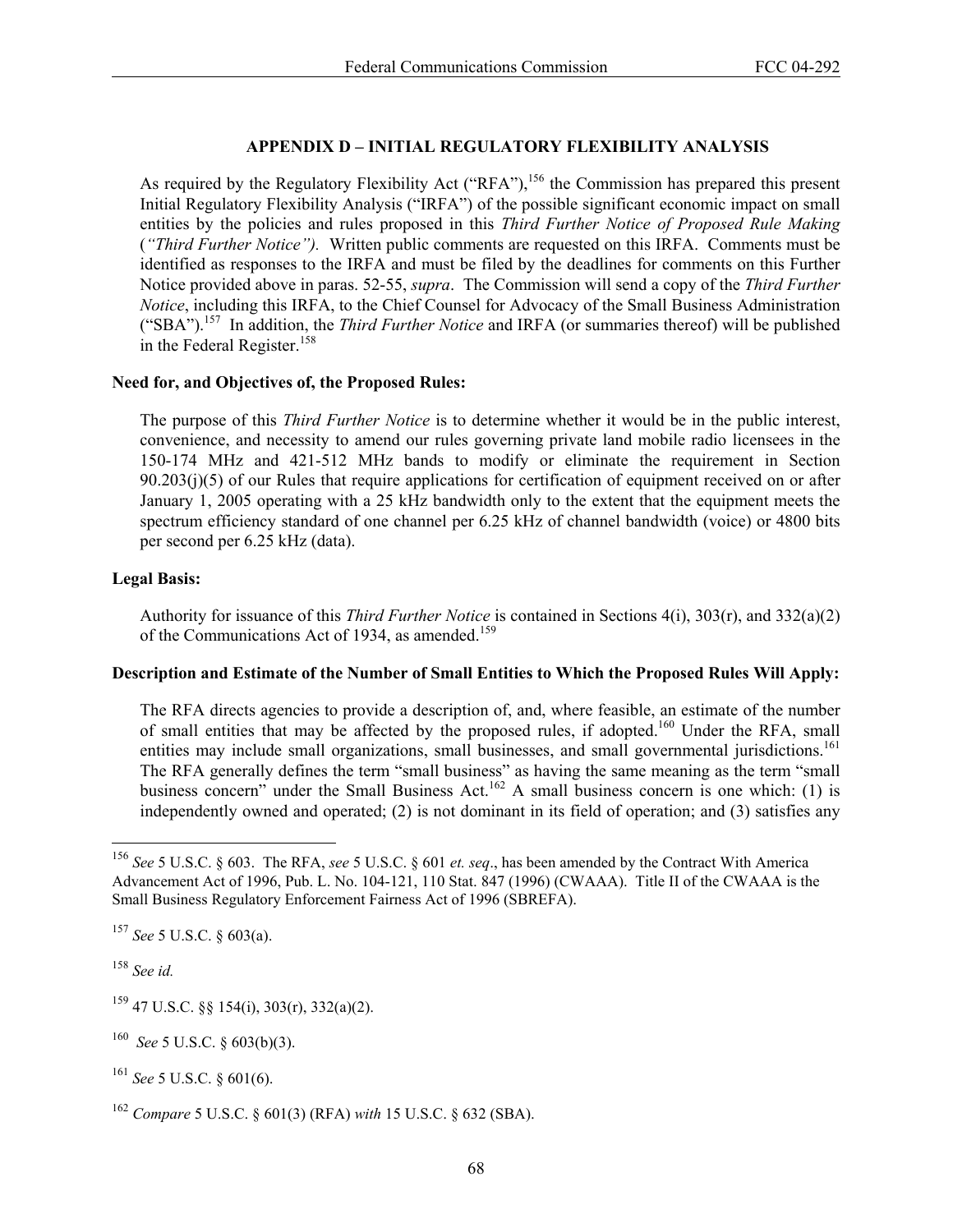additional criteria established by the SBA.<sup>163</sup> A small organization is generally "any not-for-profit enterprise which is independently owned and operated and is not dominant in its field."164 Nationwide, as of 1992, there were approximately 275,801 small organizations.<sup>165</sup>

The proposed rule amendments may affect users of Public Safety Radio Pool services and private radio licensees that are regulated under Part 90 of the Commission's rules, and may also affect manufacturers of radio equipment. An analysis of the number of small entities affected follows.

*Public safety services and Governmental entities.* Public safety radio services include police, fire, local governments, forestry conservation, highway maintenance, and emergency medical services.<sup>166</sup> The SBA rules contain a definition for small radiotelephone (wireless) companies that encompass business entities engaged in radiotelephone communications employing no more that 1,500 persons.<sup>167</sup> There are a total of approximately 127,540 licensees within these services. Governmental entities as well as private businesses comprise the licensees for these services. The RFA also includes small governmental entities as a part of the regulatory flexibility analysis.<sup>168</sup> "Small governmental jurisdiction" generally means "governments of cities, counties, towns, townships, villages, school districts, or special districts, with a population of less than  $50,000$ .<sup> $169$ </sup> As of 1992, there were approximately 85,006 such jurisdictions in the United States.<sup>170</sup> This number includes 38,978 counties,

 $^{164}$  5 U.S.C. § 601(4).

l

<sup>165</sup> 1992 Economic Census, U.S. Bureau of the Census, Table 6 (special tabulation of data under contract to the Office of Advocacy of the Small Business Administration).

<sup>166</sup> With the exception of the special emergency service, these services are governed by Subpart B of Part 90 of the Commission's rules. 47 C.F.R. §§ 90.15 through 90.27. The police service includes 26,608 licensees that serve state, county and municipal enforcement through telephony (voice), telegraphy (code) and teletype and facsimile (printed material). The fire radio service includes 22,677 licensees comprised of private volunteer or professional fire companies as well as units under governmental control. The local government service that is presently comprised of 40,512 licensees that are state, county or municipal entities that use the radio for official purposes not covered by other public safety services. There are 7,325 licensees within the forestry service which is comprised of licensees from state departments of conservation and private forest organizations who set up communications networks among fire lookout towers and ground crews. The 9,480 state and local governments are licensed to highway maintenance service provide emergency and routine communications to aid other public safety services to keep main roads safe for vehicular traffic. The 1,460 licensees in the Emergency Medical Radio Service (EMRS) use the 39 channels allocated to this service for emergency medical service communications related to the actual delivery of emergency medical treatment. 47 C.F.R. §§ 90.15 through 90.27. The 19,478 licensees in the special emergency service include medical services, rescue organizations, veterinarians, handicapped persons, disaster relief organizations, school buses, beach patrols, establishments in isolated areas, communications standby facilities and emergency repair of public communication facilities. 47 C.F.R. §§ 90.33 through 90.55.

<sup>167</sup> *See* 13 C.F.R. § 121.201 (SIC Code 4812).

<sup>168</sup> *See* 5 U.S.C. § 601(5) (including cities, counties, towns, townships, villages, school districts, or special districts).

 $169$  5 U.S.C. § 601(5).

<sup>170</sup> U.S. Dept. of Commerce, Bureau of the Census, "1992 Census of Governments."

Small Business Act, 5 U.S.C. § 632 (1996).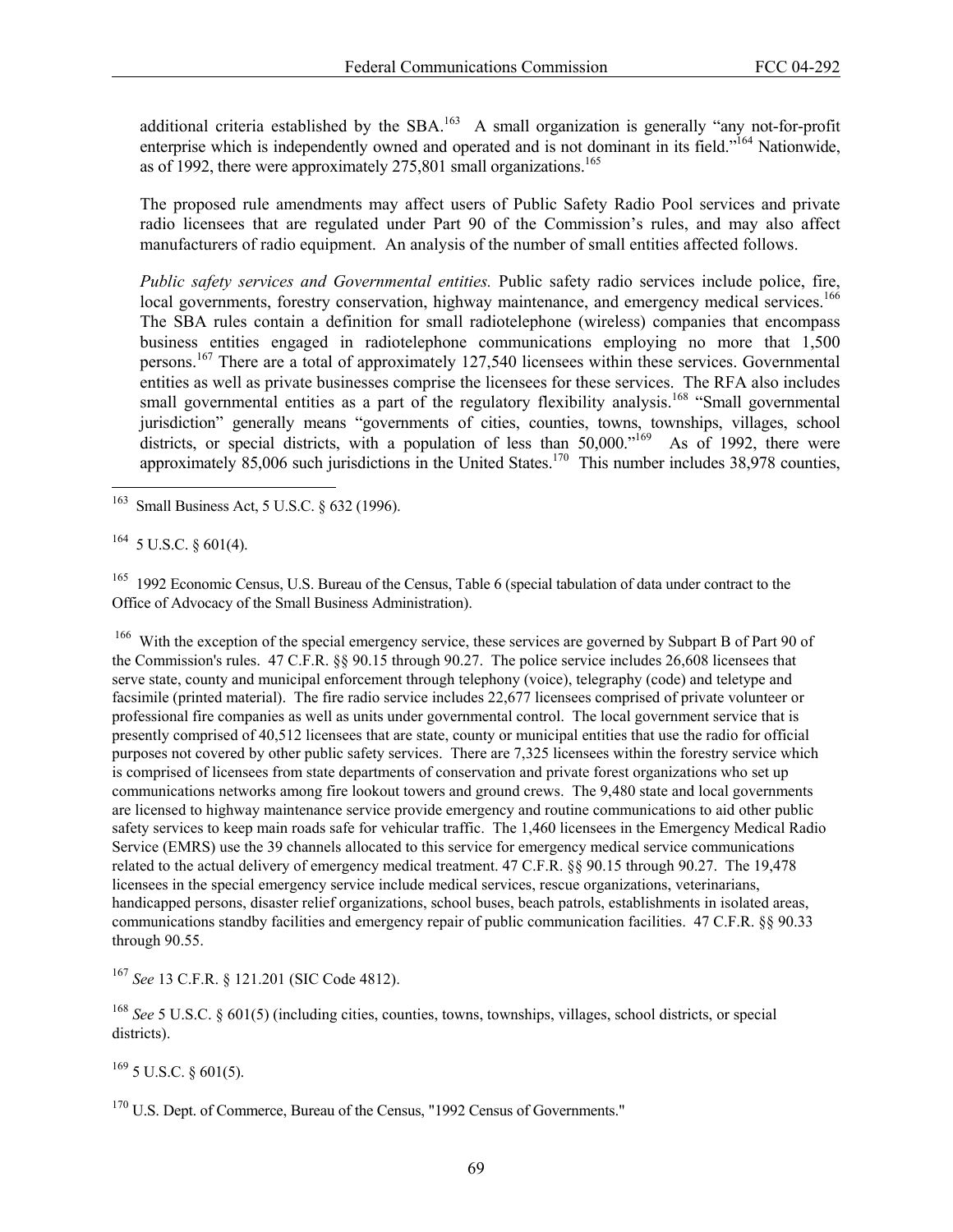cities and towns; of these, 37,566, or 96 percent, have populations of fewer than  $50,000$ .<sup>171</sup> The Census Bureau estimates that this ratio is approximately accurate for all governmental entities. Thus, of the 85,006 governmental entities, the Commission estimates that 81,600 (96 percent) are small entities.

*Estimates for PLMR Licensees.* Private land mobile radio systems serve an essential role in a vast range of industrial, business, land transportation, and public safety activities. These radios are used by companies of all sizes operating in all U.S. business categories. Because of the vast array of PLMR users, the Commission has not developed a definition of small entities specifically applicable to PLMR users, nor has the SBA developed any such definition. The SBA rules do, however, contain a definition for small radiotelephone (wireless) companies.<sup>172</sup> Included in this definition are business entities engaged in radiotelephone communications employing no more that  $1,500$  persons.<sup>173</sup> Entities engaged in telegraph and other message communications with no more than \$5 million in annual receipts also qualify as small business concerns.<sup>174</sup> According to the Bureau of the Census, only twelve radiotelephone firms of a total of 1,178 such firms which operated during 1992 had 1,000 or more employees. For the purpose of determining whether a licensee is a small business as defined by the SBA, each licensee would need to be evaluated within its own business area. The Commission's fiscal year 1994 annual report indicates that, at the end of fiscal year 1994, there were 1,101,711 licensees operating 12,882,623 transmitters in the PLMR bands below 512 MHz.<sup>175</sup>

*Equipment Manufacturers*. We anticipate that at least six radio equipment manufacturers will be affected by our decisions in this proceeding. According to the SBA's regulations, a radio and television broadcasting and communications equipment manufacturer must have 750 or fewer employees in order to qualify as a small business concern.<sup>176</sup> Census Bureau data indicate that there are 858 U.S. firms that manufacture radio and television broadcasting and communications equipment, and that 778 of these firms have fewer than 750 employees and would therefore be classified as small entities.<sup>177</sup>

### **Description of Projected Reporting, Recordkeeping and Other Compliance Requirements:**

This *Third Further Notice* stays the January 1, 2005 date in Section 90.203(j)(5) pending resolution of the issues presented in the *Second Further Notice* and the Petition to Defer. Therefore, the *Third Further Notice* removes any administrative or recordkeeping burdens associated with the requirement that applications for certification of equipment received on or after January 1, 2005 operating with a 25 kHz bandwidth will be permitted only to the extent that the equipment meets the spectrum efficiency standard of one channel per 6.25 kHz of channel bandwidth (voice) or 4800 bits per second per 6.25 kHz (data) pursuant to Section 90.203 (j)(5) of the Commission's Rules.

l <sup>171</sup> *Id.*

<sup>172</sup> *See* 13 C.F.R. § 121.201 (SIC Code 4812).

<sup>173</sup> *Id.*

<sup>174</sup> *Id.* (SIC Code 4822).

<sup>175</sup> *See* Federal Communications Commission, 60th Annual Report, Fiscal Year 1994 at 120-121.

176 13 C.F.R. § 121.201, Standard Industrial Code (SIC) 3663.

177 U.S. Dept. of Commerce, *1992 Census of Transportation, Communications and Utilities* (issued May 1995), SIC 3663.